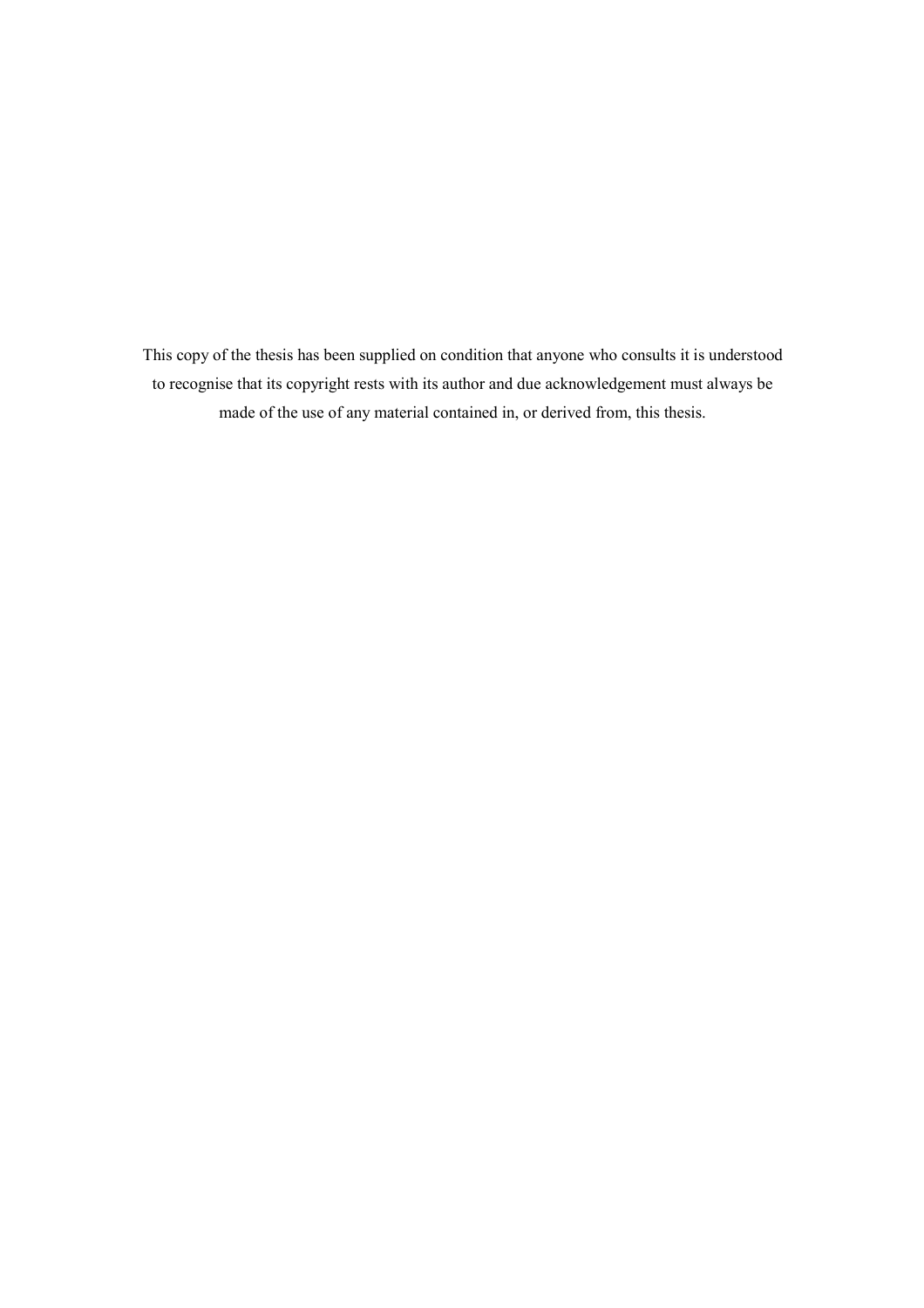# AN INVESTIGATION INTO THE SUCCESSFUL ESTABLISHMENT OF A HAY MEADOW COMMUNITY ON CLAY CAPPED **LANDFILL**

## LINDSAY PATRICIA CARRINGTON

A thesis submitted in partial fulfilment of the requirements of Bournemouth University for the degree of Doctor of Philosophy

March 2010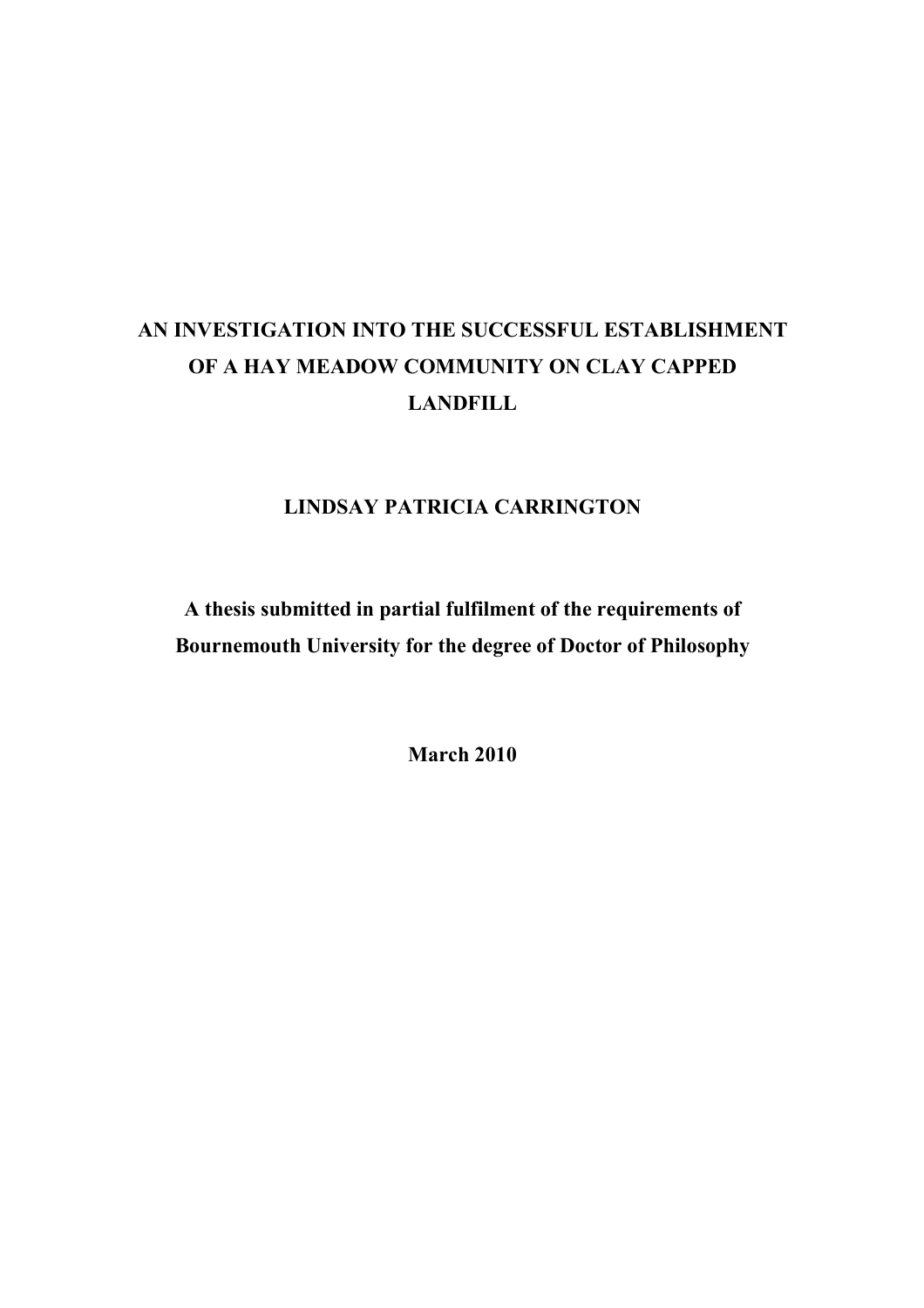#### ABSTRACT

There is a pressing need to develop means of creating habitats that can contribute to the conservation of species threatened by loss of existing natural and semi-natural habitats. Decommissioned landfill presents excellent opportunities for the creation of a number of habitat types. However, landfills are often sealed with a compacted clay cap which not only creates harsh growing conditions and poor soil quality but also results in an impoverished soil fauna making it a challenging environment in which to effect rapid habitat creation. It is currently unclear to what extent the established principles of hay meadow creation are transferable to clay capped landfill. This thesis considers the creation of a hay meadow community and focuses on three properties that are influential in their development and that can be manipulated in experimental conditions: the soils, vegetation and micro-topography. It also explores methods of accelerating the establishment of a hay meadow community, thus encouraging a rapid green cover to provide shelter on the inhospitable bare soil to encourage seedling recruitment as well as addressing potential conflicts with public acceptability of landscape changes during restoration. Soil was identified as being the key factor in the successful establishment of a hay meadow community and the introduction of micro-topographic undulations as having the potential to increase the botanical diversity. Attempts to accelerate the colonisation of the clay cap through the introduction of earthworms were unsuccessful although a hypothesis to address the potential conflict between science and socio-cultural factors was made. This involves the swift establishment of a green cover across the site through the addition of topsoil and ameliorant, the sowing with fast-growing grass species and the creation of small patches of habitat with sown assemblages of species based on semi-natural counterparts.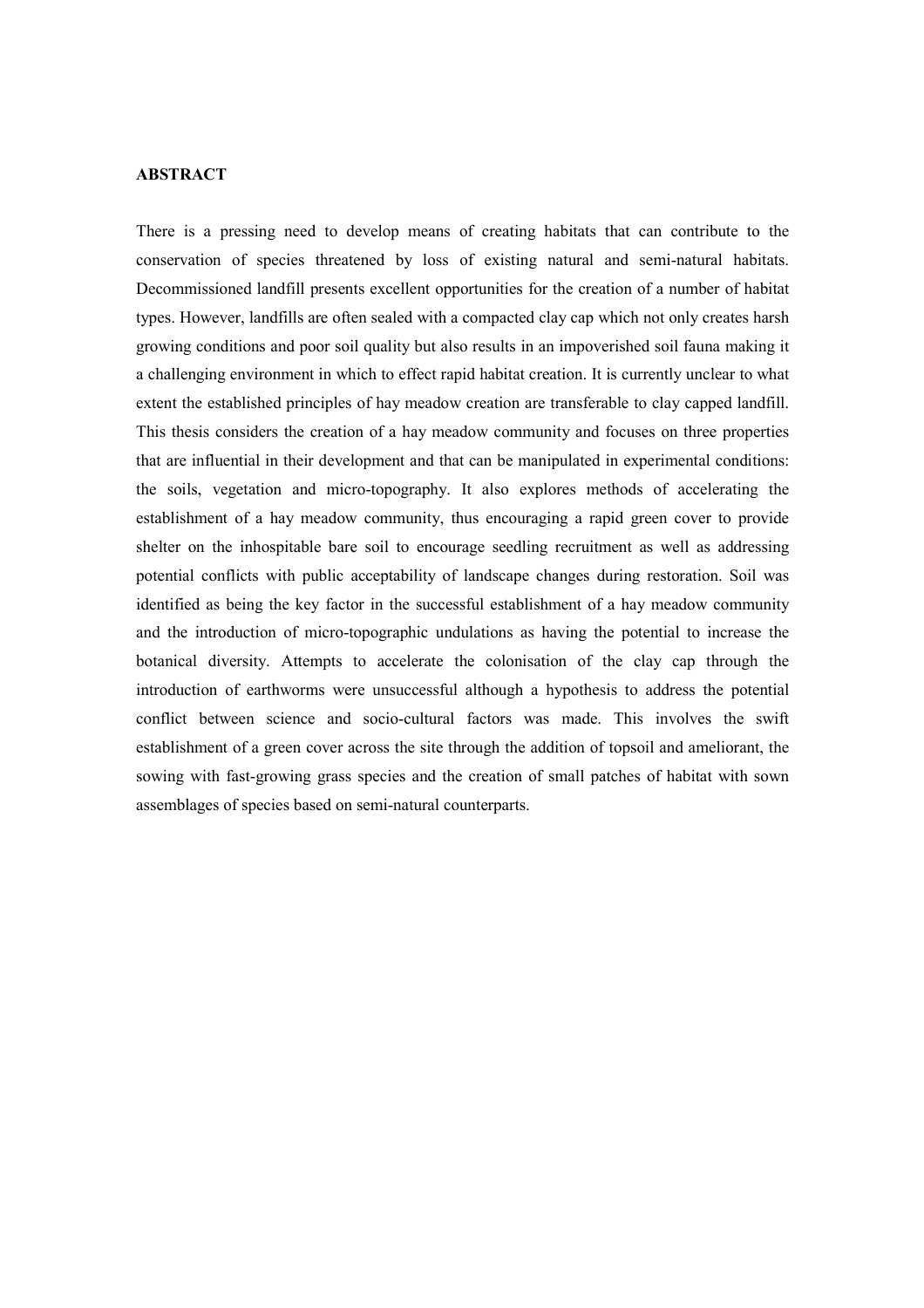## **LIST OF CONTENTS**

| <b>Contents</b> |                                                                               | Page |
|-----------------|-------------------------------------------------------------------------------|------|
| 1.0             | <b>INTRODUCTION</b>                                                           | 11   |
| 1.1             | Habitat loss and restoration                                                  | 11   |
| 1.2             | Opportunities for habitat restoration and creation on post-operative landfill | 12   |
| 1.3             | Habitat creation on clay capped landfill                                      | 13   |
| 1.3.1           | Hay meadow creation and restoration                                           | 13   |
| 1.3.1.1         | Hay meadows                                                                   | 13   |
| 1.3.1.2         | Techniques of hay meadow creation                                             | 15   |
| 1.3.2           | Constraints associated with hay meadow creation on clay capped landfill       | 16   |
| 1.3.2.1         | Soil physical and chemical properties                                         | 17   |
| 1.3.2.2         | Earthworm abundance and species                                               | 19   |
| 1.3.2.3         | Environmental heterogeneity                                                   | 22   |
| 1.4             | Rationale for the current study                                               | 22   |
| 1.5             | Aims and objectives                                                           | 23   |
|                 |                                                                               |      |
| 2.0             | <b>METHODS</b>                                                                | 24   |
| 2.1             | The study site                                                                | 24   |
| 2.2             | General methods                                                               | 27   |
| 2.2.1           | Seeding methods                                                               | 27   |
| 2.2.2           | Vegetation sampling                                                           | 27   |
| 2.2.3           | Soil analysis                                                                 | 27   |
| 2.2.3.1         | Soil sampling                                                                 | 27   |
| 2.2.3.2         | Moisture content                                                              | 27   |
| 2.2.3.3         | Organic matter                                                                | 28   |
| 2.2.3.4         | Phosphate analysis                                                            | 28   |
| 2.2.3.5         | Nitrate analysis                                                              | 28   |
| 2.2.3.6         | pH                                                                            | 28   |
| 2.2.4           | Earthworm sampling                                                            | 29   |
| 2.2.5           | Data analysis                                                                 | 30   |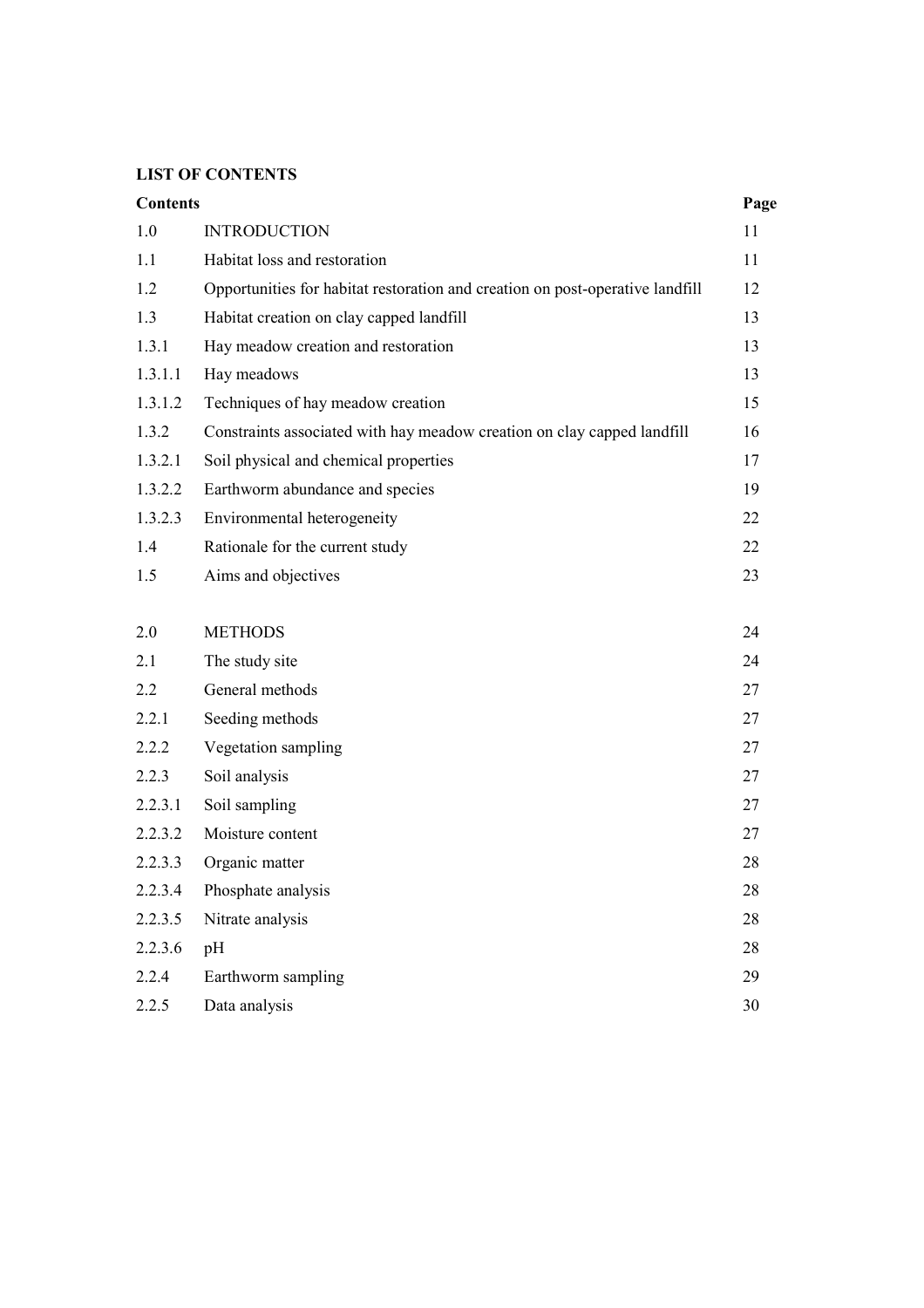| <b>Contents</b> |                                                             | Page |  |  |  |
|-----------------|-------------------------------------------------------------|------|--|--|--|
| 3.0             | THE EFFECT OF MANIPULATION OF SOIL AND VEGETATION           |      |  |  |  |
|                 | ON THE DEVELOPMENT OF A HAY MEADOW COMMUNITY,               |      |  |  |  |
|                 | EDAPHIC FACTORS AND EARTHWORM POPULATIONS ON                |      |  |  |  |
|                 | CLAY CAPPED LANDFILL THAT HAS BEEN STABILISED               |      |  |  |  |
|                 | WITH GREEN COVER                                            | 31   |  |  |  |
| 3.1             | Summary                                                     | 31   |  |  |  |
| 3.2             | Introduction                                                | 31   |  |  |  |
| 3.3             | Methods                                                     | 33   |  |  |  |
| 3.3.1           | The site                                                    | 33   |  |  |  |
| 3.3.2           | Experimental design                                         | 34   |  |  |  |
| 3.3.3           | Data analysis                                               | 34   |  |  |  |
| 3.4             | Results                                                     | 36   |  |  |  |
| 3.4.1           | Effect of substrate on the development of vegetation        | 36   |  |  |  |
| 3.4.1.1         | Overall plant community                                     | 36   |  |  |  |
| 3.4.1.2         | Target plant community                                      | 38   |  |  |  |
| 3.4.2           | Effect of substrate on soil attributes<br>43                |      |  |  |  |
| 3.4.2.1         | Soil physical and chemical properties                       | 43   |  |  |  |
| 3.4.2.2         | Earthworm communities                                       | 44   |  |  |  |
| 3.4.3           | The effect of soil attributes on the target plant community | 45   |  |  |  |
| 3.5             | Discussion                                                  | 46   |  |  |  |
| 3.5.1           | The response of the plant communities to the treatments     | 46   |  |  |  |
| 3.5.2           | Edaphic factors                                             | 47   |  |  |  |
| 3.6             | Conclusions                                                 | 49   |  |  |  |
| 3.7             | Implications for practice                                   | 49   |  |  |  |
| 4.0             | INOCULATION OF EARTHWORMS AS A MECHANISM TO                 |      |  |  |  |
|                 | ACCLERATE THE ESTABLISHMENT OF A HAY MEADOW                 |      |  |  |  |
|                 | COMMUNITY ON A CLAY CAPPED LANDFILL                         | 50   |  |  |  |
| 4.1             | Summary                                                     | 50   |  |  |  |
| 4.2             | Introduction                                                | 50   |  |  |  |
| 4.3             | Methods                                                     | 52   |  |  |  |
| 4.3.1           | Study site                                                  | 52   |  |  |  |
| 4.3.2           | Experimental design                                         | 52   |  |  |  |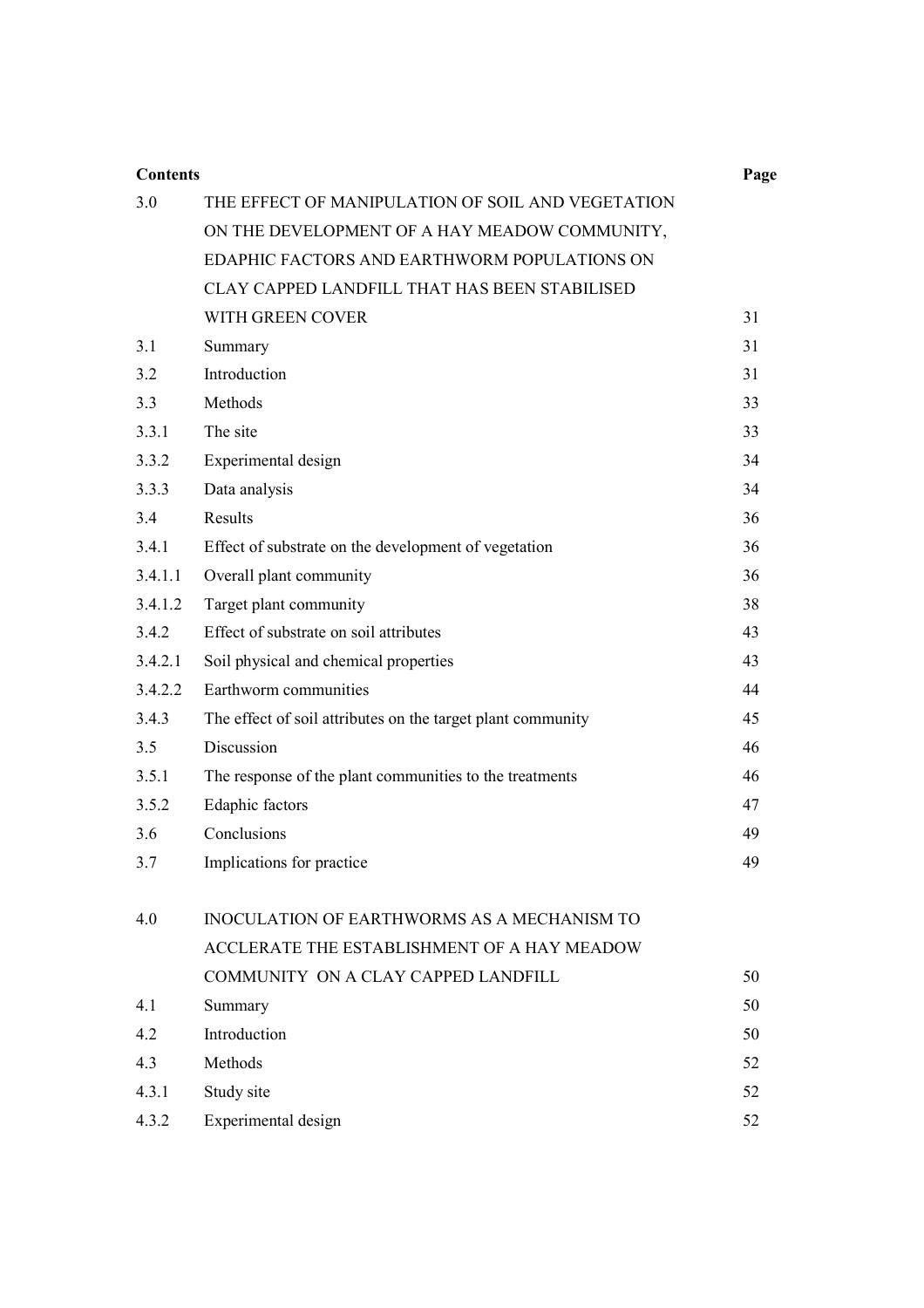| <b>Contents</b> |                                                                          | Page |
|-----------------|--------------------------------------------------------------------------|------|
| 4.3.3           | Data analysis                                                            | 54   |
| 4.4             | Results                                                                  | 55   |
| 4.4.1           | Abundance of inoculated and naturally colonised earthworms               | 55   |
| 4.4.2           | Earthworms and the acceleration of the development of the target         |      |
|                 | plant community                                                          | 56   |
| 4.5.            | Discussion                                                               | 60   |
| 4.5.1           | Earthworm inoculation: is its success affected by substrate?             | 60   |
| 4.5.2           | Natural colonisation of earthworms: is it affected by substrate?         | 61   |
| 4.5.3           | Do earthworms accelerate the development of the plant community?         | 62   |
| 4.5.4           | Implications for management and conservation                             | 63   |
|                 |                                                                          |      |
| 5.0             | THE EFFECT OF MICRO-TOPOGRAPHIC MANIPULATION OF                          |      |
|                 | THE CLAY CAP TO CREATE RIDGES-AND-FURROWS ON THE                         |      |
|                 | DEVELOPMENT OF A HAY MEADOW COMMUNITY                                    | 65   |
| 5.1.            | Summary                                                                  | 65   |
| 5.2             | Introduction                                                             | 66   |
| 5.3             | Methods                                                                  | 68   |
| 5.3.1           | Study site                                                               | 68   |
| 5.3.2           | Experimental design                                                      | 68   |
| 5.3.3           | Data analysis                                                            | 70   |
| 5.4             | Results                                                                  | 71   |
| 5.4.1           | Does induced micro-topographic heterogeneity affect the plant community? | 71   |
| 5.4.2           | Does ridge and furrow height affect the plant community                  | 77   |
| 5.4.3           | Do different plant communities develop on the ridges to in the furrows?  | 84   |
| 5.5             | Discussion                                                               | 86   |
| 5.5.1           | Does induced micro-topographic heterogeneity affect the plant community? | 86   |
| 5.5.2           | Does the size of the ridges and furrows affect the plant community?      | 87   |
| 5.5.3           | Do different plant communities develop on the ridges to in the furrows?  | 87   |
| 5.5.4           | Implications for management and conservation                             | 89   |
| 6.0             | DISCUSSION AND FINAL CONCLUSIONS                                         | 90   |
| 6.1             | Discussion                                                               | 90   |
| 6.2             | Limitations of the current study and recommendations for further work    | 96   |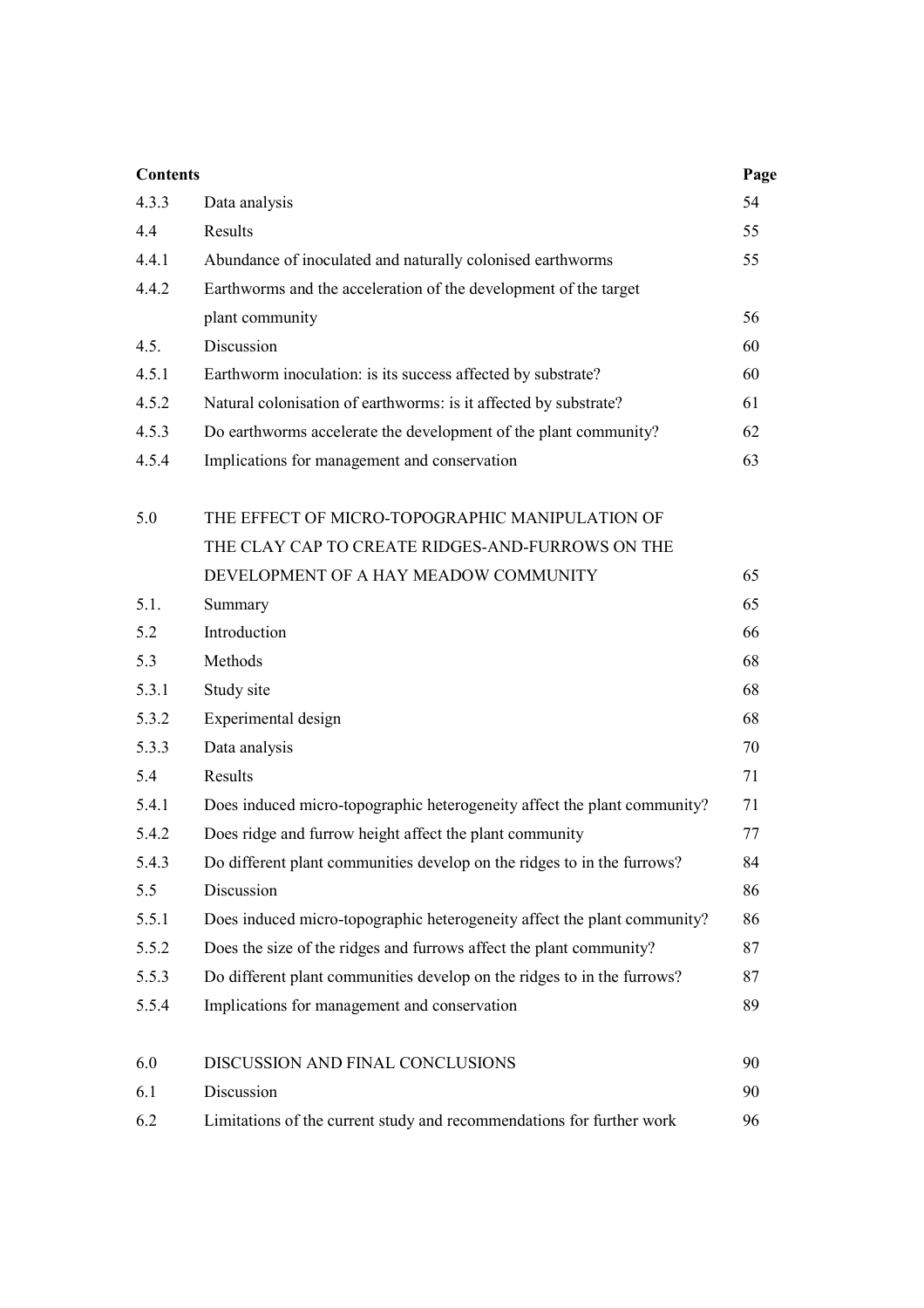| <b>Contents</b> |                          | Page |  |
|-----------------|--------------------------|------|--|
| 6.3             | <b>Final Conclusions</b> | 100  |  |
| 7.0             | <b>REFERENCES</b>        | 101  |  |

## LIST OF FIGURES

| Figure 1 | Location of the sutudy site                                                   | 25 |
|----------|-------------------------------------------------------------------------------|----|
| Figure 2 | Site map of cells and Carymoor                                                | 25 |
| Figure 3 | Aerial photograph of experimental plots investigating                         |    |
|          | objectives 1, 2 and 3                                                         | 26 |
| Figure 4 | Means and standard errors of the number of seeded species ( $n = 6$ )         |    |
|          | recorded within each treatment between 2003 and 2007                          | 39 |
| Figure 5 | Means and standard errors of relative abundance (% frequency of               |    |
|          | occurrence) of seeded species ( $n = 6$ ) within each treatment between       |    |
|          | 2003 and 2007                                                                 | 39 |
| Figure 6 | Means and standard errors of relative abundance (% frequency of               |    |
|          | occurrence) of selected seeded ( $n = 6$ ) and non-seeded species ( $n = 6$ ) |    |
|          | recorded within the treatments from 2003 to 2007: (a) Cynosurus               |    |
|          | cristatus; (b) Galium verum; (c) Lotus corniculatus; (d) Elytrigia            |    |
|          | repens; (e) Holcus lanatus; (f) Trifolium repens                              | 41 |
| Figure 7 | Means and standard errors of the number of earthworms ( $n = 6$ )             |    |
|          | recorded within each treatment in 2004 and 2006                               | 44 |
| Figure 8 | Diagram illustrating the randomised experimental design                       | 66 |

## LIST OF TABLES

| Table 1 | Neutral hay meadow NVC communities                                 |    |
|---------|--------------------------------------------------------------------|----|
| Table 2 | The behavioural groups of earthworms                               | 21 |
| Table 3 | Medians, ranges between minimum and maximum abundance              |    |
|         | and results of Mann-Whitney U-Test comparing the numbers           |    |
|         | of earthworms recorded using the mustard extraction $(n = 18)$ and |    |
|         | time-limited hand-sorting ( $n = 18$ ) methods in 2004             | 30 |
|         |                                                                    |    |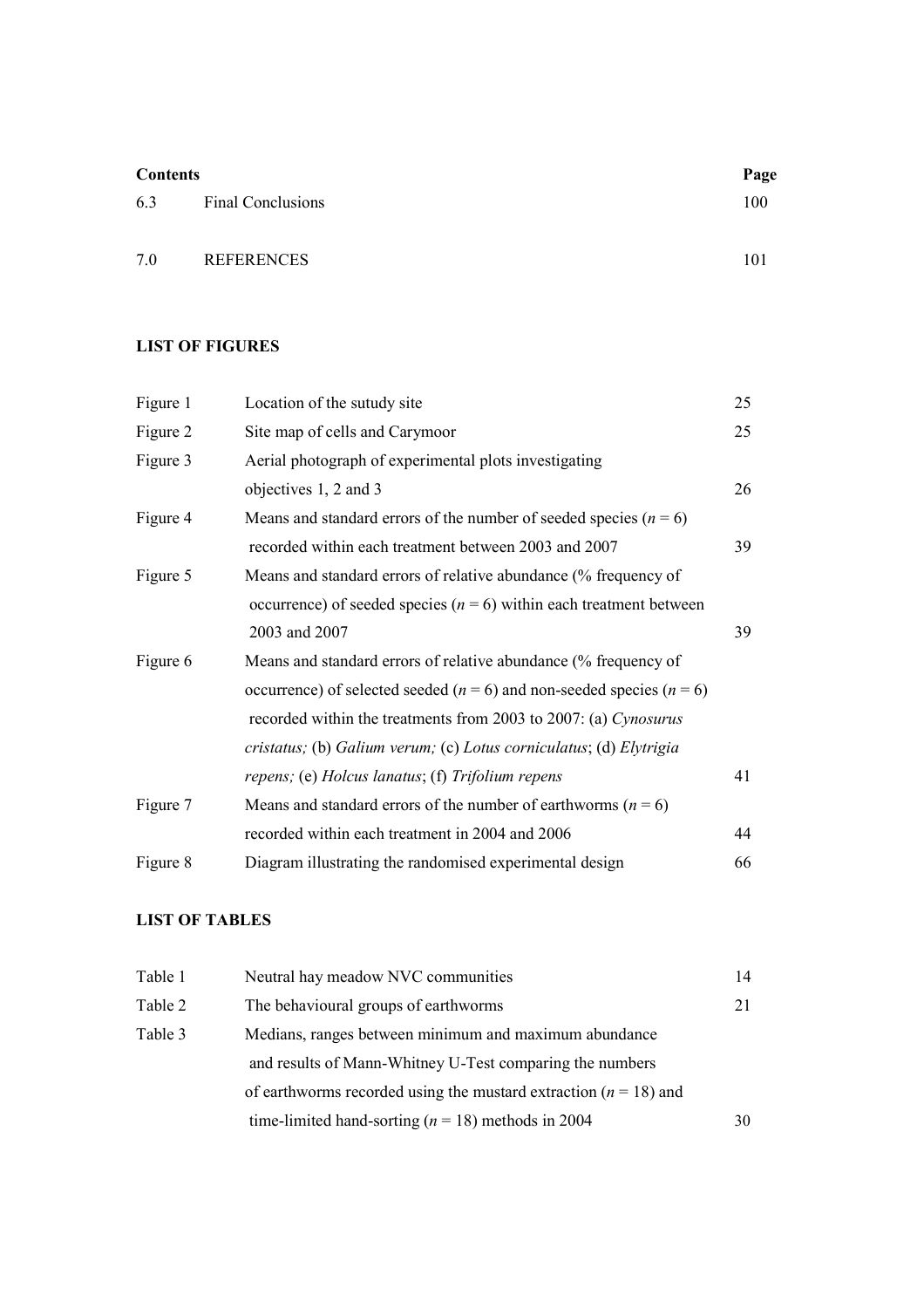| <b>Contents</b> |                                                                                      | Page |
|-----------------|--------------------------------------------------------------------------------------|------|
| Table 4         | List of sown species                                                                 | 35   |
| Table 5         | Mean relative abundance (% frequency of occurrence) of the                           |      |
|                 | 10 most frequent species ( $n = 6$ ) within the plant community                      | 36   |
| Table 6         | Results of ANOSIM analysis of similarities test result $(r)$ and                     |      |
|                 | P values comparing overall plant community composition within                        |      |
|                 | substrate treatments                                                                 | 38   |
| Table 7         | Kruskal-Wallis Test results $(H)$ and P values comparing the mean                    |      |
|                 | relative abundance (see Figure 6) of selected seeded and non-seeded                  |      |
|                 | species between treatments. Where differences are significant,                       |      |
|                 | Nemenyi's Test indicates which pairs of treatments show significant                  |      |
|                 | <b>Differences</b>                                                                   | 42   |
| Table 8         | Means, standard errors and results of Kruskal Wallis Test (H)                        |      |
|                 | and P values comparing soil physical $(n = 6)$ and chemical                          |      |
|                 | characteristics ( $n = 6$ ) recorded between treatments                              | 43   |
| Table 9         | ANOSIM similarity test $(r)$ results and $P$ values comparing the                    |      |
|                 | extent to which earthworm communities differ between treatments                      | 44   |
| Table 10        | Pearson's test result $(r)$ and P values for correlation analysis                    |      |
|                 | Between the mean number ( $n = 18$ ) and relative abundance of                       |      |
|                 | seeded species ( $n = 18$ ) and variables for which significant                      |      |
|                 | differences were detected between treatments ( $n = 18$ )                            | 45   |
| Table 11        | Results of Pearson's correlation analysis $(r)$ and P values between                 |      |
|                 | i) the mean frequency of occurence $(n = 18)$ ii) relative abundance                 |      |
|                 | of <i>E. repens</i> ( $n = 18$ ) and variables for which significant                 |      |
|                 | differences were detected between treatments ( $n = 18$ )                            | 46   |
| Table 12        | List of sown species                                                                 | 54   |
| Table 13        | Medians and ranges between minimum and maximum numbers                               |      |
|                 | of earthworms recorded $(n = 5)$ in years 1 and 3                                    | 55   |
| Table 14        | Medians, ranges between minimum and maximum abundance                                |      |
|                 | scores and the results of Mann-Whitney U-Test comparing the                          |      |
|                 | abundance of the ten most frequent species ( $n = 10$ ) within the plant             |      |
|                 | community and soil properties ( $n = 10$ ) between treatments in the 3 <sup>rd</sup> |      |
|                 | year after sowing                                                                    | 57   |
| Table 15        | Results of Spearman Rank correlation test (r) between the number                     |      |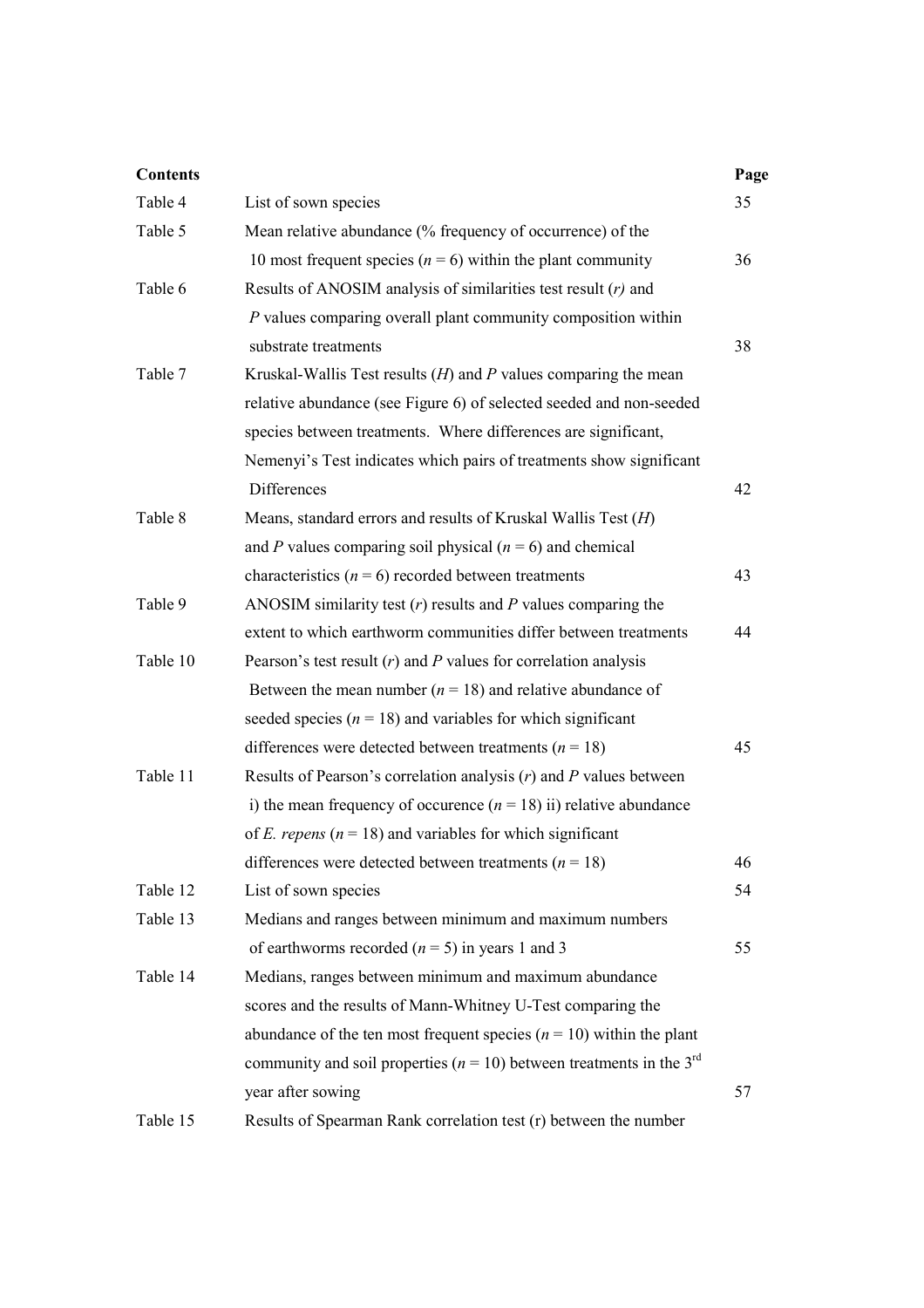|          | of earthworms and the frequency scores of the ten most frequent                            |    |
|----------|--------------------------------------------------------------------------------------------|----|
|          | species ( $n = 10$ ) of plant and soil properties ( $n = 10$ ) in the 3 <sup>rd</sup> year |    |
|          | after sowing                                                                               | 58 |
| Table 16 | List of sown species                                                                       | 69 |
| Table 17 | Medians and the ranges between minimum and maximum                                         |    |
|          | percentage cover scores of vegetation ( $n = 24$ ) recorded                                |    |
|          | within the three replicates for all three treatments                                       | 72 |
| Table 18 | Results of the Kruskal-Wallis tests $(H)$ and P values comparing                           |    |
|          | the abundance of vegetation across all 3 treatments                                        | 74 |
| Table 19 | Medians and the ranges between maximum and minimum                                         |    |
|          | numbers of earthworms recorded ( $n = 24$ ) and Krusk-Wallis test                          |    |
|          | $(H)$ test results and P treatments                                                        | 75 |
| Table 20 | Means of soil characteristics $(n = 4)$ recorded within the three                          |    |
|          | replicates of the three treatments and results of ANOVA (F)                                |    |
|          | across treatments                                                                          | 76 |
| Table 21 | Medians and ranges between minimum and maximum percentage                                  |    |
|          | cover scores of vegetation ( $n = 24$ ) recorded on the ridges and the                     |    |
|          | furrows on the three replicate of the 25 cm and 50 cm                                      | 78 |
| Table 22 | Results of Mann-Whitney U-Tests comparing vegetation abundances                            |    |
|          | on the ridges and in the furrows of the 50 and 25 cm treatments                            | 80 |
| Table 23 | Medians and ranges between the minimum and maximum numbers                                 |    |
|          | of earthworm abundance ( $n = 24$ ) recorded on the ridges and the                         |    |
|          | furrows in the three replicates of the 25 cm and 50 cm treatments                          | 81 |
| Table 24 | Results of Mann-Whitney U-Tests comparing the abundance of                                 |    |
|          | earthworms between the rides and furrows of the 50 and 25 cm                               |    |
|          | treatments, and the test results comparing earthworm abundance                             |    |
|          | between ridges and furrows within the two treatments                                       | 82 |
| Table 25 | Means of soil characteristics recorded on the ridges $(n = 2)$ and                         |    |
|          | furrows ( $n = 2$ ) of the three replicates within the 50 and 25 cm                        |    |
|          | ridge and furrow treatments                                                                | 83 |
| Table 26 | Results of Mann-Whitney U-Tests comparing vegetation                                       |    |
|          | abundances on the ridges and in the furrows within the 50 cm                               |    |
|          | and 25 cm treatments                                                                       | 85 |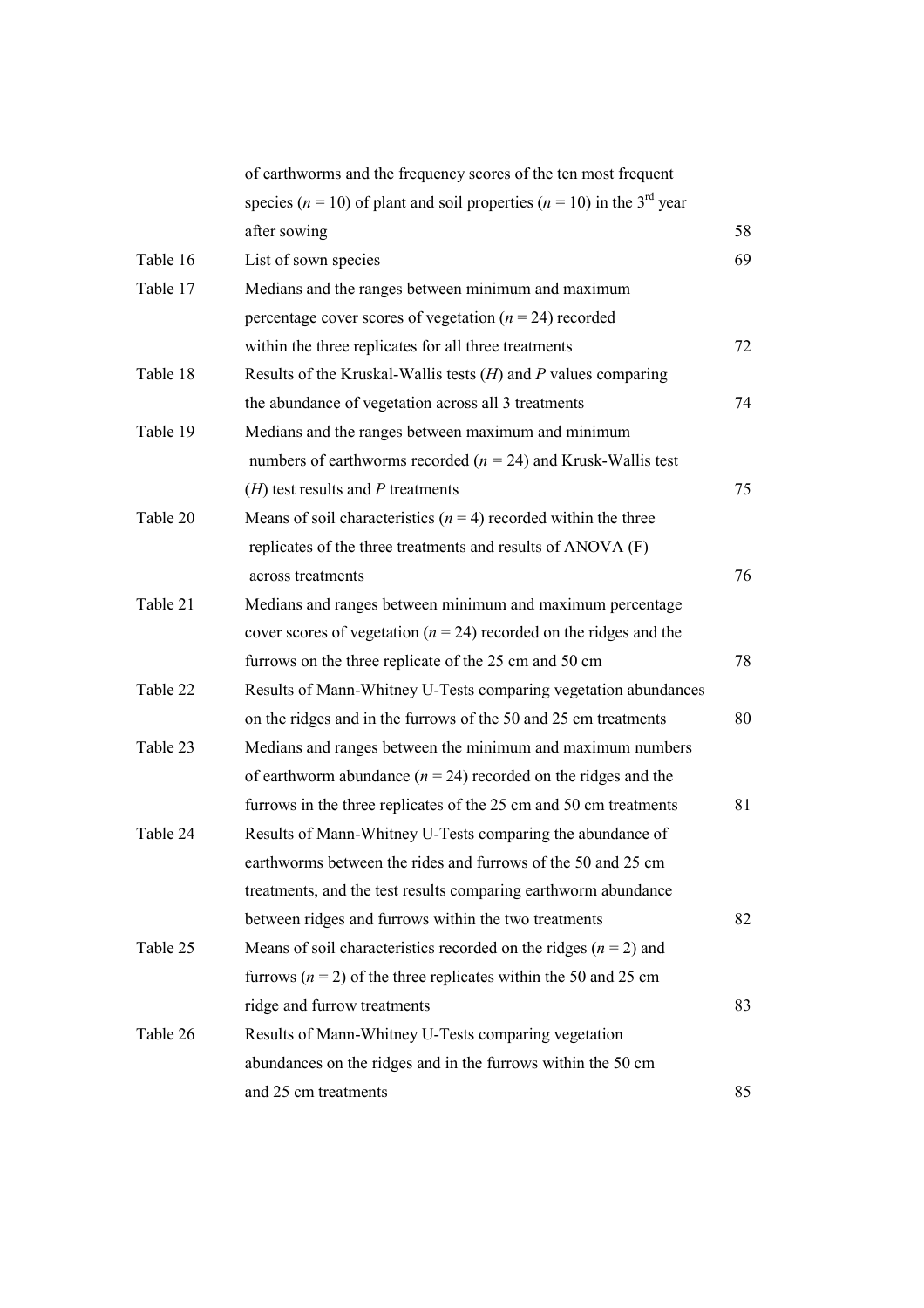#### **ACKNOWLEDGEMENT**

I am extremely grateful to Anita Diaz for the support as supervisor to this thesis. I am also grateful to Angus Davies and the Carymoor Environmental Centre for providing the site and support for this project, to Iain Green for his assistance in soil analyses and to Dr Paul Lunt and Dr Robert Rowlands for their involvement in the early stages of the study. Finally, I would like to thank my husband Michael for his support and encouragement during the seven year commitment to conducting the experiments and producing this thesis.

## AUTHOR'S DECLARATIO

I hereby declare that I am the sole author of this thesis and that this is a true copy of this thesis.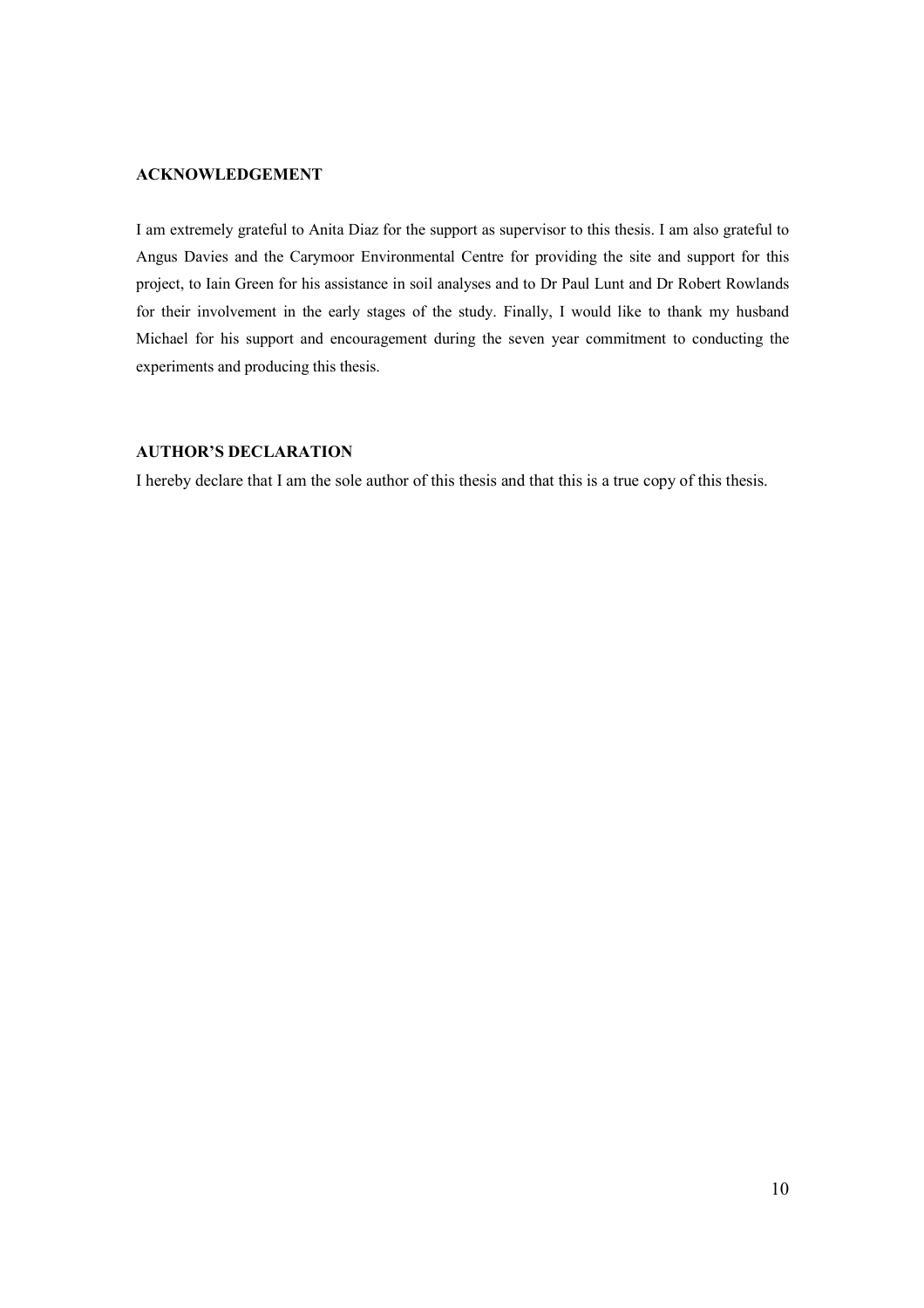## 1.0 INTRODUCTION

#### 1.1 Habitat loss and restoration

Habitat loss is the primary environmental cause of biodiversity decline at local, regional and global scales (Balmford et al. 2005). The extent of habitat loss is clearly demonstrated by the decrease observed in temperate low-intensity farming systems that formed much of the seminatural landscapes of Europe (Bakker and Berendse 1999). For example, unimproved species-rich grasslands, which were once widespread over much of Western Europe (van Dijk 1991), underwent a remarkable decline in the  $20<sup>th</sup>$  Century. It was estimated that by 1984 semi-natural grassland had declined by 97% in lowland England and Wales (Fuller 1987; Parker 1995; Dryden 1997). Losses continued during the 1980s and 1990s and were recorded at 2-10% per annum in some parts of England (JNCC 1995). Similarly, by the end of the  $20<sup>th</sup>$  Century only one sixth remained of the area of heathland which existed in 1800 (Farrell 1993) and only 62% of seminatural woodland that existed in 1930 (Kirby *et al.* 1995). These losses in semi-natural habitats are linked both to development (Evans 1992) and changes in agricultural practices (Ratcliffe 1984) with grasslands being a particular focus of the latter (Crofts and Jefferson 1999). Agricultural intensification led to the extensive development of nutrient-demanding, productive Lolium perenne (perennial rye-grass) grasslands which are managed for grazing and silage production, which widely replaced practices such as traditional hay making (JNCC 1995). Townsend et al. (2004) identify nutrient enrichment, particularly through the use of artificial fertilisers, under-grazing, the lack of aftermath grazing and inappropriate herbicide use as being responsible for the degradation of hay meadows. The resulting loss in the botanical diversity of these grasslands (Blackstock *et al.* 1999) has been found to be key to the decline in the diversity of fauna such as birds (Siriwardena et al. 1998) and invertebrates (Woodcock et al. 2005; Woodcock et al. 2008).

In the last twenty years stronger protection for wildlife, combined with changes in grants and support payments have significantly reduced the rate of ongoing habitat loss, and indeed promoted some restoration and re-creation (Townsend et al. 2004). In addition, the restoration of internationally rare and threatened ecosystems has long formed part of the UK´s contribution to the international commitment to meeting the challenge posed by the Convention of Biological Diversity, Rio, 1992 (Department of the Environment 1995). For example, in the UK the Biodiversity Action Plan requires the recreation of 2448 hectares of various types of species-rich grassland in lowland England by 2010 (JNCC 2006). Consequently there has been a rapid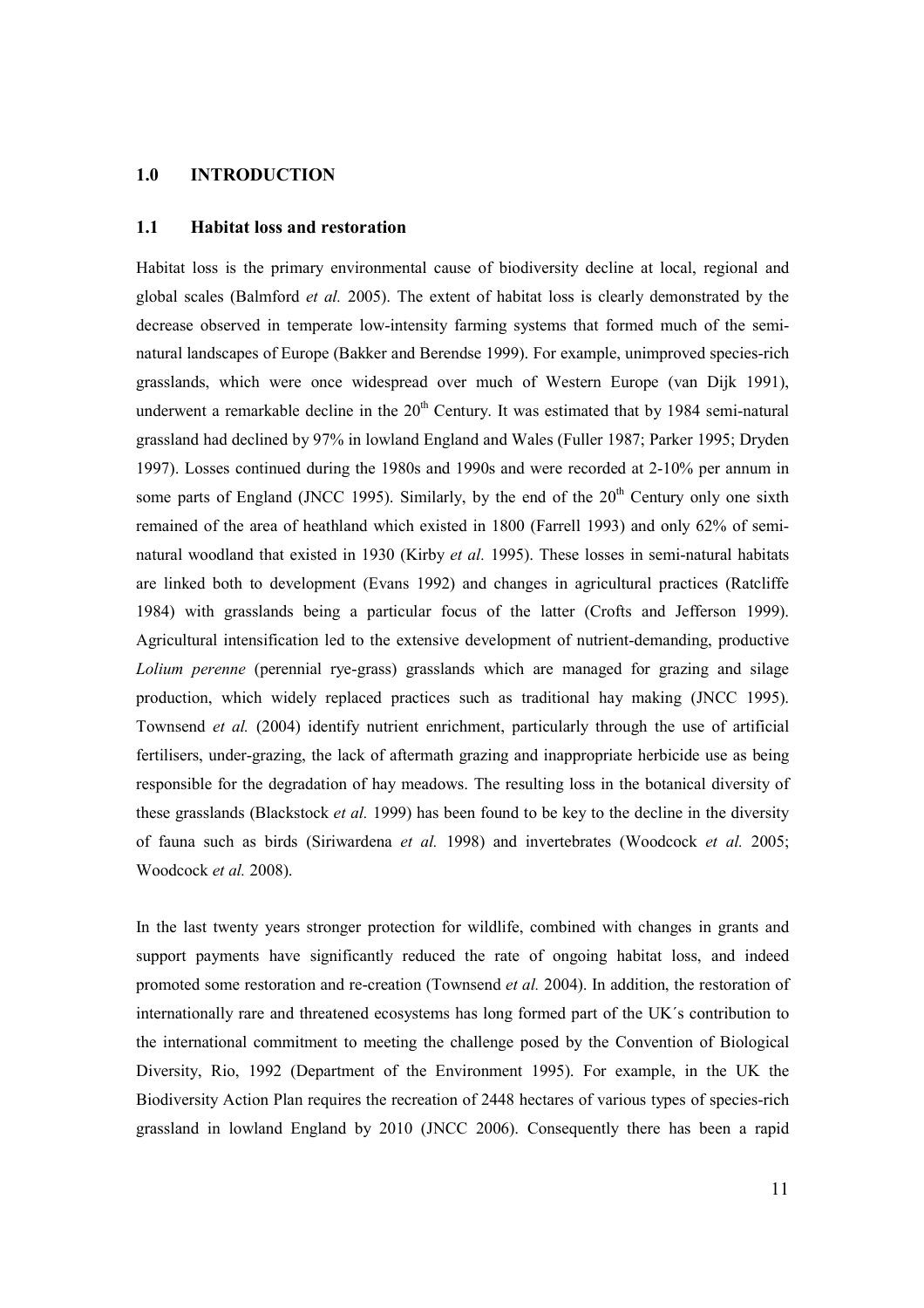increase in research into restoration ecology. In the Journal of Applied Ecology alone the number of papers on restoration ecology published has increased from 0% in 1982 to 12% in 2003 (Omerod 2003). As much of habitat restoration is and will be achieved through agri-environment schemes (Ovenden et al. 1998) such as the Environmentally Sensitive areas (ESAs) (Pywell et al. 2002), much research to date has focused on restoring or re-creating habitats on agriculturally improved land. This research has investigated factors such as the effect of soil nutrients on speciesrichness (Gough and Marrs 1990a, Gough and Marrs 1990b, Janssens et al. 1998), methods of reducing the nutrient status of soils to improve success in grassland (McCrea et al. 2001) and heathland (Allison and Ausden 2004) creation, the use of sulphurous soil amendments in the restoration of heathlands and acid grassland (Tibbett and Diaz 2005; Diaz et al. 2008) and multi-site experiments comparing soil pre-treatments, natural regeneration, nurse crops and seed mixes (Wells et al. 1986; Wells et al. 1989; Pywell et al. 2002).

#### 1.2 Opportunities for habitat restoration and creation on post-operative landfill

Landfill is currently the most prevalent method of waste management in many countries. In the UK 60% of municipal waste went to landfill in 2006 (Department for the Environment, Food and Rural Affairs 2008). The number of active landfill sites in England and Wales declined from approximately 3,400 in 1994 to 2,300 in 2001 covering an estimated 28,000 hectares of land (Surrey County Council 2008). Decommissioned landfill sites therefore cover significant areas of land, often in or near urban centres (Handel et al. 1997). Although changes in waste management practices are likely to reduce the quantity of waste, there is likely to be a continuing need for landfill at least for materials that cannot be recycled or dealt with cost-effectively in other ways. Furthermore, many recycling and composting processes produce by-products such as ash which then require disposal (ETSU 1998). Although agricultural grassland is still the most common after-use for landfill sites across the world, the legislative framework that has developed in the UK over the last 20 years increasingly promotes ecological restoration (Townsend *et al.* 2004; Bradley et al. 2006). Obligations set out under legislation and policy such as The Town and Country Planning (EIA) (England and Wales) Regulations 1999 (Council Directive 1999/31/EC 1999), The Town and Country Planning Act 1990 and the Planning and Compensation Act 1991, Planning Policy Statement 9 on Biodiversity and Geological Conservation (PPS9) (Office of the Deputy Prime Minister 2005) and Biodiversity Action Plans (Department of the Environment 1995) significantly increase opportunities available for habitat creation on decommissioned landfill sites.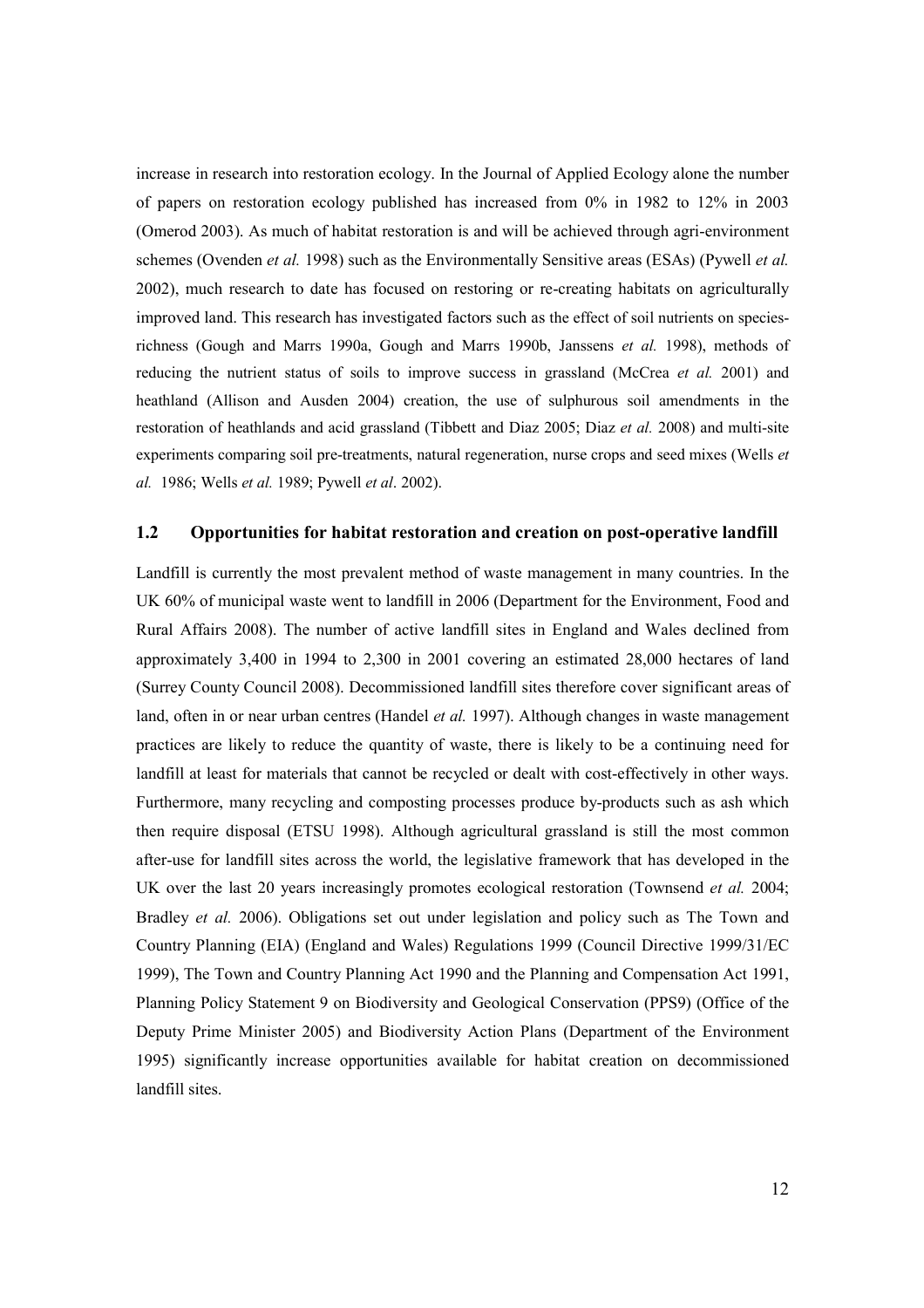## 1.3 Habitat creation on clay capped landfill

Landfill engineering essentially consists of four components: an impermeable basal seal, the landfill cap, landfill gas and leachate control systems and an extraction system (ETSU 1998). The landfill cap is the most influential factor in habitat creation due to the highly impervious substrates, usually clay, that are used and the way in which they are deliberately compacted to create a seal (Butt et al. 2004). This means that habitats characteristic of distinctly acidic, calcareous or free draining conditions such as heathland, acid grassland and calcareous grassland are not suitable for creation on clay capped landfill. Habitats which are more suited to the soil conditions created by the clay cap are neutral pasture, hay meadows, woodlands and wetlands. Woodlands and wetlands do, however, require forward planning. A review of the world literature on this subject indicates that maximum depths achieved by tree roots are usually between 1-2 m (Moffatt 1995). This means the clay cap would need to exceed 1 metre in depth (Watson and Hack 2000), preferably 1.2 m (Department for Communities and Local Government 2008), to avoid penetration and thus the release of toxic gases and leachate. Neutral pastures and hay meadows are the habitats which are perhaps the most suited to the conditions as they are not affected by the depth of the clay cap. Consequently hay meadows have been chosen as the focus of this study.

#### 1.3.1 Hay meadow creation and restoration

#### 1.3.1.1 Hay meadows

Neutral hay meadows are probably best described as grassland found within the lowlands of Britain consisting of swards of drought-free mesotrophic soils of pH 4.5 to 6.5 (Parker 1995). Historical management of cutting the vegetation for hay is the main factor which separates hay meadows from mesotrophic lowland pasture (Sutherland and Hill 1995). The constant removal of nutrients in the form of the hay cut maintains a low-nutrient status which allows the species-rich plant community associated with neutral hay meadows to develop (Sutherland and Hill 1995). Hay meadows were traditionally managed to produce a hay crop with which to feed stock overwinter. These meadows are also sometimes grazed by stock over the wintering months but a crucial factor in the development of these species-rich communities is the absence of grazing from early spring (February or March in the lowlands) until late summer when the hay is cut (Crofts et al. 1999). The precise timing of cutting and details of after-grazing vary between sites and according to local customs (Sutherland and Hill 1995).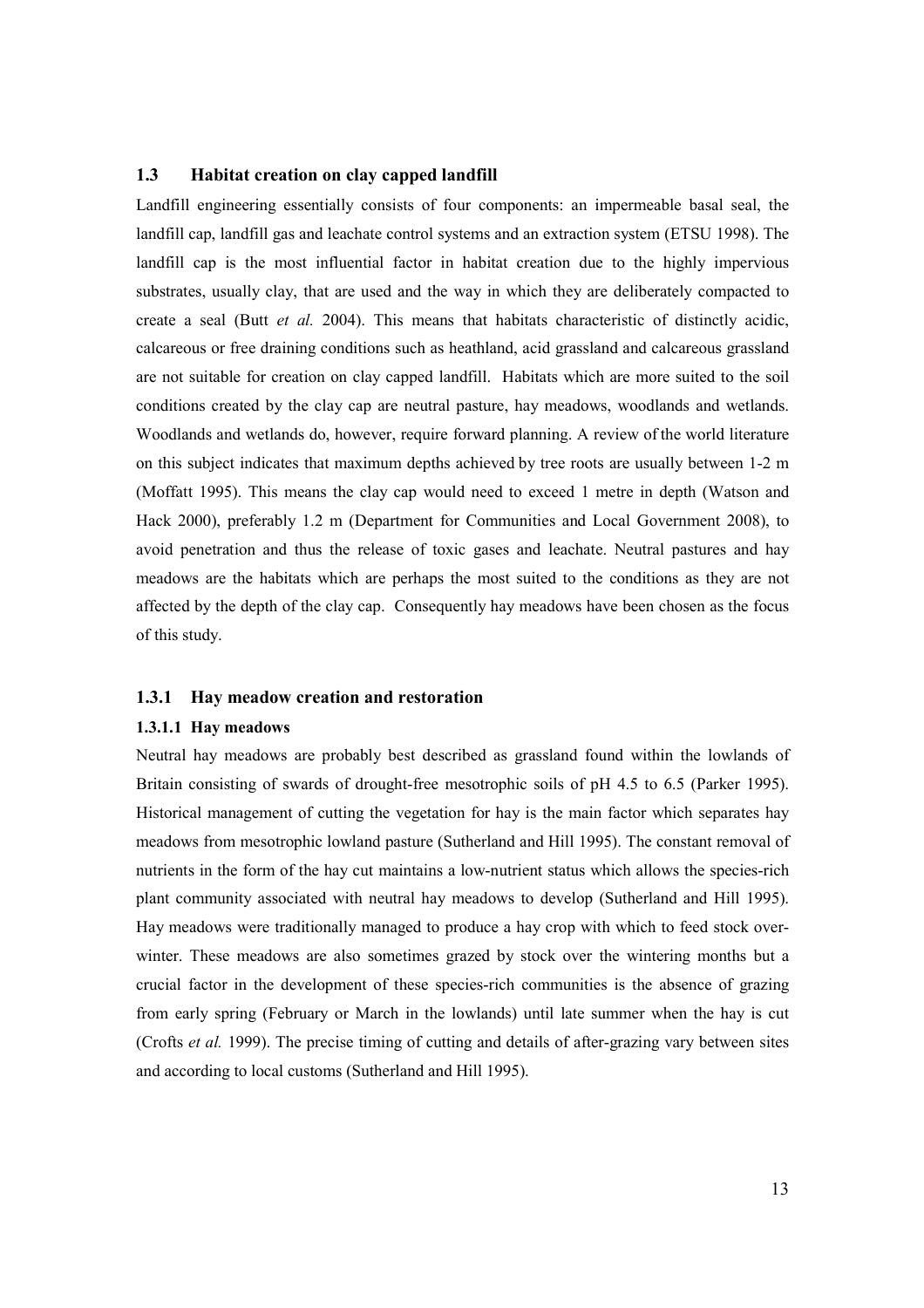The National Vegetation Classification (NVC), a system by which all vegetation types found within Britain are classified, is a useful tool in describing typical plant communities that are associated with neutral hay meadows. The table below summarises these communities:

| NVC              | <b>Brief description</b>                                                     | <b>Status</b> |
|------------------|------------------------------------------------------------------------------|---------------|
| <b>Community</b> |                                                                              |               |
| MG3              | Sweet vernal-grass (Anthoxanthum odoratum) – wood Rare, restricted to a few  |               |
|                  | crane's-bill (geranium sylvaticum) grassland. An upland valleys in the north |               |
|                  | upland grassland community where traditional hay of England                  |               |
|                  | management treatment has been applied in harsh, sub-                         |               |
|                  | montane conditions. Typically supports a dense                               |               |
|                  | growth of grasses and herbaceous dicotyledons up to                          |               |
|                  | 80cm in height.                                                              |               |
| MG4              | Meadow foxtail (Alopecurus pratensis) - great burnet Restricted distribution |               |
|                  | (Sanguisorba officinalis) grassland. Characteristic of                       |               |
|                  | areas of traditional hay meadow management on                                |               |
|                  | seasonally flooded land with alluvial soils. Typically                       |               |
|                  | supports a species-rich and varied sward of grasses                          |               |
|                  | and dicotyledons.                                                            |               |
| MG5              | Crested dog's-tail (Cynosurus cristatus) – black Declined although           |               |
|                  | knapweed (Centaurea nigra) grassland. Characteristic remains widespread but  |               |
|                  | of grazed traditional hay-meadows on circumneutral fragmented                |               |
|                  | brown soils in lowland Britain. Typically rich in                            |               |
|                  | dicotyledons but variable in character ranging from a                        |               |
|                  | tight, low-growing sward to lush growth up to 60cm.                          |               |

Table 1: Neutral hay meadow NVC communities (based on Rodwell 1992)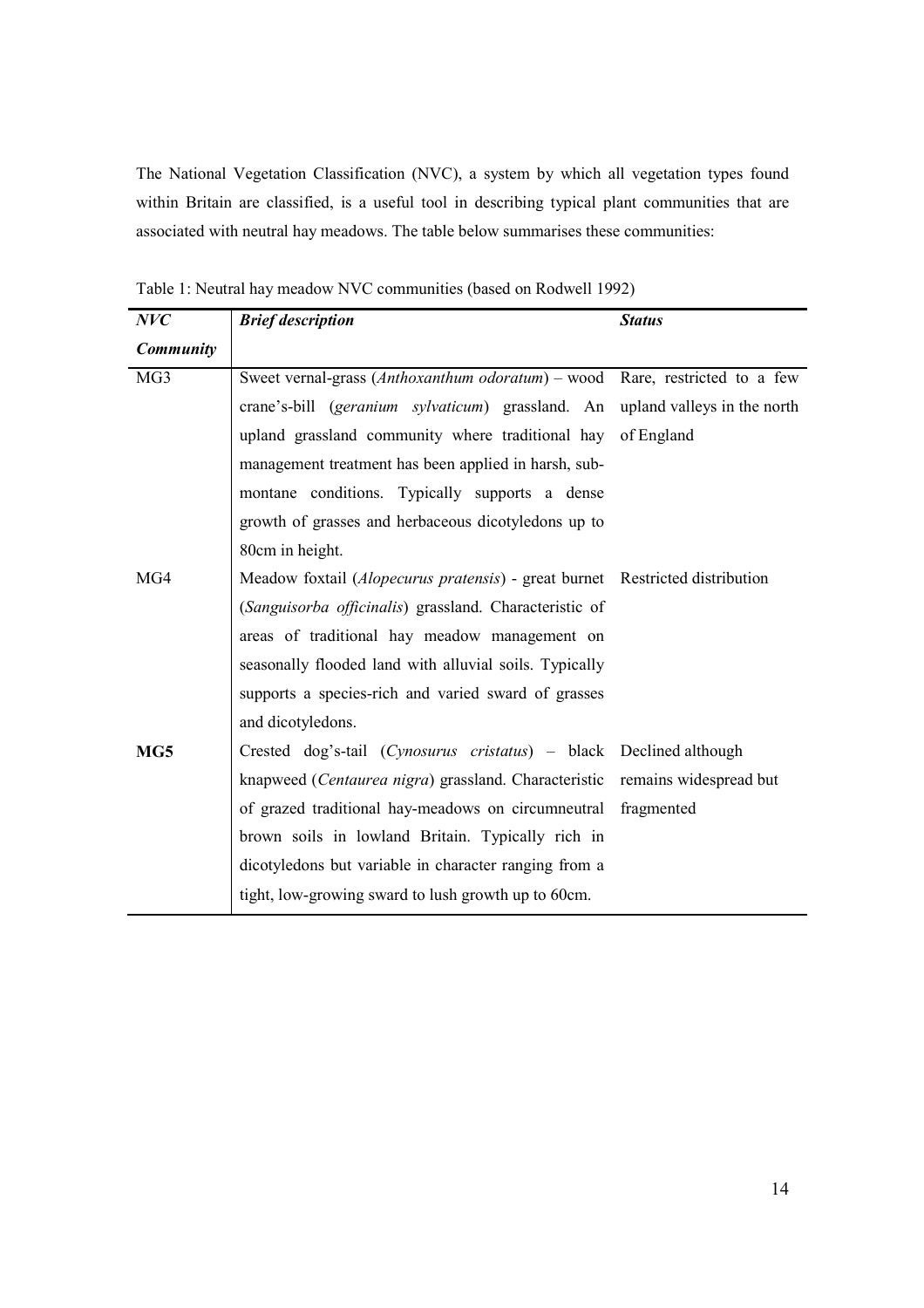#### 1.3.1.2 Techniques of hay meadow creation

Much research has been conducted on methods of grassland creation (e.g.s Wells *et al.* 1986; Wells et al. 1989; Firbank et al. 1992; Ash et al. 1992; Pywell et al. 2002; Edwards et al. 2006). A major constraint in grassland restoration is the impoverishment of lowland species-pools (and seed sources) through habitat loss and fragmentation which has meant that grassland reestablishment has usually been seed-limited (Poschlod *et al.* 1998; Bullock *et al.* 2002). Important focuses have therefore been how to best introduce seeds and how to manage systems to get maximum establishment of sown species (Stevenson et al. 1997; Bakker and Berendse 1999; Pywell et al. 2003; Jongepierová et al. 2007). Literature on hay meadow creation and restoration identifies the following techniques for sowing seed and encouraging recruitment of herbaceous plants within the grassland sward:

1. Hay spreading i.e. taking a hay cut from an established grassland and spreading directly over the surface of the grassland creation site (Manchester et al. 1999; Mortimer et al. 2002; Edwards et al. 2006). This method has the advantages of sourcing the seeds from a known NVC grassland type and it is relatively inexpensive (Parker 1995; Manchester et al. 1999). Research in the 1980's suggested hay bales to be a significant source of seed (Wells et al. 1981; Wells et al. 1986).

2. Direct sowing: This method has advantages in terms of sourcing the seed. Seed can be harvested from established nearby grassland using a variety of methods, including hand collection, vacuum harvesting (Stevenson et al. 1997), brush harvesting (Edwards et al. 2006) or sourced commercially, preferably from a supplier of seeds of local provenance (Jones and Hayes 1999). A seed mix of 85% grass and 15% forb species at a typical sowing rate of 30kg/hectare sown in the autumn is recommended (Dryden 1997).

3. Direct transfer of pot-grown herbs: This method is often used in the restoration of improved pasture (Parker 1995) although Wells et al. (1989) reported mixed success using this technique in their research, with survival rates ranging from 0 to 87.8%.

4. Turf translocation: This is a method whereby soils are moved with their vegetation and any animals in order to rescue or salvage habitats that would be lost due to changes in land-use (Box 2003). However, this method has rarely been used (Good et al. 1999) and in many cases a net loss in diversity and habitat quality has been observed, largely due to unsuitable management of the donor site (Box 2003).

5. Introducing hemi-parasitic plants: Research during the 1990's also highlighted the benefits of introducing plants such as Rhinanthus minor (yellow rattle) and Euphrasia spp. (eye-brights).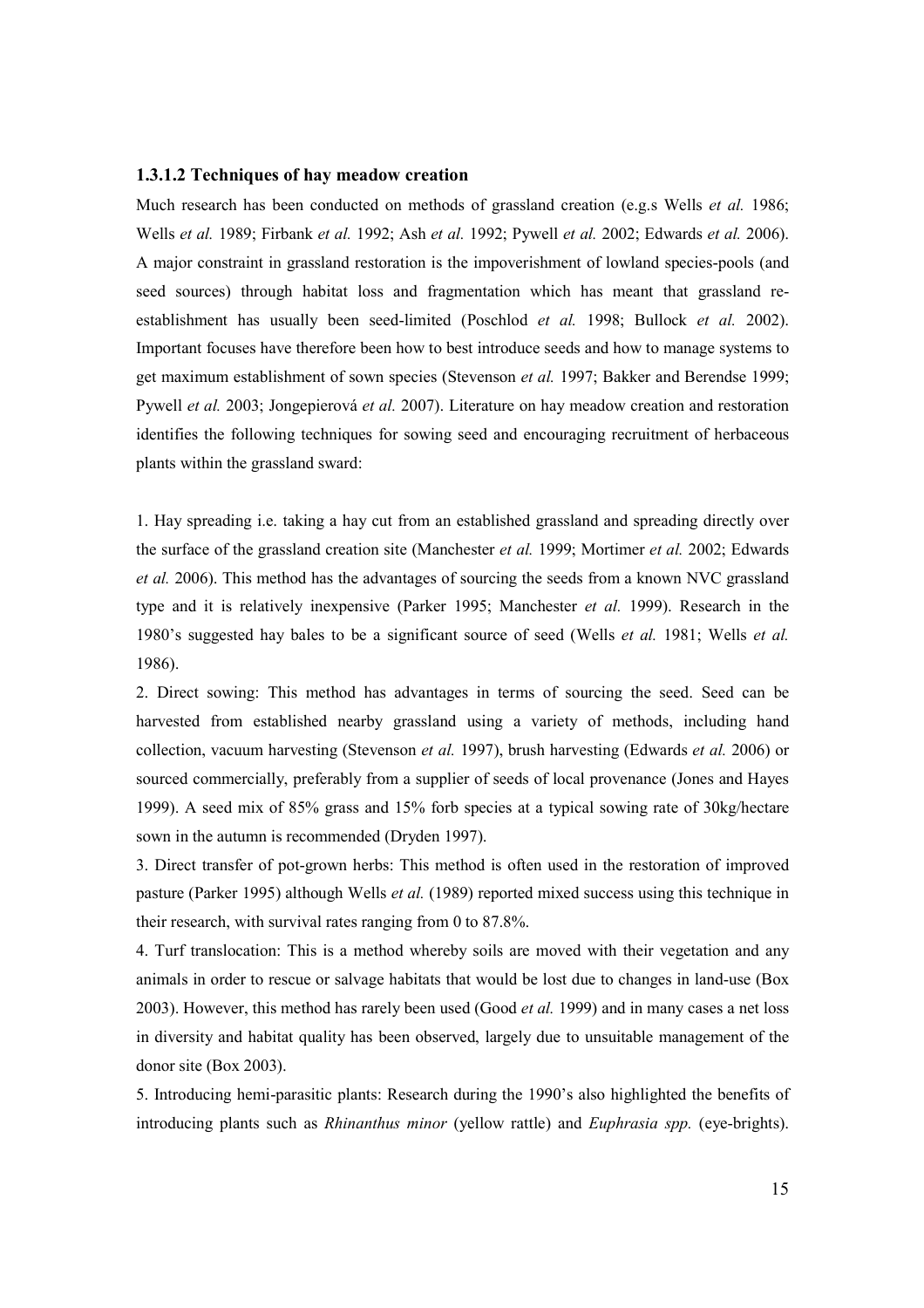These plants suppress the productivity of grasses which facilitates the development of a more forb-rich sward (Crofts *et al.* 1999; Bullock and Pywell 2005). This method is most frequently used on restoration of improved pastures to suppress the growth of aggressive competitive grasses, allowing the more desirable herbaceous plants to establish (Dryden 1997).

6. Introducing nurse plants: The establishment of hay meadow species is facilitated through creating a swift green cover by sowing plants such as L. perenne or L. multiflorum which provide shelter for seedlings as well as suppressing excessive growth of competitive species (Mitchley et al. 1996). However, their use in grassland restoration is relatively poorly studied (Pywell et al. 2002) with mixed results. Mitchley et al. (1996) encountered problems with the initial establishment of the nurse crop on soils of low fertility and in one study the abundance of the nurse crop, L. multiflorum, was detrimental to the early establishment of a lowland wet grassland sward (Manchester et al. 1997). Investigation into alternative methods of swiftly achieving a green cover to provide shelter on the inhospitable bare soil of creation sites to encourage seedling recruitment would therefore be of use and is a topic explored in this thesis.

#### 1.3.2 Constraints associated with hay meadow creation on clay capped landfill

Although a wide range of literature on habitat creation is available (Baines and Smart 1991; Parker 1995; Dryden 1997; Gilbert and Anderson 1998) landfill sites present a unique environment requiring the modification of standard techniques (Watson and Hack 2000). The availability of soil is a major limitation on successful habitat creation (Bradley et al. 2006). Topsoil, often soil which has been scraped from the original site prior to landfill operations and stored, is usually laid over the cap (Watson and Hack 2000). There are a number of problems associated with the associated stripping, storage and handling processes which are echoed in habitat creation on opencast coal mines (Corbett *et al.* 1996). Some of these were highlighted at an opencast mine at Bryngwyn where reinstated soil was extremely impervious resulting in surface water logging after even light rainfall and the land becoming dry and cracked in periods of dry weather making it hostile for plants and animals alike (Scullion 1994). Earthworm populations at Bryngwyn were drastically reduced with Martin et al. (1998) finding a mortality rate of >90%. Similarly, during opencast mining, soil stripping, storage and replacement result in major disturbance of microbial communities (Harris et al. 1993; Scullion 1994). These problems are even more acute in the extreme case of landfill due to the deliberate compaction of a dense clay substrate to serve as a cap (Butt et al. 2004).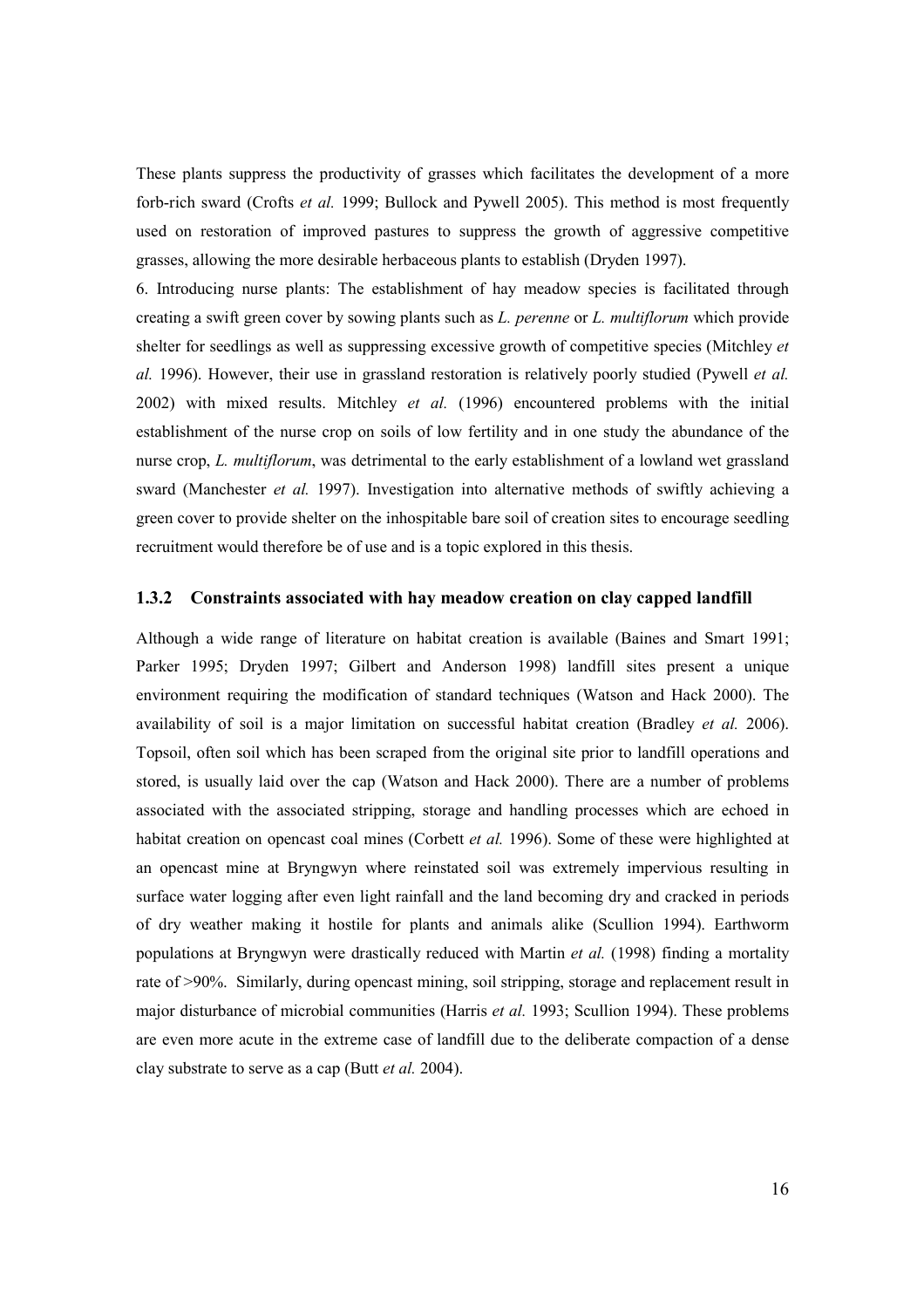An additional consideration in the restoration of landfill is that of public acceptability of the outcome following restoration (Watson and Hack 2000) and of landscape changes during restoration (Pfadenhauer 2001). Higgs (2005) criticises ecological restoration practitioners for failing adequately to address these conflicts between science and socio-cultural factors. The consequence of these issues is that the primary objective of standard practice following capping remains to provide a green cover as rapidly as possible to avoid eyesores within the landscape, with the creation of habitats of high nature conservation being a secondary objective. Therefore the challenge is rapidly to establish a green cover whilst maintaining ecological integrity within the site by creating habitats that reflect the composition of their semi-natural or unimproved counterparts. One solution explored in this thesis may be to establish a green cover across the whole site and then create more diverse communities on part of the site.

#### 1.3.2.1 Soil physical and chemical properties

Soil type, soil structure, soil water relations and soil fertility are perhaps the most difficult and underestimated aspects of successful habitat creation (Bradley *et al.* 2006). Soil structure and chemistry are recognised as parameters that strongly influence the structure of vegetation (Svenning and Skov 2002). The physical properties of soil are the production of continued interactions between soil biota and their abiotic milieu (Coleman and Crossley 2003). Reinstated soils differ from undisturbed soils which are composed of layers or horizons. Undisturbed soils extend from the parent material, or C horizon, which is usually bedrock, through the subsoil, or B horizon, to the topsoil, or A horizon to the soil surface which is usually an organic litter layer, also known as the O horizon (Courtney and Trudgill 1984; Bradley et al. 2006).

The soil horizons as described above do not exist in clay capped landfill. Watson and Hack (2000) acknowledge that although the clay cap could be considered to represent the B horizon and imported topsoil the A horizon, they form distinct layers and lack the gradation between horizons seen in naturally formed soils. The arrangement of particles into aggregates, and the size, shape and distribution of pores both within and between aggregates determines the soil structure (Courtney and Trudgill 1984). This is of vital relevance to the ability of soils to support plant, animal and microbial life (Bradley et al. 2006). These pores hold water, allow drainage, allow entrance of oxygen and removal of carbon dioxide from the soils and allow roots to penetrate (Rowell 1994). Clay can be described as a soil type composed of a small particle size, typically less than 2 millimetres (Courtney and Trudgill 1984; Rowell 1994). Clay soils are frequently poorly drained but often very rich in nutrients. They can hold large amounts of water,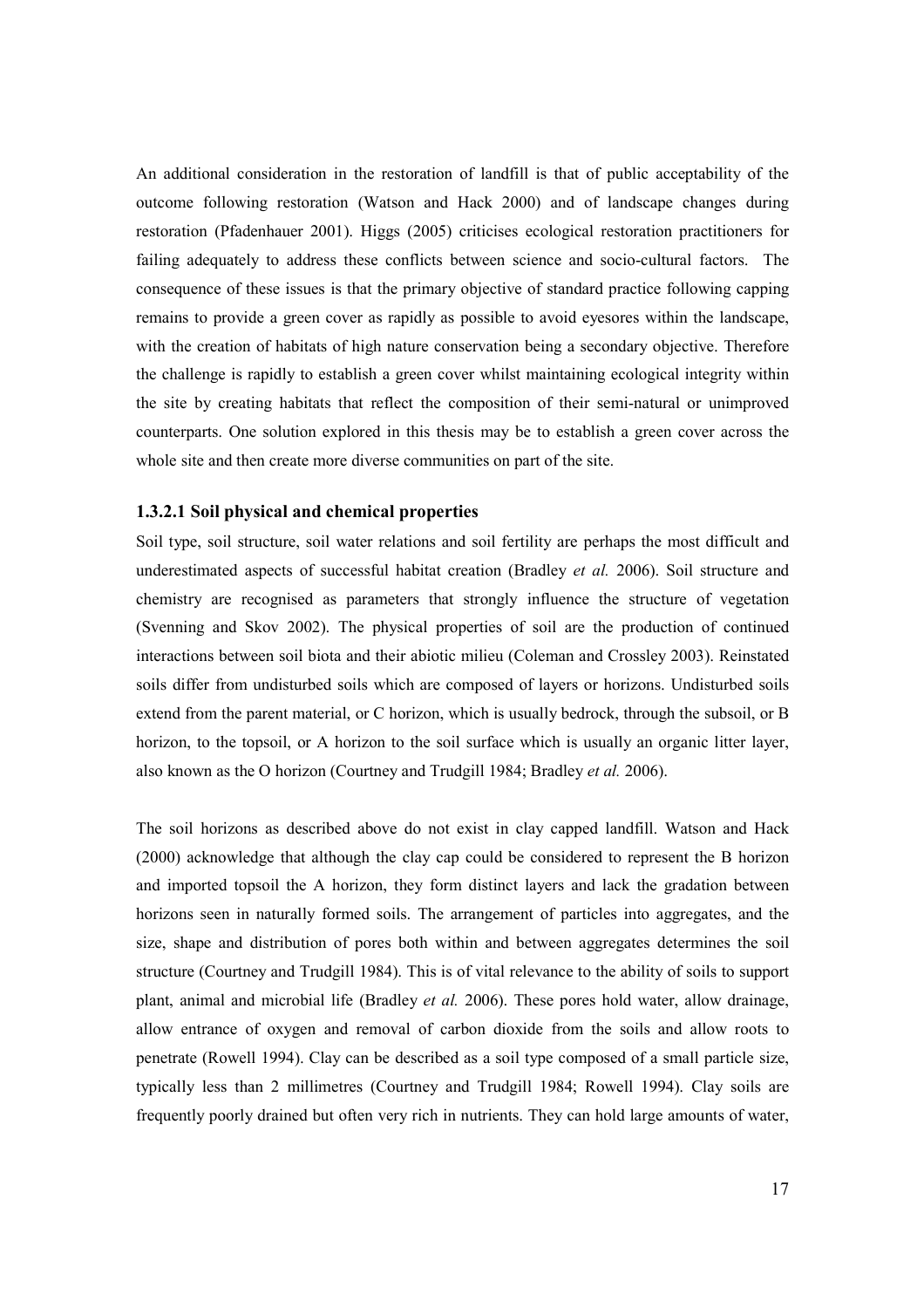although much of it is held in a form unavailable to plants (Rowell 1994). They are also prone to drought and shrinkage during dry weather when large cracks can form (Watson and Hack 2000).

It has long been recognised that the stripping, storage and handling processes associated with reinstated soils and the deliberate compaction of the clay to form a cap on the landfill are of detriment to the soil's physical structure (Pringle 1958; Davies 1973; Lloyd 1984; McCrae 1989; Scullion 1994; Butt *et al.* 2004). Scullion (1994) found handling processes to have adverse effect on micro-aggregate and macro-aggregate stability at the Glyn Glas opencast mine. The results from Scullion's study indicted that this damage was cumulative and recovery was slow, particularly at depth. This breakdown in aggregate stability leads to soils having a higher bulk density which in turn leads to poor water infiltration and gas exchange. Lipeic *et al.* (1998) found that pore size pattern significantly alters many soil properties affecting water movement and root growth. Gemtos and Lellis (1997) found that induced compaction decreased the volume of soil, thus increasing bulk density, which delayed emergence and reduced root growth in cotton and sugar beet. This creates a vicious circle in that a continuous replenishment of organic matter is required for macro-aggregate stability (Ashman and Puri 2002). This is aggravated further by compaction making soils prone to water-logging which discourages the decomposition and recycling of nutrients (Scullion 1994).

The availability and relative concentrations of chemical elements, or nutrients, found within the soil plays a large role in dictating plant germination, growth and competition within terrestrial ecosystems (Courtney and Trudgill 1984; Walker et al. 2004). The availability of nutrients in large quantities promotes high plant productivity, which in an agricultural system for example, is of benefit. These conditions would not, however, be favourable in a grassland ecosystem of high nature conservation value as it would promote the vigorous growth of a small number of species that are more competitive than other more desirable plant species (Janssens et al. 1998; Simmons 1999). Much research has therefore focused on the role of nutrients in habitat creation on exarable farmland (Gough and Marrs 1990a; Gough and Marrs 1990b; Snow et al. 1997; McCrea et al. 2001; Allison and Ausden 2004; Walker *et al.* 2004; Tibbett and Diaz 2005; Diaz *et al.* 2008). Phosphorus appears to be the key nutrient determining soil fertility in agricultural soils and distinguishing them from species-rich grassland soils (Gough and Marrs 1990a; Janssens *et al.*) 1998). Although nitrogen additions to formerly species-rich grassland are associated with the decline in diversity (Thurston 1969; Harper 1971; Berendse *et al.* 1992) research has not found this to be a key factor in habitat creation schemes (Gough and Marrs 1990a). The role of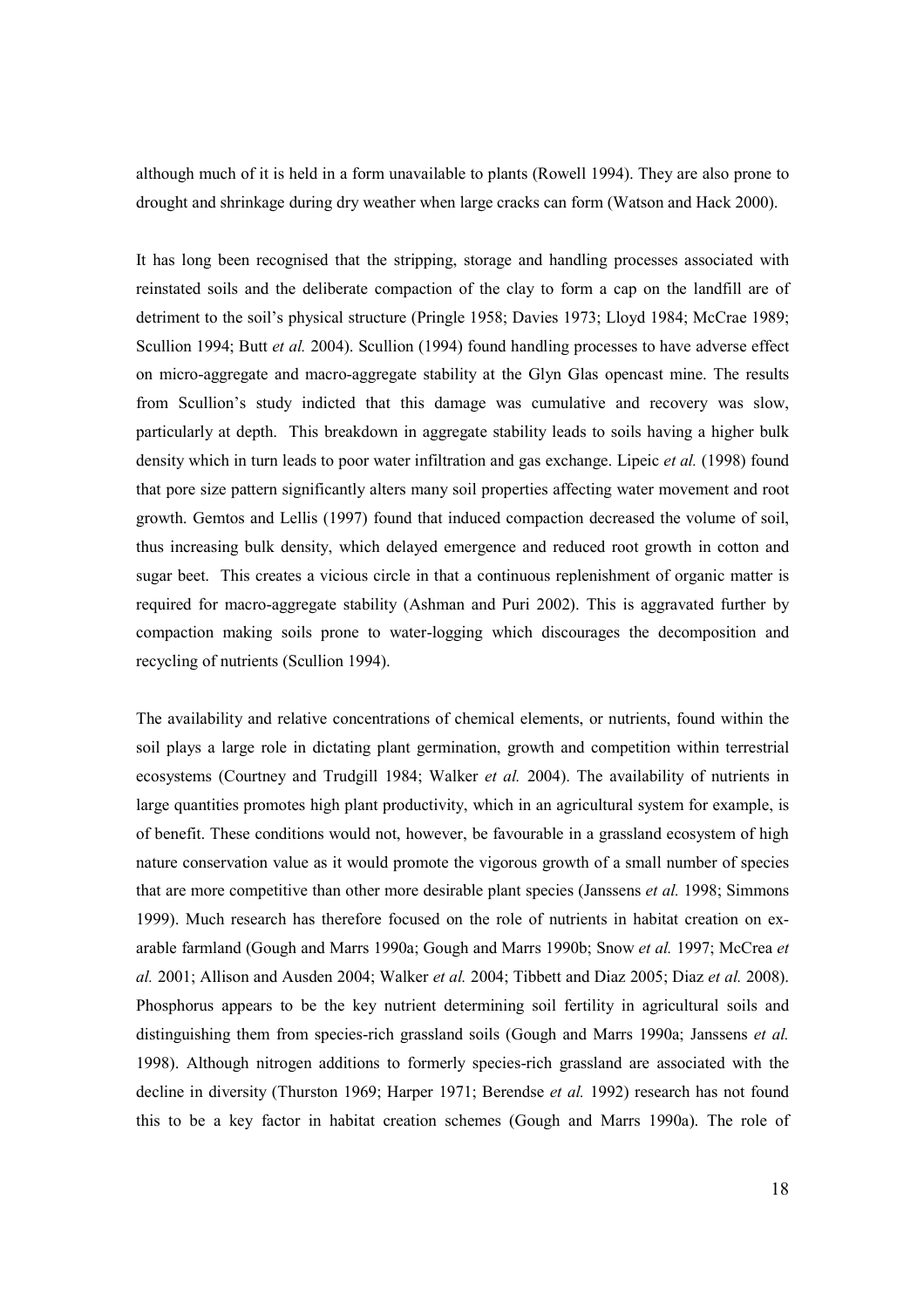potassium is less clear (McCrea et al. 2001) but research indicates that unlike phosphorus, moderately high potassium levels are compatible with high levels of floristic diversity (Janssens et al. 1998). Marrs (1993) identified possible soil fertility reduction methods as grazing, arable cropping, hay sileage cropping, topsoil removal and inversion by deep ploughing.

Since research into the management of former opencast coal mined land commenced in the 1950's there has been an emphasis on the nutrient deficiencies associated with replaced soils (Scullion 1994). Although theory suggests that this low nutrient status would be beneficial in habitat creation, the addition of organic amendments is commonly recommended to improve the structure of the clay soil-forming prior to vegetation establishment. Watson and Hack (2000) recommend that soil substitutes should not be used on their own but mixed well with true soil. In a study on the effects of amendments used in landfill restoration Gregory and Vickers (2003) concluded that organic amendments might improve the structure of the clay soil-forming material prior to vegetation establishment. Gilbert and Anderson (1998) recognised that a high quality tilth is required to create grassland of nature conservation value as with any other grassland. In contrast, Simmons (1999) suggests that topsoil should not be used on areas where wildflower seed is to be sown as the fertility of the topsoil will encourage aggressive competitive species to grow at the expense of the more desirable forb species and the diversity will be lost. Existing literature on the use of soil amendments, and therefore the manipulation of soil's fertility and structure, is therefore conflicting and it is currently unclear as to whether the accepted principles of grassland creation on ex-arable are transferable to clay capped landfill.

## 1.3.2.2 Earthworm abundance and species

The soil biological community is key to the sustainable function of soils (Bradley *et al.* 2006), and earthworms are of particular importance for their role in generating and maintaining structure (Davidson and Grieve 2006). In fact earthworms are regarded as ecosystem engineers due to many species' ability to actively change and ameliorate their soil environment (Lavelle *et al.*) 1997). Several studies have shown that earthworms improve the structure of the soil through increasing pore space, particularly macropore volume (Teotia *et al.* 1950; Ehlers 1975; Stewart 1981; Davidson and Grieve 2006), thus increasing soil aeration and drainage. Furthermore, earthworms play an important role in the recycling and distribution of nutrients within the soil. They make nitrogen available for plant growth by feeding on organic matter within the soil then voiding casts with a low carbon : nitrogen ratio, the latter often containing fragmented litter which in turn is readily broken down by micro-organisms (Edwards and Bohlen 1996; Sims and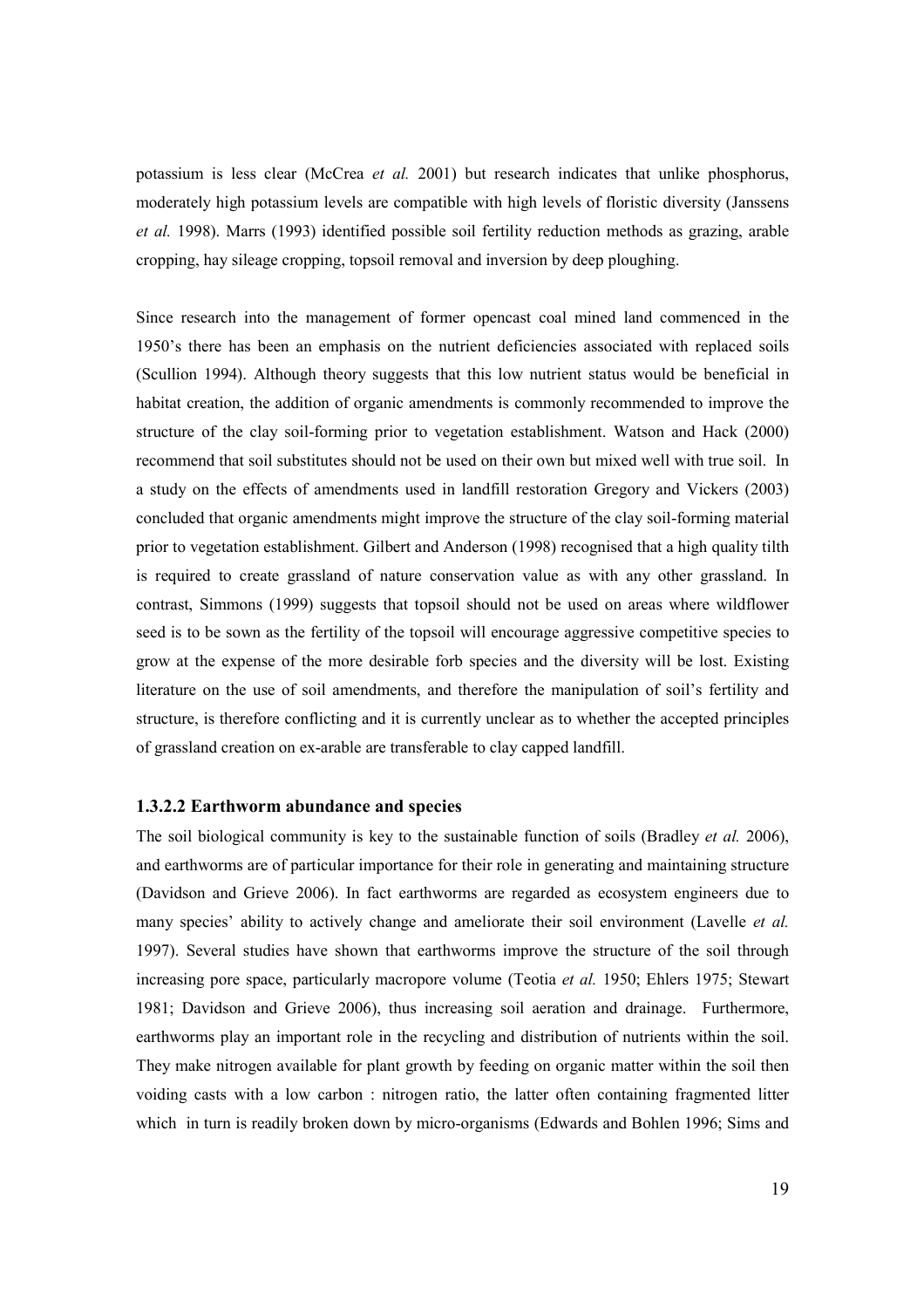Gerard 1999). Bouché (1977) divided earthworms into three major groups based on their feeding and burrowing characteristics, although not all species can be readily assigned to just one group (Sims and Gerard 1999). The characteristic behaviour of these groups of earthworms (Table 2) means they have differing functions within the soil. The presence of earthworms in soils can therefore be considered to almost always be beneficial and their absence detrimental to soil status (Butt 1999). This is illustrated in a study by Clements *et al.* (1991) where soils from which earthworms had been absent for twenty years showed increased bulk density and reduced penetrability, infiltration rate and organic matter compared with similar earthworm-rich soils. Studies have also shown earthworms to have positive effects on the growth of vegetation. An interesting example of this is a study where Stockdill (1982) recorded a 70% increase in grass production in the first year following the introduction of a European species of earthworm into a New Zealand pasture where earthworms were previously absent. Similar responses of increased plant growth to the presence of earthworms in glasshouse experiments were found in relation to wheat and clover (Baker *et al.* 1997) and ryegrass (Baker *et al.* 2003).

These accounts are therefore indicative that earthworms may be a useful tool in increasing the rapidity of the establishment of forb-rich grassland sward. However, research at an opencast mine at Bryngwyn (Scullion 1994) found that earthworm numbers are low in newly replaced soils. Where their recovery depends on natural re-colonisation, it may take ten years or longer for a population to develop which is typical of similarly managed, undisturbed land. Scullion reported little evidence of any change in soil conditions below a 10 centimetre depth for periods up to seven years. Scullion also found that the rate of earthworm population spread on replaced land ranged from five to fifteen metres per year, depending on management and weather conditions, which is consistent with other similar studies (Van Rhee 1969; Stockdill 1982; Hoogerkamp et al. 1983; Marinissen and van den Bosch 1992). Both naturally colonised earthworm populations and introduced earthworms and their effect on the created hay meadow's floral community has consequently been addressed in this thesis.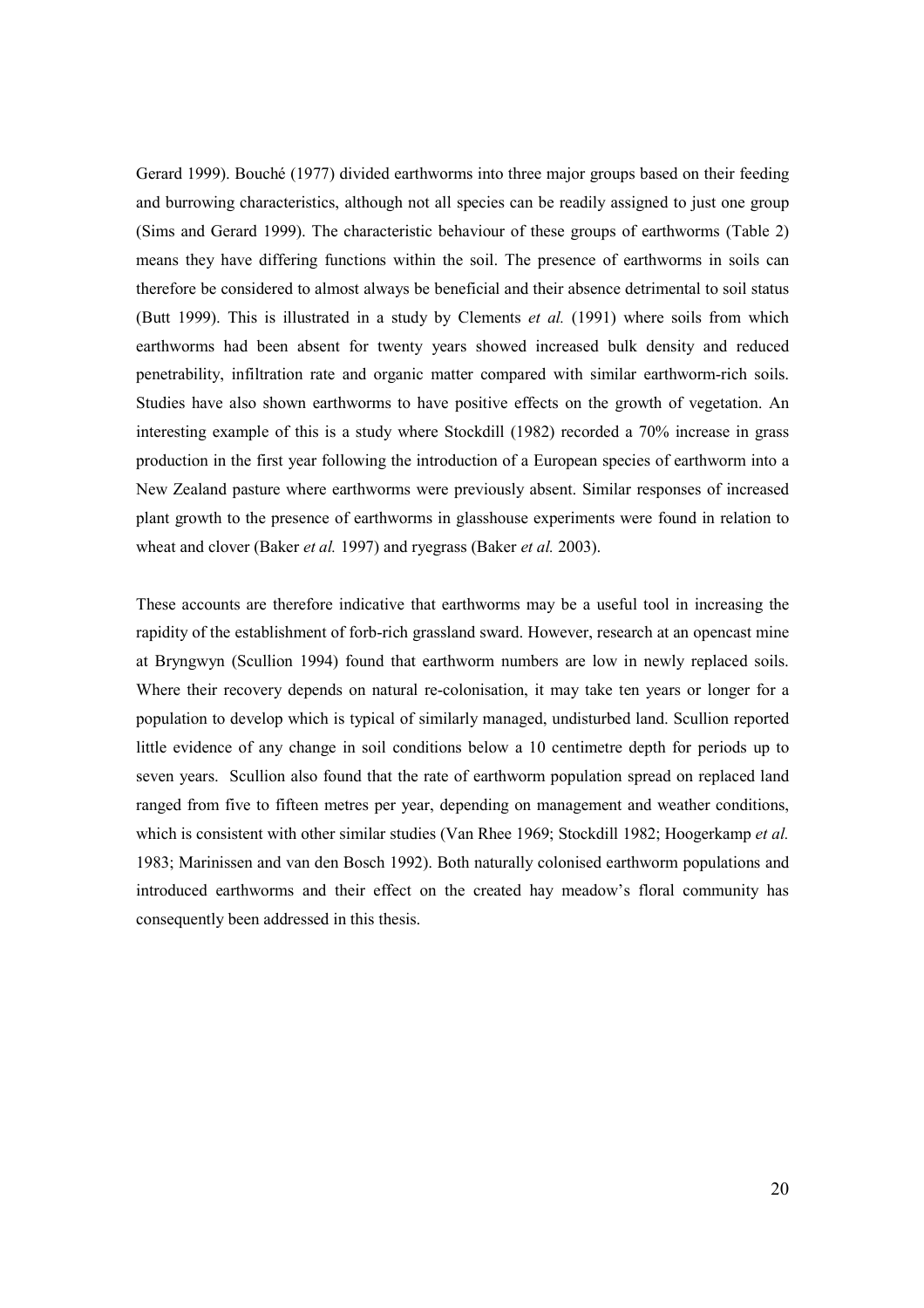| <b>Behavioural</b><br><b>Behaviour / functional</b> |                                       | <b>Physical characteristics</b> | <b>Examples of</b>   |  |
|-----------------------------------------------------|---------------------------------------|---------------------------------|----------------------|--|
| group                                               | charactersitics                       |                                 | species              |  |
| (Bouché                                             |                                       |                                 |                      |  |
| 1977)                                               |                                       |                                 |                      |  |
| Epigeic                                             | Litter dwelling species that live     | Highly mobile, an               | Lumbricus            |  |
|                                                     | outside of the mineral substrata in   | adaptation to evade             | castaneus            |  |
|                                                     | litter, decomposing tree-trunks and   | predators;                      | (chestnut)           |  |
|                                                     | compost.                              | Small in size;                  | worm) and            |  |
|                                                     |                                       | Have relatively high            | Lumbricus            |  |
|                                                     |                                       | respiration rate; and           | <i>rubellus</i> (red |  |
|                                                     |                                       | usually red, vinaceous or       | worm)                |  |
|                                                     |                                       | rosy in colour                  |                      |  |
| Endogeic                                            | Horizontal burrowing species that     | Most of this group's            | <b>Octolasion</b>    |  |
|                                                     | live permanently in horizontal        | characteristics indicate        | family               |  |
|                                                     | burrows in the mineralo-organic       | adaptation to living            |                      |  |
|                                                     | sub-stratum of the soil.              | continuously within the         |                      |  |
|                                                     | Their food consists of dead roots     | soil, for example they          |                      |  |
|                                                     | and both microflora and fauna         | have no pigmentation            |                      |  |
|                                                     | ingested within the soil.             |                                 |                      |  |
|                                                     | Endogeic species cast below ground    |                                 |                      |  |
|                                                     | in burrows.                           |                                 |                      |  |
|                                                     | Effect structure of soils through     |                                 |                      |  |
|                                                     | burrow-forming                        |                                 |                      |  |
| Anecic                                              | Deep burrowing species, are soil      | Typically of a moderate         | Larger species       |  |
|                                                     | dwelling earthworms with vertical     | to large size and have          | of the genus         |  |
|                                                     | burrows. They are characterised by    | some pigmentation, often        | Aporrectodea.        |  |
|                                                     | their intense burrowing abilities and | brown to brown black.           | Lumbricus            |  |
|                                                     | production of burrow complexes.       |                                 | terrestris (lob      |  |
|                                                     | They commonly emerge at night to      |                                 | worm)                |  |
|                                                     | feed on the surface litter            |                                 |                      |  |
|                                                     | Effect structure of soils through     |                                 |                      |  |
|                                                     | burrow-forming                        |                                 |                      |  |

Table 2: The behavioural groups of earthworms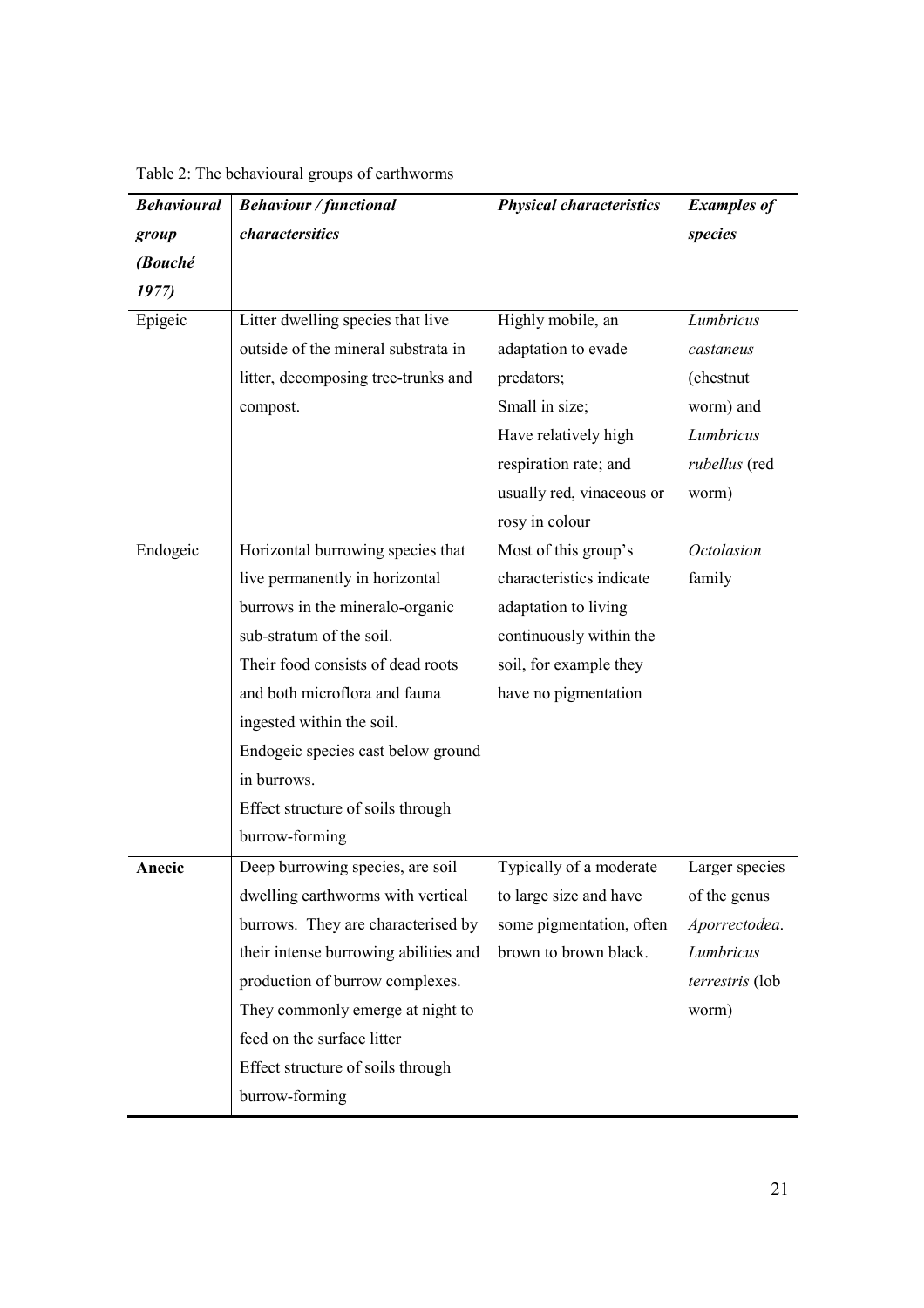## 1.3.2.3 Environmental heterogeneity

All natural environments are heterogeneous (Caldwell and Pearcy 1994) and this heterogeneity occurs in terms of both biotic and abiotic environmental factors (Wilson 2000). Topographic heterogeneity was identified by early ecologists to affect the biotic communities (e.g. Cowles 1899) and there are many examples of species diversity increasing with heterogeneity (Huston 1994; Rosenzweig 1995; Brose 2001; Tessier et al. 2002). Micro-topographic differences (<1m) can result in variability in the physical environment and chemical and biological processes over small spatial scales (Larkin *et al.* 2006). Rodwell (1992) acknowledges this effect by identifying clear patterning in grassland swards where distinctive grassland types have developed over drier ridges and within damper furrows. The manner in which a clay cap is laid and compacted on postoperative landfill results in a somewhat homogenous micro-topography lacking the micro-habitats associated with species diversity. Topographic heterogeneity is a relatively easy parameter to manipulate in restoration ecology and Larkin et al. (2006) highlight the requirement for studies into techniques of creating topographic variation at a range of scales and habitats.

#### 1.4 Rationale for the current study

The combination of the above problems means that more established and traditional methods of habitat creation which are successfully employed in other situations may be less effective in the unique situation of landfill. It is currently unclear to what extent the established principles of hay meadow creation are transferable to clay capped landfill. This thesis considers the creation of a hay meadow community and focuses on three properties that are influential in their development that can be manipulated in experimental conditions: the soils, vegetation and micro-topography. It also explores whether the establishment of a hay meadow community can be accelerated without the addition of ameliorant via the effect of incolated earthworms on the clay cap, thus attempting to address the issue of increasing the rapidity of establishing a green cover to provide shelter on the inhospitable bare soil to encourage seedling recruitment as well as potential conflicts with public acceptability of landscape changes during restoration.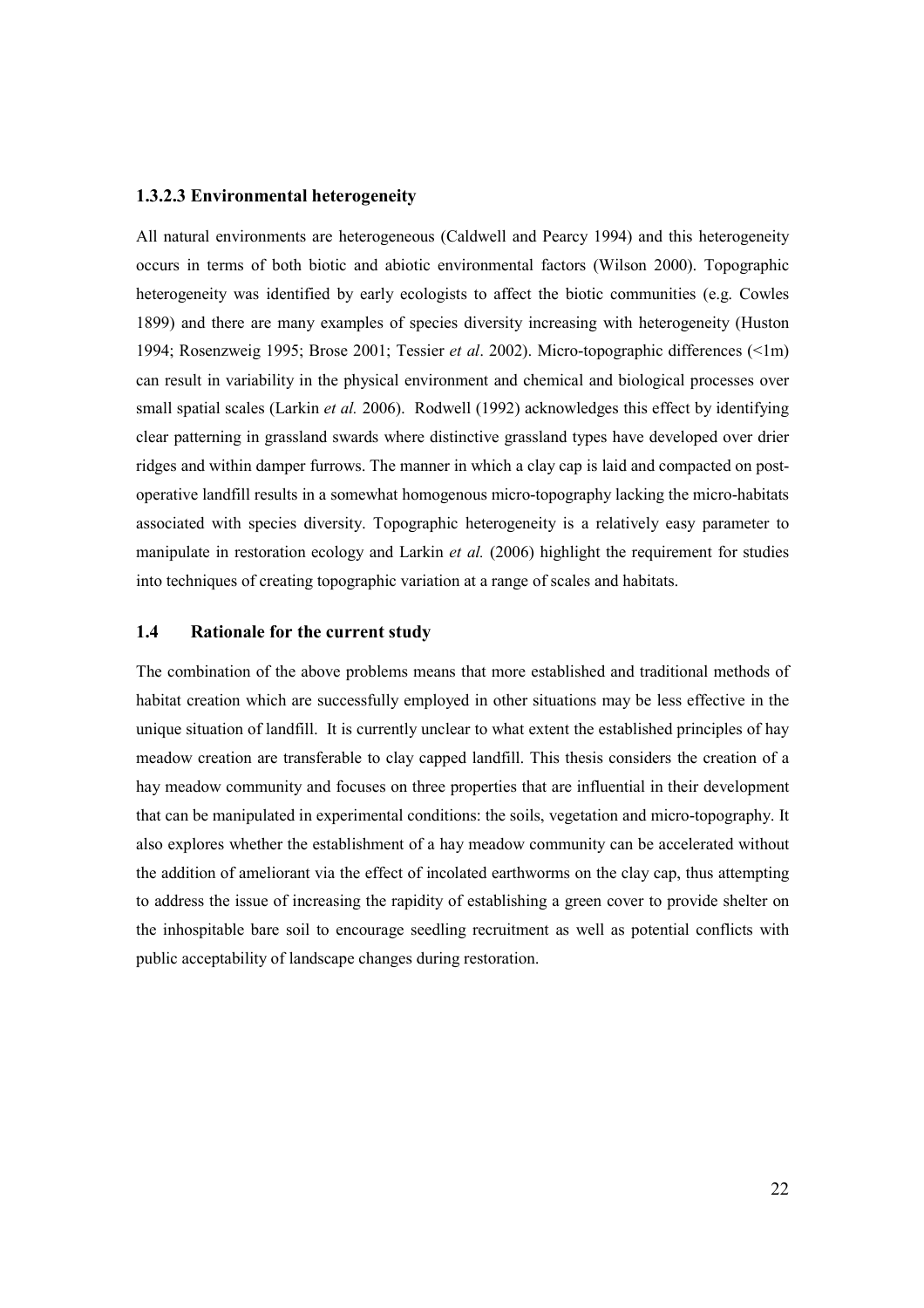## 1.5 Aims and objectives

The overall aim of this study is to investigate the factors involved in the successful establishment of a hay meadow community on a clay capped landfill site and mechanisms by which restoration processes can be accelerated.

Three objectives were set. These are to investigate:

- 1. The effect of manipulation of soil and vegetation on the development of the target plant community, edaphic factors and earthworm populations on clay capped landfill that has been stabilised with green cover.
- 2. The use of earthworms as ecological engineers in speeding up the establishment phase of the grassland sward via their impact on the soil's physical and chemical properties.
- 3. The effect of manipulation of micro-topography to create ridges and furrows on the development of the target plant community, edaphic factors and earthworm populations on clay capped landfill.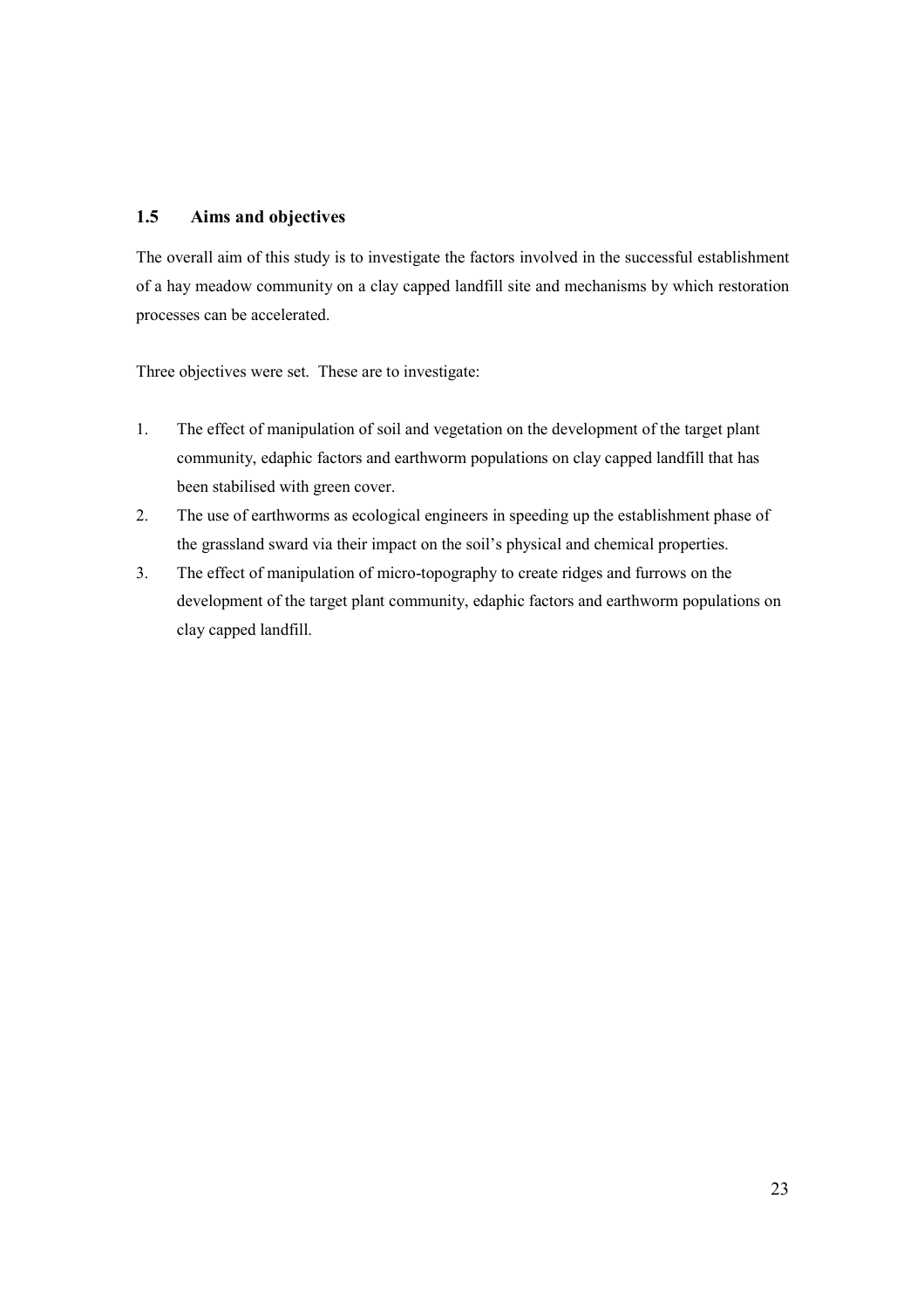#### 2.0 METHODS

#### 2.1 The study site

The experimental plots for this study are located at Dimmer Waste Disposal Site near Castle Cary in Somerset (ST618319; lat 51º04'38.10'' N; long 2º32'59.93'' W) as illustrated on Figure 1. Prior to use for waste disposal the site was a munitions store during the Second World War. The original substrate and topsoil was excavated to accommodate the munitions store and the soil was stored on adjacent farmland. The underlying substrate was blue-lias clay which formed in the Jurassic, characteristically with limestone bands resulting in a slightly calcareous characteristic (Findlay 1965). The original topsoil from the site can be described as a fine textured silty clay soil.

The site is divided into a series of cells which are depicted in Figure 2. Carymoor Environmental Trust manages the habitat creation on the cells once de-commissioned and has encouraged research into habitat restoration. Once de-commissioned, all cells are capped with the blue-lias clay although its depth and addition of topsoil and/or green compost varies between cells according to availability and the requirement for planned land use following capping. Where topsoil is graded across the clay cap the stored soil from the original excavation of the site is used. Compost produced as part of a recycling initiative to deal with domestic green waste is also used as ameliorant. Green waste is collected, chipped and processed at temperatures exceeding 65 degrees centigrade. The current study established three experiments to investigate objectives 1, 2 and 3 as stated in section 1.5, and these were located on cells 18, 27 and 21 respectively. Figure 3 shows aerial views of the locations of the three experimental plots.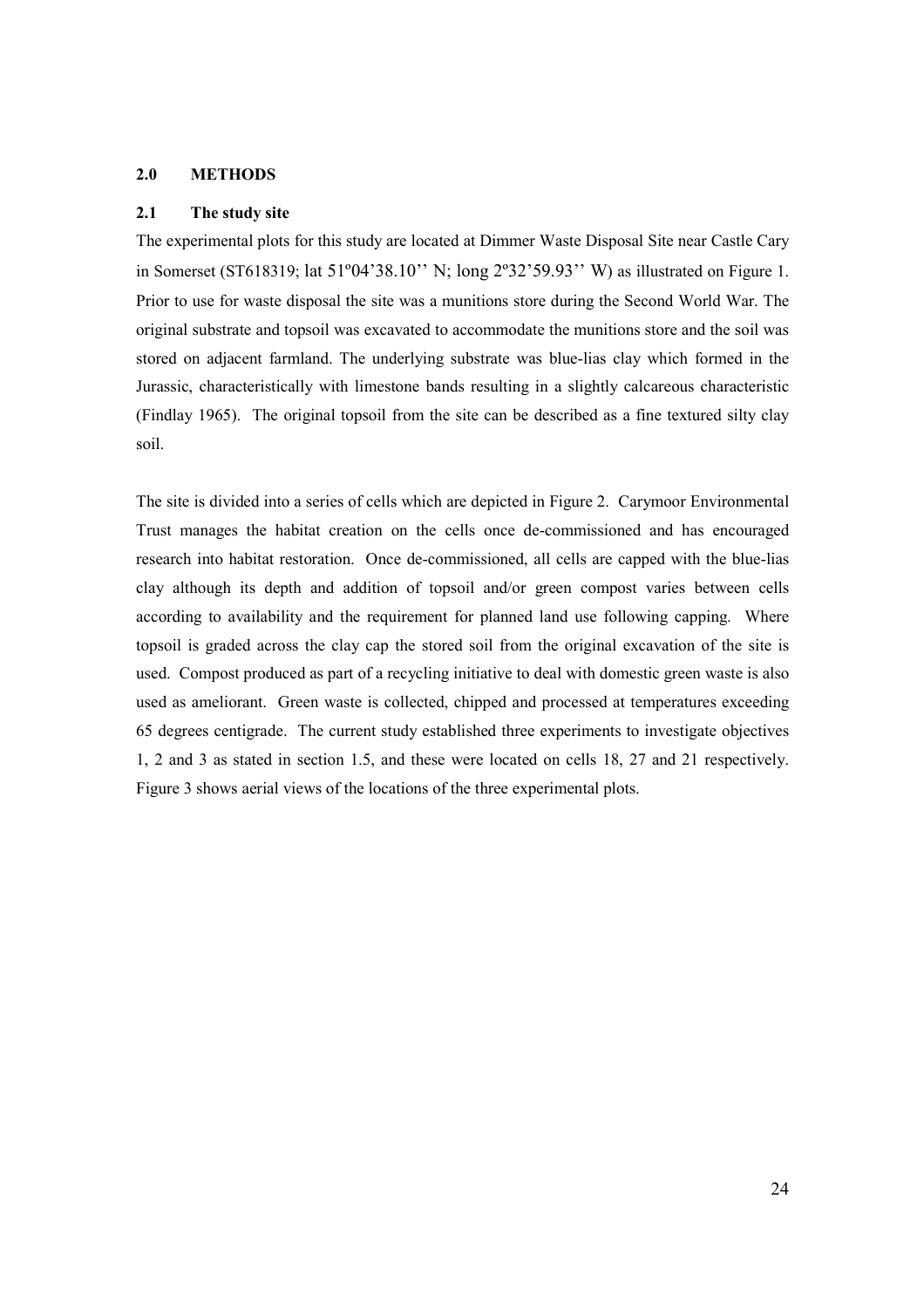

Figure 1: Location of the study site



Figure 2: Site map of cells at Carymoor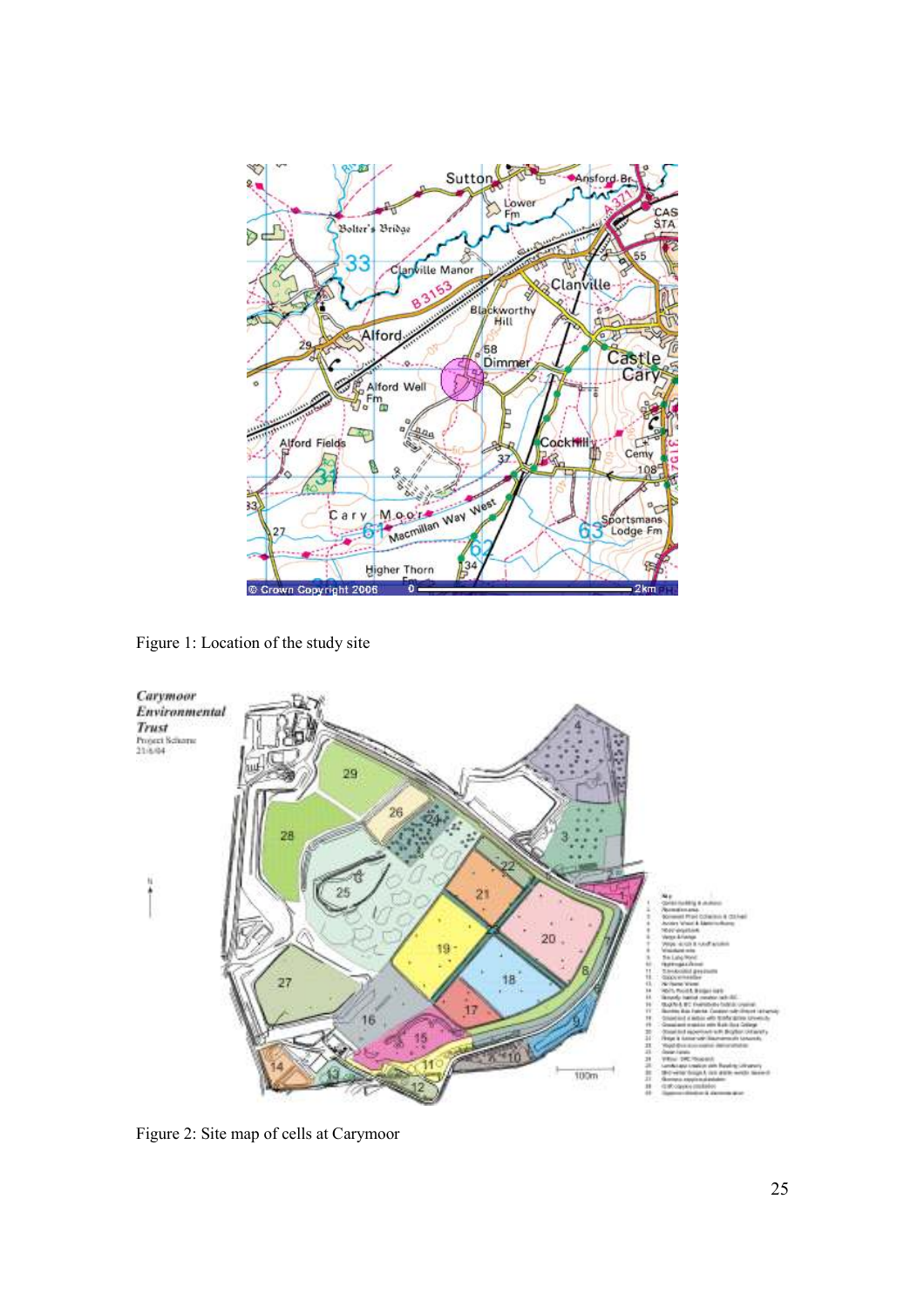

Figure 3: Aerial photograph of experimental plots investigating objectives 1, 2 and 3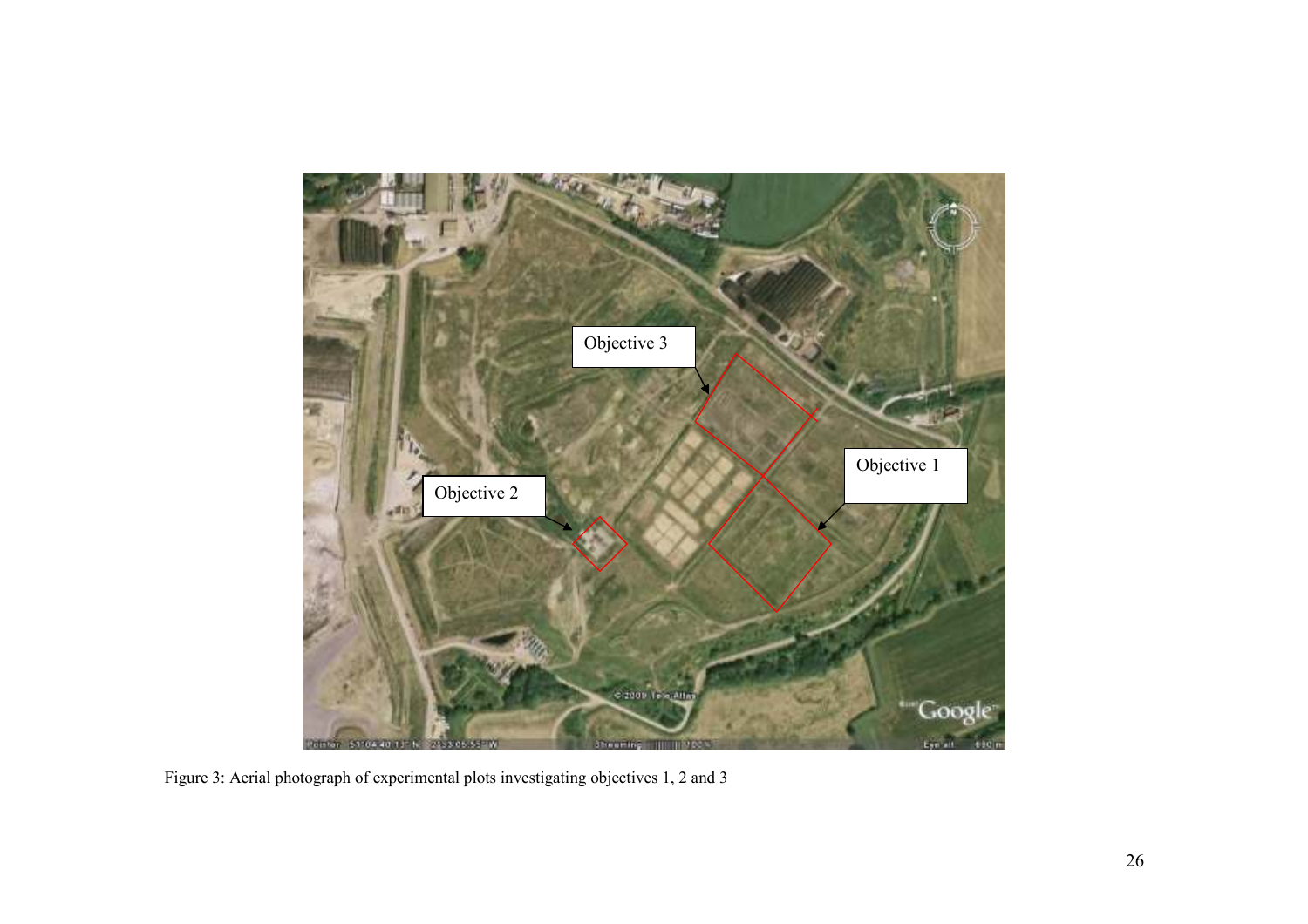#### 2.2 General methods

#### 2.2.1 Seeding methods

The experimental plots used for all four objectives comprised of a bare clay cap prior to any experimental manipulations. No ground preparation was undertaken, mainly due to the physical constraints posed by the clay cap. Disturbance or rotovation of the soil would have been useful but the clay at Carymoor is often either water-logged and not practical for accessing machinery or too cracked and dry to facilitate effective ground disturbance. Commercial seed mixes were used in all three experiments and seed was sown by hand at a rate of 1.8g per m². For each experiment, seed was weighed for each plot and placed in bags. Each plot was then walked in transects 2.5 m apart and a handful of seed was taken from the bag at a time and scattered in a swinging motion.

#### 2.2.2 Vegetation sampling

The frequency of vegetation was sampled according to Sutherland (2002). Vegetation was recorded using 1m² quadrats, sub-divided into 10cm squares. The locations of these were decided using randomly generated numbers, incorporating a 1m buffer zone around the perimeter of each plot to minimise edge effects. The presence of each rooted species found in each sub-square of the quadrat was recorded. The summation of the occurrences of each species in each quadrat provided frequency scores. The frequency of bare ground was also recorded using this method.

#### 2.2.3 Soil analysis

#### 2.2.3.1 Soil sampling

Soil samples were collected during the growth season of the vegetation in June using a core auger with a 3 cm diameter. Twenty samples were taken from each plot following a 'W-shaped pattern to a depth of approximately 15 cm. Soil from each plot was subsequently bulked and frozen at - 18ºC immediately after collection to store it prior to analysis.

#### 2.2.3.2 Moisture content

Soil moisture content was analysed in accordance with Rowell (1994). Soil samples were placed in plastic trays which were weighed with and without the soil. Samples were then placed in an oven set at 60°C overnight and weighed the following morning. Samples were placed back in the oven for another hour and re-weighed to ensure all moisture had evaporated. Percentage moisture loss was then calculated.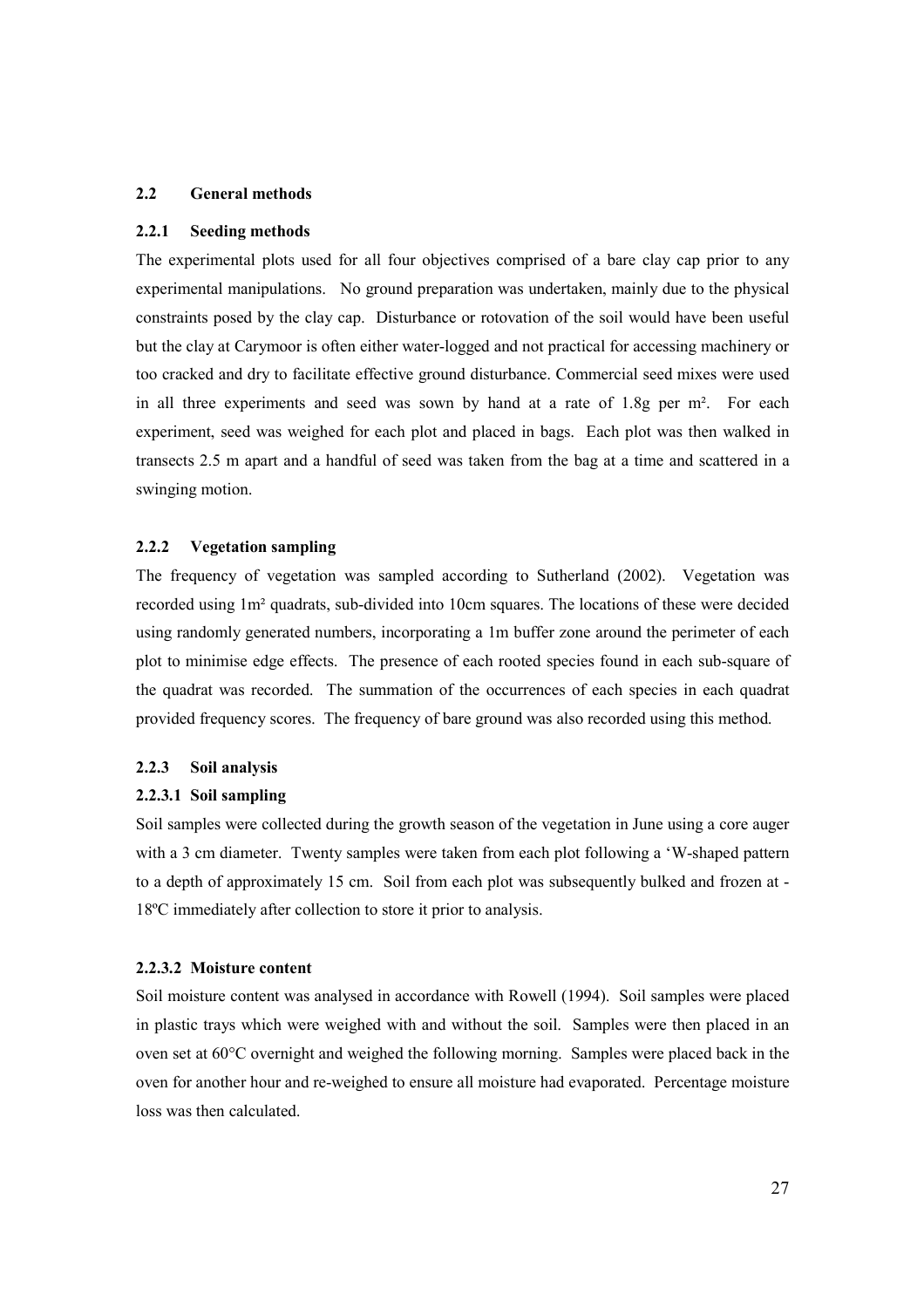#### 2.2.3.3 Organic matter

Organic matter was assessed using a standard loss on ignition method (Rowell 1994). The ovendried samples were gently ground using an electric pestle and mortar and passed through a 2mm sieve. Crucibles were weighed and approximately 2g of each sample were placed in the crucibles. Samples were ashed in the furnace over night at a temperature of 400°C. Samples were weighed the following morning, re-ashed for an hour and weighed again to ensure the weights were constant indicating loss of all organic matter. Percentage loss of organic matter was then calculated.

#### 2.2.3.4 Phosphate analysis

Phosphate levels of the soil were measured using the standard KCl extraction method according to Rowell (1994). Oven dried soil samples were gently ground and passed through a 2mm sieve. Phosphate was extracted from duplicate 2.5 g soil samples by shaking in 25 ml of 2M KCl for 60minutes. Extracts were filtered through Whatman no. 42 filter paper and stored at  $-18$  °C until analysis. Phosphate concentrations in extracts were determined colourmetrically. A 20 ml subsample of each extract was taken and 1 ml of Ammonium molybdate solution (0.2 M  $(NH_4)_6M_9O_{24}.4H_2O$  in 28%  $H_2SO_4$ ) followed by 3 drops of Stannous chloride solution (0.11 M SnCl2 in 100% glycerol) were added. Absorbance at 650nm was measured using a Varian Cary 50 UV/vis.

#### 2.2.3.5 Nitrate analysis

Nitrate levels of the soil were measured by extracting nitrate using  $K_2SO_4$  according to Rowell (1994) and determining concentrations colourmetrically according to Doane and Howarth (2003) and Miranda et al. (2001). As with the preparation of soils for the phosphate analysis, oven dried soil samples were gently ground and passed through a 2 mm sieve. Nitrate was extracted from duplicate 2.5g soil samples by shaking 25ml of 0.33M potassium sulphate for 60 minutes. Extracts were filtered through Whatman no. 42 filter paper and stored at  $-18$  °C until analysis. Vanadium(III) in dilute acid solution was used to reduce nitrate to nitrite which was then captured using Greiss reagents (sulphanilamide and N-(1-naphthyl)-ethylediamine) to produce a red dye. Absorbance at 540nm was measured using a Varian Cary 50 UV/vis.

## 2.2.3.6 pH

pH was analysed according to Rowell (1994) whereby 10ml of 0.1M KCl was added to 4g of soil from each plot in sterilin tubes and placed on the electronic shaker for 15 minutes. The pH meter was calibrated using buffer agents of pH4, 7 and 9 and the probe inserted into each soil solution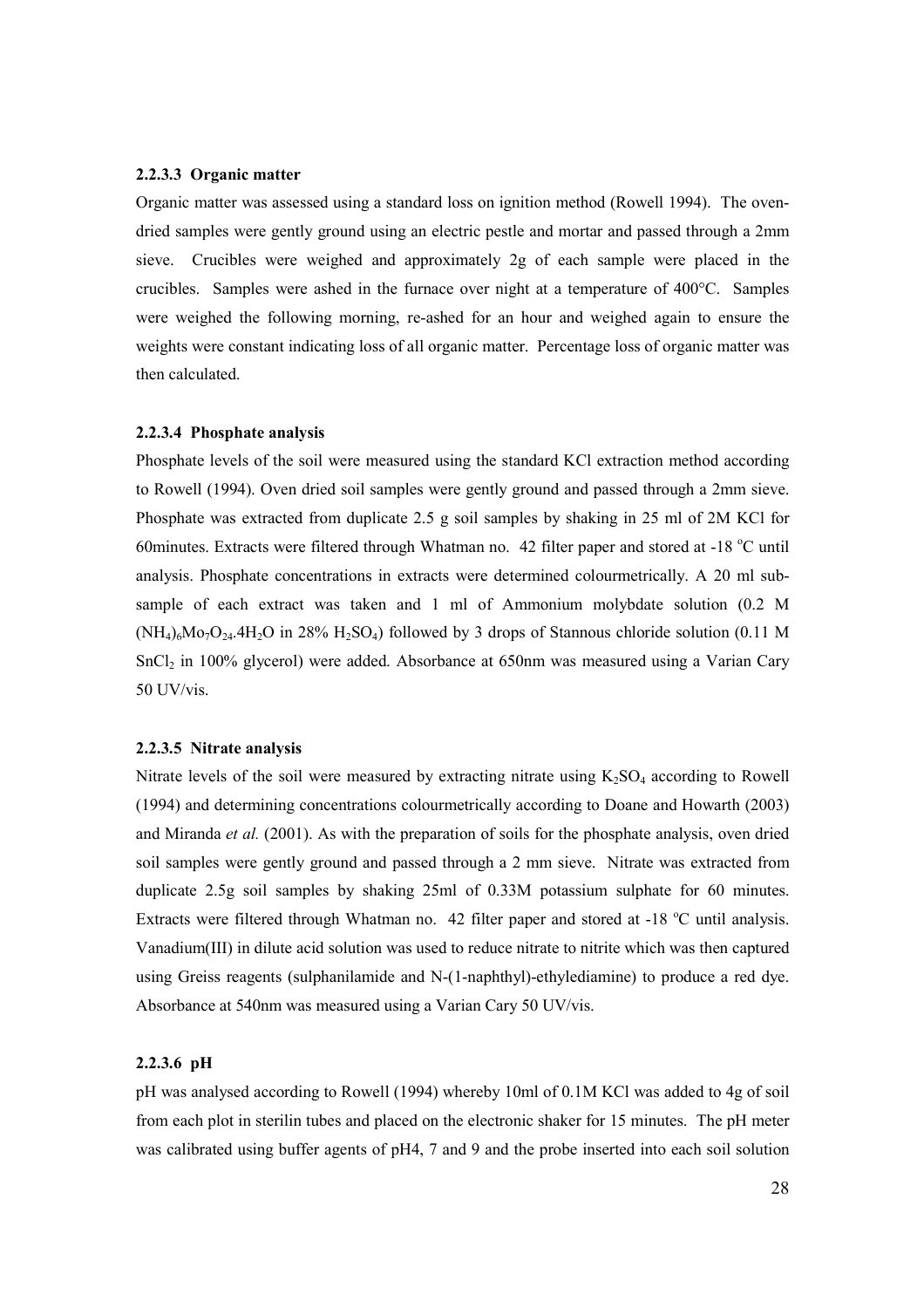and a reading taken once it had settled. All readings were adjusted by pH 0.5 to allow for the KCl solution.

#### 2.2.4 Earthworm sampling

Earthworm abundance was measured using the hot mustard extraction method as described by Lawrence *et al.* (2002). Colman's English mustard powder was mixed with water at a ratio of 1:2 allowing 50 g of mustard per 0.5 m² quadrat. This was left to settle over night to maximise the effectiveness of the irritant allyl isothiocyanate (AITC) in the mustard. Immediately prior to sampling 100 ml of mustard paste was diluted in 7 litres of water and any vegetation or leaf litter was cleared from within the quadrat. The mustard solution was then poured onto the ground in randomly placed (using randomly generated numbers) 0.25 m<sup>2</sup> quadrats and earthworms that emerged from the soil over a 20 minute period were collected and identified using the keys from Sims and Gerard (1999).

The hot mustard extraction method was developed as alternative to the use of formaldehyde due to its associated health and safety risks (Lawrence et al. 2002). In an investigation into the efficiency of the hot mustard extraction method of earthworm sampling Bartlett et al. (2006) found that it was biased towards large, sexually mature anecic earthworms. In an attempt to address this potential constraint, earthworm sampling on objective one's experimental plots in 2004 compared mustard extraction and hand sorting methods. Two  $0.25$  m<sup>2</sup> quadrats were taken in each plot using the mustard extraction and two using the time-limited hand-sorting method as developed by Schmidt (2001). Marginally greater numbers of earthworms were recorded using the mustard extraction sampling method than the time-limited hand-sorting method (Table 3) although these differences were not found to be significant. This similarity in the numbers of earthworms collected using these two methods is also indicative that the mustard extraction method is an effective method even on the unmodified clay cap where it may have been anticipated that the mustard solution would have had trouble penetrating. The mustard extraction method was subsequently adopted in this study due to its less destructive and less labourintensive nature.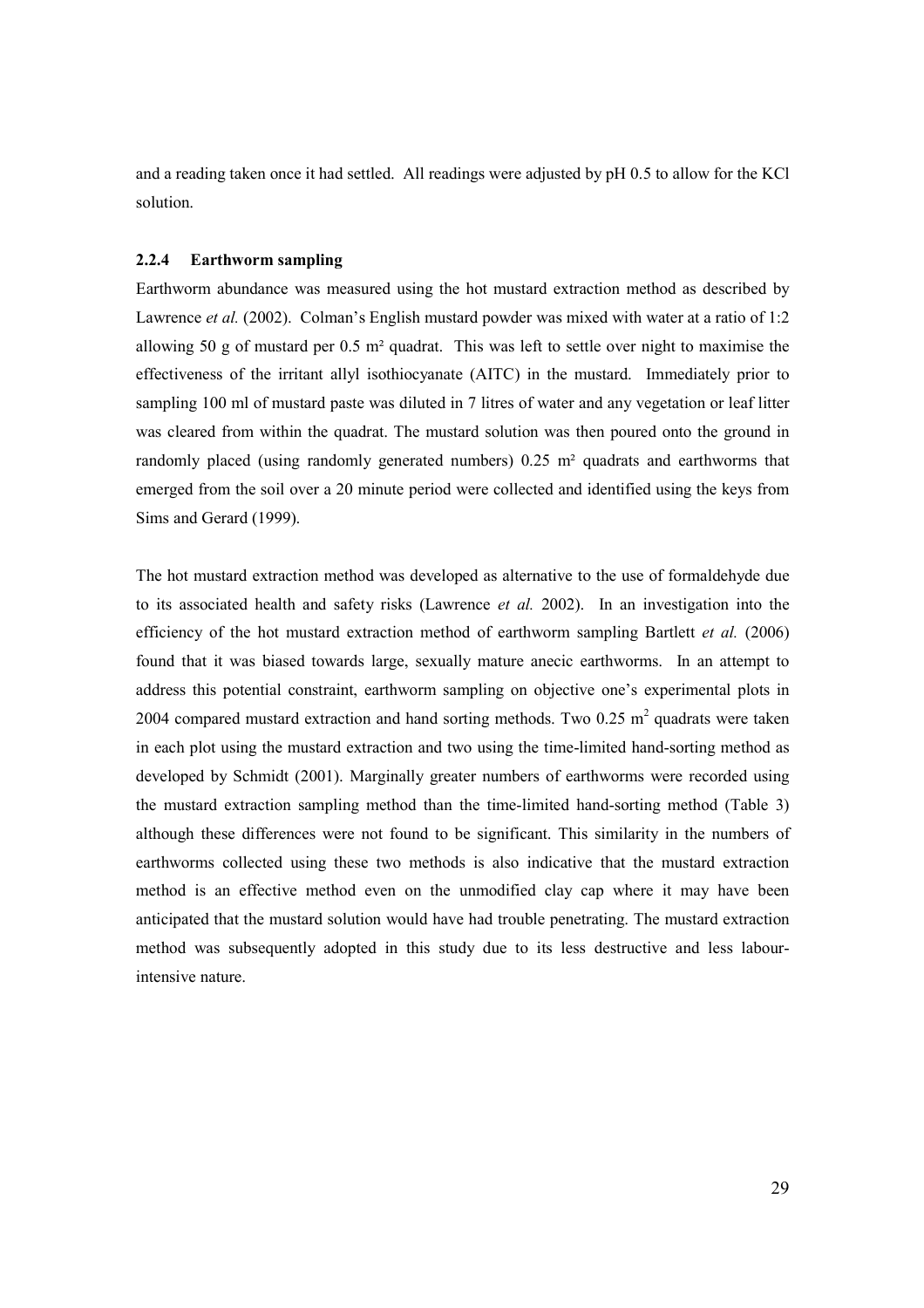Table 3: Medians, ranges between minimum and maximum abundance and results of Mann-Whitney U-Test comparing the numbers of earthworms recorded using the mustard extraction  $(n)$  $= 18$ ) and time-limited hand-sorting ( $n = 18$ ) methods in 2004

| <b>Earthworm species</b>   | <b>Mustard extraction</b> |       | <b>Hand-sorting</b> |       | $U$ value | P value |
|----------------------------|---------------------------|-------|---------------------|-------|-----------|---------|
|                            | Median                    | Range | Median              | Range |           |         |
| Lumbricus castaneus        | 1.00                      | 7.00  | 0.50                | 4.00  | 135.0     | 0.377   |
| Lumbircus rubellus         | 3.50                      | 9.50  | 3.00                | 7.00  | 143.5     | 0.557   |
| Lumbricus terrestris       | 0.50                      | 3.50  | 0.00                | 2.00  | 121.0     | 0.159   |
| Allolobophora chloritica   | 13.25                     | 27.50 | 10.00               | 19.00 | 129.5     | 0.303   |
| Apporrectodea caliginosa   | 7.50                      | 29.50 | 6.50                | 12.50 | 133.0     | 0.358   |
| Total number of earthworms | 28 25                     | 46.50 | 20.75               | 32.50 | 135.0     | 0.377   |

#### 2.2.5 Data analysis

Data were analysed using the statistical packages SPSS version 15 and PRIMER version 6 (Clarke and Gorley 2006). Data sets for each variable were analysed for normality and homogeneity of variance using Kolmogorov-Smirnov and Levene's tests. Significant heteroscedasticity of variance was found in data sets from all three experiments and it was not possible to rectify this through attempts to transform the data. Consequently parametric tests were performed where the data were distributed normally and non-parametric tests when the data were not normally distributed. Mann-Whitney U-Tests and t-tests were used to compare data where two dependent variables were being compared. Kruskal-Wallis and ANOVA were performed where three or more dependent variables were involved. Nemenyi's Test (Wheater and Cook 2000) was used as a post-hoc test to determine where any significant differences detected occurred. Spearman Rank Correlation Tests were used for correlation analysis of non-parametric data and Pearson's Correlation to analyse parametric data. Analysis of similarities was conducted using the multivariate ANOSIM test (Clarke and Gorley 2006) to test the significance of difference between the overall vegetation and earthworm communities in different treatments. This computes a test statistic  $(r)$  which reflects the observed differences in overall community composition between treatments and is particularly useful as it takes into account all species recorded and their abundance. The r statistic falls within the range of -1 to 1. Where  $r = 1$  or -1 this shows that all replicates within a site or treatment are more similar to eachother than any replicates from different sites. Where  $r = 0$  this shows that similarities within and between treatments are, on average, the same.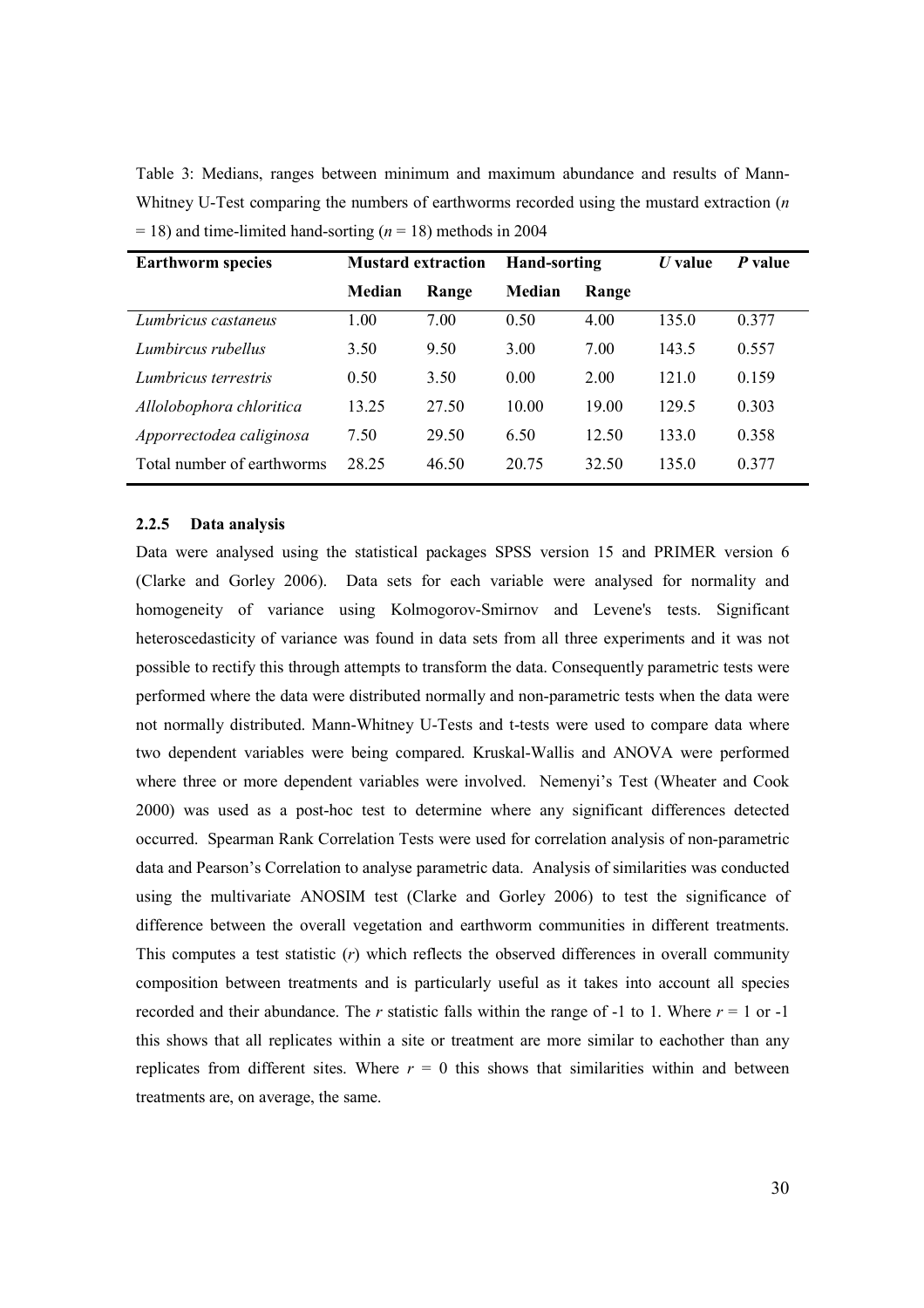## 3.0 THE EFFECT OF MANIPULATION OF SOIL AND VEGETATION ON THE DEVELOPMENT OF A HAY MEADOW COMMUNITY, EDAPHIC FACTORS AND EARTHWORM POPULATIONS ON CLAY CAPPED LANDFILL THAT HAS BEEN STABILISED WITH GREEN COVER

This Chapter investigates objective 1 of this thesis and is written in the format of a paper, which was accepted for publication in 'Restoration Ecology' on 27<sup>th</sup> November 2008.

#### 3.1 Summary

This chapter investigates the effect that manipulation of soil and vegetation conditions has on plant community development during attempts to create neutral hay meadow communities on a clay capped landfill in Somerset, UK that had already been established with a green cover. The objectives are, (1) to determine the effect of manipulation of soil and vegetation on the development of the target plant community, (2) to identify whether these treatments had an effect on edaphic factors (physical and chemical properties, earthworm populations); and (3) to establish which, if any, of these edaphic parameters are underlying factors in determining the vascular plant community composition. In 2001 a commercial hay meadow seed mix was sown on three substrate treatments: (i) bare clay, (ii) a mixture of topsoil and compost ameliorant in equal proportions and (iii) over naturally colonised vegetation. Plant community development and edaphic factors were monitored between 2001 and 2007. Although initially the presence of ameliorant promoted germination and growth of seeded species, after 2004 non-seeded competitive grasses dominated the sward. Where ameliorant was removed the target community continued to develop proving this to be the most successful treatment. This was found to be a due to suppression of competition from Elytrigia repens (Common couch) which grew most abundantly on soils with high organic matter and high soil water levels within the soil. No evidence was found of earthworm abundance affecting plant community development.

## 3.2 Introduction

Landfill is currently the most prevalent method of waste management in many countries, for example, in 2006 60% of municipal waste went to landfill both in the US (Environmental Protection Agency 2008) and in the UK (Department for the Environment, Food and Rural Affairs 2008). Decommissioned landfill sites therefore cover significant areas of land, often in or near urban centres throughout the world (Handel *et al.* 1997). Although agricultural grassland is still the most common after-use for landfill sites across the world, the legislative framework that has developed in the UK over the last 20 years increasingly promotes ecological restoration (Townsend et al. 2004). Hay meadows are an appropriate habitat to create on capped landfill given the neutral substrate as well as problems associated with cap penetration from tree roots or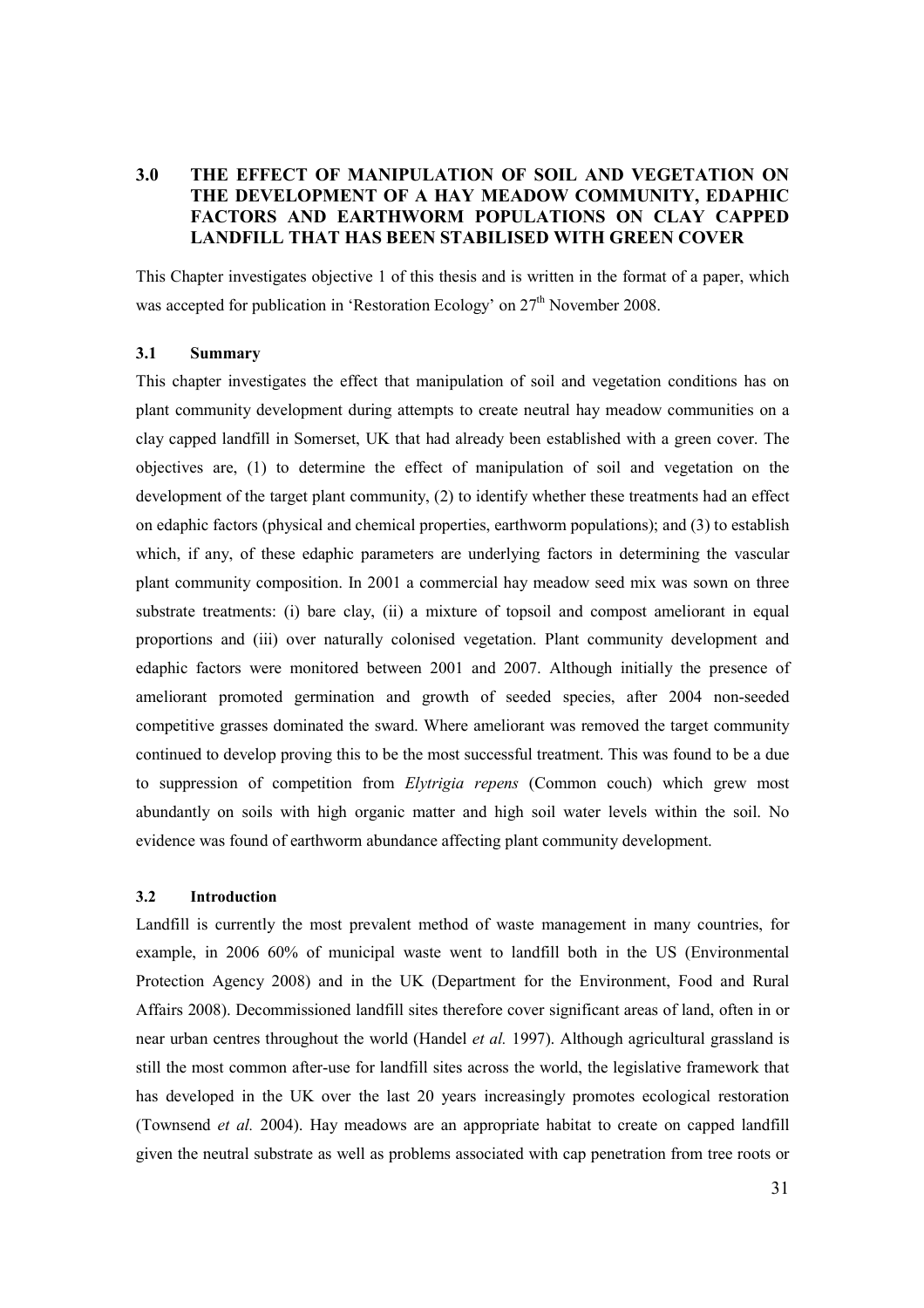in wetland creation (Handel et al. 1997; Watson and Hack 2000; Athy et al. 2006). In addition to this, grasslands have been a particular focus for agricultural intensification over the last 50 years (Crofts and Jefferson 1999) and this has been a major contributing factor to an estimated 97% loss in lowland unimproved grassland between 1930 and 1984 in England and Wales (Fuller 1987). Consequently, hay meadows are recognized as an internationally rare and threatened ecosystem and their restoration has long formed part of the UK´s contribution to the international commitment to meeting the challenge posed by the Convention of Biological Diversity, Rio, 1992 (Department of the Environment 1995).

Previous research on grassland creation has largely focused on conversion of agricultural land and has particularly investigated the effect of soil nutrients on species-richness (Gough and Marrs 1990a; Gough and Marrs 1990b; Janssens et al. 1998) methods of reducing the nutrient status of soils to improve success in grassland creation (McCrea et al. 2001) and multi-site experiments comparing soil pre-treatments, natural regeneration, nurse crops and seed mixes (Wells *et al.*) 1986; Wells et al. 1989; Pywell et al. 2002). There are, however, additional problems associated with reinstated soils and studies specific to these, particularly on capped landfill, are sparse. Landfill, usually comprises a clay cap (Butt *et al.* 2004) which not only creates harsh growing conditions and poor soil quality (Athy et al. 2006) but also results in an impoverished soil fauna. For example, Scullion's research (1994) at Bryngwyn in Wales found reinstated soils to be deficient in nutrients and prone to water-logging even after light rainfall and prone to cracking in dryer weather. Martin et al. (1998) also recorded an earthworm mortality of >90% at this site. Existing literature concentrates on soil amendments and therefore the manipulation of soil fertility and structure, however the conclusions are conflicting. For example, Watson and Hack (2000) recommend that soil substitutes should not be used on their own but mixed well with true soil. By contrast, in a study on the effects of amendments used in landfill restoration, Gregory and Vickers (2003) concluded that organic amendments might improve the structure of the clay soil-forming material prior to vegetation establishment. As an important challenge facing many managers of landfill sites is the need to establish a green cover to stabilise soils, many sites have topsoil added to facilitate rapid plant growth. However Simmons (1999) suggests that topsoil should not be used on areas where wildflower seed is to be sown as the fertility of the topsoil can encourage aggressive competitive species to grow at the expense of the more desirable forb species, and the diversity can be lost. One solution may be to establish a green cover across the whole site and then create more diverse communities on part of the site.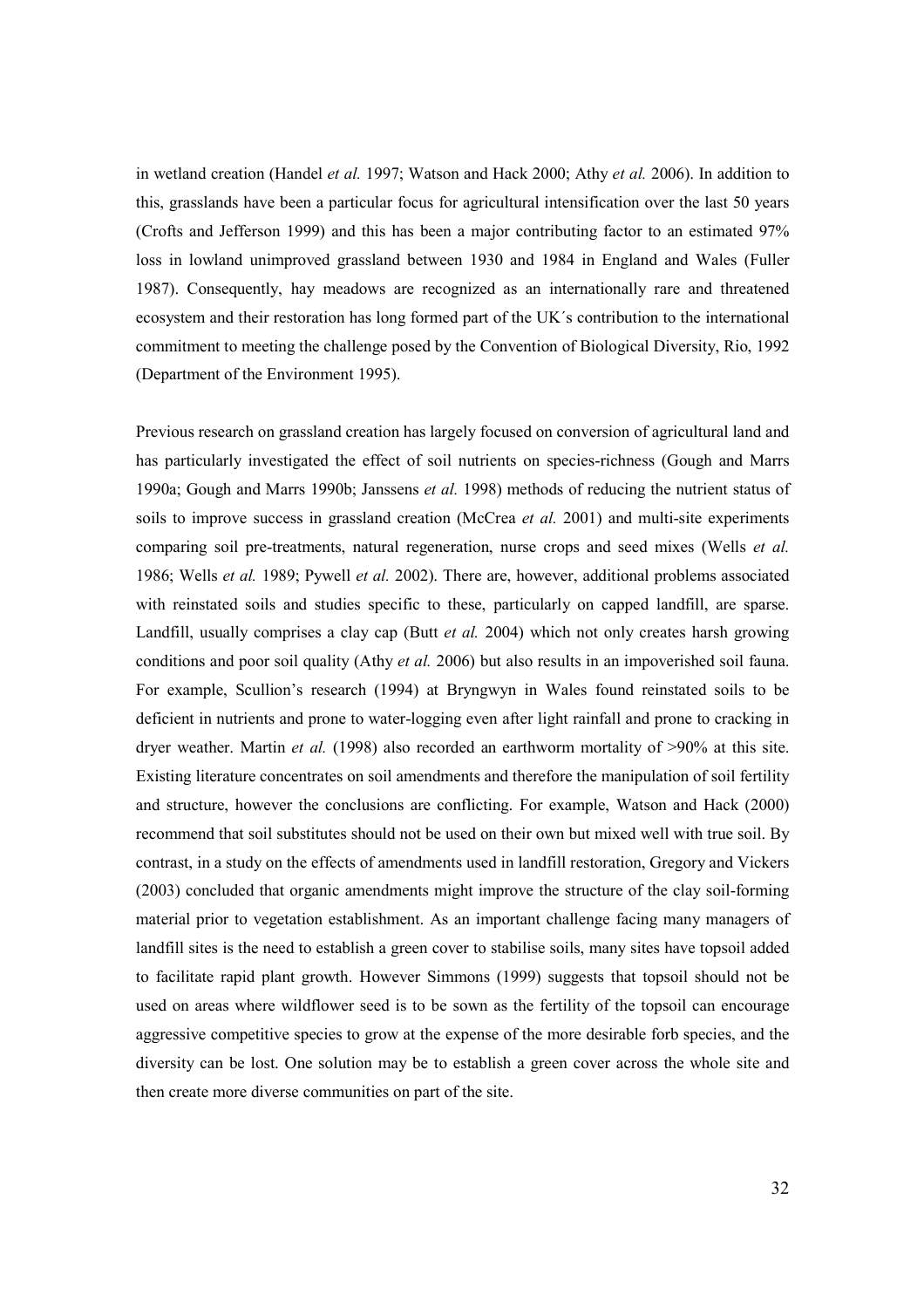This study was therefore established with the aim of identifying the optimum substrate treatment for creating a species-rich hay meadow community on clay capped landfill that has been stabilised with green cover and investigating whether the accepted principals of habitat creation on agricultural land are transferable to landfill. A grassland seed mix comprising key species from an MG5 Cynosurus–Centaurea community, as categorised by the British National Vegetation Classification (Rodwell 1992), was sown on three substrate treatments: bare clay, a mixture of topsoil and ameliorant in equal proportions and naturally colonised vegetation. The objectives were: to determine the effect of manipulation of soil and vegetation on the development of the target plant community, (2) to identify whether these treatments had an effect on edaphic factors (physical and chemical properties, earthworm populations); and (3) to establish which, if any, of these edaphic factors are underlying factors in determining the vascular plant community.

## 3.3 Methods

#### 3.3.1 The Site

This study was conducted on cell 18 (see Section 2.1) at Dimmer Waste Disposal Site (lat 51º04'38.10'' N; long 2º32'59.93'' W). The site of this experiment lies at 38 metres above sea level on a south-east facing 4% slope. The site was capped with a 1m depth of blue-lias clay when it was decommissioned in 1998 and a mixture of 50% original topsoil from the site and 50% green compost was graded across the cap to produce a substrate depth of 15-20 cm. The topsoil, which was stored on adjacent farmland, was a fine textured silty clay soil. The compost was produced by the waste disposal site's recycling initiative whereby domestic green waste is chipped and processed at temperatures exceeding 65ºC. Coarse grassland vegetation had naturally colonised the site between capping and this experiment being initiated in 2001. Typical species included Elytrigia repens (Common couch), Holcus lanatus (Yorkshire-fog), Lolium perenne (Perennial rye-grass) and Phleum pratense (Timothy).

#### 3.3.2 Experimental Design

A randomised block design was adopted to account for the 4% slope of the study site. The design incorporated six blocks of 10 by 10 m plots resulting in 6 replicates of the following treatments: (1) topsoil removed (TR): the reinstated topsoil was removed using a mechanical digger set to remove a 15 cm depth of soil, exposing the bare blue-lias clay cap; (2) vegetation removed (VR): the vegetation that had naturally colonised the topsoil since it was reinstated was removed through the use of herbicide. The dead vegetation was then raked from the plots; (3) control (C): no pre-treatment was applied to these plots which therefore comprised the clay cap, reinstated topsoil and naturally colonised vegetation. There were six replicates per treatment, separated with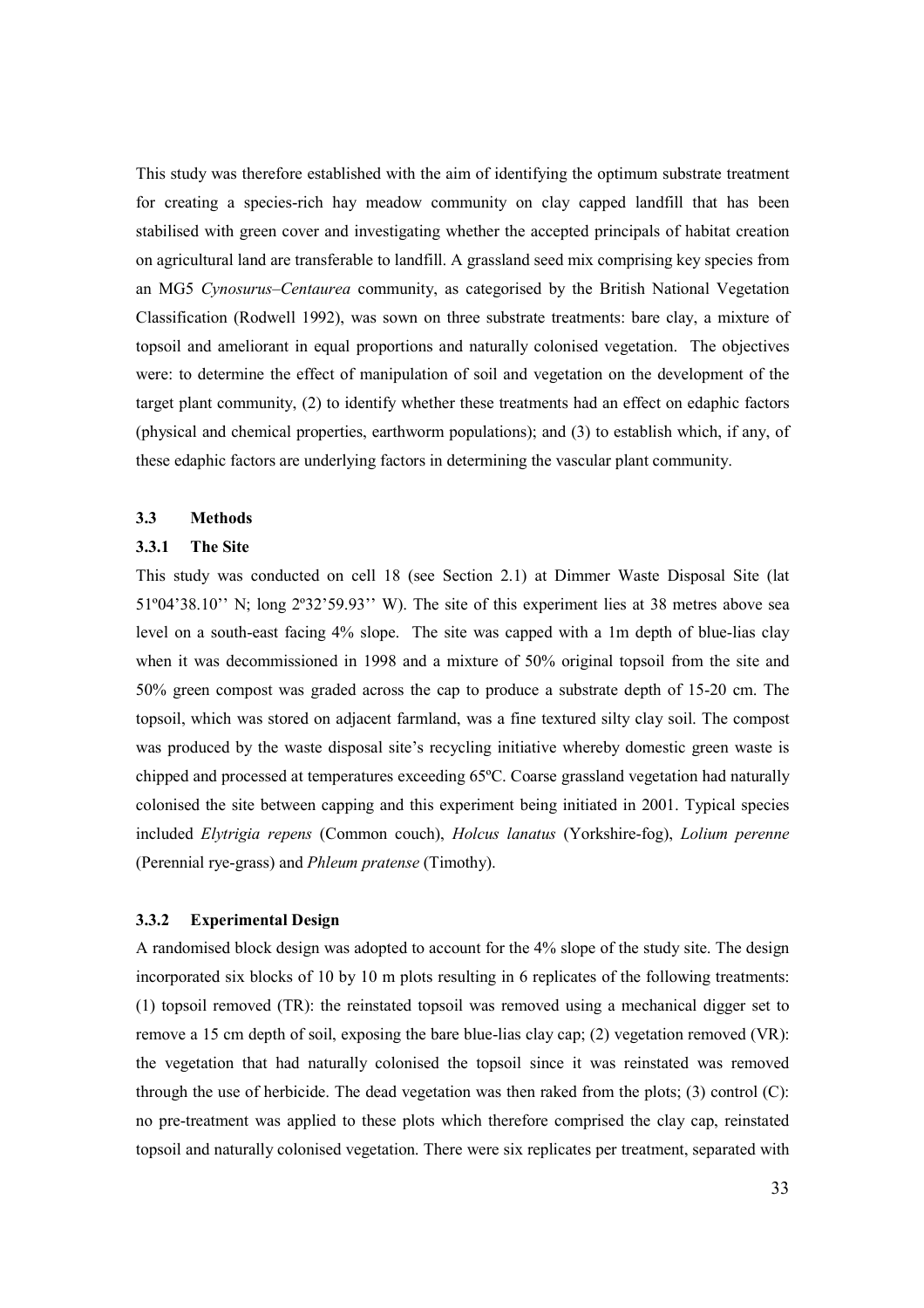a 1.5 m buffer zone around their perimeter. A commercial hay meadow seed mix (supplied by Emorsgate, King's Lynn) (Table 4) was sown at a rate of 1.8 g per m² on each plot in June 2001. All vegetation on the study site was mown on an annual basis in August and all cuttings removed from the site.

The frequency of occurrence of each plant species per plot was sampled annually in the third week of June between 2003 and 2007 using a 1 m² quadrat, sub-divided into 10 cm squares. The presence of each rooted species found in each sub-square was recorded and the sum of occurrences used to provide frequency scores. These were used to calculate relative abundance by dividing frequency of occurrence of the species by the sum frequency of occurrence of all species. Relative abundances were used rather than absolute abundances to enable plant community composition to be compared independently to differences in amount of bare ground. Two random quadrats were taken in each 100 m² plot and their locations determined using randomly generated numbers, avoiding a 1 m buffer zone around the margins.

Soils were sampled from each plot in June 2004 and 2006 using a core auger with a 3cm diameter to a depth of 15 cm. Twenty samples were taken from each plot following a 'W'-shaped pattern. Soil from each plot was subsequently bulked and frozen at -18°C immediately after collection prior to analysis. Soils were oven dried at 60ºC, during which soil water content was calculated, and then gently ground using an electric pestle and mortar and passed through a 2 mm sieve. Soil was analysed for organic matter content, pH and phosphate using standard methodologies according to Rowell (1994) and for nitrate using vanadium (II) according to Miranda *et al.* (2001) and Doane and Howarth (2003).

Earthworm species and abundance were sampled in 2004 and 2006 using the hot mustard extraction method according to Lawrence and Bowers (2002).Two 0.25 m quadrats were taken in each 100 m² plot. The locations of these were determined using randomly generated numbers.

#### 3.3.3 Data Analysis

Mann-Whitney U-Tests were used where two independent variables were being compared. Kruskal-Wallis was used in conjunction with Nemenyi's (Wheater and Cook 2000) as a post-hoc test where three or more independent variables were involved. Pearson's bivariate and partial correlation analyses were conducted on selected variables. Analysis of similarity comparing overall plant and earthworm communities between treatments was performed using ANOSIM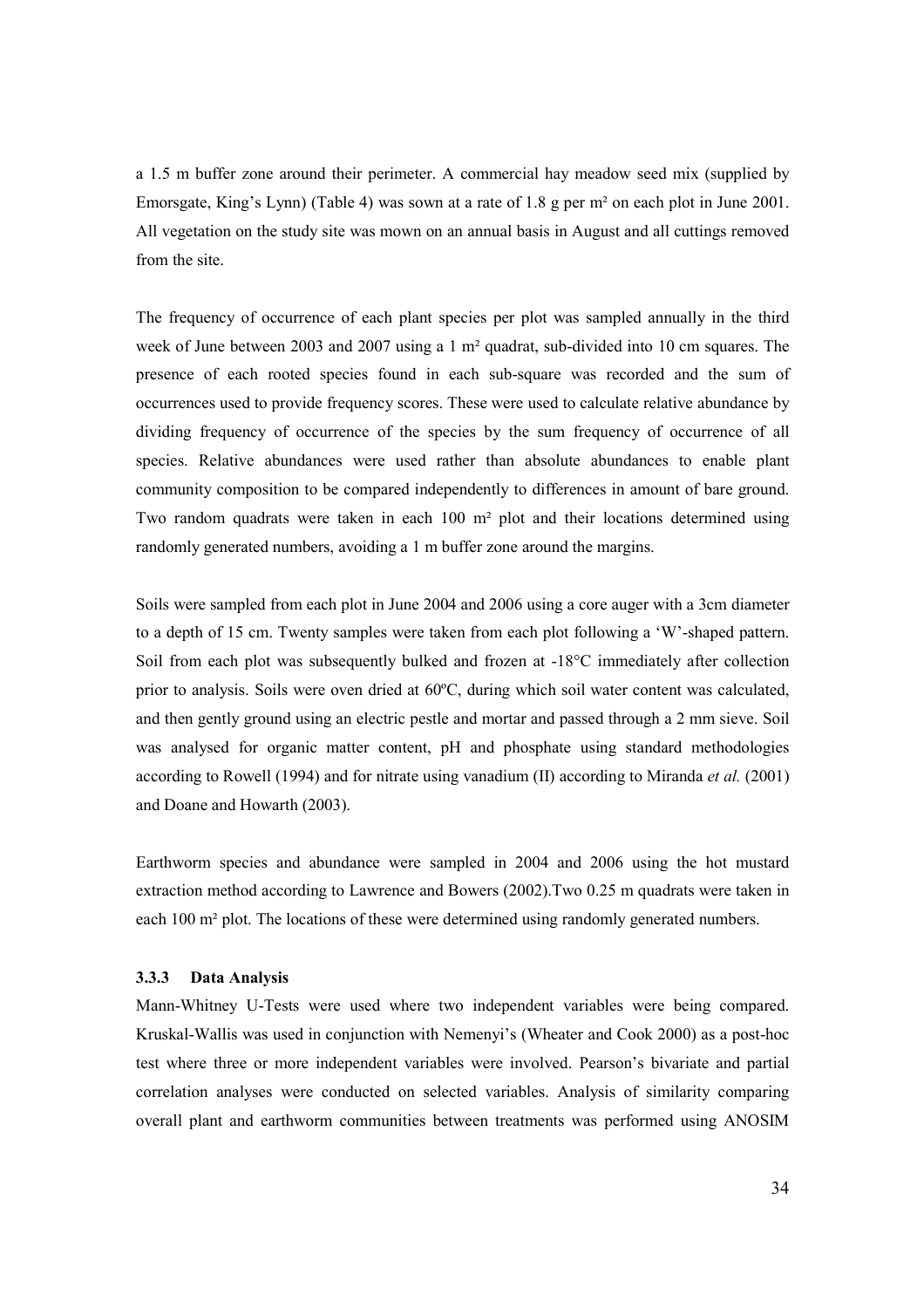using PRIMER version 6 (Clarke and Gorley 2006), set to the recommended 999 permutations. All univariate analyses were performed using SPSS version 15.

| <b>Sown species</b>                             | % weight |
|-------------------------------------------------|----------|
| Achillea millefolium (Yarrow)                   | 0.5      |
| Agrostis capillaris (Common bent)               | 10.0     |
| Alopecurus pratensis (Meadow foxtail)           | 2.0      |
| Anthoxanthum odoratum (Sweet vernal-grass)      | 2.0      |
| Briza media (Common quaking-grass)              | 1.0      |
| Centaurea nigra (Black knapweed)                | 2.0      |
| Cynosurus cristatus (Crested dog's-tail)        | 35.0     |
| Festuca rubra (Red fescue)                      | 29.0     |
| Galium verum (Lady's bedstraw)                  | 1.5      |
| Hordeum secalinum (Meadow barley)               | 1.0      |
| Leucanthemum vulgare (Oxeye daisy)              | 1.5      |
| (Common<br>corniculatus<br>bird's-foot<br>Lotus | 1.0      |
| trefoil)                                        |          |
| Lychnis flos-cuculi (Ragged robin)              | 0.8      |
| Plantago lanceolata (Ribwort plantain)          | 0.8      |
| Primula veris (Cowslip)                         | 1.5      |
| Prunella vulgaris (Self-heal)                   | 1.8      |
| Ranunculus acris (Meadow buttercup)             | 3.0      |
| Rhinanthus minor (Yellow rattle)                | 1.0      |
| Rumex acetosa (Common sorrel)                   | 1.5      |
| Silaum silaus (Pepper-saxifrage)                | 1.0      |
| Stachys officinalis (Betony)                    | 1.0      |
| Vicia cracca (Tufted vetch)                     | 0.5      |

Table 4: List of sown species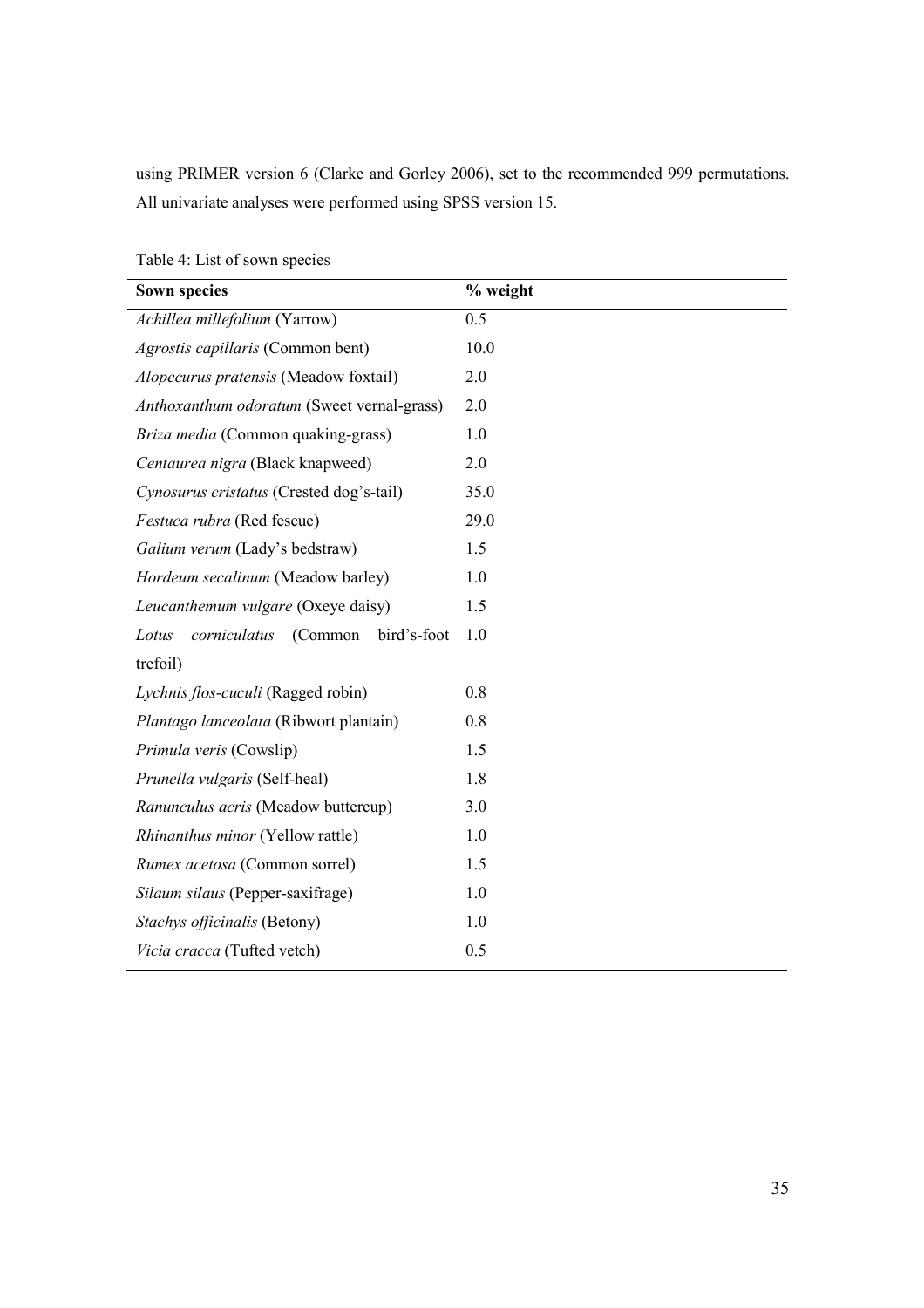#### 3.4 Results

## 3.4.1 Effect of Substrate on the Development of Vegetation

## 3.4.1.1 Overall Plant Community

Table 5 lists the relative abundance (% frequency of occurrence) of the 10 most frequent species within the grassland sward in each year. A. millefolium, G. verum and L. vulgare are shown to be the most prominent of the seeded species. Both A. millefolium and L. vulgare gradually decreased in relative abundance over time whilst relative abundance of G. verum was seen to steadily increase. Competitive species such as  $E$ . repens and  $H$ . lanatus that featured strongly within the community that had developed naturally on the clay cap prior to this experiment being established were also prominent within the developing plant community. A pioneer species associated with disturbed land, *Picris echioides* (Bristly ox-tongue), was abundant within the plant community until 2005 when a decline in its percentage frequency was observed. Trifolium repens (White clover) was also abundant throughout the study period.

| Table 5: Mean relative abundance (% frequency of occurrence) of the 10 most frequent species ( $n$ ) |
|------------------------------------------------------------------------------------------------------|
| $= 6$ ) within the plant community. Where TR = topsoil removed; VR = vegetation removed; C =         |
| control.                                                                                             |

| <b>Species</b>                           | <b>Treatment</b> | 2003 | 2004 | 2005 | 2006 | 2007                               |
|------------------------------------------|------------------|------|------|------|------|------------------------------------|
| Achillea<br>millefolium<br>(Yarrow)      | <b>TR</b>        | 15.0 | 7.7  | 9.7  | 4.3  | 1.6                                |
|                                          | <b>VR</b>        | 15.7 | 17.6 | 8.6  | 7.6  | $\,1$<br>$\bullet$<br>$\mathbf{1}$ |
|                                          | $\mathcal{C}$    | 4.6  | 6.2  | 6.5  | 5.0  | 2.4                                |
| Elytrigia<br>repens<br>(Common<br>couch) | ${\rm TR}$       | 0.0  | 0.1  | 0.0  | 0.0  | 0.2                                |
|                                          | <b>VR</b>        | 3.0  | 5.3  | 0.1  | 14.1 | 54.5                               |
|                                          | $\mathcal{C}$    | 6.7  | 19.0 | 15.2 | 25.3 | 54.8                               |
| Galium<br>verum<br>(Lady's<br>bedstraw)  | ${\rm TR}$       | 5.7  | 7.9  | 7.2  | 9.8  | 10.4                               |
|                                          | <b>VR</b>        | 4.7  | 5.9  | 7.7  | 11.1 | 4.9                                |
|                                          | $\mathcal{C}$    | 0.6  | 1.5  | 2.0  | 1.5  | $0.0\,$                            |
| Holcus<br>lanatus<br>(Yorkshire-<br>fog) | TR               | 0.5  | 1.6  | 4.1  | 6.6  | 5.3                                |
|                                          | <b>VR</b>        | 1.0  | 3.5  | 11.2 | 9.9  | 11.9                               |
|                                          | $\mathcal{C}$    | 1.0  | 3.5  | 11.2 | 9.9  | 11.9                               |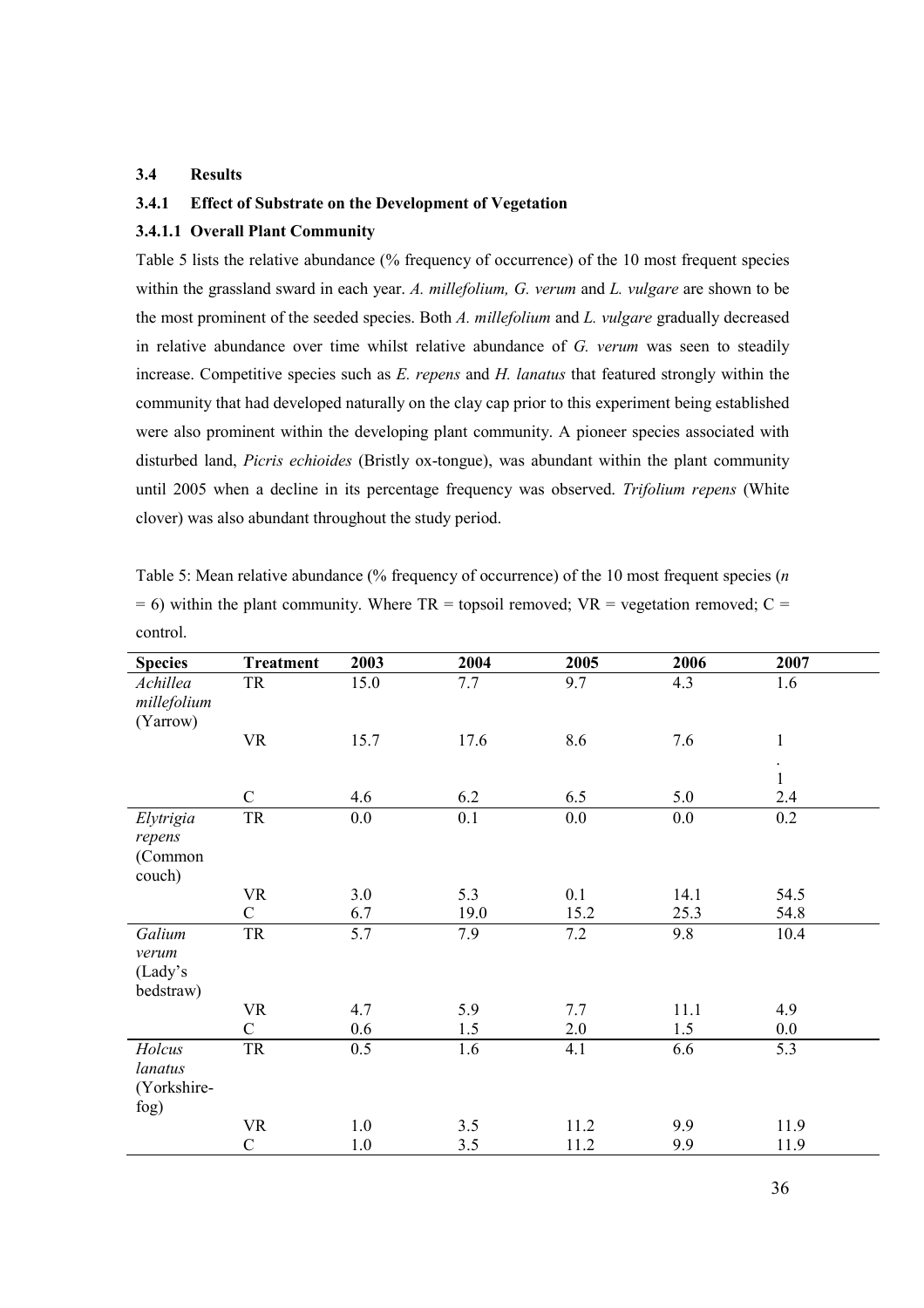| <b>Species</b>   | <b>Treatment</b>            | 2003                    | 2004             | 2005             | 2006                    | 2007             |
|------------------|-----------------------------|-------------------------|------------------|------------------|-------------------------|------------------|
| Leucanthemu      | <b>TR</b>                   | 17.0                    | 13.1             | 10.7             | 2.1                     | 2.4              |
| m vulgare        |                             |                         |                  |                  |                         |                  |
| $Ox$ -eye        |                             |                         |                  |                  |                         |                  |
| daisy)           |                             |                         |                  |                  |                         |                  |
|                  | <b>VR</b><br>$\mathcal{C}$  | 20.3<br>19.6            | 23.6<br>15.2     | 8.8<br>16.3      | 1.9<br>8.6              | 0.1<br>1.3       |
| Lolium           | <b>TR</b>                   | 13.8                    | 17.2             | 10.3             | 20.6                    | 14.0             |
| perenne          |                             |                         |                  |                  |                         |                  |
| (Perennial       |                             |                         |                  |                  |                         |                  |
| rye-grass)       |                             |                         |                  |                  |                         |                  |
|                  | <b>VR</b>                   | 3.7                     | 3.4              | 4.14             | 6.6                     | 5.8              |
|                  | $\mathcal{C}$               | 6.1                     | 5.6              | 0.0              | 2.7                     | 0.0              |
| Picris           | <b>TR</b>                   | $\overline{1.1}$        | $\overline{6.0}$ | 1.4              | 0.4                     | $\overline{0.6}$ |
| echioides        |                             |                         |                  |                  |                         |                  |
| (Bristly ox-     |                             |                         |                  |                  |                         |                  |
| tongue)          |                             |                         |                  |                  |                         |                  |
|                  | <b>VR</b><br>$\overline{C}$ | 2.5                     | 6.3              | 4.5              | 2.0                     | 0.3              |
| Poa trivialis    | <b>TR</b>                   | 4.9<br>$\overline{0.0}$ | 4.5<br>3.2       | 7.4<br>1.9       | 3.5<br>$\overline{0.6}$ | 1.1<br>0.0       |
| (Rough           |                             |                         |                  |                  |                         |                  |
| meadow-          |                             |                         |                  |                  |                         |                  |
| grass)           |                             |                         |                  |                  |                         |                  |
|                  | <b>VR</b>                   | 0.1                     | 2.0              | 6.8              | 4.7                     | 0.0              |
|                  | $\mathcal{C}$               | 0.2                     | 7.6              | 8.3              | 8.7                     | 0.0              |
| Ranunculus       | <b>TR</b>                   | 8.8                     | 9.6              | $\overline{1.9}$ | 3.9                     | 0.7              |
| repens           |                             |                         |                  |                  |                         |                  |
| (Creeping        |                             |                         |                  |                  |                         |                  |
| buttercup)       |                             |                         |                  |                  |                         |                  |
|                  | <b>VR</b>                   | 1.7                     | 0.7              | 0.7              | 1.8                     | 0.1              |
|                  | $\mathsf{C}$                | 9.2                     | 3.1              | 1.9              | 0.9                     | 0.0              |
| Trifolium        | <b>TR</b>                   | 10.6                    | 10.7             | 15.2             | 17.3                    | 16.8             |
| repens<br>(White |                             |                         |                  |                  |                         |                  |
| clover)          |                             |                         |                  |                  |                         |                  |
|                  | <b>VR</b>                   | 3.8                     | 3.2              | 9.3              | 6.3                     | 3.2              |
|                  | $\overline{C}$              | 0.7                     | 2.0              | 0.0              | 0.0                     | 0.0              |

Whilst the three treatments support communities containing similar species, the analysis of similarity (Table 6) shows that the overall plant communities in all three treatments are significantly different in their composition between all treatments in 2003 and 2004. By 2006 the difference between plant communities in VR and C were no longer significantly different. The vegetation on the TR plots, however, continued to develop into a distinct community, significantly different to that on both VR and C plots.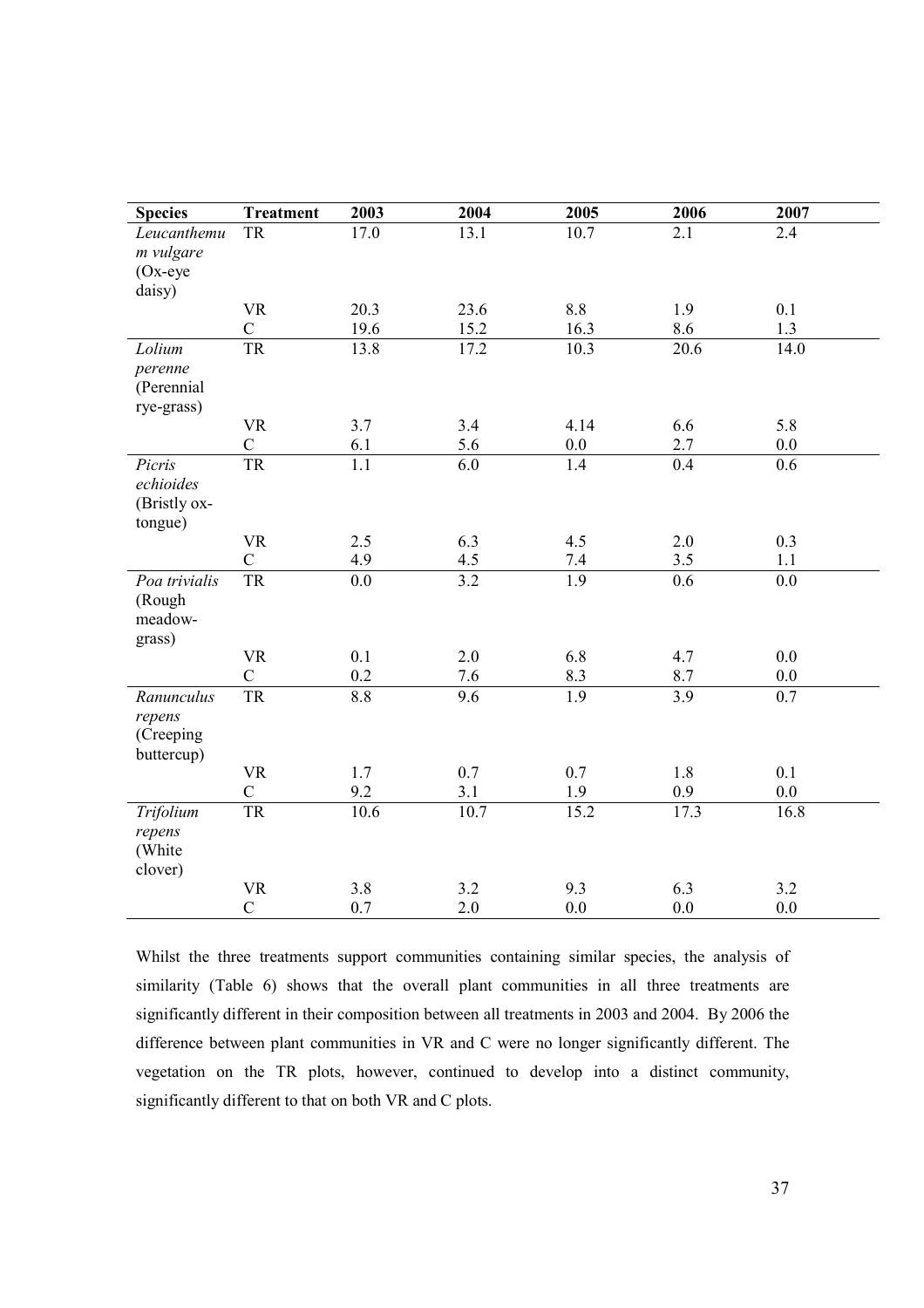Table 6: Results of ANOSIM analysis of similarities test result  $(r)$  and P values comparing overall plant community composition within substrate treatments. Where  $TR =$  topsoil removed;  $VR = vegetation$  removed;  $C = control$ .

|                                                                     | 2003 |                  | 2004                                                                            |  |              | 2005             |              | 2006             |              |  |
|---------------------------------------------------------------------|------|------------------|---------------------------------------------------------------------------------|--|--------------|------------------|--------------|------------------|--------------|--|
|                                                                     |      | $\boldsymbol{P}$ | $r$ $P$                                                                         |  | $\mathbf{r}$ | $\boldsymbol{P}$ | $\mathbf{r}$ | $\boldsymbol{P}$ | $\mathbf{r}$ |  |
| TR & VR 0.252 0.037 0.522 0.006 0.243 0.002 0.363 0.004 0.944 0.002 |      |                  |                                                                                 |  |              |                  |              |                  |              |  |
| TR & C                                                              |      |                  | $0.672$ $0.002$ $0.609$ $0.002$ $0.678$ $0.002$ $0.654$ $0.002$ $0.893$ $0.002$ |  |              |                  |              |                  |              |  |
| VR & C                                                              |      |                  | $0.433$ $0.002$ $0.219$ $0.048$ $0.42$ $0.002$ $0.08$ $0.208$                   |  |              |                  |              |                  | 0.219 0.071  |  |

# 3.4.1.2 Target Plant Community

The success of the target community was measured using two parameters, the number of seeded species (Figure 4) and the relative abundance of seeded species (Figure 5) within the plots. In 2003 the greatest success was seen in the VR treatment, and this difference was significant between the VR and C plots  $(H=12.08; df = 5; P=0.002)$ . By 2004 the TR treatment showed the greatest success with significant differences in the mean number of seeded species between TR and C in both 2004 ( $H=7.09$ ; df = 5;  $P=0.029$ ) and 2005 ( $H=11.36$ ; df = 5;  $P=0.003$ ). In 2006 a reversal in this pattern was seen in TR plots when a decrease in the mean number of seeded species was seen in the TR plots, although this was not significant. By 2007 the greatest numbers of seeded species were again found in TR, and differences were significant compared with C plots  $(H=9.21; df=5; P=0.01)$ .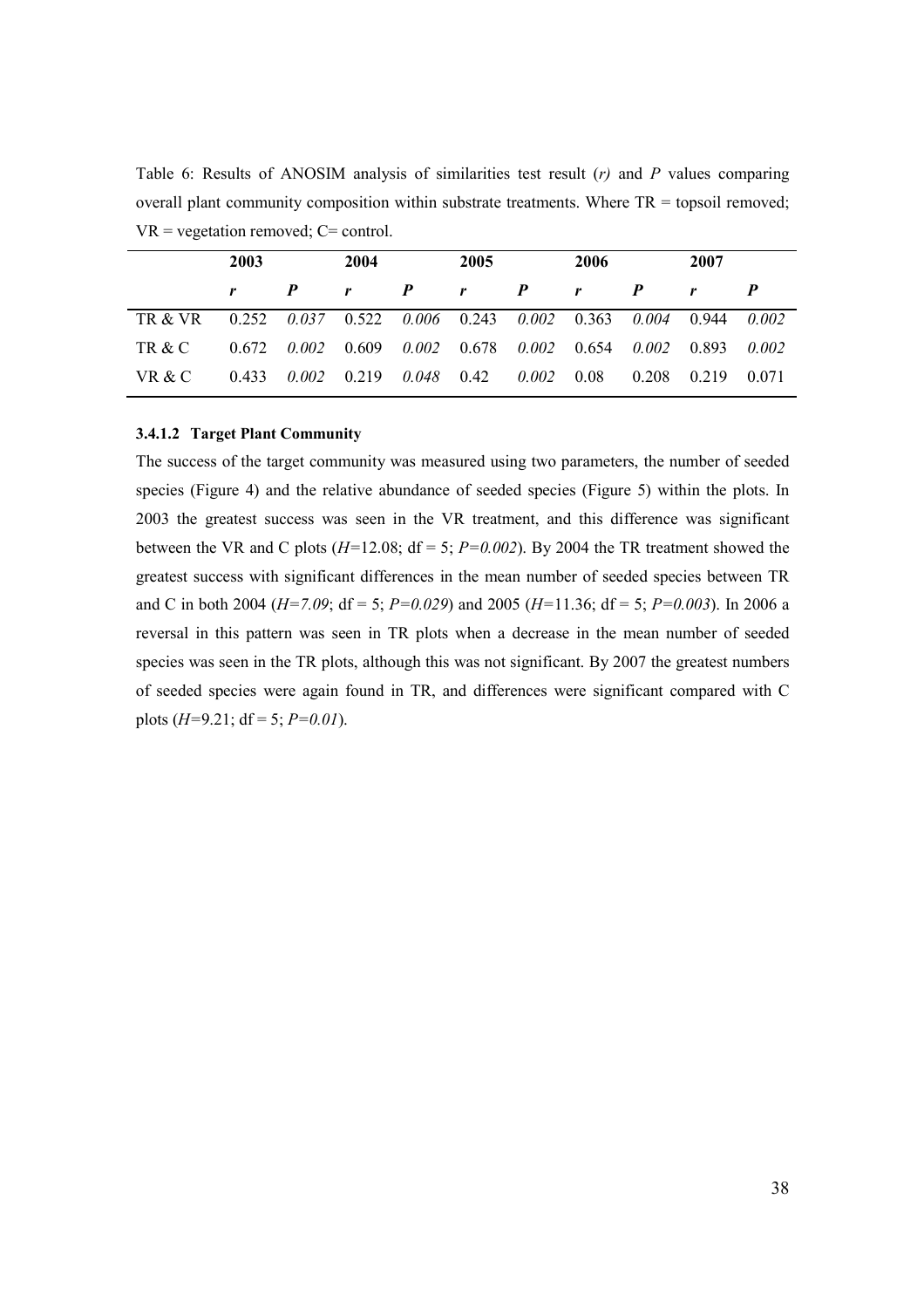

Figure 4: Means and standard errors of the number of seeded species ( $n = 6$ ) recorded within each treatment between 2003 and 2007. Where  $TR =$  topsoil removed;  $VR =$  vegetation removed;  $C =$ control.



Figure 5: Means and standard errors of relative abundance (% frequency of occurrence) of seeded species ( $n = 6$ ) within each treatment between 2003 and 2007. Where TR = topsoil removed;  $VR = vegetation$  removed;  $C = Control$ .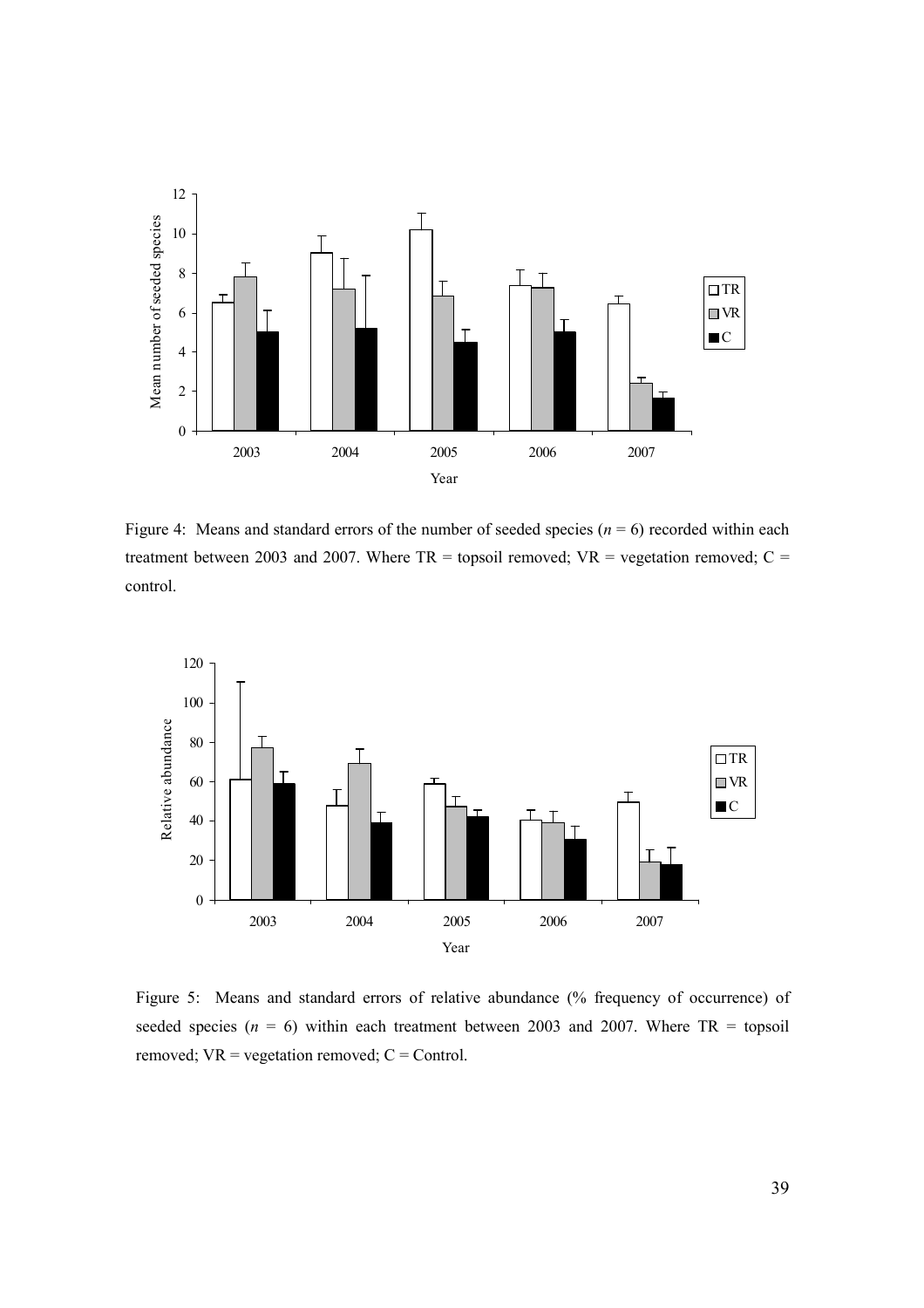A similar trend to that observed in the number of seeded species was also seen in the response of individual seeded species to the substrate treatments (Figure 6 and Table 7). In 2003, whilst the frequency of seeded species was generally evenly distributed between the treatments, significant differences were detected for *Galium verum* and *L. corniculatus* which were both significantly more abundant in TR and VR plots than in C plots. In 2004 and 2005 G. verum and L. corniculatus responded similarly in TR and VR treatments, increasing in abundance but showing little increase in frequency in the C plots. In 2006 a decline of these species was noted in all treatments with the greatest decline being observed in VR and C plots. In 2007 the greatest recovery of these species was also noted in TR.

A difference in the frequency of non-seeded competitive species between treatments was also observed. E. repens and H. lanatus both occurred at higher frequencies in the VR and C plots. E. repens was significantly more abundant in C plots than TR in 2004 and 2005, after which this difference was found to be significant between TR and both VR and C. H. lanatus was only found to be significantly more abundant in C plots than TR in 2003. T. repens was significantly more abundant in TR plots than C throughout the study period, and than in VR plots in 2004 and 2007.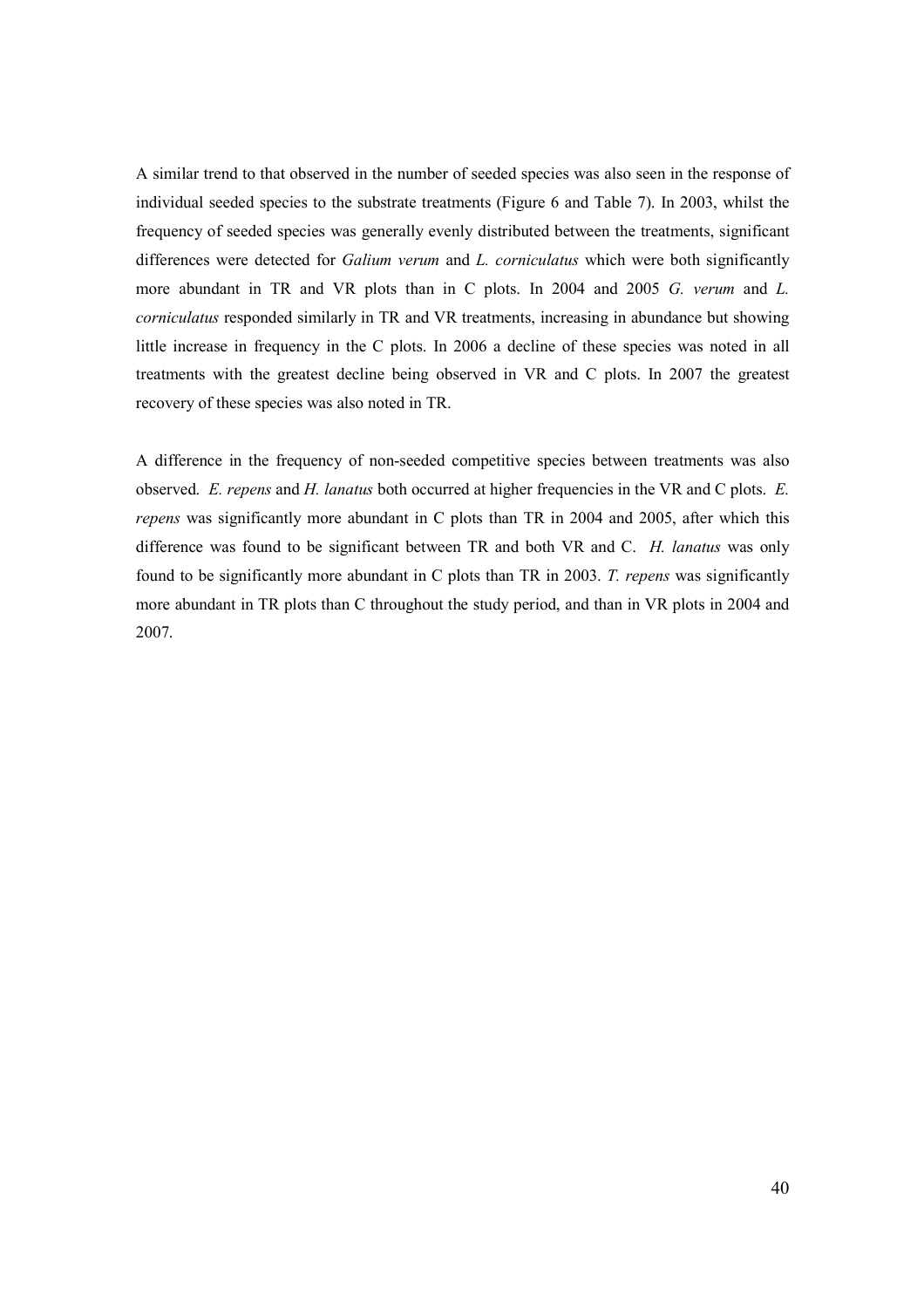

Figure 6: Means and standard errors of relative abundance (% frequency of occurrence) of selected seeded ( $n = 6$ ) and non-seeded species ( $n = 6$ ) recorded within the treatments from 2003 to 2007: (a) Cynosurus cristatus; (b) Galium verum; (c) Lotus corniculatus; (d) Elytrigia repens; (e) Holcus lanatus; (f) Trifolium repens. Where:  $\Box$  Topsoil Removed  $\Box$  Vegetation Removed  $\Box$  Control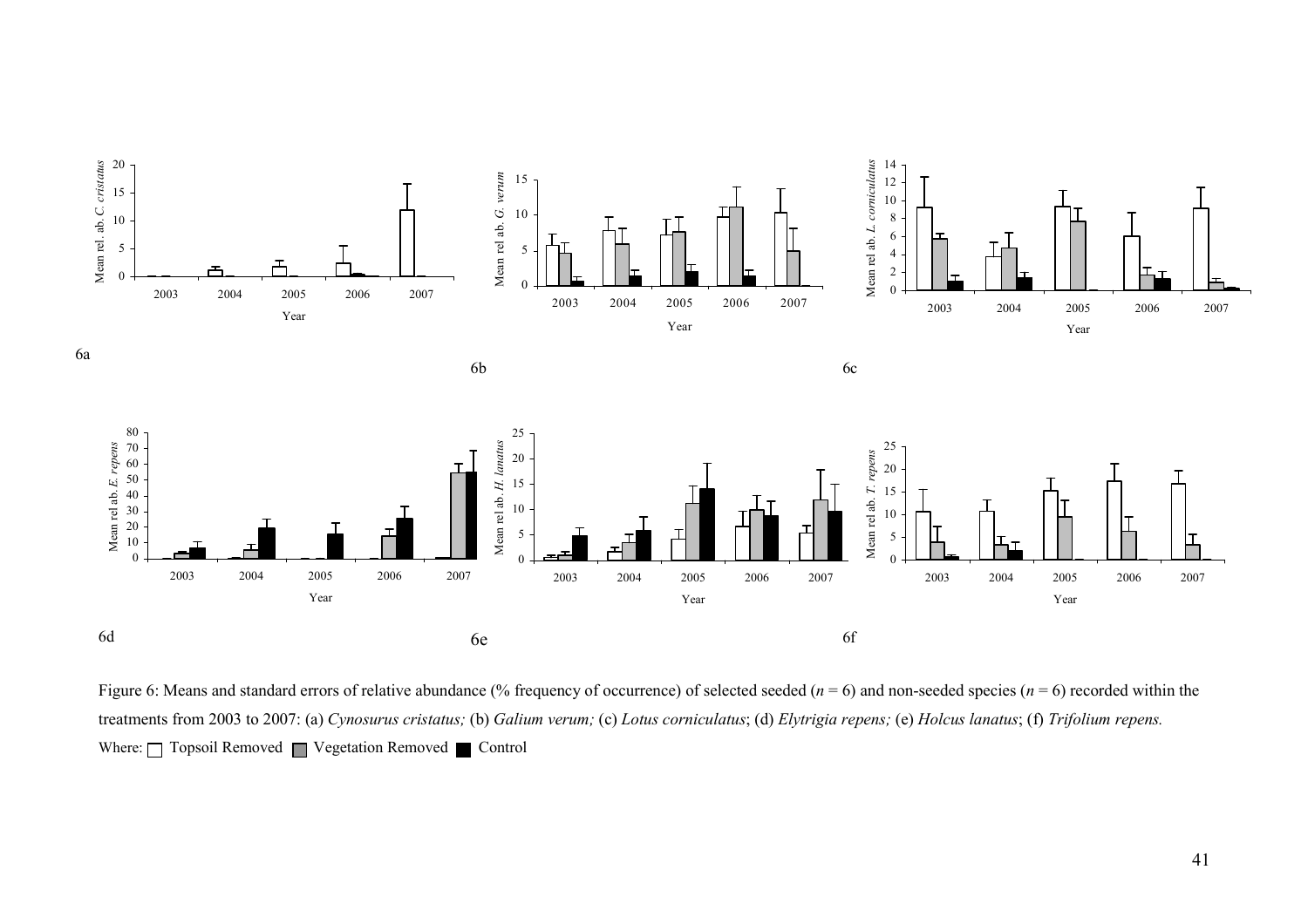Table 7: Kruskal-Wallis Test results (*H*) and *P* values comparing the mean relative abundance (see Figure 6) of selected seeded and non-seeded species between treatments. Where differences are significant, Nemenyi's Test indicates which pairs of treatments show significant differences.  $TR =$  topsoil removed;  $VR =$  vegetation removed;  $C =$  control.

|      | <b>Species</b>  | $\boldsymbol{H}$ | Df | $\boldsymbol{P}$ | Nemenyi's   |
|------|-----------------|------------------|----|------------------|-------------|
| 2003 | C. cristatus    | 0.000            | 5  | 1.000            |             |
|      | G. verum        | 8.634            | 5  | 0.013            | TR&C/VR&C   |
|      | L. corniculatus | 9.892            | 5  | 0.007            | TR&C/VR&C   |
|      | E. repens       | 5.311            | 5  | 0.070            |             |
|      | H. lanatus      | 6.054            | 5  | 0.048            | TR&C        |
|      | T. repens       | 5.780            | 5  | 0.056            | TR&C        |
| 2004 | C. cristatus    | 6.733            | 5  | 0.034            | TR&VR/TR&C  |
|      | G. verum        | 9.313            | 5  | 0.009            | TR&C        |
|      | L. corniculatus | 1.811            | 5  | 0.404            |             |
|      | E. repens       | 7.341            | 5  | 0.025            | TR&C        |
|      | H. lanatus      | 2.023            | 5  | 0.364            |             |
|      | T. repens       | 8.785            | 5  | 0.012            | TR&VR/TR&C  |
| 2005 | C. cristatus    | 6.733            | 5  | 0.035            | TR&VR/TR&C  |
|      | G. verum        | 4.765            | 5  | 0.092            |             |
|      | L. corniculatus | 11.843           | 5  | 0.003            | TR&C/VR&C   |
|      | E. repens       | 7.662            | 5  | 0.022            | TR&C        |
|      | H. lanatus      | 2.549            | 5  | 0.280            |             |
|      | T. repens       | 11.259           | 5  | 0.004            | TR&C        |
| 2006 | $C$ .cristatus  | 4.555            | 5  | 0.103            |             |
|      | G. verum        | 9.003            | 5  | 0.011            | TR&C/VR&C   |
|      | L. corniculatus | 2.942            | 5  | 0.230            |             |
|      | E. repens       | 9.364            | 5  | 0.009            | TR&VR/TR&C  |
|      | H. lanatus      | 0.852            | 5  | 0.653            |             |
|      | T. repens       | 11.922           | 5  | 0.003            | TR&C        |
| 2007 | C. cristatus    | 12.645           | 5  | 0.002            | TR&VR/TR&C  |
|      | G. verum        | 10.194           | 5  | 0.006            | TR&C / VR&C |
|      | L. corniculatus | 11.823           | 5  | 0.003            | TR&C        |
|      | E. repens       | 11.620           | 5  | 0.003            | TR&VR/TR&C  |
|      | H. lanatus      | 0.375            | 5  | 0.829            |             |
|      | T. repens       | 12.306           | 5  | 0.002            | TR&C        |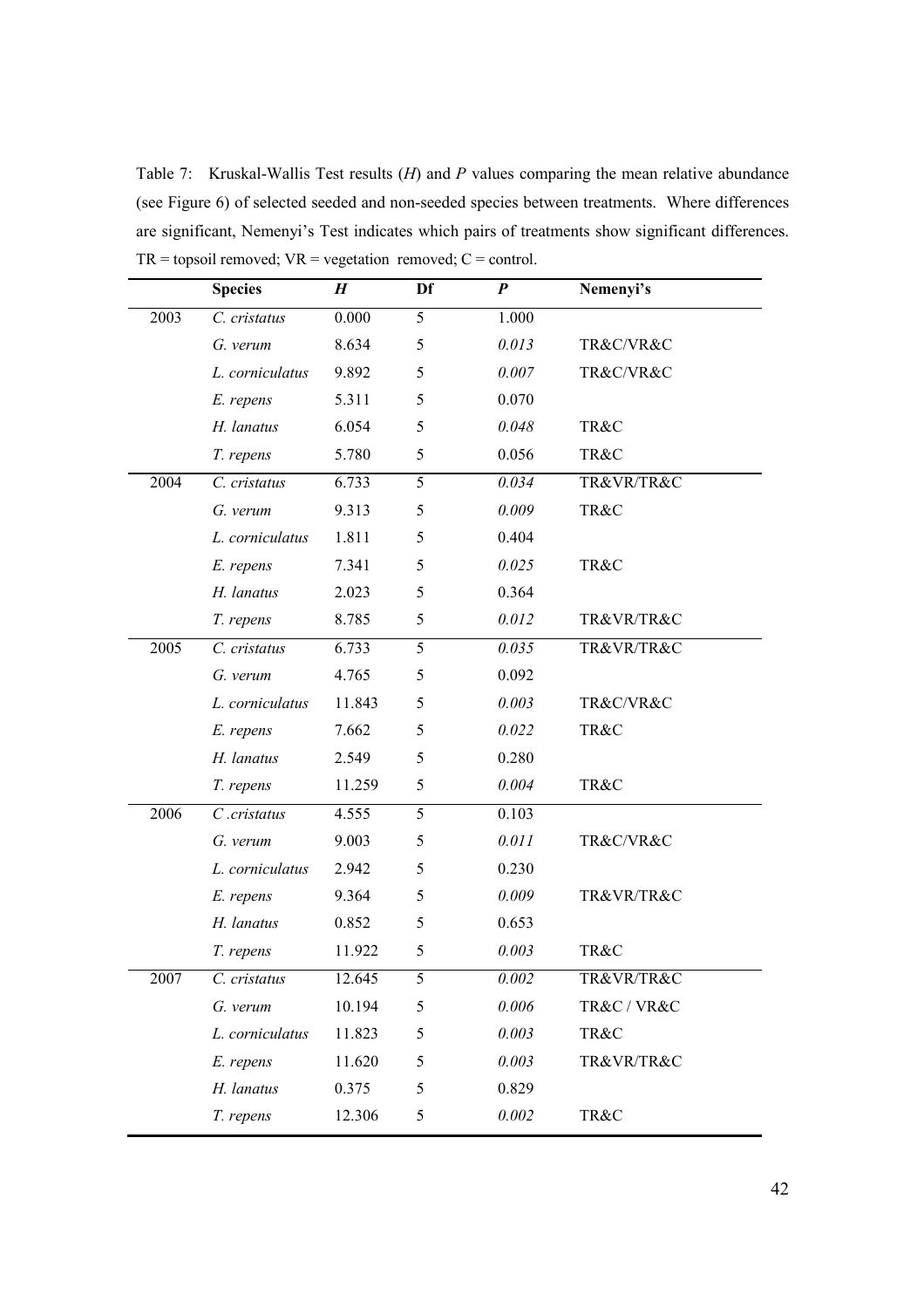# 3.4.2 Effect of Substrate on Soil Attributes

# 3.4.2.1 Soil Physical and Chemical Properties

Significant differences were found between treatments in pH, soil water content and organic matter in both 2004 and 2006 and in phosphate in 2006 only (Table 7). These differences were all found to lie between the C plots and TR plots. The TR plots were more alkaline whilst the C plots had significantly higher levels of soil water, organic matter and phosphate. No differences were found in nitrate levels between treatments.

| Soil<br>characteristic      | Year |                   | Mean<br>(Standard error) |                    | $H$ value | Df             | $P$ value |
|-----------------------------|------|-------------------|--------------------------|--------------------|-----------|----------------|-----------|
|                             |      | TR                | <b>VR</b>                | $\mathbf C$        |           |                |           |
| pH                          | 2004 | 7.875<br>(0.038)  | 7.667<br>(0.044)         | 7.618<br>(0.038)   | 17.80     | $\overline{5}$ | 0.003     |
|                             | 2006 | 7.795<br>(0.067)  | 7.540<br>(0.050)         | 7.613<br>(0.097)   | 13.73     | 5              | 0.017     |
| Water content<br>$(\%)$     | 2004 | 26.170<br>(1.252) | 32.893<br>(0.283)        | 35.462<br>(0.569)  | 28.60     | $\sqrt{5}$     | < 0.001   |
|                             | 2006 | 26.645<br>(1.550) | 34.447<br>(0.899)        | 36.973<br>(0.683)  | 14.57     | $\mathfrak s$  | 0.012     |
| Organic matter<br>$(\%)$    | 2004 | 7.104<br>(0.852)  | 12.127<br>(1.475)        | 16.042<br>(15.639) | 25.42     | 5              | < 0.001   |
|                             | 2006 | 9.045<br>(0.877)  | 17.086<br>(0.754)        | 18.260<br>(0.504)  | 22.98     | 5              | < 0.001   |
| Phosphate<br>$(Mg/Kg^{-1})$ | 2004 | 3.646<br>(1.617)  | 2.813<br>(0.213)         | 12.917<br>(9.452)  | 6.41      | 5              | 0.268     |
|                             | 2006 | 0.000<br>(0.000)  | 3.958<br>(1.308)         | 3.750<br>(0.853)   | 21.75     | 5              | < 0.001   |
| Nitrate<br>$(Mg/Kg^{-1})$   | 2004 | 12.167<br>(1.563) | 10.417<br>(1.136)        | 8.750<br>(1.389)   | 2.87      | 5              | 0.721     |
|                             | 2006 | 11.750<br>(1.553) | 13.000<br>(2.412)        | 11.667<br>(1.476)  | 1.87      | 5              | 0.868     |

Table 8: Means, standard errors and results of Kruskal Wallis Test  $(H)$  and P values comparing soil physical ( $n = 6$ ) and chemical characteristics ( $n = 6$ ) recorded between treatments.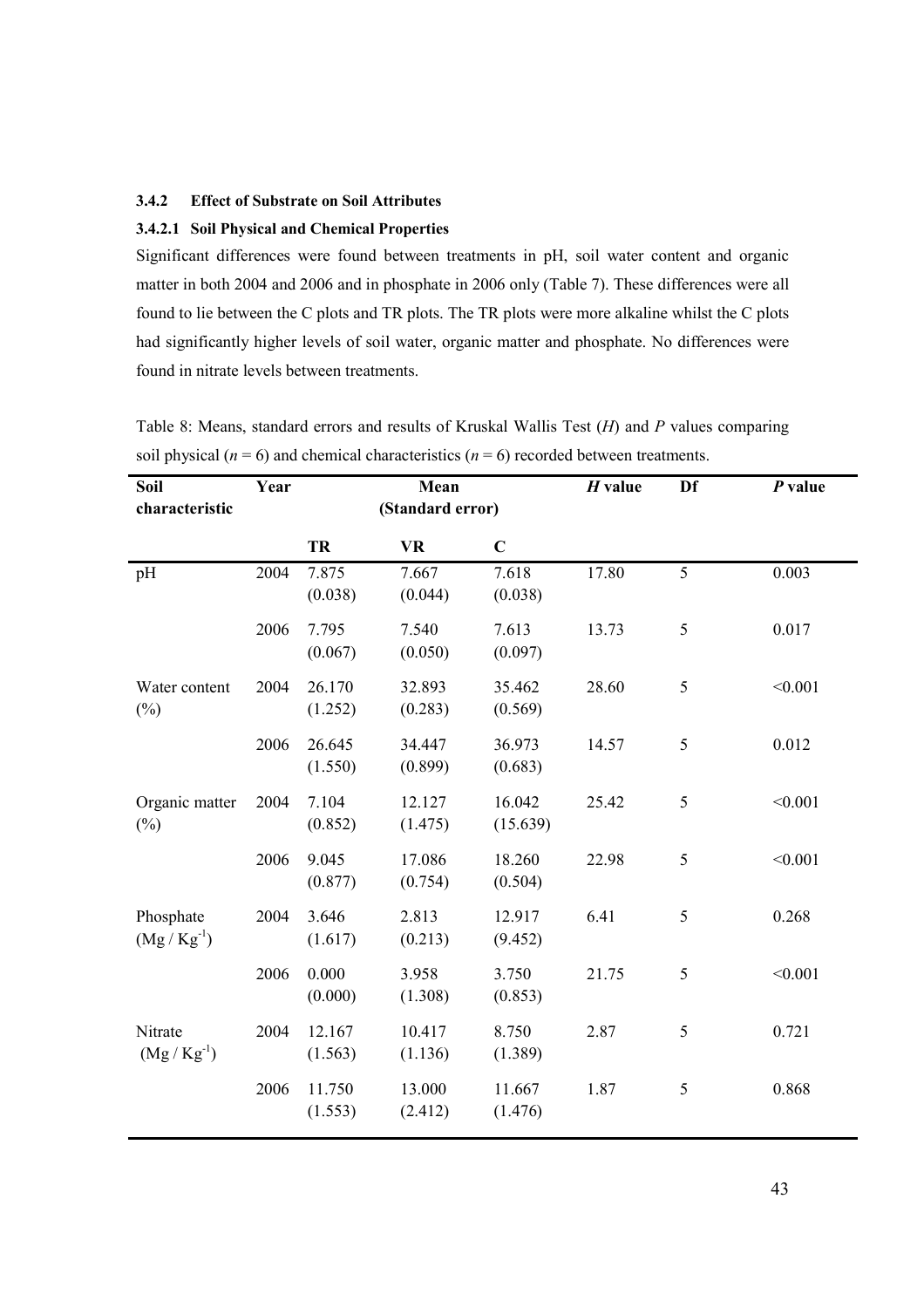#### 3.4.2.2 Earthworm Communities

Some differences were found in the number of earthworms recorded between the three treatments (Figure 7), although differences were not found to be significant. Similarly, ANOSIM analysis found no significant difference in earthworm community composition (Table 9).



Figure 7: Means and standard errors of the number of earthworms ( $n = 6$ ) recorded within each treatment in 2004 and 2006. Where  $TR =$  topsoil removed;  $VR =$  vegetation removed;  $C =$  control. 2004: H=7.48; df=5; P=0.187; 2006: H=4.19; df=5; P=0.523.

Table 9: ANOSIM similarity test  $(r)$  results and  $P$  values comparing the extent to which earthworm communities differ between treatments. Where  $TR =$  topsoil removed;  $VR =$  vegetation removed;  $C =$  control.

|      |               | TR&      | <b>TR&amp;</b> | VR&     |
|------|---------------|----------|----------------|---------|
|      |               | VR.      | C              | C       |
| 2004 | r statistic   | $-0.046$ | 0.061          | $-0.17$ |
|      | P             | 0.719    | 0 2 3 2        | 0.968   |
| 2006 | $r$ statistic | $-0.033$ | $-0.109$       | 0.039   |
|      | P             | 0.595    | 0.883          | 0.574   |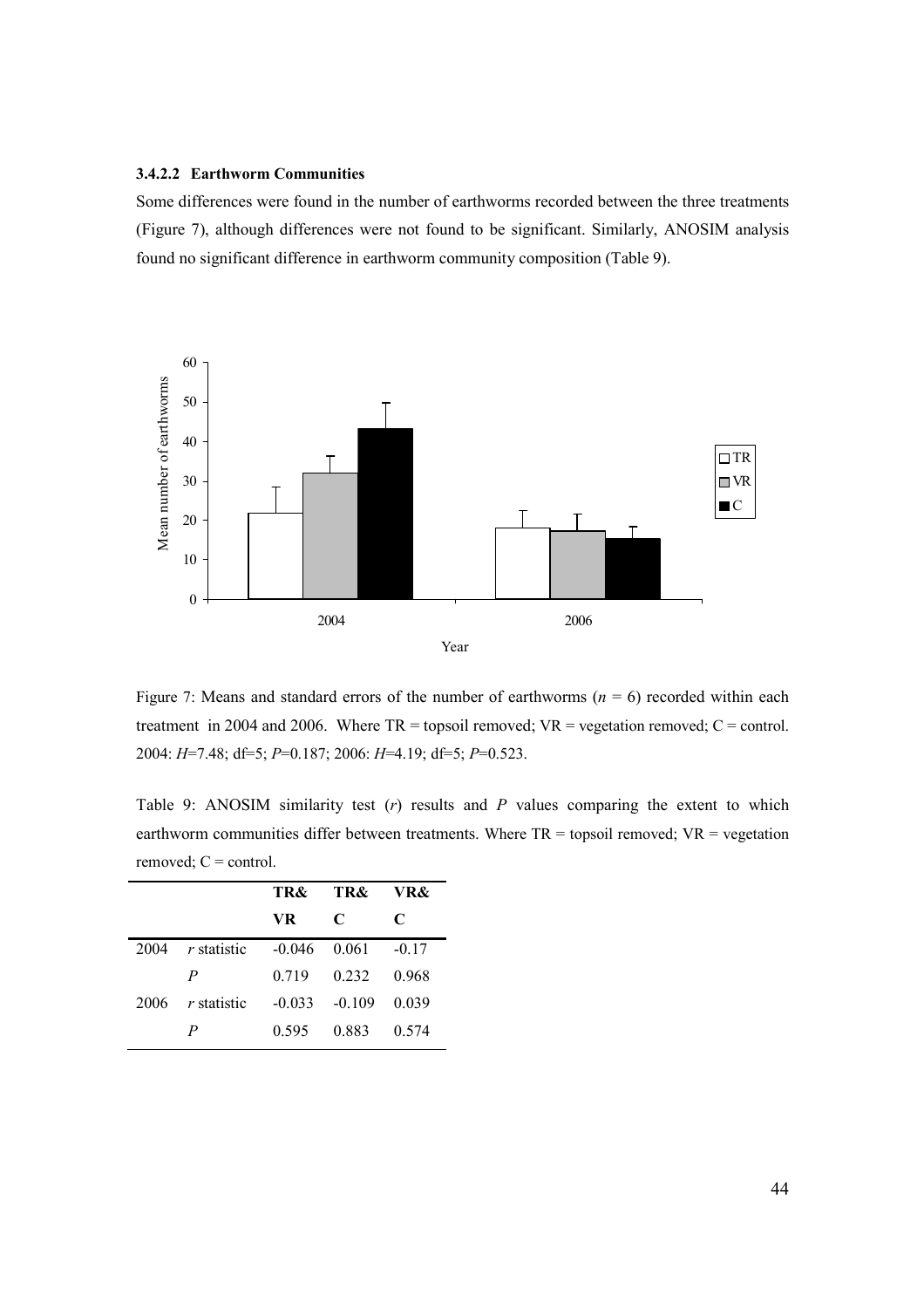#### 3.4.3 Effect of soil attributes on the target plant community

Pearson's bivariate correlation analysis (Table 10) reveals that the only factor showing a significant negative correlation with the mean number and relative abundance of seeded species is the abundance of E. repens. The analysis also shows significant positive correlations between both high organic matter and high soil water content with the mean frequency and relative abundance of E. repens (Table 11). This implies that these edaphic features may have an indirect effect on the mean number of seeded species via their influence on the growth of E. repens even though their direct individual contibutions are not significant. Partial correlation analysis of the relationship between organic matter and water content with E. repens found no significant effect when either variable was individually controlled for  $(r = 0.011$ ;  $df = 17$ ;  $P = 0.966$  for control of organic matter;  $r= 0.267$ ;  $df = 17$ ;  $P = 0.300$  for control of water content). This indicates that these two variables are entirely interdependent and have a joint effect.

Table 10: Pearson's test result  $(r)$  and P values for correlation analysis between the mean number  $(n = 18)$  and relative abundance of seeded species  $(n = 18)$  and variables for which significant differences were detected between treatments ( $n = 18$ ).

| Mean number of seeded species |          |       | Relative abundance of seeded species |          |       |  |  |  |
|-------------------------------|----------|-------|--------------------------------------|----------|-------|--|--|--|
| Variable                      | r        | P     | Variable                             | r        | P     |  |  |  |
| pH                            | $-0.045$ | 0.859 | pH                                   | $-0.22$  | 0.931 |  |  |  |
| Water content                 | $-0.286$ | 0.249 | Water content                        | $-0.035$ | 0.889 |  |  |  |
| Organic matter                | $-0.264$ | 0.290 | Organic matter                       | $-0.121$ | 0.632 |  |  |  |
| Phosphate                     | $-0.189$ | 0.453 | Phosphate                            | $-0.402$ | 0.098 |  |  |  |
| Elytrigia repens              | $-0.480$ | 0.044 | Elytrigia repens                     | $-0.677$ | 0.002 |  |  |  |
| Holcus lanatus                | 0.325    | 0.188 | Holcus lanatus                       | 0.050    | 0.844 |  |  |  |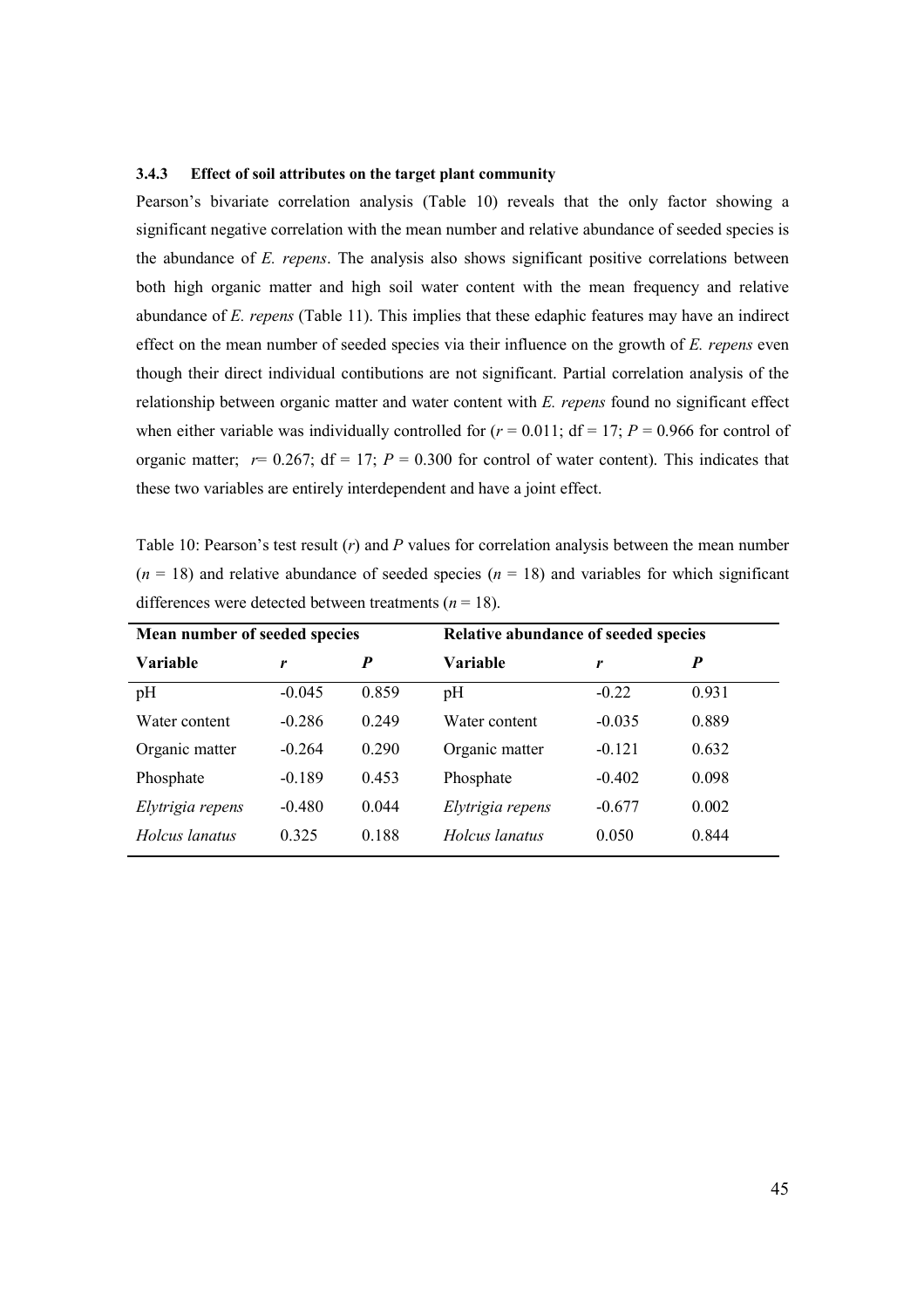Table 11: Results of Pearson's correlation analysis  $(r)$  and P values between i) the mean frequency of occurence  $(n = 18)$  ii) relative abundance of E. repens  $(n = 18)$  and variables for which significant differences were detected between treatments ( $n = 18$ ).

| Mean frequency of E. repens |          |       | Relative abundance of E. repens |          |       |  |  |  |
|-----------------------------|----------|-------|---------------------------------|----------|-------|--|--|--|
| Variable                    | r        | P     | Variable                        | r        |       |  |  |  |
| pH                          | $-0.175$ | 0.487 | pH                              | $-0.125$ | 0.620 |  |  |  |
| Water content               | 0.596    | 0.009 | Water content                   | 0.580    | 0.012 |  |  |  |
| Organic matter              | 0.533    | 0.017 | Organic matter                  | 0.562    | 0.015 |  |  |  |
| Phosphate                   | $-0.348$ | 0.157 | Phosphate                       | 0.407    | 0.094 |  |  |  |
| Holcus lanatus              | $-0.099$ | 0.697 | Holcus lanatus                  | $-0.239$ | 0.340 |  |  |  |

## 3.5 Discussion

## 3.5.1 Response of the Plant Communities to the Treatments

During the first three years following sowing of the grassland the treatments and the control developed plant communities that differed significantly in their frequency of seeded species. This is likely to reflect the greater suitability of the VR (vegetation removed) plots for seeds from a wide range of species to geminate due to the mesic water and organic matter conditions of the soil (Parker 1995; Gregory and Vickers 2003). Community development was slowest on the TR (topsoil removed) plots, apparently also due to soil physical conditions. Whilst a clay substrate with particles typically less than  $\leq 2$ mm in size such as those in the TR plots would normally be able to hold large quantities of water (Watson and Hack 2000), in the case of landfill where the soil is deliberately compacted the soil's aggregate stability becomes broken down leading to a higher bulk density and poor water filtration (Scullion and Mohammed 1991). The retention of soil ameliorant on the VR and C (control) plots promotes soil water which Parker (1995) suggests is key in the germination success of seeded species. This also provides a high quality tilth which has been documented as being essential in the creation of hay meadows of nature conservation value (Gilbert and Anderson 1998; Watson and Hack 2000; Gregory and Vickers 2003).

Although the VR treatment promoted good initial seedling germination and establishment, a distinct shift in the development of the plant communities was seen from 2004 onwards. At this point seeded species continued to germinate and increase in abundance within the TR plots, whilst a decline in their abundance was seen in the C plots, and the number of seeded species within the initially successful VR plots reached a plateau. It is notable that a decrease in the number and abundance of seeded species was seen in 2006 in all treatments which can be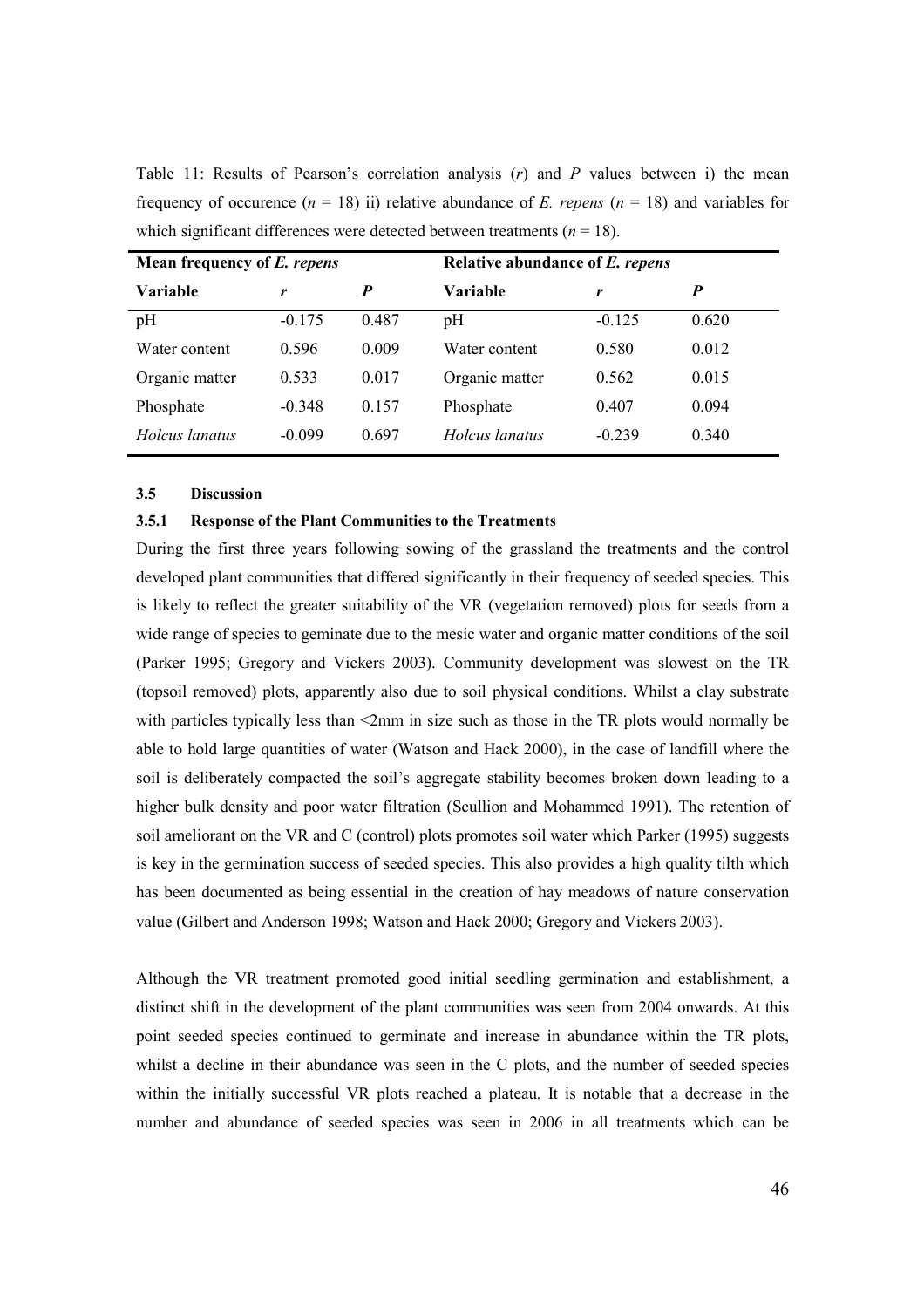attributed to drought conditions during which many of the seeded species died. The negative effect of competitive grass species on floristic diversity is well documented (Rodwell 1992; Department of the Environment 1995; Gilbert and Anderson 1998) and in this study E. repens, probably due to its rhizomatous nature (Grime et al. 2007), was less affected by the drought, and went on to almost entirely dominate the grassland sward in the VR and C plots.

By contrast, the TR plots showed greater recovery both in terms of the number of seeded species and in the abundance of certain species such as C. cristatus and L. corniculatus. This may be due to the inhibited growth of competitors such as  $E$ . repens resulting in significant areas of bare ground on this treatment. Box (2003) highlights the importance of bare ground in providing colonization gaps. Interestingly, although the non-seeded competitive species, T. repens, was most abundant in the TR plots, the effect documented by Warren (2000) of T. repens reducing forb abundance and diversity by promoting the growth of competitive grasses through its nitrogen fixation abilities, was not detected in the present study. Indeed, the present study found that species diversity increased with increased abundance of T. repens. It may be that the significantly lower levels of phosphate, soil water and organic matter within the TR plots are limiting factors suppressing the tall and vigorous growth of grasses, irrespective of levels of available nitrogen.

#### 3.5.2 Edaphic Factors

The chemical composition of the substrate would be expected to play a key role in the establishment of the target plant community as data from numerous studies suggest that floristic diversity of low-input grassland systems are closely linked with phosphate availability (Lloyd and Pigott 1967; Rorison 1971; Gough and Marrs 1990a; Janssens et al. 1998). Whilst a significant difference between phosphate levels was recorded between TR and C plots, the only significant (negative) correlation with the number of seeded species was found with  $E$ . repens. This suggests that the decrease in the success of seeded species in the VR and C plots from 2004 onwards may be a direct effect of competition from this species of grass. The increased competitive strength of E. repens may be associated with the higher levels of organic matter, soil water and phosphate within the soil of these plots. By contrast, the levels of phosphate within the TR plots fall within the optimum range of phosphorus of 0.5-1.0 mg P 100g-1 as identified by Gough and Marrs (1990) and Snow et al. (1997) in their research into grassland creation on arable land. Nitrate levels were not found to be significantly different between the treatments, although nitrogen additions to formerly species-rich grassland are associated with the decline in diversity (Thurston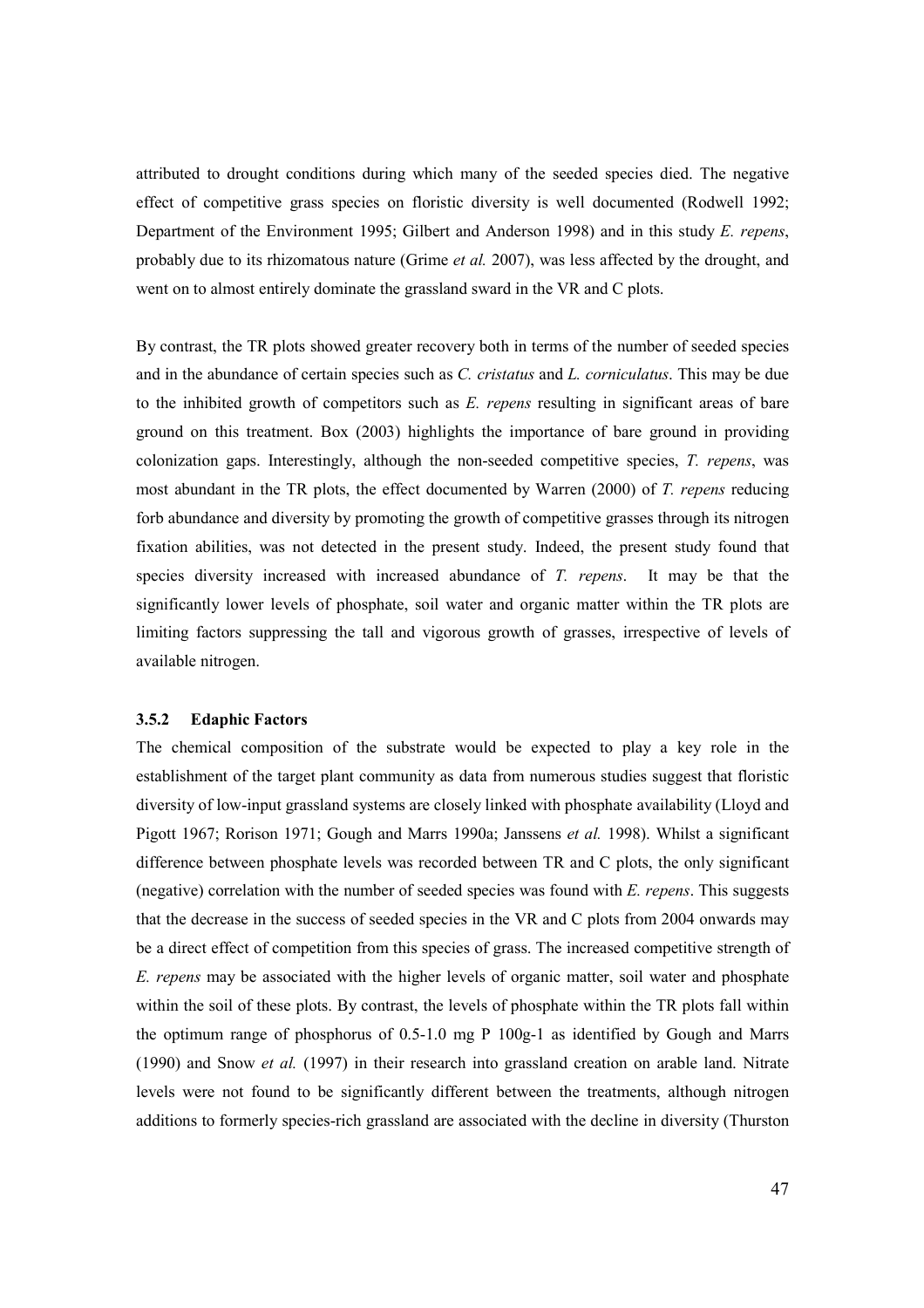1969; Harper 1971; Van der Bergh 1979; Berendse et al. 1992). Consequently the research presented here supports the findings of Gough and Marrs (1990a) that nitrogen was not found to be a key factor determining the germination and growth of seeded species.

It is interesting that significant differences in the soils were only detected between the TR and C treatments as essentially the same soil treatment was applied to VR and C plots. Whilst VRs' soil characteristics showed greater affinity in their levels to C plots they essentially formed an intermediate between TR and C. One explanation for this is that the removal of the vegetation prior to sowing the seed mix on the VR plots had enough of an effect on the soil characteristics to cause these differences. In their study on ex-arable land McCrea et al. found that a cropping treatment significantly reduced the pH levels of the soil in just one year. However, the removal of vegetation would not have been expected to have this impact on soil characteristics such as phosphate, soil water content and organic matter. Gough and Marrs (1990a,b) found that it took between five and fifteen years of hay cropping to make significant differences in phosphate levels. Whilst the management of the VR and C plots did involve an annual hay cut they were subject to the same treatment and so it is unlikely that the single additional removal of vegetation on the VR plots would have caused these differences. It is possible that this is due to a type 2 error and that a greater intensity of soils analysis would have in fact confirmed the TR soils to differ significantly to the soil of VR treatment as well as the Controls.

This study recorded a total of five species of earthworm, with species representative of the three major groups based on burrowing and feeding characteristics (Bouché 1977). In accordance with Scullion's findings (1994) the small shallow-working species, *Allolobophora chloritica* and Lumbricus rubellus were most numerous in all treatment plots. Anecic species such as Lumbricus terrestris were considerably less numerous with only one or two individuals being recorded in each treatment. Whilst a greater number of earthworms were recorded in the VR and C plots than in TR plots these differences were not significantly different (although numbers were lower overall in 2006, probably due to the drought conditions that year). The representation of the three functional groups of earthworms and relatively even distribution of earthworms across all three treatments is interesting as the processes of soil stripping, storage and reinstatement contribute to a large reduction in earthworm populations (O'Flanagan et al. 1963; Scullion et al. 1988). Research has long documented both the benefits of earthworms to soil development (Teotia *et al.*) 1950; Ehlers 1975; Stewart 1981) and the benefits of the development of plant communities to earthworms (Mato et al. 1989; Doube and Brown 1998; Pizl 1999). The presence of earthworms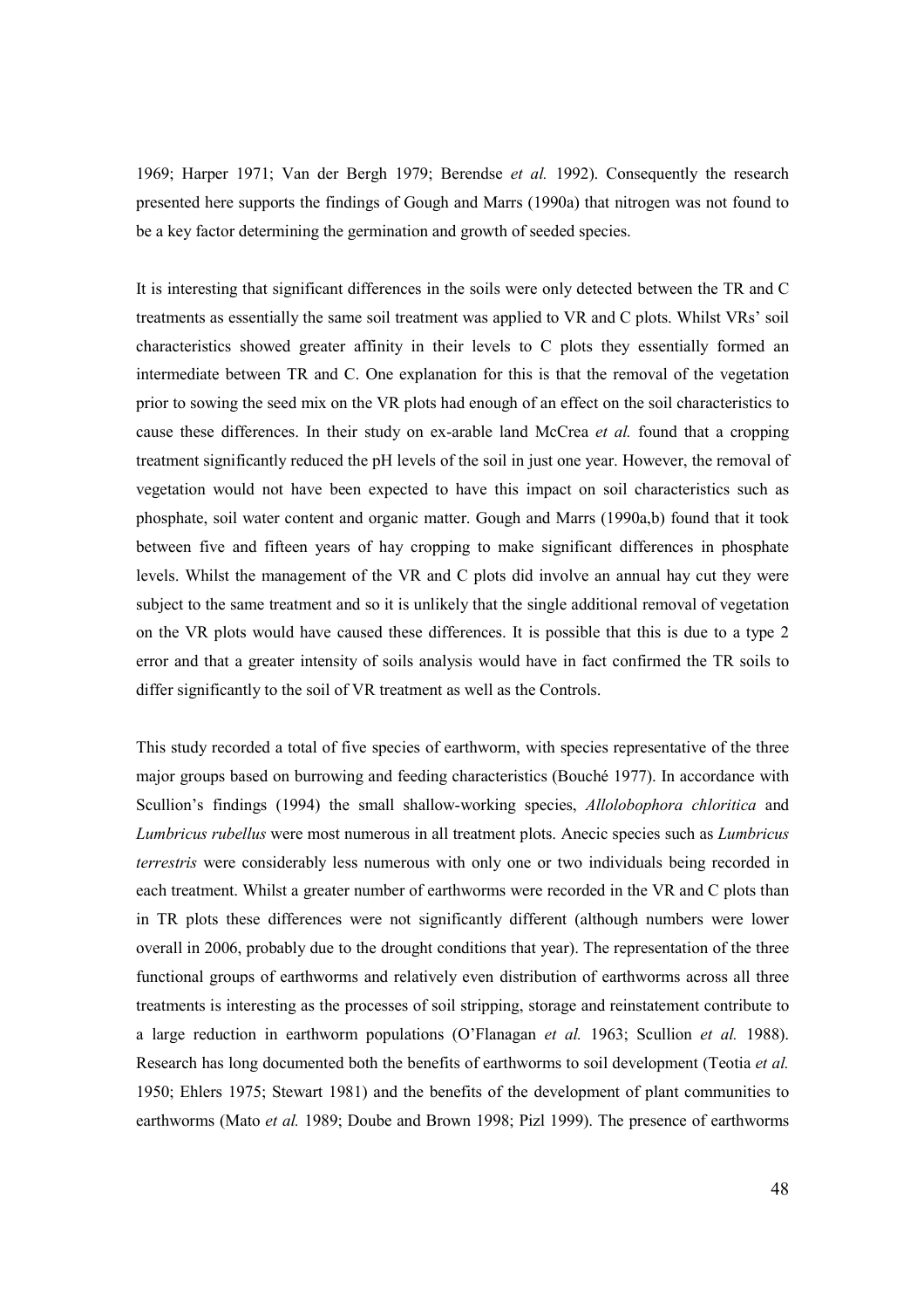is likely to be of benefit in improving soil conditions, which was expected to be of particular relevance to the physical soil conditions within the TR treatment. However, this study did not find any differences in earthworm abundance between treatments and therefore there is no evidence that they are factors in determining plant community in this case.

## 3.6 Conclusions

This study found that, despite the problems with depleted soil conditions associated with clay caps, sowing seed onto bare clay was the most successful method in the long-term for establishing a hay meadow community. The retention of topsoil and ameliorant initially resulted in a greater success in seeded species, probably through creating more suitable soil conditions for germination. However, three years after sowing the abundance of sown species significantly decreased as a direct result of competition from  $E$ . repens. The success of  $E$ . repens on treatments where topsoil and ameliorant were added directly correlated to the higher levels of organic matter and soil water content associated with this substrate mix. The success of E. repens also appears to be linked to the higher levels of phosphate in these treatments, thus implying that this key factor in hay meadow creation on ex-arable is also key to successful establishment of this habitat on landfill despite the additional problems associated with its reinstated soil.

# 3.7 Implications for Practice

- Forb-rich grassland communities can be created on clay capped landfill even after initial development of a green cover if the topsoil is removed.
- This means that patches of species-rich habitats could be created on sites with an established green cover thus increasing the nature conservation value of the site without compromising on aesthetic landscape issues.
- The retention of ameliorant and/or topsoil promotes swift colonization and germination of seeded species, but also provides ideal conditions for competitive grass species which soon out-compete the desired forbs.
- Hay meadow seed mix sown directly onto bare clay is slow to develop but continues to support the desired community in the long-term.
- The principle of low phosphate levels being key to hay meadow creation appears to transfer to landfill and problems relating to depleted soil structure specific to reinstated soils.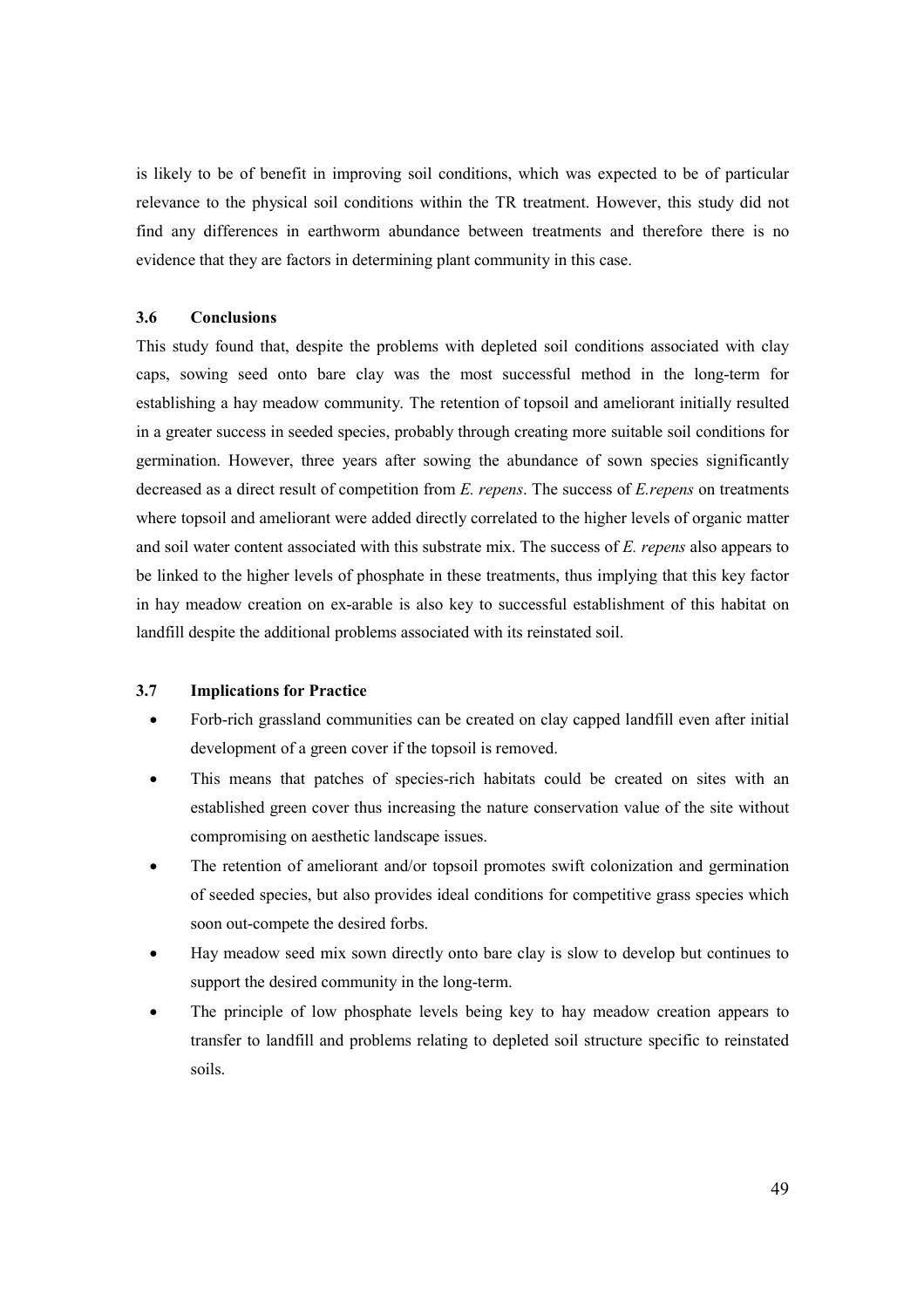# 4.0 INOCULATION OF EARTHWORMS AS A MECHANISM TO ACCELERATE THE ESTABLISHMET OF A HAY MEADOW **COMMUNITY ON A CLAY CAPPED LANDFILL**

#### 4.1 Summary

This chapter investigates whether the rate of establishment of a hay meadow community can be accelerated through the inoculation of earthworms on a clay capped landfill in Somerset, UK. The objectives are (1) to compare the survival of inoculated earthworms on unmodified clay cap with that where compost had been added on top of the clay cap; (2) to compare the rate of natural colonisation of earthworms on the unmodified clay cap with that where compost has been added; and (3) to determine whether there is a relationship between abundance of earthworms and the extent of the development of the target plant community. In 2006 a commercial hay meadow seed mix was sown over plots subjected to four treatments: clay cap with and without inoculated earthworms, and compost with and without inoculated earthworms. Natural colonisation of earthworms was found to be successful whereas earthworm inoculation failed. No significant differences were found between clay cap and compost in success of natural colonisation by earthworms. This indicates that earthworm populations can develop on the hostile environment created by the clay cap without ameliorant, thus allowing for retention of soils of low nutrient status which are conducive to hay meadow creation. However, earthworms were not found to have an accelerating affect on the development of the overall plant community.

## 4.2 Introduction

Landfill is currently the most prevalent method of waste management in many countries, for example, in 2006 60% of municipal waste went to landfill both in the US (Environmental Protection Agency 2008) and in the UK (Department for the Environment, Food and Rural Affairs 2008). Decommissioned landfill sites therefore cover significant areas of land, often in or near urban centres throughout the world (Handel *et al.* 1997). It is essential for the continued acceptability of the waste management industry that, following restoration, landfill developments are able to demonstrate a beneficial after-use (Watson and Hack 2000). Landfill sites have therefore traditionally been restored to grassland, either for agriculture or public amenity space (Simmons 1999). However, the legislative framework that has developed in the UK over the last 20 years increasingly promotes ecological restoration (Townsend *et al.* 2004) which has led to a growing interest in creating or restoring habitats for nature conservation on capped landfill. In practice, however, insufficient social acceptance of landscape changes during restoration is a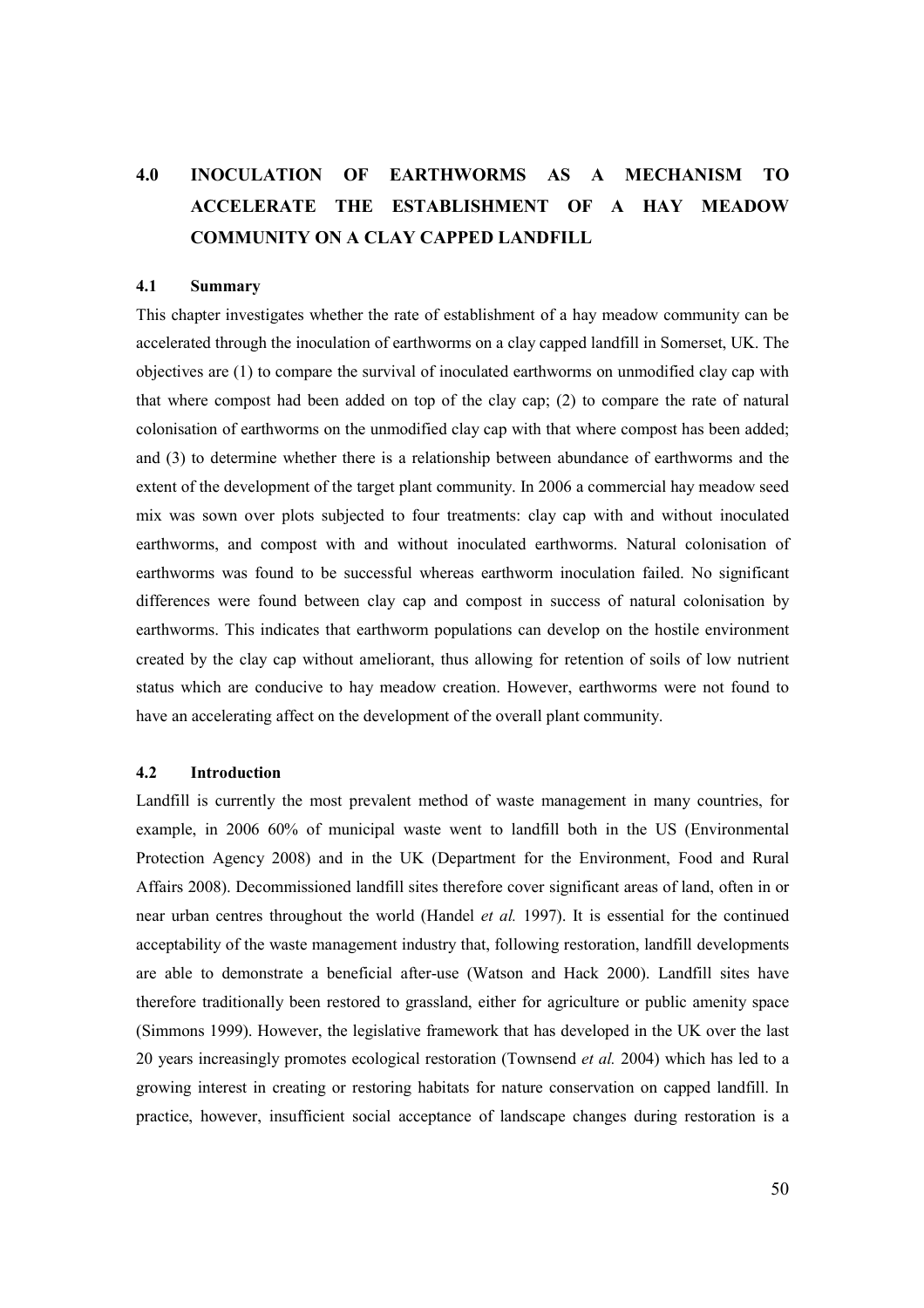limiting factor (Pfadenhauer 2001) resulting in many managers of landfill sites adding topsoil to the clay cap to facilitate rapid plant growth. This practice is in conflict with goals to create habitats for nature conservation as the fertility of the topsoil encourages competitive species to grow at the expense of more desirable forb species (Simmons 1999; Carrington and Diaz 2009). It would therefore be of benefit to find alternative methods to accelerate the development of habitats.

Many earthworm species actively change and ameliorate their soil environment and are regarded as ecosystem engineers (Lavelle et al. 1997). Several studies have shown that earthworms improve the structure of the soil through increasing pore space, particularly macropore volume (Teotia et al. 1950; Ehlers 1975; Stewart 1981), thus increasing soil aeration and drainage. Furthermore, earthworms play an important role in the recycling and distribution of nutrients within the soil (Sims and Gerard 1999). However, studies have shown that earthworm numbers are low in reinstated soils (Scullion 1994; Martin et al. 1998). Natural re-colonisation and recovery of earthworm populations can be slow (Van Rhee 1969; Stockdill 1982; Hoogerkamp et al. 1983) taking up to ten years or longer for a population typical of similarly managed, undisturbed land to develop (Scullion 1994). Rushton (1986) identifies the adverse physical conditions prevailing in reinstated soils as a limiting factor in natural recovery of earthworm populations. Measures to accelerate earthworm colonisation of reinstated land are now recognised as being an important factor in their rehabilitation (Scullion 1994; Watson and Hack 2000).

Unfortunately, whilst anecdotal accounts of earthworm inoculation projects are plentiful, the results of these are little documented and, where documented, post-inoculation monitoring rarely exceeds six months (Butt 1999). Where trials on reinstated soils have been documented the outcomes are mixed. For example, whilst Butt et al. (1999) successfully inoculated two species of earthworm onto a clay capped landfill site no significant changes were observed in the physical conditions of the soil during the five year period of monitoring. In contrast, within two years following inoculation of earthworms on reinstated soils at Bryngwyn open cast coal mine Scullion (1994) found evidence of increased porosity and water-stable aggregation. These effects were recorded to depths of 15 centimetres compared with little or no change to physical properties in the control areas. Nonetheless, in accordance with numerous studies both on reinstated land (Rushton 1986; Marinissen 1994) and arable (Leroy et al. 2008) both Scullion (1994) and Butt et al. (1999) found significantly higher earthworm survival where organic amendments had been added. Successful inoculation of earthworms into reclaimed peat at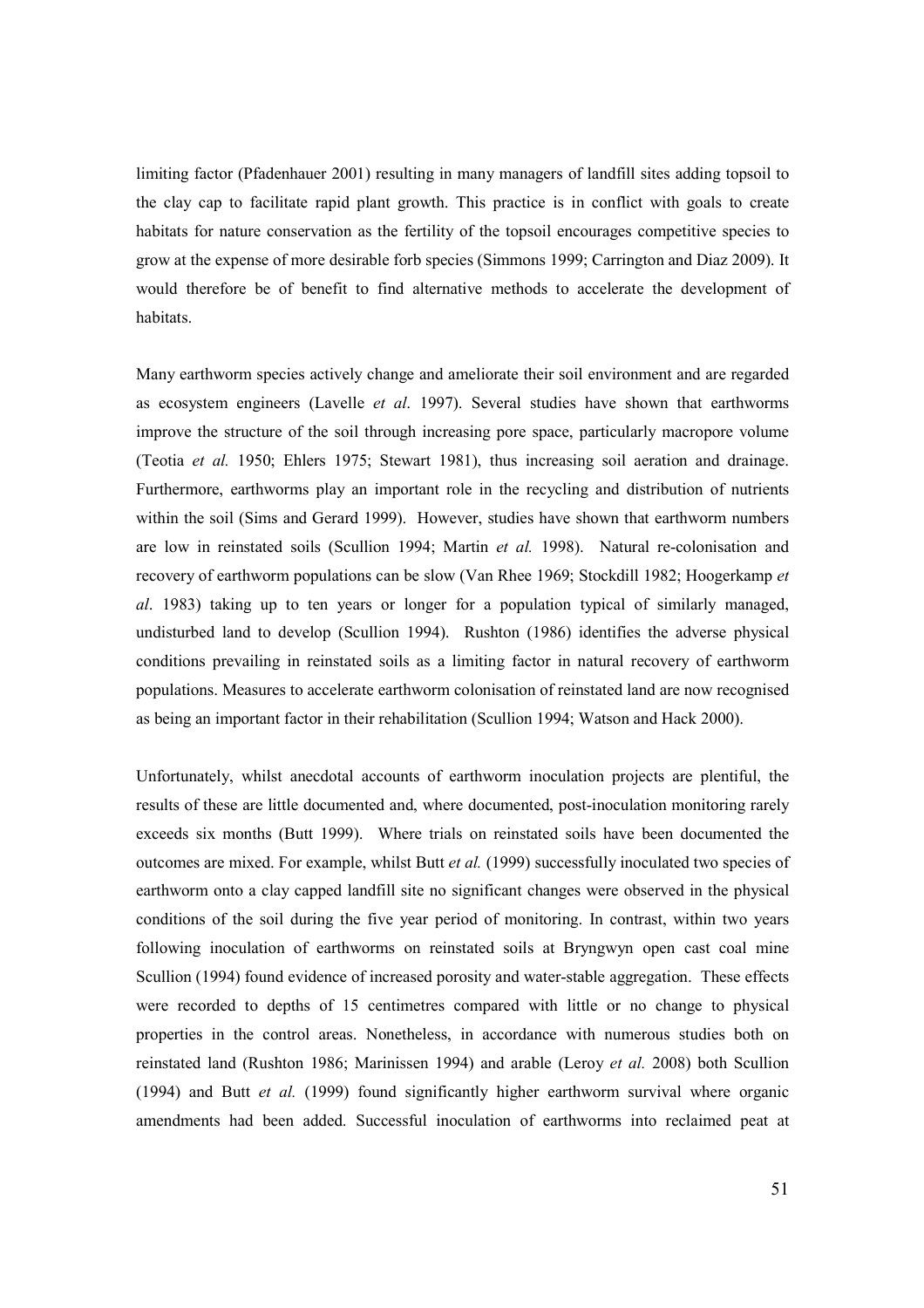Conclast resulted in 25% greater yield of grass compared to controls two years following inoculation and 49% in the third year (Curry 1988). These accounts show that it is possible to successfully inoculate earthworms onto the clay cap and the positive effects of earthworms on both the physical characteristics of the soil and on plant productivity indicates that they may be a useful tool in increasing the rapidity of the establishment of forb-rich grassland sward.

This study was established with the aim of investigating whether the rate of establishment of a hay meadow community could be accelerated through the inoculation of earthworms on a clay capped landfill. The objectives were: (1) to compare the survival of inoculated earthworms on the unmodified clay cap with that where compost had been added; (2) to compare the rate of natural colonisation of earthworms on the unmodified clay cap with that where compost has been added; and (3) to determine whether there is a relationship between abundance of earthworms and the extent of the development of the target plant community.

# 4.3 Methods

## 4.3.1 Study site

This study was conducted on cell 27 at Dimmer Waste Disposal Site near Castle Cary in Somerset (lat 51°04'38.10'' N; long 2°32'59.93'' W). The site of this experiment lies at 38 metres above sea level on level land. The site was capped with a 1.5m depth of blue-lias clay when it was decommissioned in 2005. No existing vegetation was present at the time this experiment was established in 2006.

## 4.3.2 Experimental design

A fully randomised factorial design was adopted to compare the development of a hay meadow community on a total of twenty 5 by 5 m plots subjected to four treatments: the unmodified clay cap, with and without inoculated earthworms, and plots where ameliorant was added, with and without inoculated earthworms. A 1 m buffer zone was incorporated around the margins of each 25 m² plot. The ameliorant used was compost produced by the waste disposal site's recycling initiative which chips and processes green waste at temperatures exceeding 65ºC. This was graded across ten of the plots at a depth of 10 cm.

Two species of commercially sourced earthworms (supplied by Tommy Topsoil, Sowerby Bridge, West Yorkshire, UK), Lumbricus terrestris and Lumbricus rubellus, were used to inoculate plots in April 2006. These species of earthworm were chosen due to their availability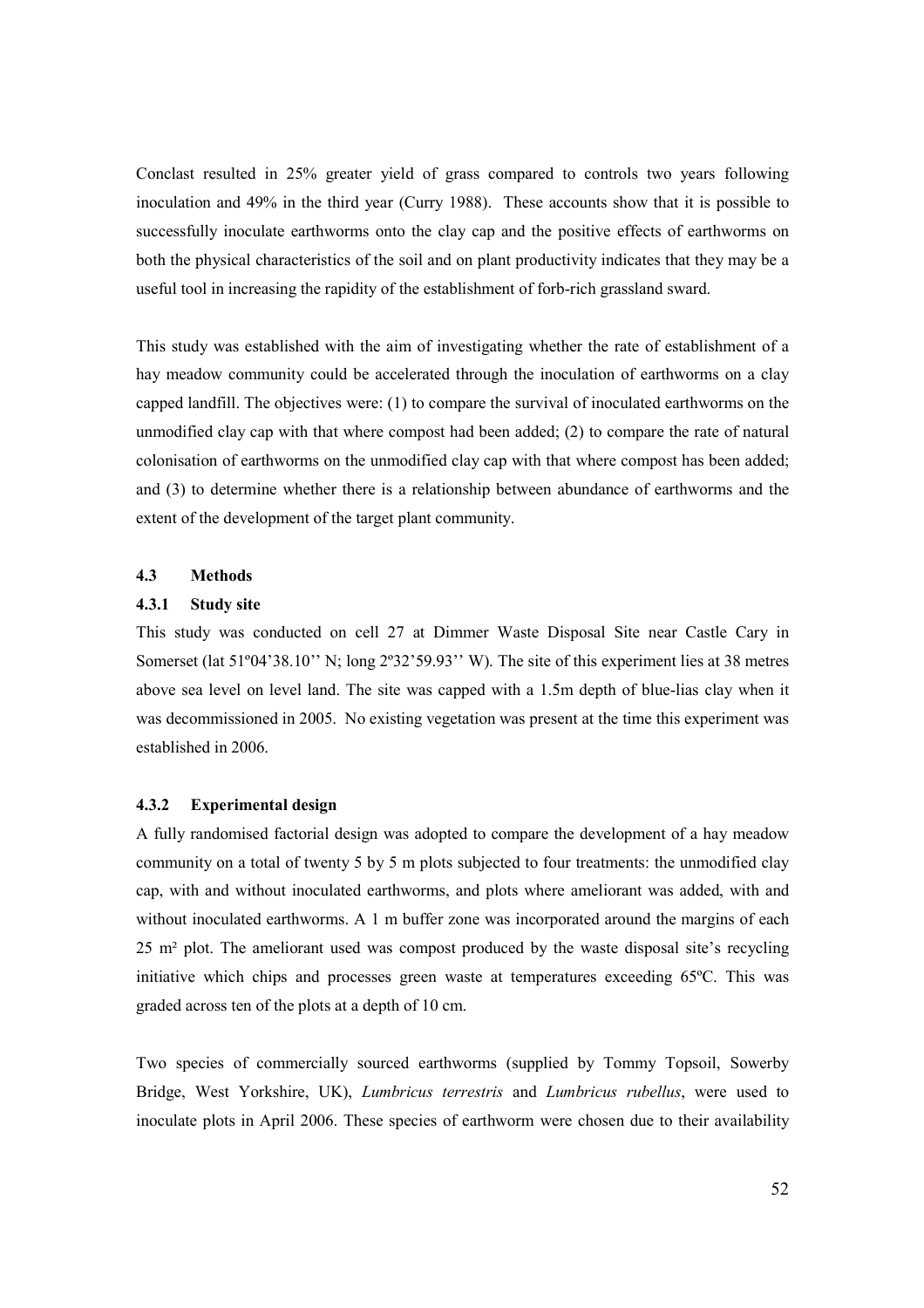for purchase commercially from a UK source, L. terrestris' intense burrowing activities (Bouché 1977) and the potential benefits this could have on the soil structure (Butt 1999) and for the previous success in inoculating L. rubellus (e.g.s Hallows 1993, Robinson et al. 1992). Earthworms were supplied in batches of 100 and were of mixed age and size, provided in the medium in which they were bred which contained eggs and cocoons. These were inoculated in the centres of five plots of unmodified clay cap and five where compost had been added by digging a shallow hole into which the 'batch' of earthworms was directly broadcast and then covered with loose soil. The earthworm inoculation took place in April to optimise chances of survival as the greatest success has been observed in previous studies with spring inoculations (e.g.s Butt et al. 2004, Butt et al. 2007).

A commercial hay meadow seed mix (supplied by Emorsgate, King's Lynn, Norfolk, UK) comprising key species from an MG5 Cynosurus–Centaurea community (Table 12), as categorised by the British National Vegetation Classification (Rodwell 1992) was sown at a rate of 1.8 g per m² on all plots in April 2006. All vegetation on the study site was mown annually in August and all cuttings removed from the site.

The presence and abundance of earthworms was measured using the 'hot mustard' extraction method according to Lawrence and Bowers (2002). This was first done prior to inoculation in March 2006 and the absence of earthworms was confirmed. Subsequent earthworm sampling was undertaken annually in October until 2008. Two  $0.25$  m<sup>2</sup> quadrat was taken from random positions in each 25 m² plot.

The frequency of occurrence of each plant species was sampled annually in the fourth week of June between 2006 and 2008 using a 0.25 m² quadrat, sub-divided into 5 cm squares. The presence of each rooted species found in each square was recorded and the sum of occurrences used to provide frequency scores. Two random quadrats were taken in each 25 m² plot. The percentage volume of above ground vegetation was calculated using the sum of ten percentage cover estimates taken at 5 cm height intervals within each quadrat

Soils were sampled from each plot in June 2008 using a core auger with a 3 cm diameter to a depth of 15 cm. Twenty samples were taken from each plot following a 'W'-shaped pattern according to Rowell (1994). Soil from each plot was subsequently bulked and frozen at -18°C immediately after collection prior to analysis. Soils were oven dried at 60ºC, during which soil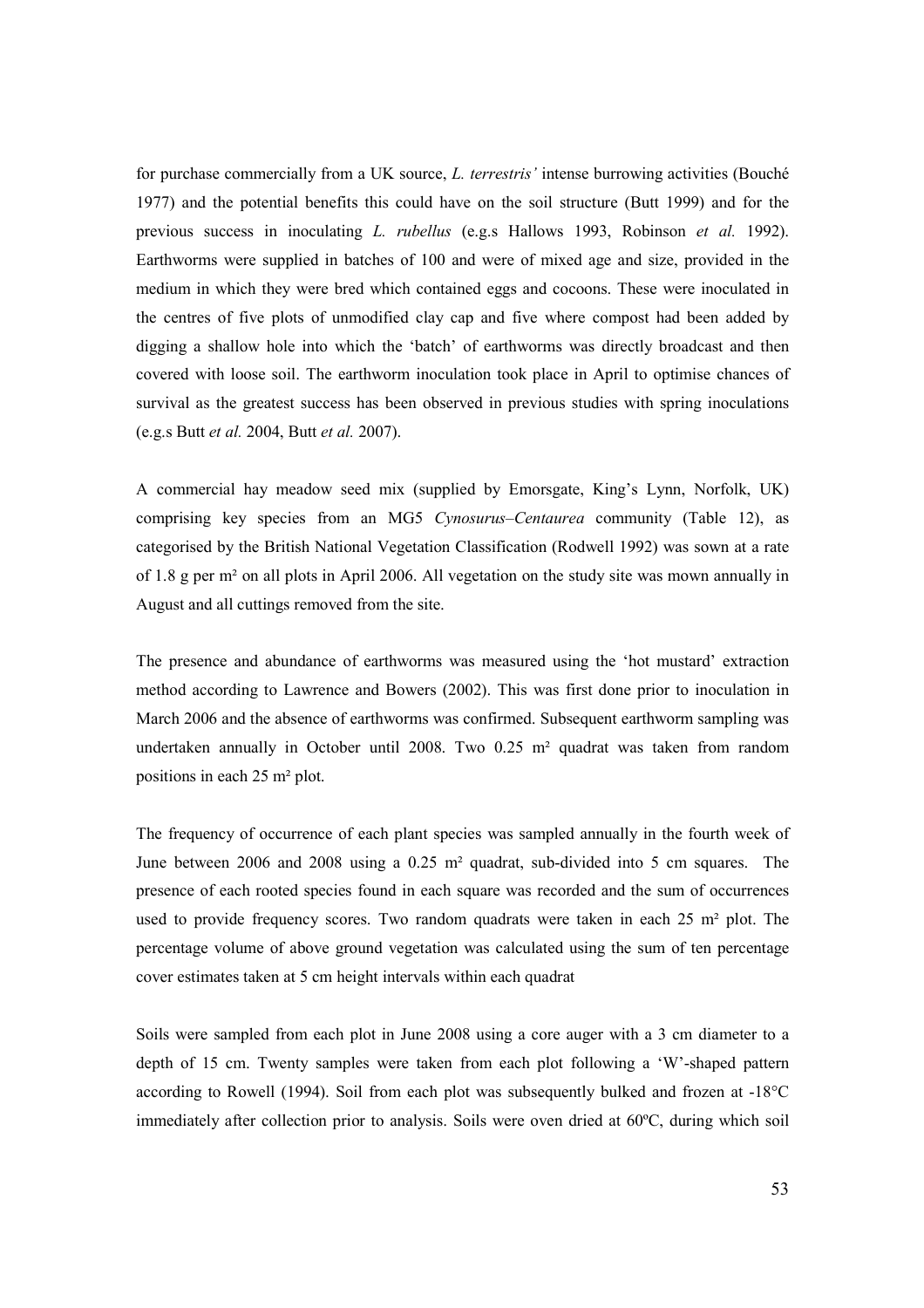water content was calculated, and then gently ground using an electric pestle and mortar and passed through a 2 mm sieve. Soil was analysed for organic matter content, pH and phosphate using standard methodologies according to Rowell (1994) and for nitrate using vanadium (II) according to Miranda et al. (2001) and Doane and Howarth (2003). Bulk density was calculated by dividing the weight of oven dried peds of soil by their volume which was determined through submerging paraffin-covered peds in a known volume of water (after Johnston 1945).

## 4.3.3 Data analysis

Kruskal-Wallis was used to compare earthworm abundance between the four treatments and Mann-Whitney U-Tests were used to compare plant abundance and soil characteristics between plots on the unmodified clay cap and those where compost was added. Spearman Rank correlation analysis was used to assess whether earthworm abundance had an accelerating effect on the development of the target plant community by 3 years post-inoculation. All analyses were performed using SPSS version 15.

| % weight | Type of seed        | % weight |
|----------|---------------------|----------|
| 0.5      | Lychnis flos-cuculi | 0.4      |
| 5.0      | Malva moschata      | 1.0      |
| 1.0      | Plantago media      | 0.6      |
| 35.0     | Primula veris       | 1.0      |
| 0.5      | Prunella vulgaris   | 1.0      |
| 40.0     | Ranunculus acris    | 2.0      |
| 0.6      | Rhinanthus minor    | 1.0      |
| 0.4      | Rumex acetosa       | 1.0      |
| 1.0      | Sanguisorba minor   | 1.5      |
| 1.0      | Silene dioica       | 1.0      |
| 0.4      | Silene vulgaris     | 0.5      |
| 0.8      | Stachys officinalis | 0.5      |
| 0.8      | Vicia cracca        | 0.5      |
|          |                     |          |

Table 12: List of sown species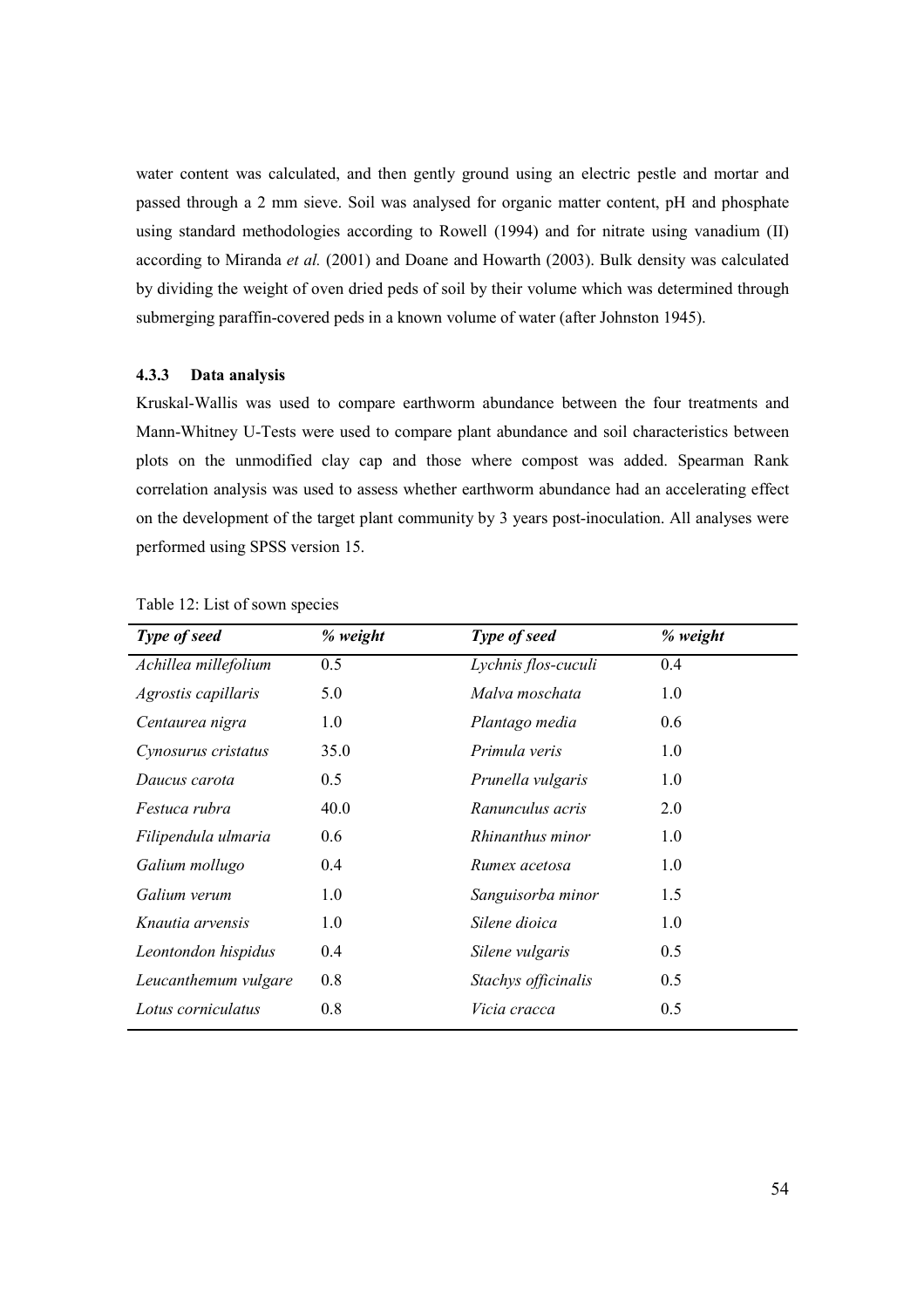## 4.4 Results

# 4.4.1 Abundance of inoculated and naturally colonised earthworms

A high fatality of earthworms was observed on both the unmodified clay cap and plots where compost was added during the first six months following inoculation. Only one L. terrestris was recorded at all, and the median number of L. rubellus was consistently 0, with ranges from 4 on plots with added compost to 10 on the unmodified clay cap (Table 13). By the third year after inoculation no L. terrestris were recorded but L. rubellus and the naturally colonised Allolobophora chlorotica were recorded at similar densities across both treatments with no significant differences being detected (H = 2.821,  $P = 0.420$  and H = 2.597,  $P = 0.458$ ) respectively). The L. rubellus were recorded both on plots where earthworms been inoculated and where they had not.

Table 13: Medians and ranges between minimum and maximum numbers of earthworms recorded  $(n = 5)$  in years 1 and 3

| <b>Treatment</b> | Year           | <b>Compost</b>   |                | <b>Compost</b>      |                  | Clay cap         |                  | Clay cap         |          |
|------------------|----------------|------------------|----------------|---------------------|------------------|------------------|------------------|------------------|----------|
| effect           |                | - worms          |                | $+ worms$           |                  | - worms          |                  | $+ worms$        |          |
|                  |                | Median           | Range          | <b>Median Range</b> |                  | Median Range     |                  | Median           | Range    |
| Number of        | 1              | $\theta$         | 1              | $\boldsymbol{0}$    | $\boldsymbol{0}$ | $\boldsymbol{0}$ | $\theta$         | $\boldsymbol{0}$ | $\theta$ |
| L.               | 3              | $\boldsymbol{0}$ | $\theta$       | $\boldsymbol{0}$    | $\boldsymbol{0}$ | $\boldsymbol{0}$ | $\boldsymbol{0}$ | $\boldsymbol{0}$ | $\theta$ |
| terrestris       |                |                  |                |                     |                  |                  |                  |                  |          |
| Number of        | $\overline{1}$ | $\boldsymbol{0}$ | $\overline{4}$ | $\boldsymbol{0}$    | $\boldsymbol{0}$ | $\boldsymbol{0}$ | 1                | $\boldsymbol{0}$ | 10       |
| L. rubellus      | $\mathcal{E}$  | $\overline{2}$   | 8              | 1                   | 5                | $\overline{2}$   | 3                | $\overline{4}$   | 5        |
| Number of        | 1              | $\mathbf{0}$     | $\mathbf{0}$   | $\mathbf{0}$        | $\mathbf{0}$     | $\overline{0}$   | 11               | $\overline{0}$   | 1        |
| A.               | 3              | 1                | 6              | 1                   | $\tau$           | $\boldsymbol{0}$ | 2                | 1                | 4        |
| chlorotica       |                |                  |                |                     |                  |                  |                  |                  |          |
| Total            | 1              | $\theta$         | $\overline{4}$ | $\boldsymbol{0}$    | $\theta$         | $\theta$         | 12               | $\boldsymbol{0}$ | 10       |
| number of        | $\mathbf{3}$   | $\overline{4}$   | 14             | $\overline{2}$      | 11               | $\overline{2}$   | 5                | 5                | 8        |
| earthworms       |                |                  |                |                     |                  |                  |                  |                  |          |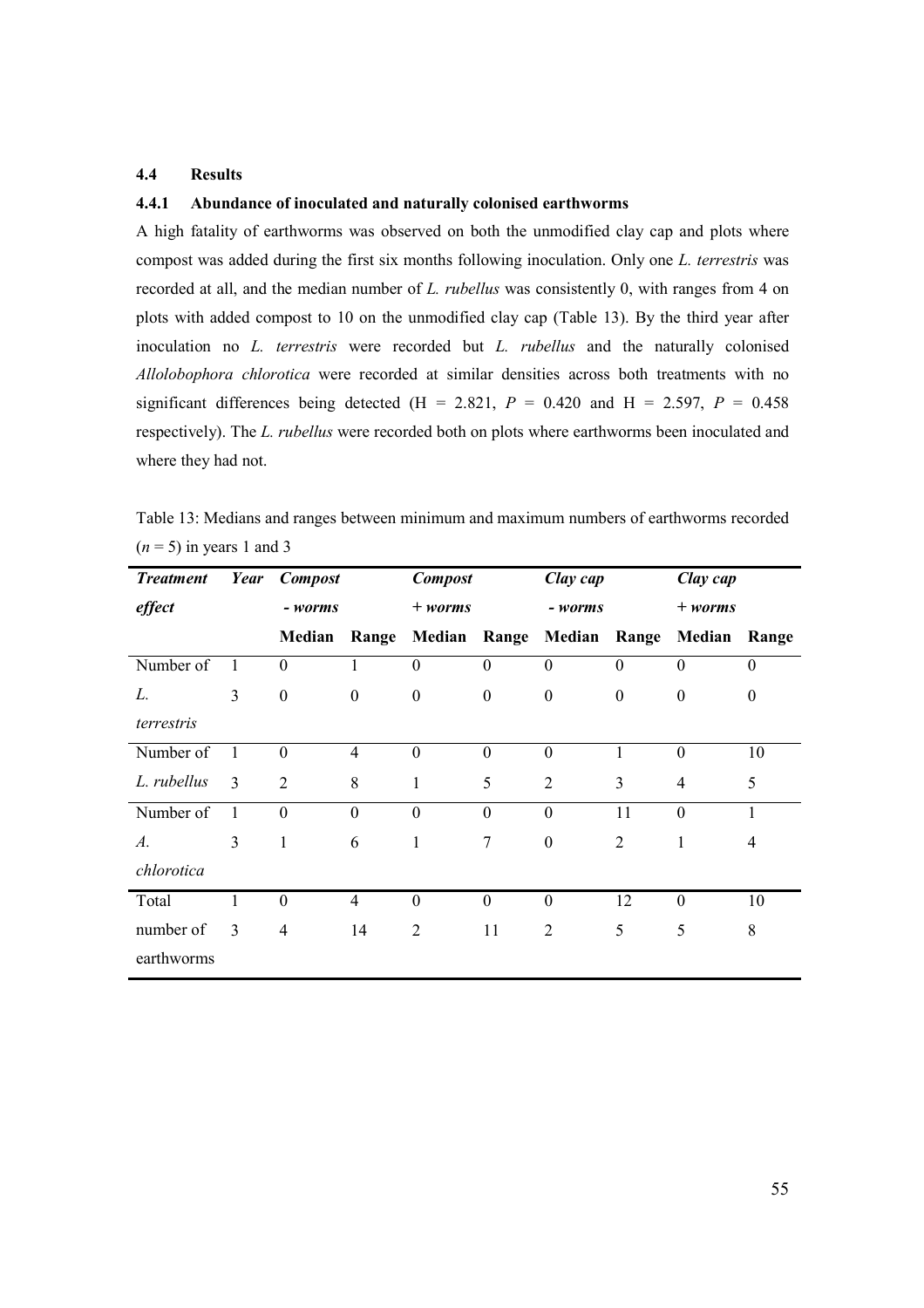#### 4.4.2 Earthworms and the acceleration of the development of the target plant community

The ten most frequent species recorded within the grassland sward three years after sowing are listed in Table 14. Four of these are sown species. No differences were observed in their abundance between treatments. However, higher frequencies of occurrence of the highly competitive non-sown Agrostis stolonifera and Poa trivialis were found on plots where compost had been added. This is reflected by the greater vegetation volume that was also found in this treatment and the correspondingly lower levels of bare ground. Pioneer species Picris echioides and Polypogon monspeliensis were more frequent on the unmodified clay cap.

Evidence of earthworms having an accelerating effect on the development of the target plant community was limited. Where compost was added the total number of earthworms correlated positively with the abundance of the sown species F. rubra (Table 15). In contrast, a negative correlation was found between the total number of earthworms and the abundance of the sown C. cristatus. On the unmodified clay cap a positive correlation was detected between  $\Lambda$ . chlorotica and the sown L. corniculatus. No negative correlations were found between earthworms and sown species on this treatment but the abundance of L. *rubellus* was found to correlate positively with the non-sown competitor  $A$ . stolonifera. Correspondingly, a positive correlation was also found between the total number of L. rubellus and volume of vegetation on the unmodified clay cap. In contrast the total number or earthworms and A. chlorotica both correlated negatively with the volume of vegetation on plots where compost had been added. This study found no evidence of earthworms influencing the soil physical or chemical soil properties measured in this study.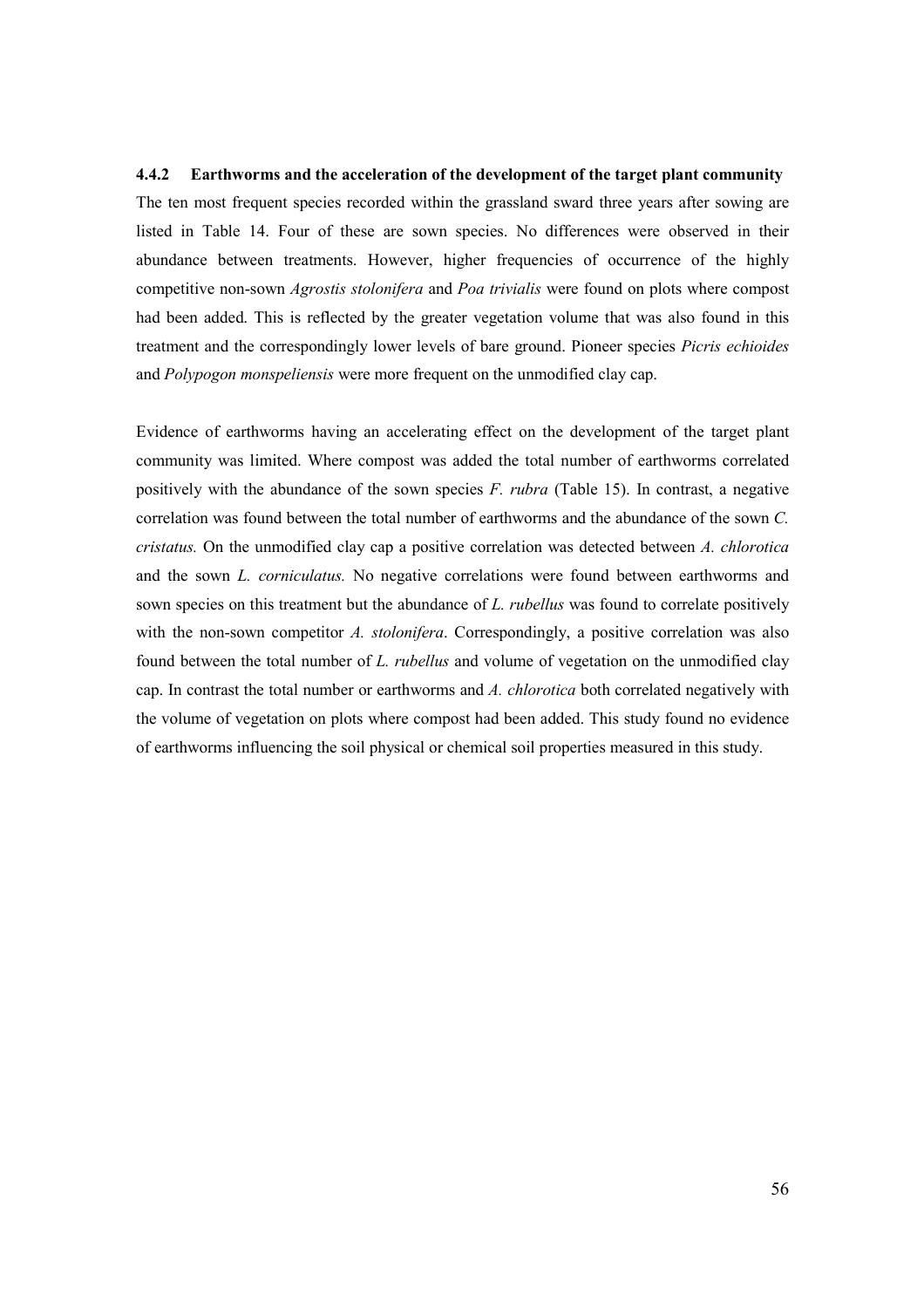Table 14: Medians, ranges between minimum and maximum abundance scores and the results of Mann-Whitney U-Test comparing the abundance of the ten most frequent species ( $n = 10$ ) within the plant community and soil properties ( $n = 10$ ) between treatments in the 3<sup>rd</sup> year after sowing

| <b>Variable</b>                       | <b>Compost</b> |       | No compost |       | <b>Mann Whitney U-test</b> |           |
|---------------------------------------|----------------|-------|------------|-------|----------------------------|-----------|
|                                       | Median         | Range | Median     | Range | U                          | ${\bf P}$ |
| <b>Sown species</b>                   |                |       |            |       |                            |           |
| Cynosurus                             | 0.0            | 40.0  | 0.0        | 1.0   | 49.5                       | 0.964     |
| cristatus                             |                |       |            |       |                            |           |
| Festuca rubra                         | 20.0           | 100.0 | 6.0        | 16.5  | 28.0                       | 0.096     |
| Lotus corniculatus                    | 0.0            | 1.0   | 0.0        | 7.5   | 33.0                       | 0.091     |
| Prunella vulgaris                     | 0.0            | 1.0   | 0.0        | 6.5   | 33.5                       | 0.101     |
| <b>Non-sown species</b>               |                |       |            |       |                            |           |
| <b>Agrostis</b>                       | 100.0          | 35.0  | 17.5       | 97.5  | 5.5                        | 0.001     |
| stolonifera                           |                |       |            |       |                            |           |
| Deschampsia                           | 0.0            | 15.0  | 0.0        | 2.0   | 38.5                       | 0.214     |
| cespitosa                             |                |       |            |       |                            |           |
| Lolium perenne                        | 0.0            | 21.5  | 0.0        | 6.0   | 42.5                       | 0.522     |
| Picris echioides                      | 0.0            | 0.0   | 0.75       | 12.0  | 15.0                       | 0.002     |
| Poa trivialis                         | 5.0            | 62.5  | 0.0        | 3.0   | 18.5                       | 0.007     |
| Polypogon                             | 0.0            | 0.0   | 4.0        | 32.5  | 5.0                        | < 0.001   |
| monspeliensis                         |                |       |            |       |                            |           |
| Total vegetation volume & bare ground |                |       |            |       |                            |           |
| Vegetation                            | 38.9           | 34.8  | 5.1        | 15.4  | 2.0                        | < 0.001   |
| volume                                |                |       |            |       |                            |           |
| Bare ground                           | 0.0            | 0.0   | 71.5       | 94.5  | 0.0                        | < 0.001   |
| <b>Soil properties</b>                |                |       |            |       |                            |           |
| Organic matter                        | 15.8           | 10.2  | 8.0        | 8.9   | 4.0                        | 0.001     |
| Water content                         | 35.7           | 11.2  | 23.2       | 6.0   | 0.0                        | < 0.001   |
| <b>Bulk</b> density                   | 0.9            | 0.4   | 1.9        | 0.7   | $0.0\,$                    | < 0.001   |
| pH                                    | 7.3            | 0.3   | 7.2        | 0.4   | 41.5                       | 0.520     |
| Phosphate                             | 6.2            | 6.1   | 2.5        | 3.4   | 52                         | < 0.001   |
| Nitrate                               | 2.5            | 12.7  | 5.5        | 18.0  | 27.5                       | 0.088     |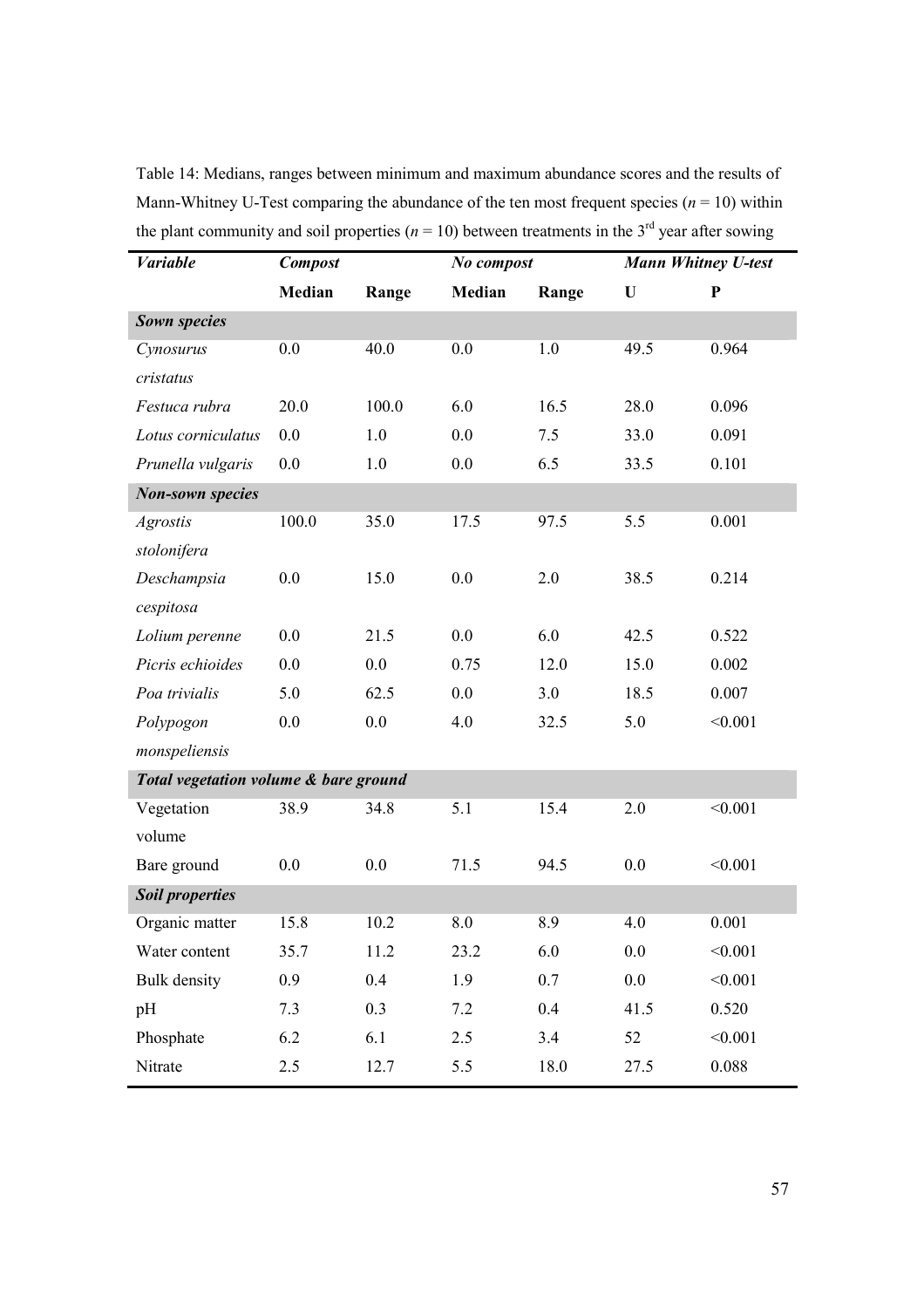| <b>Variable</b>         |               |                  |             | <b>Compost</b>   |              |                  |               |                  |             | No compost       |              |                  |
|-------------------------|---------------|------------------|-------------|------------------|--------------|------------------|---------------|------------------|-------------|------------------|--------------|------------------|
|                         | A. chlorotica |                  | L. rubellus |                  | <b>Total</b> |                  | A. chlorotica |                  | L. rubellus |                  | <b>Total</b> |                  |
|                         |               |                  |             |                  | earthworms   |                  |               |                  |             |                  | earthworms   |                  |
|                         | r             | $\boldsymbol{P}$ | r           | $\boldsymbol{P}$ | r            | $\boldsymbol{P}$ | r             | $\boldsymbol{P}$ | r           | $\boldsymbol{P}$ | r            | $\boldsymbol{P}$ |
| Sown species            |               |                  |             |                  |              |                  |               |                  |             |                  |              |                  |
| Cynosurus cristatus     | $-0.387$      | 0.269            | $-0.545$    | 0.103            | $-0.654$     | 0.04             | $-0.101$      | 0.780            | $-0.049$    | 0.892            | $-0.021$     | 0.954            |
| Festuca rubra           | 0.511         | 0.131            | 0.448       | 0.195            | 0.665        | 0.036            | 0.070         | 0.847            | $-0.059$    | 0.871            | 0.037        | 0.919            |
| Lotus corniculatus      | 0.241         | 0.502            | $-0.530$    | 0.115            | $-0.239$     | 0.505            | 0.656         | 0.040            | 0.339       | 0.338            | 0.466        | 0.174            |
| Prunella vulgaris       | 0.422         | 0.225            | 0.530       | 0.115            | 0.539        | 0.108            | 0.057         | 0.876            | 0.108       | 0.767            | 0.118        | 0.747            |
| <b>Non-sown species</b> |               |                  |             |                  |              |                  |               |                  |             |                  |              |                  |
| Agrostis stolonifera    | 0.152         | 0.674            | $-0.489$    | 0.152            | $-0.331$     | 0.350            | 0.264         | 0.462            | 0.703       | 0.02             | 0.633        | 0.050            |
| Deschampsia             | $-0.062$      | 0.865            | 0.182       | 0.615            | 0.169        | 0.640            | 0.000         | 1.000            | 0.355       | 0.315            | 0.236        | 0.512            |
| cespitosa               |               |                  |             |                  |              |                  |               |                  |             |                  |              |                  |
| Lolium perenne          | 0.184         | 0.610            | 0.163       | 0.653            | 0.106        | 0.771            | 0.139         | 0.701            | 0.494       | 0.147            | 0.444        | 0.199            |
| Picris echioides        | 0.000         | 0.000            | 0.000       | 0.000            | 0.000        | 0.000            | 0.315         | 0.375            | 0.404       | 0.246            | 0.419        | 0.228            |
| Poa trivialis           | $-0.248$      | 0.489            | $-0.044$    | 0.905            | $-0.272$     | 0.447            | $-0.425$      | 0.221            | $-0.473$    | 0.168            | $-0.530$     | 0.115            |
| Polypogon               | 0.000         | 0.000            | 0.000       | 0.000            | 0.000        | 0.000            | $-0.337$      | 0.341            | $-0.359$    | 0.308            | $-0.324$     | 0.361            |
| monspeliensis           |               |                  |             |                  |              |                  |               |                  |             |                  |              |                  |

Table 15: Results of Spearman Rank correlation test (r) between the number of earthworms and the frequency scores of the ten most frequent species ( $n = 10$ ) of plant and soil properties ( $n = 10$ ) in the 3<sup>rd</sup> year after sowing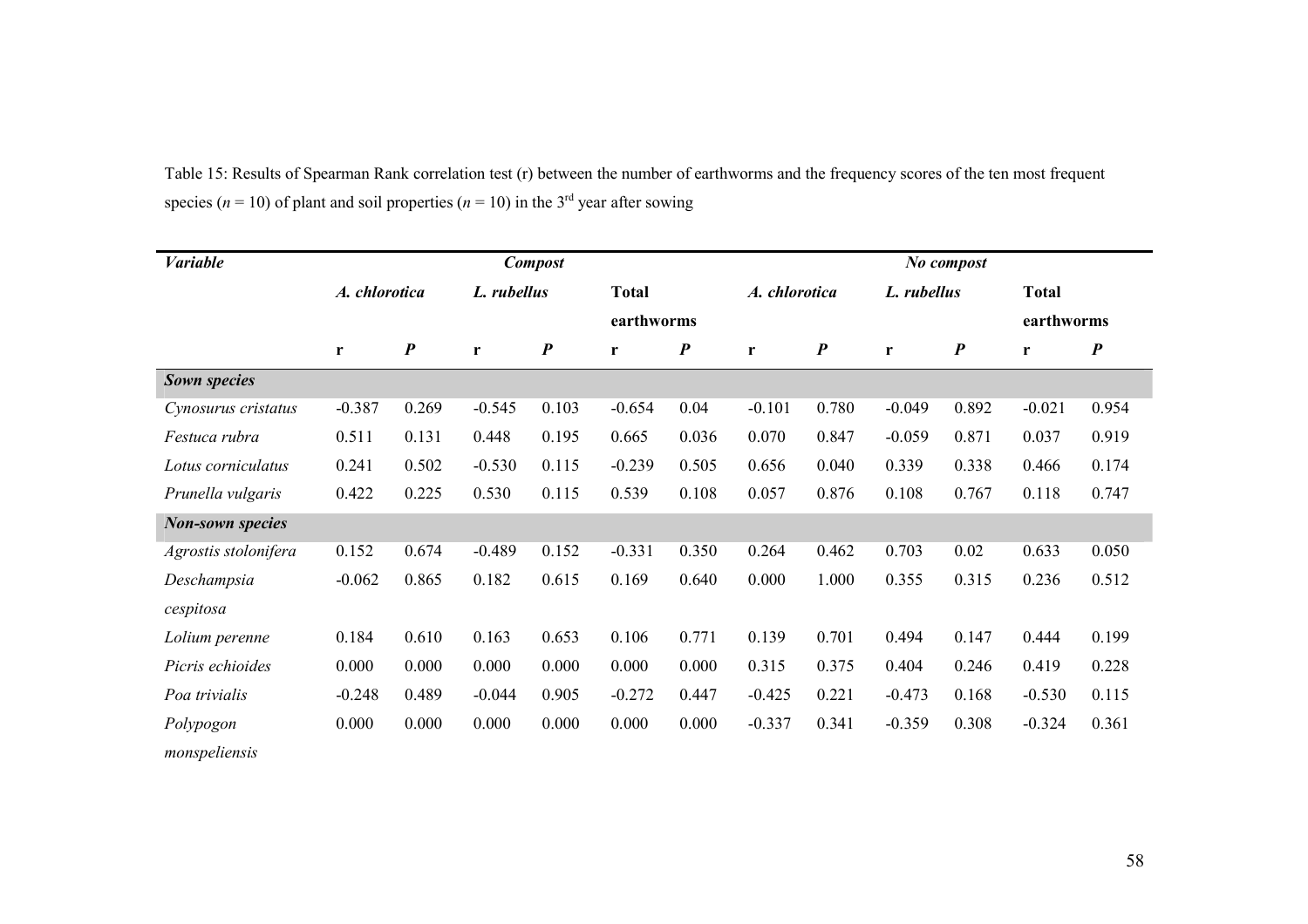| Variable                                | <b>Compost</b> |                  |             |                  |              |                  |               |                  |              | No compost       |              |                  |
|-----------------------------------------|----------------|------------------|-------------|------------------|--------------|------------------|---------------|------------------|--------------|------------------|--------------|------------------|
|                                         | A. chlorotica  |                  | L. rubellus |                  | <b>Total</b> |                  | A. chlorotica |                  | L. rubellus  |                  | <b>Total</b> |                  |
|                                         |                |                  |             |                  |              | earthworms       |               |                  |              |                  | earthworms   |                  |
|                                         | r              | $\boldsymbol{P}$ | r           | $\boldsymbol{P}$ | r            | $\boldsymbol{P}$ | r             | $\boldsymbol{P}$ | $\mathbf{r}$ | $\boldsymbol{P}$ | r            | $\boldsymbol{P}$ |
| Total vegetation volume and bare ground |                |                  |             |                  |              |                  |               |                  |              |                  |              |                  |
| Vegetation volume                       | $-0.663$       | 0.037            | $-0.583$    | 0.077            | $-0.693$     | 0.026            | 0.399         | 0.253            | 0.624        | 0.054            | 0.591        | 0.072            |
| Bare ground                             | 0.000          | 0.000            | 0.000       | 0.000            | 0.000        | 0.000            | 0.051         | 0.889            | $-0.223$     | 0.536            | $-0.250$     | 0.486            |
| <b>Soil properties</b>                  |                |                  |             |                  |              |                  |               |                  |              |                  |              |                  |
| Organic matter                          | $-0.453$       | 0.188            | 0.037       | 0.919            | $-0.156$     | 0.666            | $-0.336$      | 0.343            | $-0.247$     | 0.492            | $-0.277$     | 0.439            |
| Water content                           | 0.378          | 0.282            | 0.560       | 0.092            | 0.594        | 0.070            | $-0.405$      | 0.245            | $-0.488$     | 0.153            | $-0.388$     | 0.268            |
| Bulk density                            | $-0.019$       | 0.959            | 0.468       | 0.173            | 0.275        | 0.442            | 0.785         | 0.425            | 0.216        | 0.584            | 0.351        | 0.370            |
| pH                                      | $-0.113$       | 0.755            | 0.031       | 0.933            | 0.138        | 0.705            | $-0.213$      | 0.555            | $-0.384$     | 0.273            | $-0.333$     | 0.347            |
| Phosphate                               | $-0.271$       | 0.449            | $-0.074$    | 0.839            | $-0.163$     | 0.654            | $-0.247$      | 0.491            | $-0.198$     | 0.584            | $-0.295$     | 0.407            |
| Nitrate                                 | 0.215          | 0.552            | $-0.315$    | 0.376            | 0.003        | 0.993            | 0.118         | 0.746            | 0.046        | 0.899            | 0.099        | 0.786            |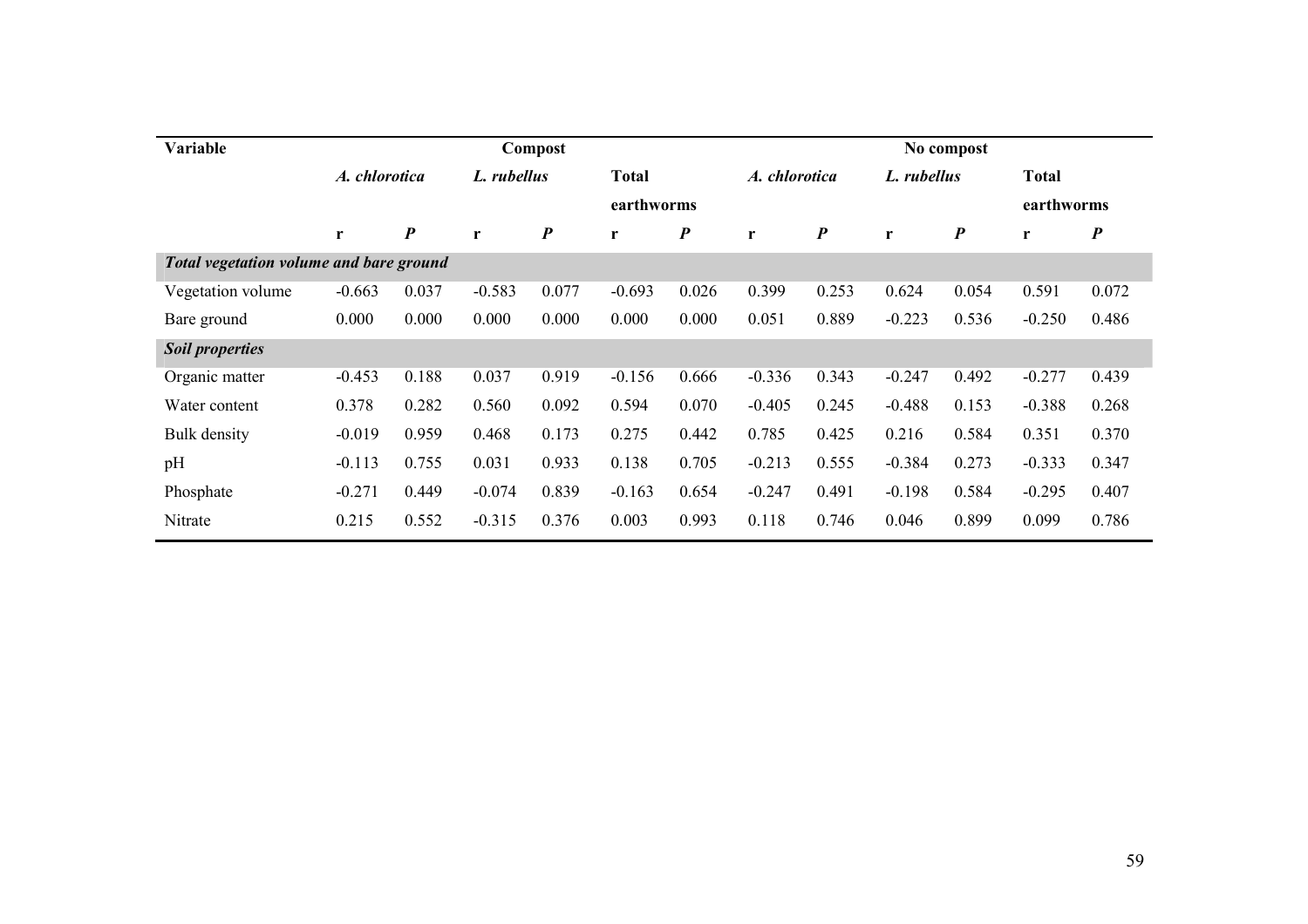## 4.5 Discussion

#### 4.5.1 Is the survival of inoculated earthworms affected by substrate?

No difference in earthworm survival was found between the unmodified clay cap and plots where compost had been added, with a high rate of mortality being observed across all plots. Survival of L. terrestris was particularly poor with no individuals of this species being recorded by the third year following inoculation. A similar fate has been observed for this species in other inoculation trials. Craven (1995) and Butt et al. (1993) found very low survival rates at Hallside colliery and Hillingdon capped landfill respectively. Butt (1999) attributed this to unsuitable conditions at these sites for this deep-burrowing species that requires deep, mature soils with a supply of surface organic matter (Bouché 1977; Edwards and Bohlen 1996). Studies on the natural colonisation of earthworms on reclaimed land have found L. terrestris to be restricted to sites of greater age and development (Curry and Cotton 1983; Butt 2008) with deeper, mature soils and a supply of surface organic matter (Butt *et al.* 2004) adding further evidence to the unsuitability of this species to the freshly laid clay cap.

The second inoculated species, L. rubellus, survived on both treatments and was the most abundant species recorded in this study. The survival of this species agrees with the only documented directly comparable previous inoculation trial conducted by Hallows (1993) on a clay capped landfill at Stockley Park. Hallows found L. rubellus, alongside Dendrobaena veneta, to be the most successful of the four species inoculated. Unfortunately, Hallows does not specify the density at which L. rubellus was recorded during post-inoculation monitoring although all life stages are documented as being present after two years. Similarly, high survival of L. rubellus was reported by Robinson *et al.* (1992) in their inoculation trial within a spruce plantation with high levels of organic matter in Cumbria. In the current study L. rubellus ws recorded at extremely low densities ranging from only 4 to 24 m<sup>-2</sup> by year 3 although unfortunately it is not possible to gauge how this compared to survival in previous studies such as Hallows (1993) or Robinson *et al.*'s (1992) as this level of detail does not appear to have been documented for this species. Two species for which inoculation trials have been better documented are A. chlorotica and A. longa. In Butt et al.'s (1999) trial at Calvert landfill site in Buckinghamshire these species were recorded at densities of up to 35.8 and 22.1 m<sup>-2</sup> respectively six years following inoculation. Butt *et al.* (2004) recorded respective densities of 108 and 70 m<sup>2</sup> at the same site 11 years following inoculation. Presuming population growth continues at a steady rate on the current study's site, the abundance of L. *rubellus* recorded is therefore comparable to inoculated species at Calvert. However, in contrast to the current study, significantly higher numbers of inoculated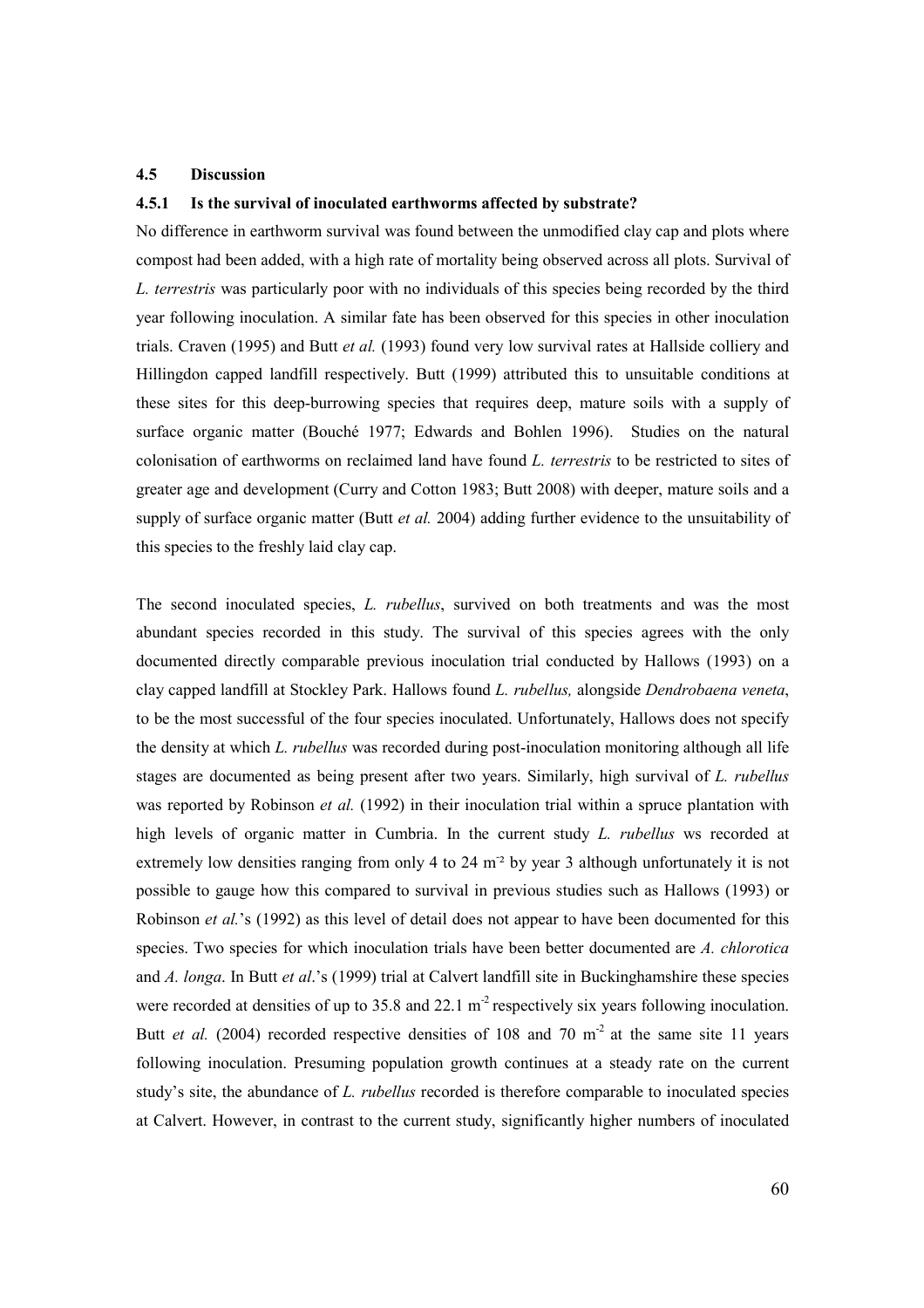earthworms were recorded where organic matter had been added at the Calvert site (Butt et al. 1999).

Interestingly, the distribution of the surviving inoculated earthworm species in the present study, L. rubellus, did not correspond with the sites of inoculation. This species was mainly recorded in plots around the margins of the experiment and appeared as regularly in plots that were not inoculated as those that had been. The rate of dispersal from the points of inoculation to the locations at which they were recorded by far exceeds previously recorded typical rates of between 4 and 6 metres per year (Marinissen and van den Bosch 1992). This may be indicative of 100% mortality of all inoculated earthworms which questions the quality of the commercially sourced inoculums. Butt (1999) advises caution in the use of the commercially sourced earthworms and surmised that poor quality of inoculum may be responsible for the failure of Craven's (1995) inoculation trial in the Hallside Steelworks Project. Practices such as long periods of refrigeration impact on their likelihood of survival and this may have also played a part in the scale of fatality observed in this trial. However, Hallows (1993) has successfully used commercially sourced earthworms in a number of projects including Stockley Park, Worcester Park and Rayleys Field at Sevenoaks. The survival of the commercially sourced earthworms in this study remains uncertain although the presence of L. rubellus and absence of L. terrestris is indicative of the importance of suitable species selection. The fact that there were no significant differences between the numbers of inoculated earthworms in plots with or without compost shows that earthworms can survive in the freshly laid clay cap with no specific requirement for organic amelioration.

## 4.5.2 Is the rate of natural colonisation of earthworms affected by substrate?

One species of earthworm that was not inoculated, A. chlorotica, was recorded as being codominant with L. rubellus in this study. Other studies have found A. chlorotica, alongside L. rubellus and Apporectodea calignosa, as the most successful early colonists of restored land largely due to their high reproductive rates and strong powers of dispersal (Brockmann *et al.*) 1980; Curry and Cotton 1983; Judd and Mason 1995; Butt et al. 1999). However, the lack of preference of these earthworms for either the unmodified clay cap or the plots where compost had been added is of note. Higher densities of naturally colonised earthworms would have been expected where compost had been added due to more favourable conditions as not only are the significantly higher levels of organic matter in this treatment vital to earthworms (Butt et al. 2004) but the more humid conditions are also of great importance for respiration (Sims and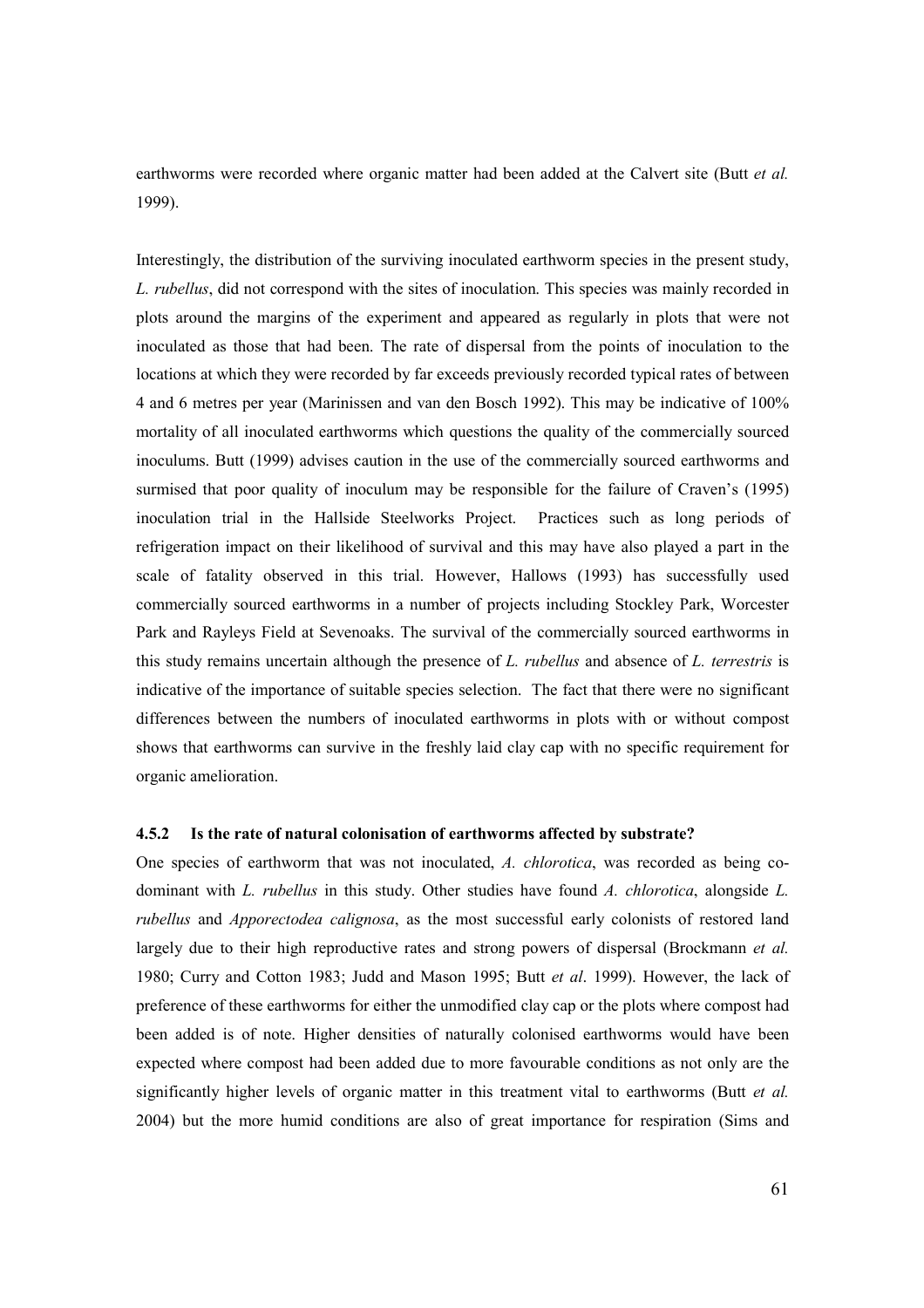Gerard 1999). In a similar study Butt et al. (1999) recorded significantly greater numbers of earthworms where dung had been applied and surmised that the general lack of organic matter on restored landfill sites may be a limiting factor in the development of natural populations. The results of the current study suggest that the availability of organic matter may not be of such importance in the colonisation of A. chlorotica.

A. chlorotica had colonised the site of the current study within a year following capping and continued to increase in number and distribution over the duration of this experiment. This is in contrast with Butt et al. (1999) who failed to locate any natural earthworm colonists after three years in their study on a partially restored landfill site. Similarly, Judd and Mason (1995) did not record any earthworms on the one year old trial site in their experiment. This higher rate of colonisation may be due to the proximity of existing earthworm populations. For instance, there is a series of banks and hedgerows that separate the site of this experiment at Carymoor from surrounding, more established areas of capped landfill. Further study on the rate of earthworm colonisation on clay capped landfill in relation to existing stable populations would be of interest.

## 4.5.3 Do earthworms accelerate the development of the plant community?

Some evidence linking earthworm abundance and the rate of development of plant species and their abundance was found in the present study although where relationships were detected it is not possible to ascribe causality. The results show positive relationships between earthworms and vegetation volume, the abundance of the sown species L. corniculatus and of the non-sown competitor A. stolonifera on the unmodified clay cap. Previous studies have recorded similar relationships between vegetation and earthworms in which it is suggested that the development of a mat of grass roots particularly favours earthworms (Davis 1986) through providing protection from predators and higher levels of humidity (Mather and Christensen 1992). Similarly, previous studies have found earthworm abundance to have a positive effect of plant productivity (Stockdill 1982; Baker et al. 1997) which is thought to relate to earthworms critical influence on soil structure, nutrient recycling and distribution (Edwards and Bohlen 1996). In contrast, the current study detected negative correlations between total earthworm abundance and abundance of A. chlorotica and vegetation volume on plots where compost was added. This would imply that this relationship between earthworms and vegetation is of greater importance on the unmodified clay cap than where ameliorant has been added. However, this may be misleading as F. rubra, a dominant species on plots where compost has been added, was found to correlate positively with the total number of earthworms. This may be due to the tendency of  $F$ , *rubra* to form a dense,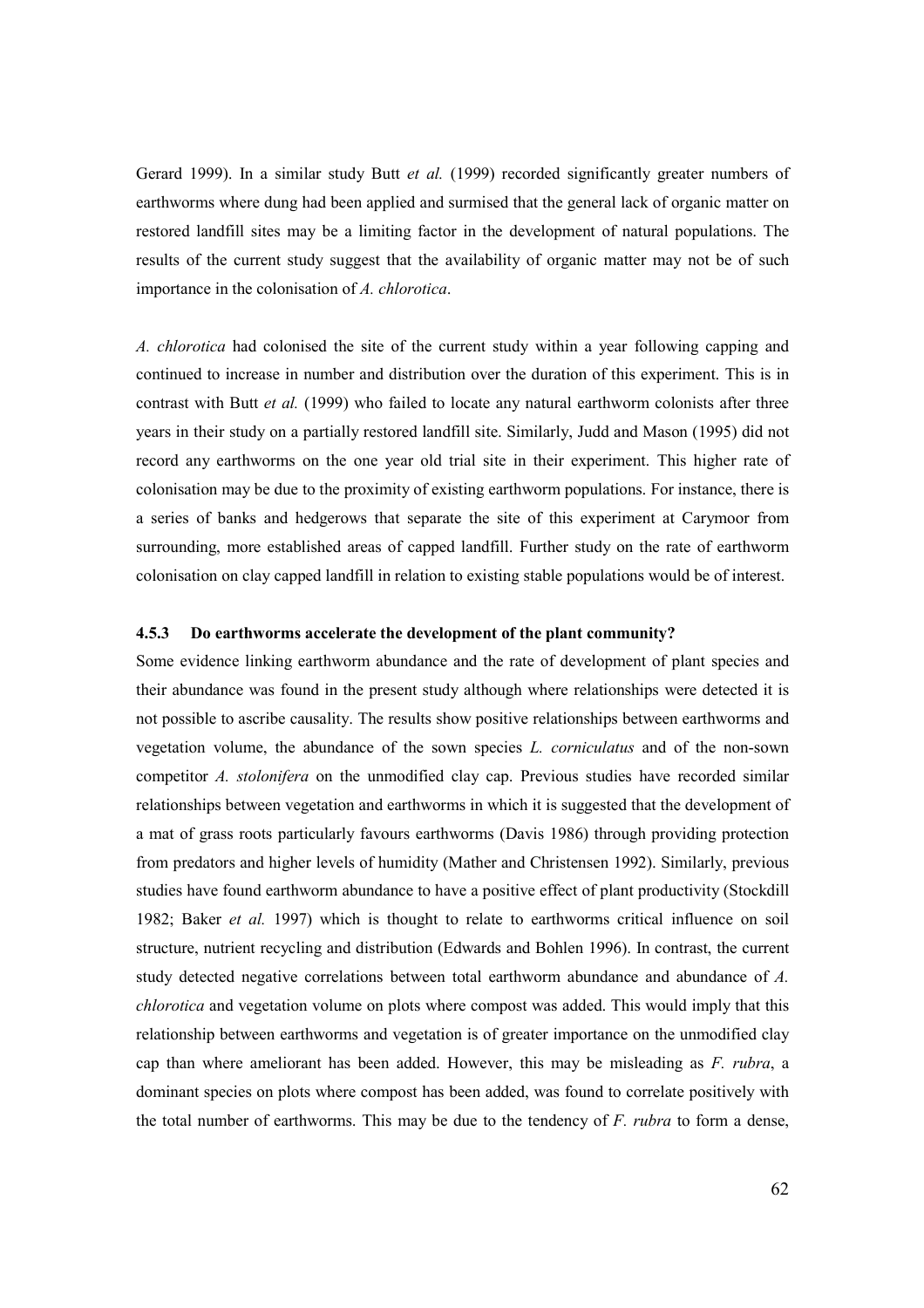low-lying mat of vegetation (Grime *et al.* 2007) which has meant that its cover is not directly reflected in the measure of vegetation volume.

## 4.5.4 Implications for management and conservation

In Butt's (1999) review of earthworm inoculation trials in the UK there are only four that relate to capped landfill which highlights a requirement for the documentation of such studies. The current study raises a number of valuable implications, not only for future earthworm inoculation trials, but also grassland restoration, particularly relating to reinstated soils.

Firstly, the absence of *L. terrestris* from the site of the present study three years following inoculation is indicative of the importance of species selection for inoculation. Whilst deepburrowing species such as this may be seen as having the greatest potential to improve the soil conditions of the compacted clay cap (Butt 1999), they are also unsuited to these conditions. This makes chances of survival slim, as demonstrated in this study, and therefore unsuitable for inoculation on immature reinstated soils. The result of this study also indicates the importance of the quality of the earthworm inoculum. Commercially sourced earthworms were used and these were supplied in the medium in which they were grown, in an attempt to replicate a starter culture as developed by Butt et al.  $(1995; 1997)$  as part of the Earthworm Inoculation Unit (EIU) inoculation method. The Butt method is one of the most successful methods of earthworm inoculation that has been used and was developed to address problems such as lack of cocoon transfer, desiccation and damage to the collection site that are associated with more traditional inoculation techniques. However, it is relatively labour intensive and time consuming with a requirement not only to collect earthworms but to maintain these to form a 'starter culture' for several months prior to inoculation. The failure of cheaper commercially sourced earthworm cultures to survive clearly shows that time and labour cannot be saved in this way.

Natural colonisation of earthworms was a more successful approach than inoculation with A. chlorotica being recorded just six months after the experiment was initiated, and one year after the clay cap was laid. In addition, earthworms were recorded at higher densities in the current study than has been found in previous studies on similar aged clay caps. This success may relate to the proximity of the experimental plots to an established earthworm population. This warrants further investigation as it may be crucial in determining the speed of natural earthworm colonisation and thus whether it is an appropriate approach. The lack of affinity of earthworms for plots where compost had been added in this study is of key importance to both earthworm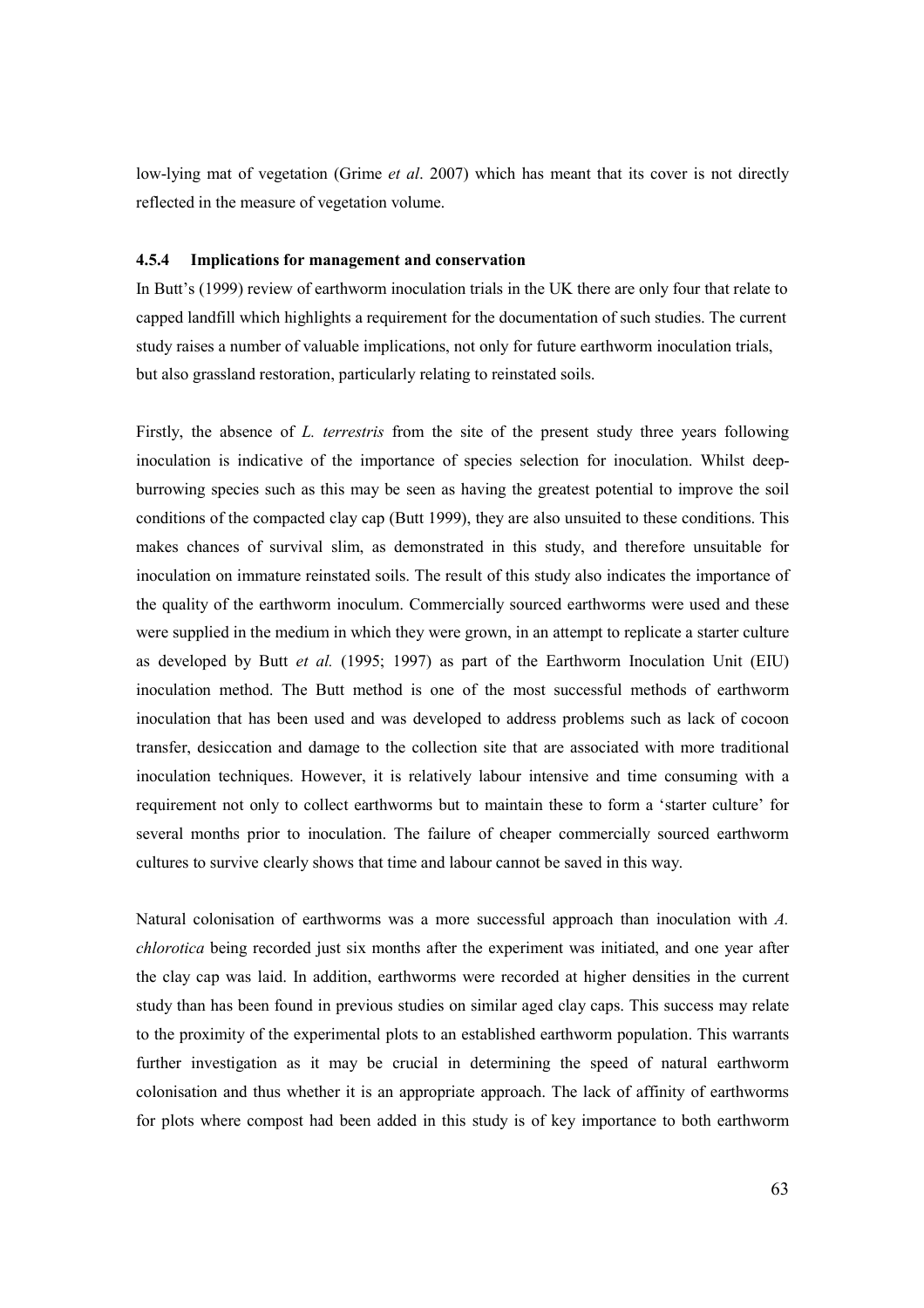inoculation and habitat creation on clay capped landfill. It implies that earthworm populations can develop, or survive if inoculated, in the hostile environment created by the compacted clay cap and other reinstated soils. This means that the addition of ameliorant is not required thus allowing for the optimal soil conditions for hay meadow creation.

No evidence was found to suggest that earthworms had an accelerating effect over three years either on the development of the overall plant community or the soils physical or chemical character. A relationship was, however, detected between earthworms and vegetation. In the absence of compost, earthworm abundance positively correlated with vegetation volume and the abundance of two plant species and further investigation is required to determine whether this is a causal relationship and what is the direction of causality. For example it would be useful to establish whether earthworms do accelerate the establishment of certain semi-natural plant species on clay caps and, conversely, if certain plant species that are readily associated with seminatural habitats were found to accelerate earthworm colonisation on unmodified clay caps or other reinstated soils, their inclusion in seed mixes would be of benefit.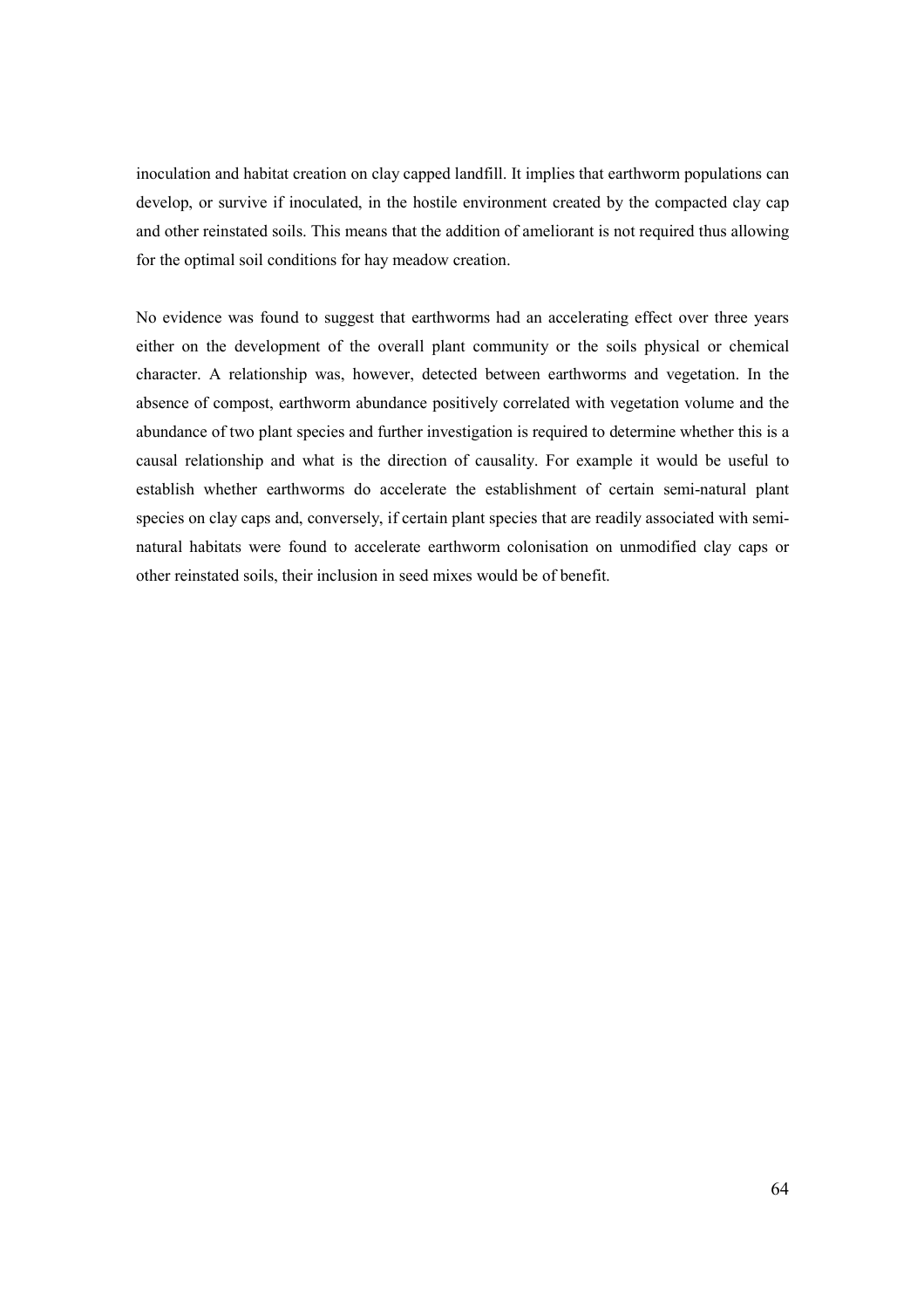# 5.0 THE EFFECT OF MICRO-TOPOGRAPHIC MANIPULATION OF A CLAY CAP TO CREATE RIDGES-AND-FURROWS ON THE DEVELOPMENT OF A HAY MEADOW COMMUNITY ON A DECOMMISSIONED LANDFILL SITE

# 5.1 Summary

This chapter investigates whether the botanical diversity can be increased in a hay meadow creation scheme on a clay capped landfill through the introduction of micro-topographic variation in the form of ridges and furrows. The objectives are to determine: (1) whether introducing micro-topographic heterogeneity in the form of ridges and furrows affects the plant community composition and whether this is related to edaphic factors including earthworm abundance; (2) whether the height of the ridges and furrows affects plant community composition; and (3) whether there is a difference in plant community composition on the ridges compared to in the furrows and whether this is related to edaphic factors including earthworm abundance. A field scale experiment was established in 2002 comprised of three treatments: (1) ridge and furrow with a 25 cm height differential between the bottom of the ridge and the top of the ridge; (2) ridge and furrow with a 50 cm height differential; and (3) control plots which were level. Overall, results from this study indicate that creating ridge and furrow micro-topographical variation does influence plant diversity and community composition. Whilst significantly different plant communities were not detected where micro-topographic variations had been introduced compared to where they had not, differences in the community that developed on the ridges and in the furrows, and in the furrows of the different ridge and furrow heights were recorded. This means that incorporation of micro-topographic heterogeneity in the restoration of habitat patches within the landscape could positively contribute to Beta diversity, particularly where species selection within the seed mix considered the differing conditions created by these microtopographical features. It is also concluded that had a more appropriate seed mix been applied that greater differences between the treatments would have been recorded and that alpha diversity would have been promoted where micro-topographic variation had been introduced. Nonetheless, the overall the findings of this study indicate that the ridge and furrow formations that are associated with species-diverse grassland communities in the UK are intrinsic to their nature conservation value and that their incorporation in restoration and creation projects would be of value.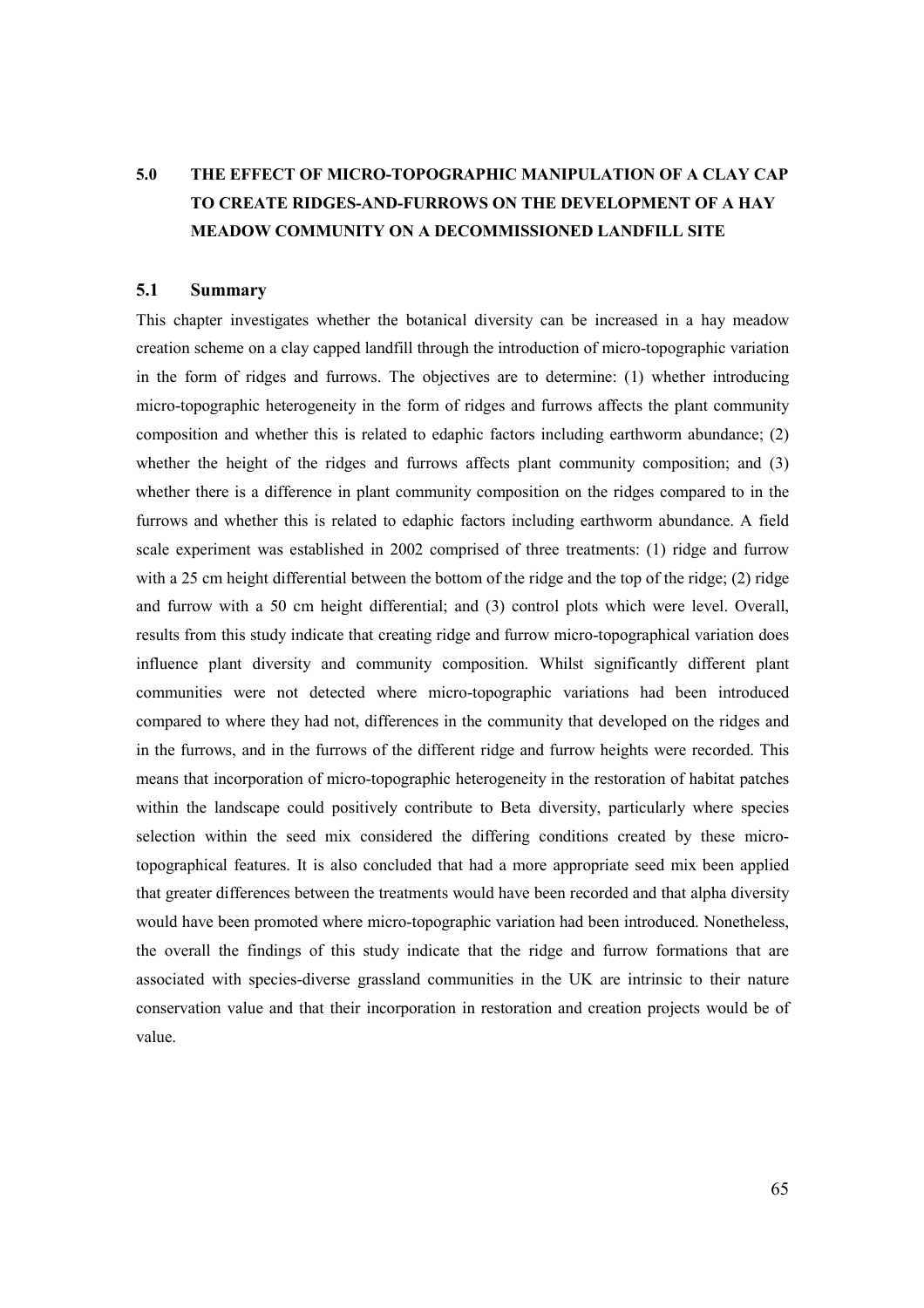# 5.2 Introduction

Topographic heterogeneity is defined as pattern in elevation over a specific area (Larkin et al. 2006) and this was identified by early ecologists to affect biotic communities, such as the differences in flora observed by Cowles (1899) on dunes of varying structure along the shores of Lake Michgan. It can be considered at a range of scales from broad-scale differences in the landscape (Mladenoff et al. 1993; Foster et al. 1998) to fine-scale differences, or microtopography, which describes soil surface variation within an elevation range from roughly one centimetre to as much as one metre (Moser *et al.* 2007). Micro-topography creates variations in the physical environment and chemical and biological processes, such as soil and micro-climatic resources, over small, plant level, spatial scales (Brandani et al. 1988, Núñez-Farfan and Dirzo 1998, Clark 1990; Larkin et al. 2006). For example, low micro-topographical positions tend to have a greater accumulation of litter, lower moisture loss and temperature variability, greater soil moisture levels, and greater levels of bacteria than level of higher micro-topographical positions (Dwyer and Merriam 1981; Dwyer and Ivarson 1983; Larkin et al. 2006; Stenrod et al. 2006).

Theory about the relation of this heterogeneity to ecosystem structure and function comes largely from theory on habitat diversity (Larkin et al. 2006) and factors that are widely recognised as influencing diversity such as disturbance and resource diversity (Brewer 1994). This suggests that local, or alpha (Whittaker 1960), diversity increases with micro-topographic heterogeneity (Huston 1994) through the creation of a greater diversity of distinct niche spaces (Jeltsch et al. 1998). Through its effect on the environment, the coexistence of species is facilitated by the difference in resource exploitation strategies between species (Tilman 1982, Pacala and Tilman 1994) such as germination micro-site preferences (Huenneke and Sharitz 1986; Flinn 2007) and differences in growth and mortality at different micro-topographic positions (Eldridge et al. 1991; Vivian-Smith 1997; Ewing 2002). Jeltsch et al. (1998) and Tessier et al. (2002) expand on this to propose that it is the disturbances causing the micro-topographic heterogeneity that is promoting species diversity through maintaining habitats in a non-equilibrium state. In turn, inter-patch differentiation in species assemblages, or beta (Whitaker 1960) diversity is also increased through the creation of transitional zones, or ecotones, between these micro-habitats (Huston 1994).

Land that is the subject of habitat restoration or creation, such as landfill, open-cast coal mines or intensively farmed agricultural land, often lacks this micro-topographic variation that occurs in natural ecosystems (Moser *et al.* 2007; Thiere *et al.* 2009). Consequently there is a need for greater understanding of how heterogeneity can be introduced to enhance the ecological portfolio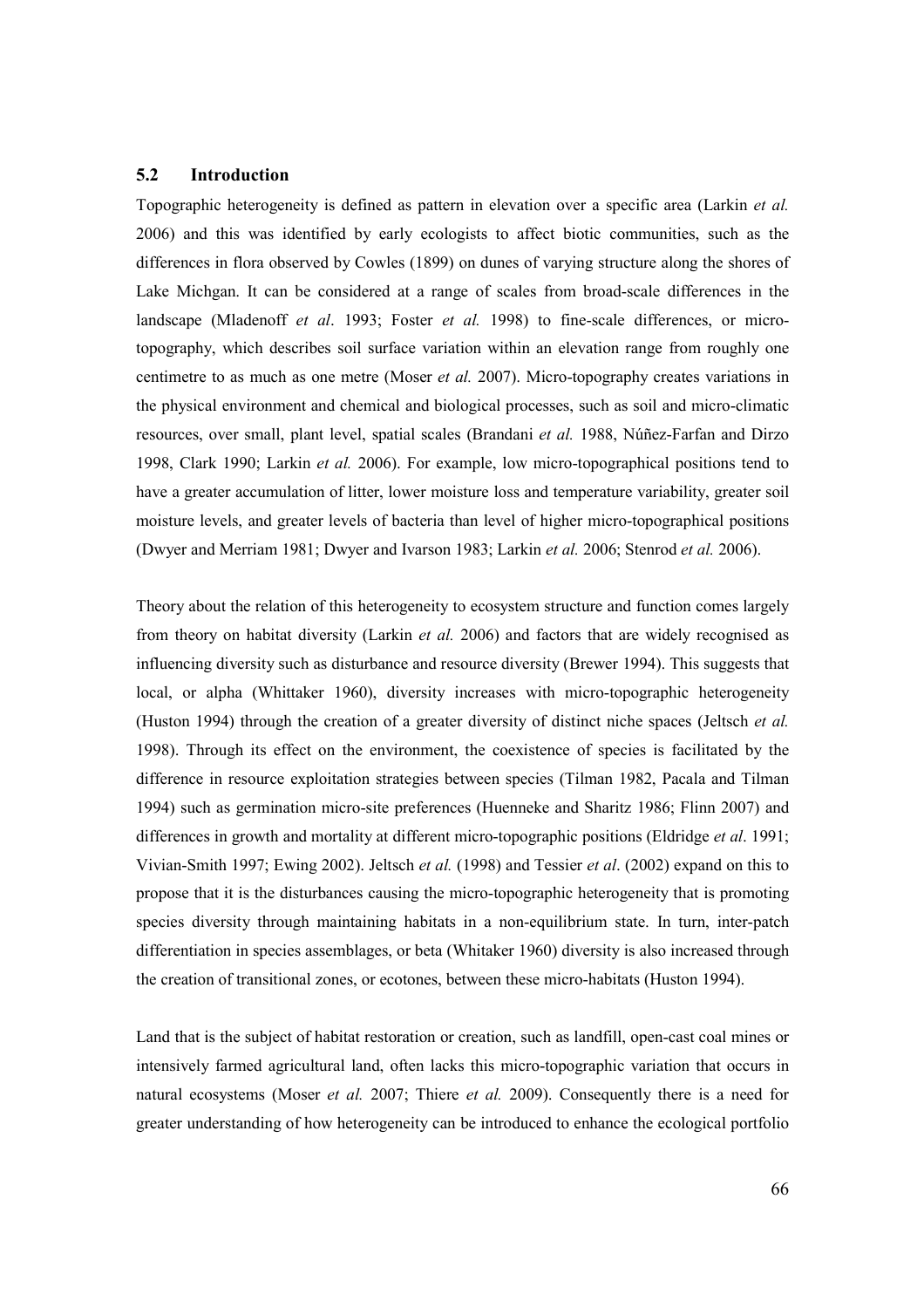of restored sites (Tilman et al. 1998). There has been substantial research exploring the restoration of heterogeneity at the landscape level (e.g. Howe 1994; Gore and Shields 1995; Stanford et al. 1996; Rundlőf and Smith 2006; Thiere et al. 2009). However, micro-habitat manipulations at the local scale to restore heterogeneity have largely focused on wetlands (e.g. Vivian-Smith 1997; Moser et al. 2007). Studies have found floristic diversity to be consistently greater in experimental wetland communities with induced heterogeneous micro-topographic elevations, at a scale of as little as 1 to 3 cm (Vivian-Smith 1997; Brose 2001; Moser et al. 2007). By comparison, surprisingly little research has extended to the effect of introduced heterogeneity in restored terrestrial systems given that many micro-topographic variations occur in these naturally and that micro-topography is a relatively easily manipulated parameter. Furthermore, where studies have been conducted the results are promising. This is demonstrated by Ewing (2002) and Reader and Buck (1991) who found increased alpha and beta floristic diversity in their studies where mounding was incorporated into prairie creation on capped landfill and restoration of abandoned pasture respectively. The present study builds on this limited resource of research by exploring the effect of induced terrestrial micro-topography on floristic diversity on restored landfill.

Landfill covers significant areas of land throughout the world (Handel *et al.* 1997) and, once decommissioned, presents an important land resource for habitat restoration. Hay meadows are an internationally rare and threatened ecosystem and their restoration and creation has long formed part of the UK's contribution to the international commitment to meeting the challenge posed by the Convention of Biological Diversity, Rio (Department for the Environment 1995). Ridge-andfurrow, which are micro-topographical wave-like undulations deriving from medieval farming practices (Rackham 1986), are now readily associated with species-rich examples of hay meadow communities (Rodwell 1992) and are apparent in many parts of the British lowlands (Beresford 1948; Yelling 1977). While much research has been conducted on hay meadow creation (e.g. Gough and Marrs 1990a, Gough and Marrs 1990b, Janssens et al. 1998; McCrea et al. 2001; Pywell et al. 2002) surprisingly little attention has been given to studying the impact of ridgeand-furrow on soils and vegetation (Cannon and Reid 1993) or the replication of these particular micro-topographic undulations in habitat restoration. It consequently remains unclear whether ridge-and-furrow promotes diversity or whether their association with species-rich grassland communities is purely circumstantial.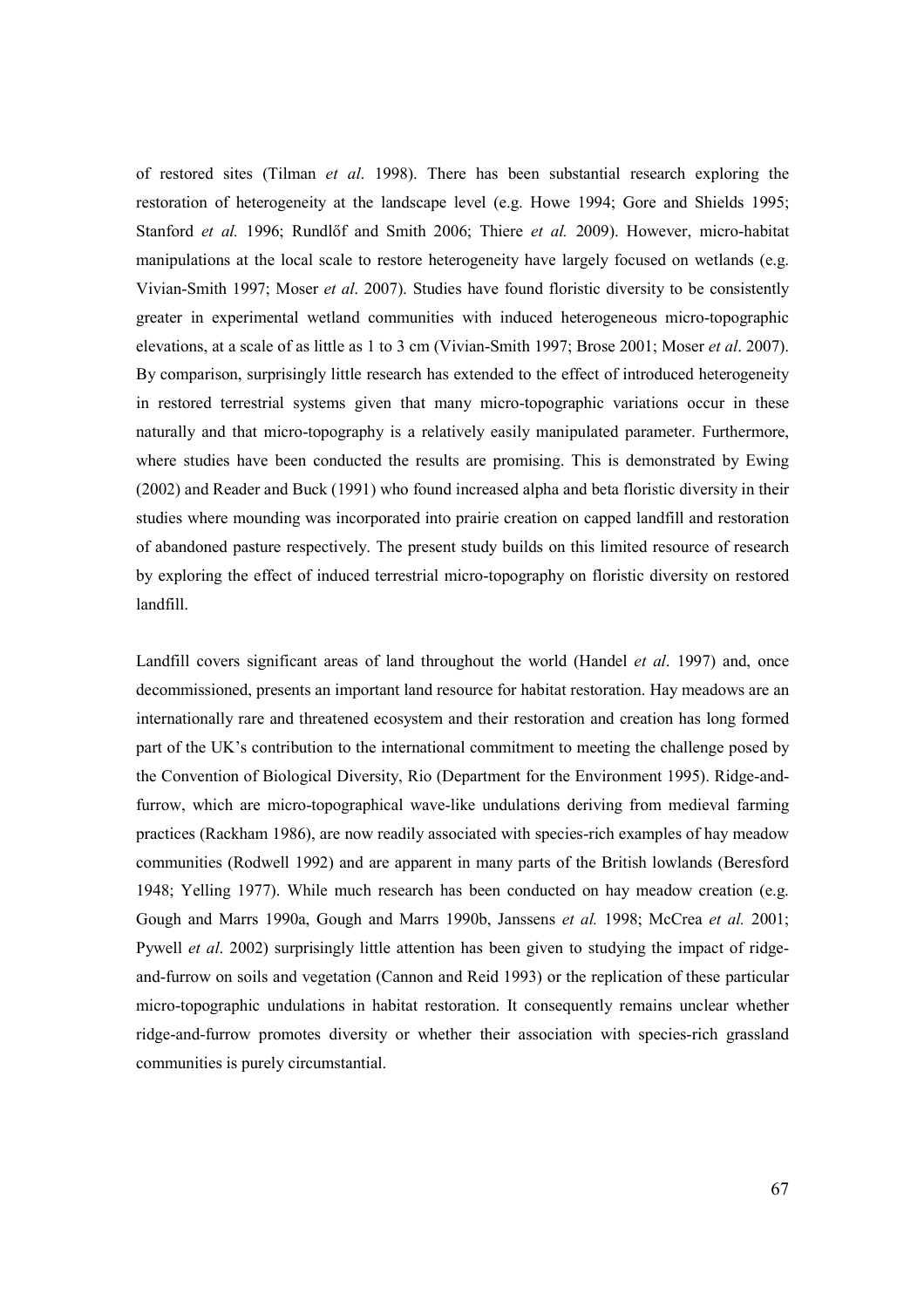Ridge-and-furrow was therefore re-created on cell 21 of Dimmer Waste Disposal Site with the overall aim of investigating the effect of manipulating the micro-topography of a decommissioned landfill site's clay cap to create ridges and furrows on the development of a hay meadow community. A grassland seed mix comprising key species from an MG5 Cynosurus– Centaurea community, as categorised by the British National Vegetation Classification (Rodwell 1992), was sown over plots subjected to three treatments: two heights of ridge and furrow, 50 and 25 cm, and level control plots. The objectives were to determine: (1) whether introducing microtopographic heterogeneity in the form of ridges and furrows affects the plant community composition and whether this is related to edaphic factors including earthworm abundance; (2) whether the height of the ridges and furrows affects plant community composition; and (3) whether there is a difference in plant community composition on the ridges and to in the furrows and whether this is related to edaphic factors including earthworm abundance.

# 5.3 Methods

## 5.3.1 Study site

This study was conducted on cell 21 at Dimmer Waste Disposal Site (lat 51º04'42.40'' N; long 2º33'01.73'' W). The site of the experiment lies at 47 m above sea level on a south-east slope with a 3 % gradient. The site was capped with a 1.5 m depth of blue-lias clay in 1998. No existing vegetation was present at the time this experiment was established.

## 5.3.2 Experimental design

This experiment was set up in April 2002. A randomised design was adopted (Figure 6) and this incorporated nine 20 m by 20 m plots. These were subjected to three treatments: (1) ridge and furrow with a 25 cm height differential between the bottom of the ridge and the top of the ridge; (2) ridge and furrow with a 50 cm height differential; and (3) control plots which were level. Six ridges and six furrows were included in each plot subjected to one of these micro-topographical treatments, and these were created using a mechanical digger. Depressions were scraped out and placed immediately adjacent resulting in furrows that lie lower than level ground and ridges that lie higher. Commercially sourced seed (supplied by Herbiseed, Twyford, Berkshire, UK) with equal proportions of species listed in Table 16 was sown at a rate of 1.8 g per m² on all plots in April 2002. All vegetation on the study site was mown on annually in August and all cuttings removed from the site.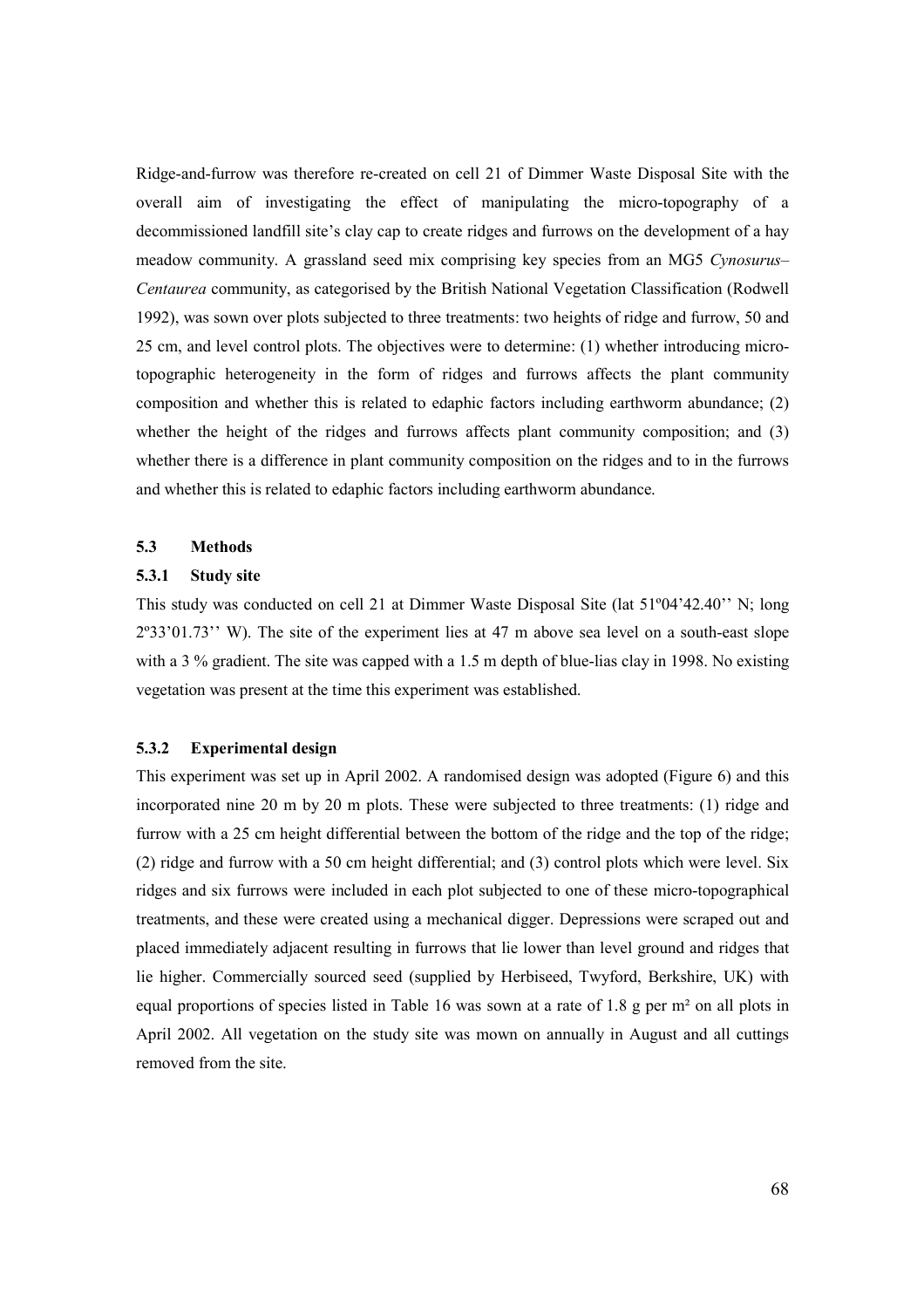Table 16: List of sown species

# **Species**

Agrostis capillaris (Common bent) Bromus hordaceus (Soft brome) Centaurea nigra (Black knapweed) Cynosurus cristatus (Crested dog's-tail) Daucus carota (wild carrot) Leucanthemum vulgare (Oxeye daisy) Phleum pratense (Timothy grass) Plantago laceolata (Ribwort plantain) Ranunculus acris (Meadow buttercup) Trifolium pratense (Red clover) Vicia sativa (Common vetch)



Figure 8: Diagram illustrating randomised experimental design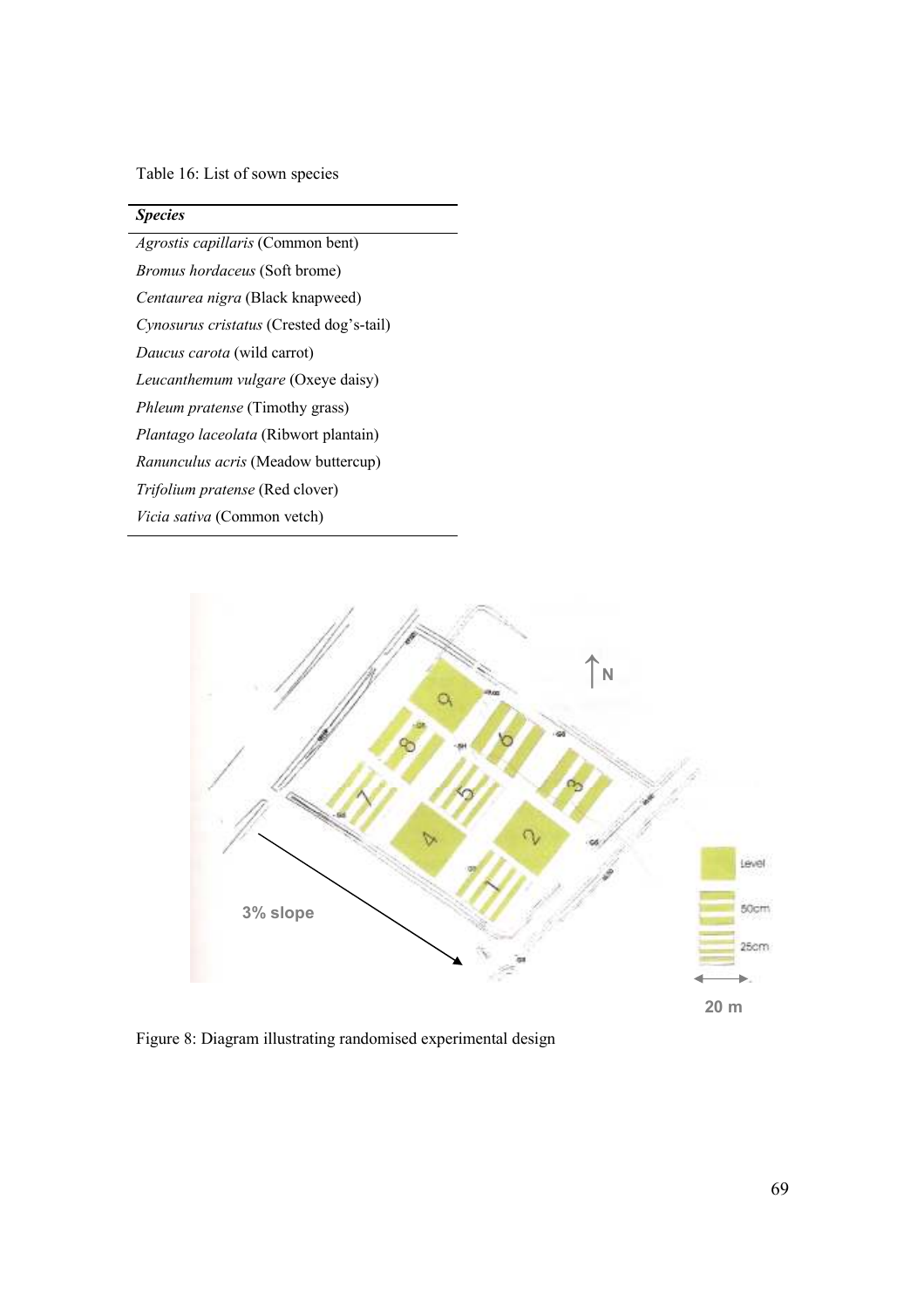Vegetation was recorded in July 2006 by estimating percentage cover of each plant using a 1 m² quadrat. A total of twenty four quadrats were taken on each plot, half of which were taken on the furrows and half in the ridges where appropriate. The locations of the quadrats were determined using randomly generated numbers. Shannon-Weaver Diversity values (H) were calculated for each quadrat.

Soils were sampled from each plot in July 2006 using a core auger with a 3cm diameter to a depth of 15 cm (Rowell 1994). Four samples were taken from each plot comprising of soils taken in randomly located transects, sampling ridge and furrow positions in duplicate. These were subsequently bulked and frozen at -18°C immediately after collection prior to analysis. Soils were oven dried at 60ºC, during which soil water content was calculated, and then gently ground using an electric pestle and mortar and passed through a 2 mm sieve. Soil was analysed for organic matter content, pH and phosphate using standard methodologies according to Rowell (1994) and for nitrate using vanadium  $(II)$  according to Miranda *et al.* (2001) and Doane and Howarth (2003).

Earthworm species and abundance were also sampled in 2006 using the hot mustard extraction method according to Lawrence and Bowers (2002). Twenty four randomly located 0.25 m² quadrats were taken in each plot, half taken on the ridges and half in the furrows where appropriate.

# 5.3.3 Data Analysis

An ANOSIM test was performed to determine similarities in plant communities between treatments using PRIMER version 6 (Clarke and Gorley 2006). All univariate analyses were performed using SPSS version 15. A Kolmorogorov-Smirnov test found that the vegetation and earthworm data were not normally distributed, and it was not possible to transform the data into parametric form. Kruskal-Wallis was therefore used to compare variables across the treatments and Mann -Whitney U-Tests were used to compare variables on the ridges and furrows within and between treatments. Soils data was analysed using ANOVA and paired t-tests.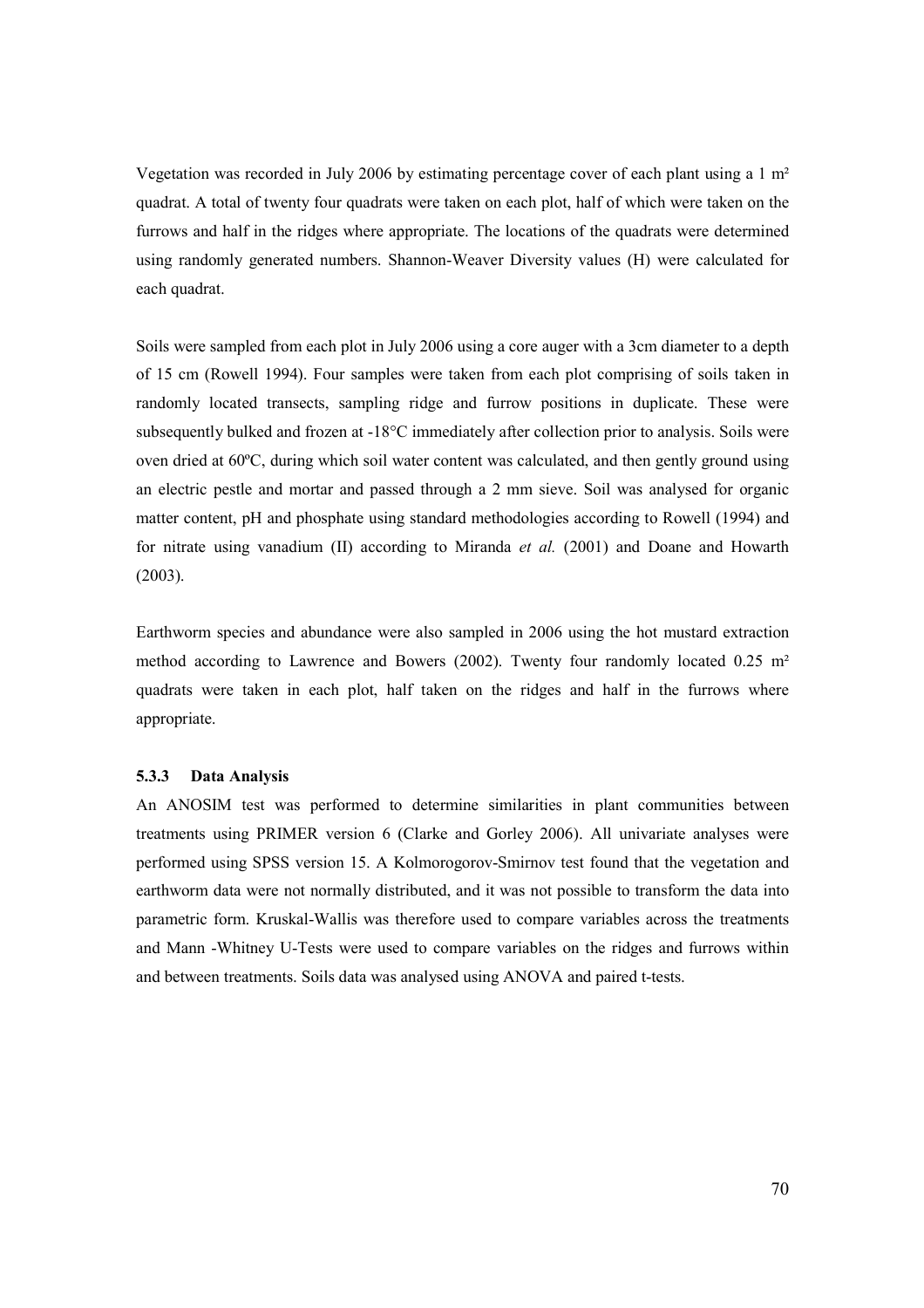## 5.4 Results

# 5.4.1 Does induced micro-topographic heterogeneity affect the plant community?

The overall plant communities that developed on the two ridge and furrow treatments and the topographically homogeneous controls (Table 17) were not found to be significantly different. This was reflected in both the results of the analysis of similarity test ( $r = -0.259$ ,  $P = 0.918$ ) and statistical comparison of the measures of success of the target plant community and abundances of selected seeded and unseeded species (Table 18). The lack of significant differences may relate to the contrasting responses of species within the plant community to the treatments in their three replicates. For example, where median values for each variable are ranked, both the highest and the lowest median rankings for the number of seeded species were recorded on control plots. Both the highest and second lowest abundance of seeded species were also recorded in the control plots. A similar lack of consistency was also observed in the abundances of individual seeded and unsown species. This is exemplified by L. vulgare for which the second and third gretest median abundance was recorded in the 25 cm treatment in which the lowest abundance of this species was also recorded. Agrostis stolonifera was the most abundant unsown species, and both the highest and the second lowest medians occurred on the controls, and the second highest and lowest medians of abundance were on the 25 cm treatment. Bare ground was also a prominent feature of all treatments. No significant differences in earthworm abundance were detected between treatments (Table 19) and analysis of the soils data (Table 20) revealed pH to be only soil characteristic that differed significantly between the treatments.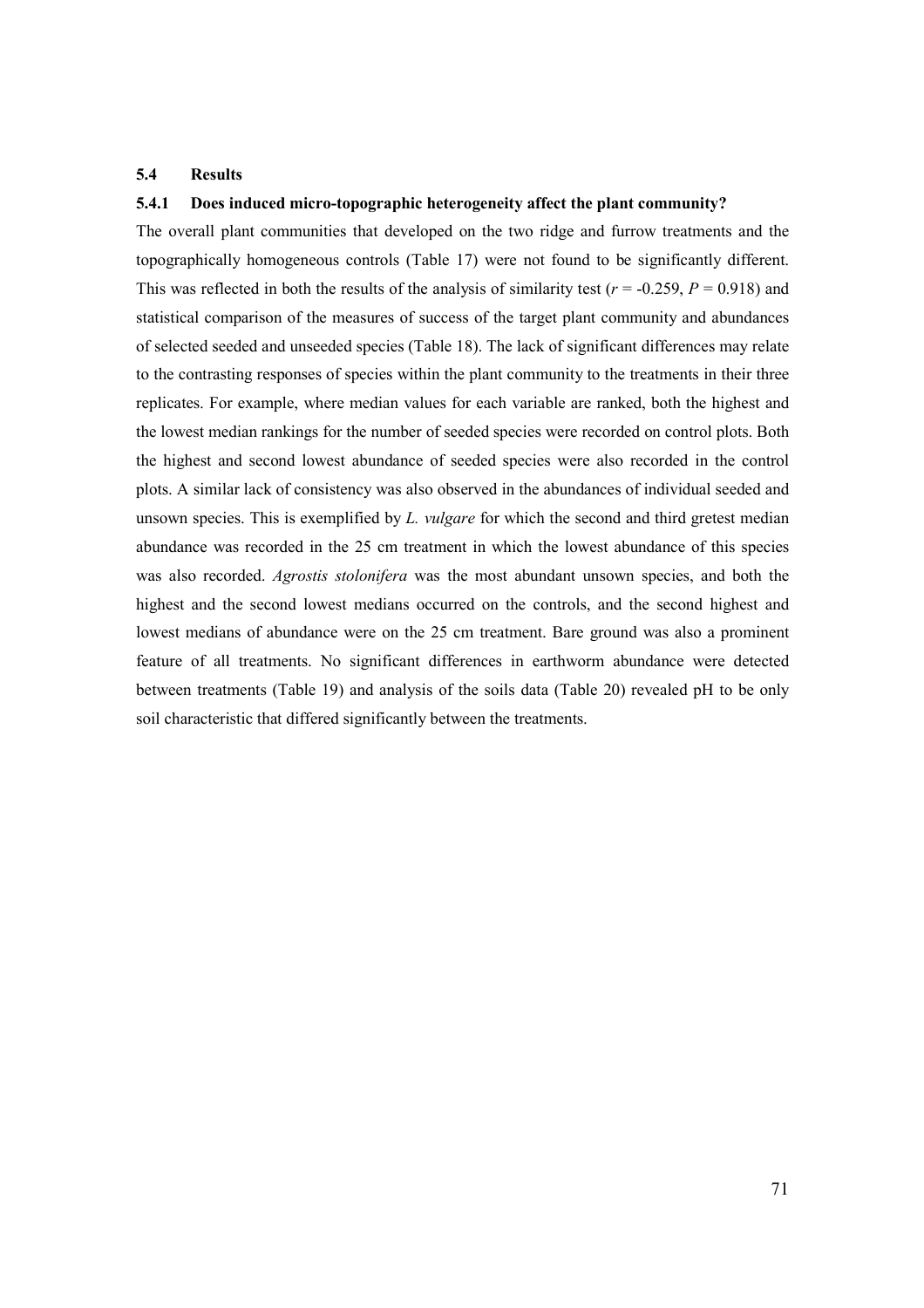Table 17: Medians and the ranges between minimum and maximum percentage cover scores of vegetation  $(n = 24)$  recorded within the three replicates for all all three treatments

| <b>Variable</b>            | 50 cm treatment    |                    |                    | 25 cm treatment    |                    |                    | <b>Control</b>     |                    |                    |
|----------------------------|--------------------|--------------------|--------------------|--------------------|--------------------|--------------------|--------------------|--------------------|--------------------|
|                            | <b>Replicate 1</b> | <b>Replicate 2</b> | <b>Replicate 3</b> | <b>Replicate 1</b> | <b>Replicate 2</b> | <b>Replicate 3</b> | <b>Replicate 1</b> | <b>Replicate 2</b> | <b>Replicate 3</b> |
|                            | Median             | Median             | Median             | Median             | Median             | Median             | Median             | Median             | Median             |
|                            | (Range)            | (Range)            | (Range)            | (Range)            | (Range)            | (Range)            | (Range)            | (Range)            | (Range)            |
| <b>Measures of success</b> |                    |                    |                    |                    |                    |                    |                    |                    |                    |
| Number of seeded species   | 2.0                | 3.0                | 1.0                | 3.0                | 0.5                | 3.0                | 3.0                | 4.0                | 1.0                |
|                            | (5.0)              | (6.0)              | (3.0)              | (6.0)              | (4.0)              | (5.0)              | (4.0)              | (4.0)              | (5.0)              |
| Total abundance of seeded  | 11.5               | 21.0               | 4.5                | 26.0               | 0.5                | 11.5               | 32.5               | 9.0                | 2.0                |
| species                    | (80.0)             | (84.0)             | (31.0)             | (83.0)             | (28.0)             | (62.0)             | (64.0)             | (55.0)             | (17.0)             |
| Shannon-Weaver Diversity   | 0.8                | 1.3                | 0.9                | 1.4                | 0.2                | 1.5                | 1.0                | 1.4                | 0.9                |
| Index                      | (1.9)              | (1.9)              | (1.8)              | (1.6)              | (2.0)              | (1.2)              | (1.2)              | (1.7)              | (1.9)              |
| <b>Seeded species</b>      |                    |                    |                    |                    |                    |                    |                    |                    |                    |
| A. capillaris              | 0.0                | 0.0                | $0.0\,$            | 0.0                | 0.0                | 0.0                | 0.0                | $0.0\,$            | 0.0                |
|                            | (2.0)              | (10.0)             | (10.0)             | (40.0)             | (0.0)              | (10.0)             | (1.0)              | (1.0)              | (3.0)              |
| B. hordaceus               | 0.0                | 0.0                | 0.0                | 0.0                | 0.0                | 0.0                | 0.0                | 0.0                | 0.0                |
|                            | (10.0)             | (1.0)              | (0.0)              | (15.0)             | (2.0)              | (2.0)              | (2.0)              | (1.0)              | (1.0)              |
| C. nigra                   | 0.0                | 0.0                | 0.0                | 0.0                | 0.0                | $0.0\,$            | 0.0                | 0.0                | $0.0\,$            |
|                            | (0.0)              | (3.0)              | (0.0)              | (2.0)              | (0.0)              | (1.0)              | (3.0)              | (1.0)              | (1.0)              |
| D. carota                  | 0.0                | 0.0                | $0.0\,$            | 0.0                | 0.0                | $0.0\,$            | 0.0                | 1.0                | 0.5                |
|                            | (6.0)              | (25.0)             | (5.0)              | (10.0)             | (1.0)              | (2.0)              | (2.0)              | (4.0)              | (5.0)              |
| L. vulgare                 | 0.0                | 10.0               | 0.0                | 3.5                | $0.0\,$            | 5.0                | 1.0                | 3.0                | $0.0\,$            |
|                            | (80.0)             | (55.0)             | (30.0)             | (50.0)             | (10.0)             | (55.0)             | (15.0)             | (50.0)             | (10.0)             |
| P. pratense                | 1.0                | 1.0                | 0.0                | 1.5                | 0.0                | 1.0                | 1.0                | 1.0                | 0.0                |
|                            | (10.0)             | (1.0)              | (3.0)              | (10.0)             | (3.0)              | (2.0)              | (10.0)             | (5.0)              | (2.0)              |
| P. lanceolata              | 0.0                | 0.0                | 0.0                | 0.0                | 0.0                | 0.0                | 0.0                | 0.0                | 0.0                |
|                            | (5.0)              | (1.0)              | (0.0)              | (4.0)              | (0.0)              | (0.0)              | (1.0)              | (1.0)              | (0.0)              |
| T. pratense                | 1.5                | 3.6                | 0.0                | 10.0               | 0.0                | 1.0                | 25.0               | 1.5                | 0.0                |
|                            | (30.0)             | (6.0)              | (0.0)              | (60.0)             | (20.0)             | (8.0)              | (65.0)             | (8.0)              | (5.0)              |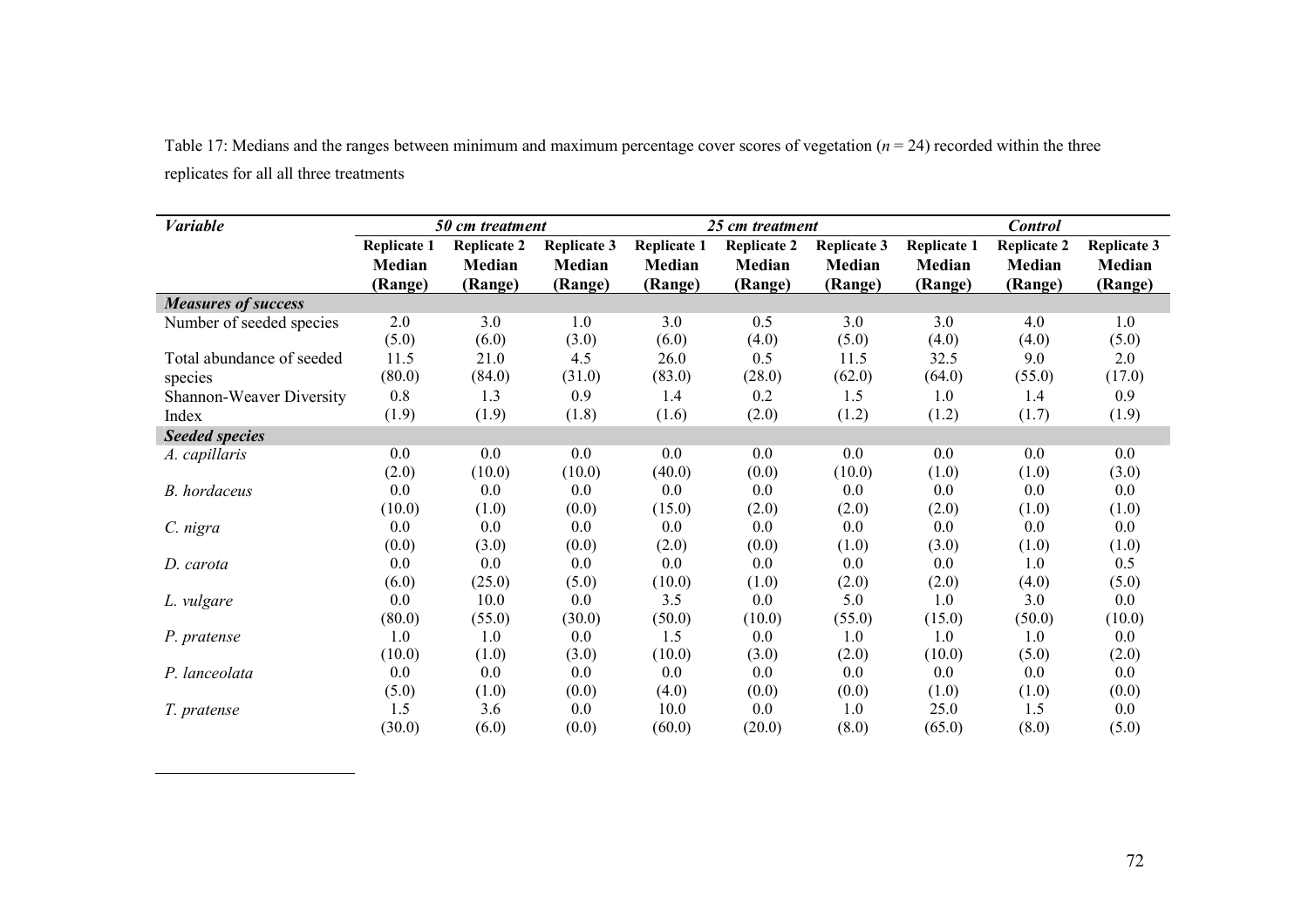| Variable                |                    | 50 cm treatment    |                    |                    | 25 cm treatment    |                    | Control            |                    |                    |  |
|-------------------------|--------------------|--------------------|--------------------|--------------------|--------------------|--------------------|--------------------|--------------------|--------------------|--|
|                         | <b>Replicate 1</b> | <b>Replicate 2</b> | <b>Replicate 3</b> | <b>Replicate 1</b> | <b>Replicate 2</b> | <b>Replicate 3</b> | <b>Replicate 1</b> | <b>Replicate 2</b> | <b>Replicate 3</b> |  |
|                         | <b>Median</b>      | Median             | Median             | Median             | Median             | Median             | Median             | Median             | Median             |  |
|                         | (Range)            | (Range)            | (Range)            | (Range)            | (Range)            | (Range)            | (Range)            | (Range)            | (Range)            |  |
| <b>Unseeded species</b> |                    |                    |                    |                    |                    |                    |                    |                    |                    |  |
| A. stolonifera          | 40.0               | 10.0               | 47.5               | 20.0               | 50.0               | 9.0                | 22.5               | 10.0               | 60.0               |  |
|                         | (100.0)            | (100.0)            | (80.0)             | (90.0)             | (99.0)             | (50.0)             | (95.5)             | (98.0)             | (90.0)             |  |
| L. perenne              | 0.5                | 0.0                | $0.0\,$            | 4.0                | 0.0                | 2.0                | $0.0\,$            | $0.0\,$            | $0.0\,$            |  |
|                         | (15.0)             | (5.0)              | (0.0)              | (50.0)             | (5.0)              | (20.0)             | (10.0)             | (10.0)             | (20.0)             |  |
| T. repens               | 0.0                | $0.0\,$            | $0.0\,$            | 0.0                | $0.0\,$            | $0.0\,$            | 0.0                | $0.0\,$            | 1.0                |  |
|                         | (35.0)             | (20.0)             | (20.0)             | (80.0)             | (3.0)              | (20.0)             | (10.0)             | (40.0)             | (50.0)             |  |
| Bare ground             | 15.0               | 20.0               | 10.0               | 30.0               | 25.0               | 55.0               | 15.0               | 50.0               | 17.5               |  |
|                         | (75.0)             | (90.0)             | (70.0)             | (77.0)             | (95.0)             | (80.0)             | (63.0)             | (93.0)             | (7.0)              |  |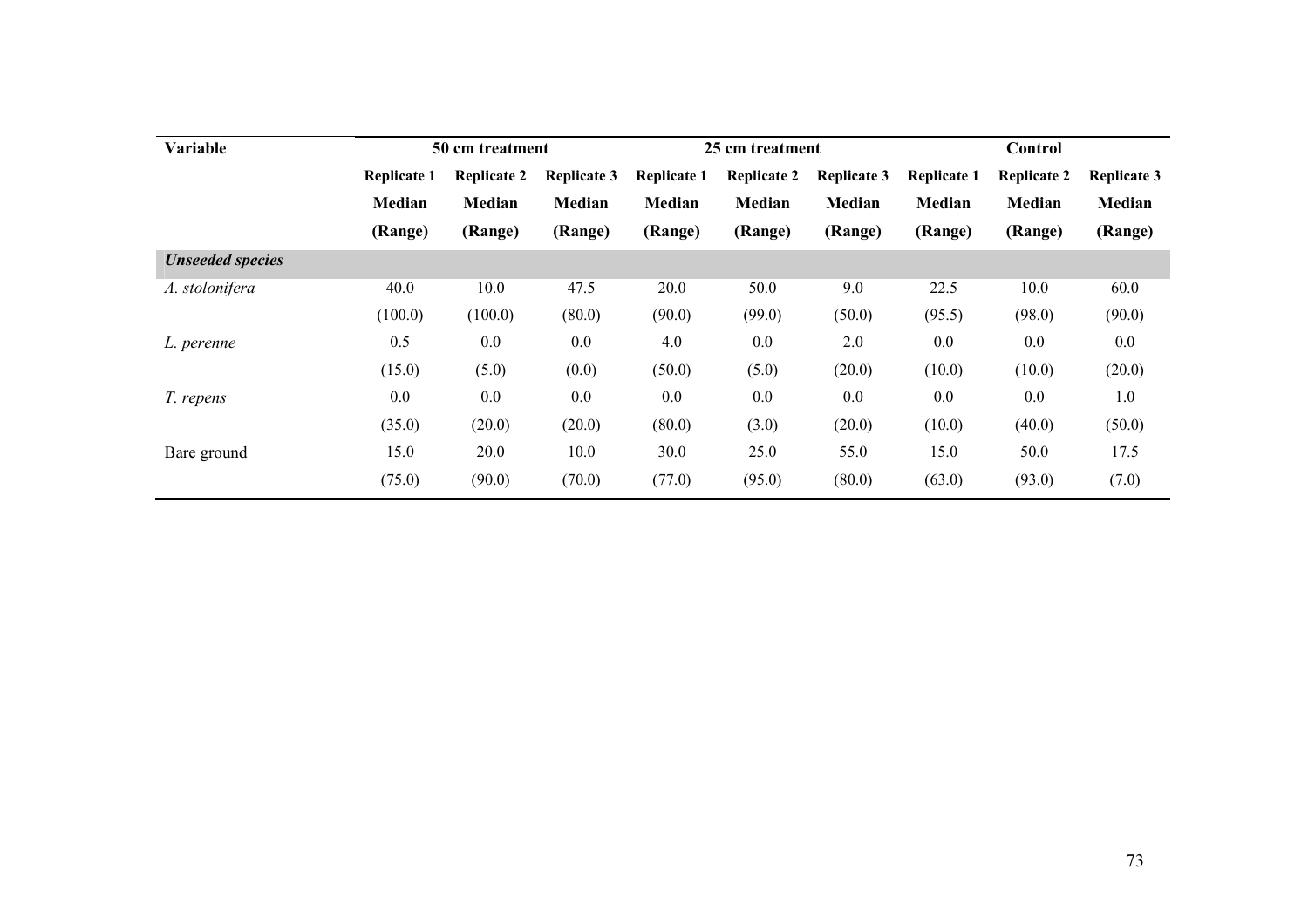| <b>Variable</b>            |                  |                |                  |
|----------------------------|------------------|----------------|------------------|
|                            | $\boldsymbol{H}$ | Df             | $\boldsymbol{P}$ |
| <b>Measures of success</b> |                  |                |                  |
| Number of seeded           | 0.685            | $\overline{2}$ | 0.710            |
| species                    |                  |                |                  |
| Total abundance of         | 0.022            | $\overline{2}$ | 0.989            |
| seeded species             |                  |                |                  |
| Shannon-Weaver             | 0.881            | $\overline{2}$ | 0.644            |
| Diversity Index            |                  |                |                  |
| <b>Seeded species</b>      |                  |                |                  |
| A. capillaris              | 0.000            | $\overline{2}$ | 1.000            |
| <b>B.</b> hordaceus        | 0.000            | $\overline{2}$ | 1.000            |
| C. nigra                   | 0.000            | $\overline{2}$ | 1.000            |
| D. carota                  | 0.000            | $\overline{2}$ | 1.000            |
| L. vulgare                 | 0.461            | $\overline{2}$ | 0.794            |
| P. pratense                | 0.333            | $\overline{2}$ | 0.846            |
| P. lanceolata              | 0.000            | $\overline{2}$ | 1.000            |
| T. pratense                | 0.162            | $\overline{2}$ | 0.922            |
| <b>Unseeded species</b>    |                  |                |                  |
| A. stolonifera             | 0.291            | $\overline{2}$ | 0.864            |
| L. perenne                 | 3.231            | $\overline{2}$ | 0.199            |
| T. repens                  | 2.000            | $\overline{2}$ | 0.368            |
| Bare ground                | 4.101            | $\overline{2}$ | 0.129            |

Table 18: Results of the Kruskal-Wallis tests  $(H)$  and P values comparing the abundance of vegetation across all 3 treatments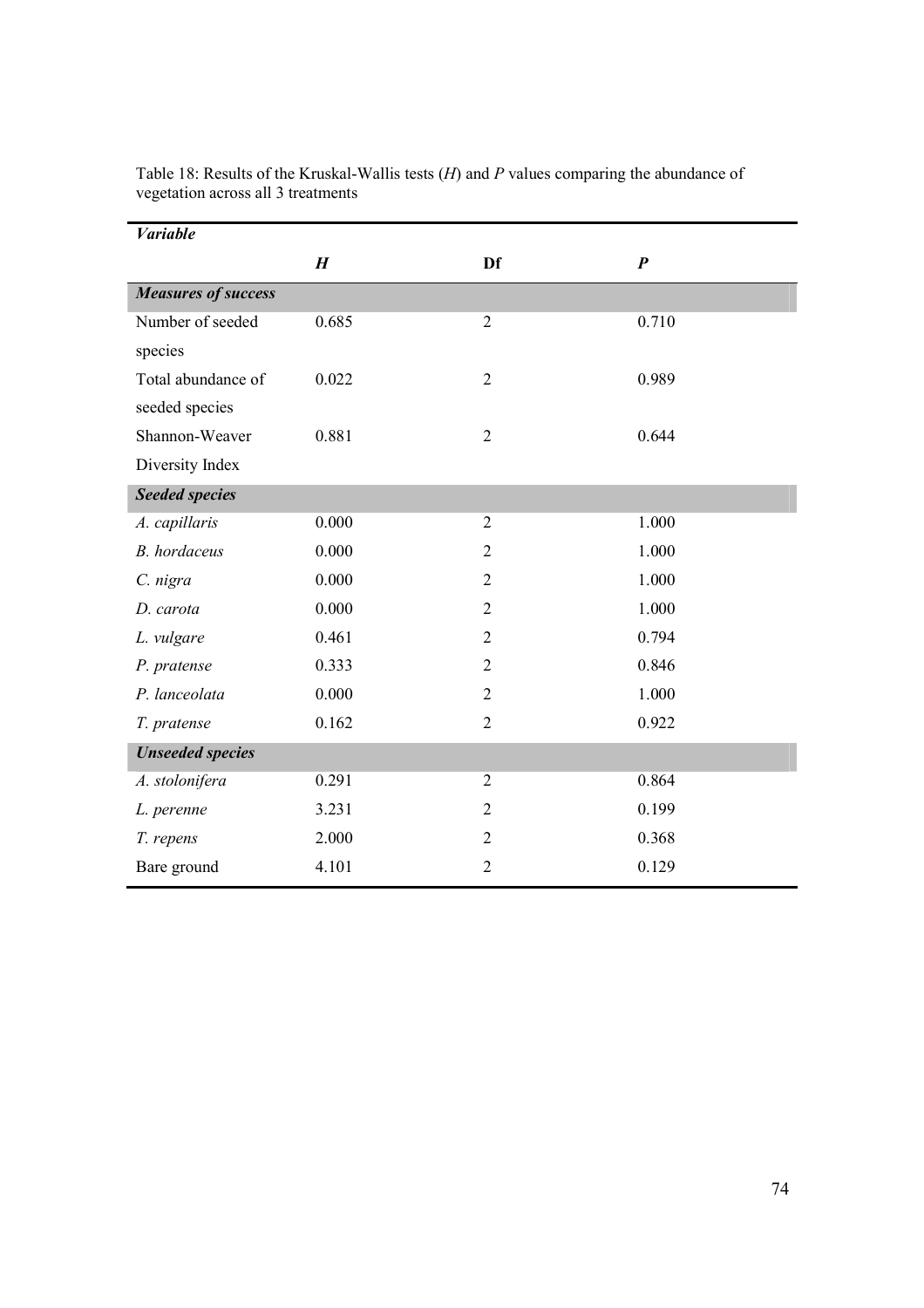Table 19: Medians and the ranges between maximum and minimum numbers of earthworms recorded ( $n = 24$ ) and Krusk-Wallis test (H) test results and P treatments

| <b>Variable</b> |           | 50 cm treatment |           | 25 cm treatment |              |         |                               | <b>Control</b> |           |                     | Kruskal-Wallis test |                  |
|-----------------|-----------|-----------------|-----------|-----------------|--------------|---------|-------------------------------|----------------|-----------|---------------------|---------------------|------------------|
|                 | Replicate | Replicate       | Replicate | Replicate       |              |         | Replicate Replicate Replicate | Replicate      | Replicate | result and P values |                     |                  |
|                 |           | $\mathbf{2}$    | 3         |                 | $\mathbf{2}$ | 3       | $\bf{I}$                      | 2              | 3         |                     |                     |                  |
|                 | Median    | <b>Median</b>   | Median    | Median          | Median       | Median  | <b>Median</b>                 | <b>Median</b>  | Median    | $\boldsymbol{H}$    | Df                  | $\boldsymbol{P}$ |
|                 | (Range)   | (Range)         | (Range)   | (Range)         | (Range)      | (Range) | (Range)                       | (Range)        | (Range)   |                     |                     |                  |
| Total number    | 2.0       | 3.0             | 9.5       | 1.0             | 0.0          | 8.0     | 2.0                           | 5.0            | 0.5       | 1.195               | 2                   | 0.550            |
| of earthworms   | (8.0)     | (8.0)           | (24.0)    | (10.0)          | (10.0)       | (14.0)  | (12.0)                        | (14.0)         | (10.0)    |                     |                     |                  |
| Number of $A$ . | 2.0       | 1.0             | 8.0       | 1.0             | $0.0\,$      | 5.0     | 2.0                           | 3.0            | $0.0\,$   | 0.638               | 2                   | 0.727            |
| chlorotica      | (6.0)     | (7.0)           | (23.0)    | (7.0)           | (3.0)        | (15.0)  | (12.0)                        | (13.0)         | (9.0)     |                     |                     |                  |
| Number of $L$ . | $0.0\,$   | 1.0             | 0.0       | $0.0\,$         | 0.0          | 1.0     | $0.0\,$                       | 3.0            | 0.0       | 0.095               | 2                   | 0.953            |
| rubellus        | (3.0)     | 8.0)            | (5.0)     | (3.0)           | (8.0)        | (8.0)   | (3.0)                         | (7.0)          | (3.0)     |                     |                     |                  |
| Number of $L$ . | $0.0\,$   | $0.0\,$         | 0.0       | $0.0\,$         | $0.0\,$      | 0.0     | $0.0\,$                       | 0.0            | $0.0\,$   | 0.000               | 2                   | 1.000            |
| terrestris      | (0.0)     | (0.0)           | (0.0)     | (0.0)           | (0.0)        | (1.0)   | (3.0)                         | (0.0)          | (0.0)     |                     |                     |                  |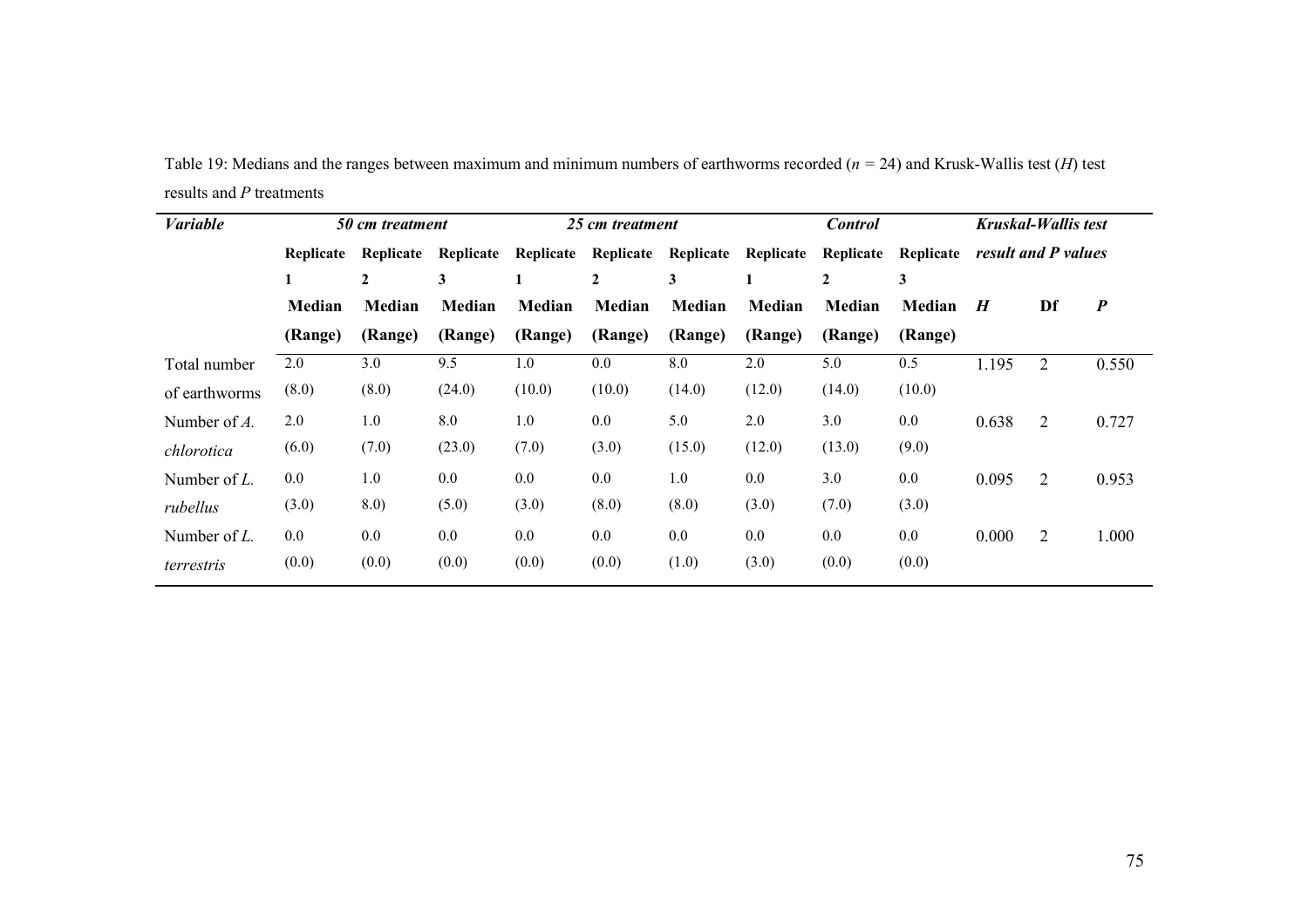Table 20: Means of soil characteristics ( $n = 4$ ) recorded within the three replicates of the three treatments and results of ANOVA (F) across treatments

| <b>Soil</b>           |           | 50 cm treatment  |           |           | 25 cm treatment |           |           | <b>Control</b> |             | <b>ANOVA</b> |                |                  |  |
|-----------------------|-----------|------------------|-----------|-----------|-----------------|-----------|-----------|----------------|-------------|--------------|----------------|------------------|--|
| <i>characteristic</i> | Replicate | Replicate        | Replicate | Replicate | Replicate       | Replicate | Replicate | Replicate      | Replicate F |              | Df             | $\boldsymbol{P}$ |  |
|                       | 1         | $\boldsymbol{2}$ | 3         | 1         | $\mathbf{2}$    | 3         | 1         | $\mathbf{2}$   | 3           |              |                |                  |  |
| Water content         | 19.91     | 23.37            | 19.01     | 22.13     | 25.03           | 20.04     | 20.01     | 20.73          | 21.12       | 0.741        | $\overline{2}$ | 0.516            |  |
| $(\%)$                |           |                  |           |           |                 |           |           |                |             |              |                |                  |  |
| Organic               | 17.25     | 4.88             | 5.81      | 5.43      | 6.87            | 5.35      | 4.65      | 5.88           | 5.07        | 0.901        | 2              | 0.455            |  |
| matter $(\% )$        |           |                  |           |           |                 |           |           |                |             |              |                |                  |  |
| pH                    | 7.81      | 7.85             | 7.86      | 7.68      | 7.72            | 7.72      | 7.82      | 7.75           | 7.84        | 11.083       | 2              | 0.010            |  |
| Phosphate             | 0.10      | 0.26             | 0.11      | 0.15      | 0.16            | 0.18      | 0.14      | 0.13           | 0.08        | 0.702        | $\overline{2}$ | 0.532            |  |
| $(Mg/Kg^{-1})$        |           |                  |           |           |                 |           |           |                |             |              |                |                  |  |
| Nitrate $(Mg)$        | 4.14      | 5.19             | 3.49      | 3.61      | 0.44            | 21.97     | 10.63     | 0.19           | 2.17        | 0.344        | 2              | 0.722            |  |
| $Kg^{-1}$             |           |                  |           |           |                 |           |           |                |             |              |                |                  |  |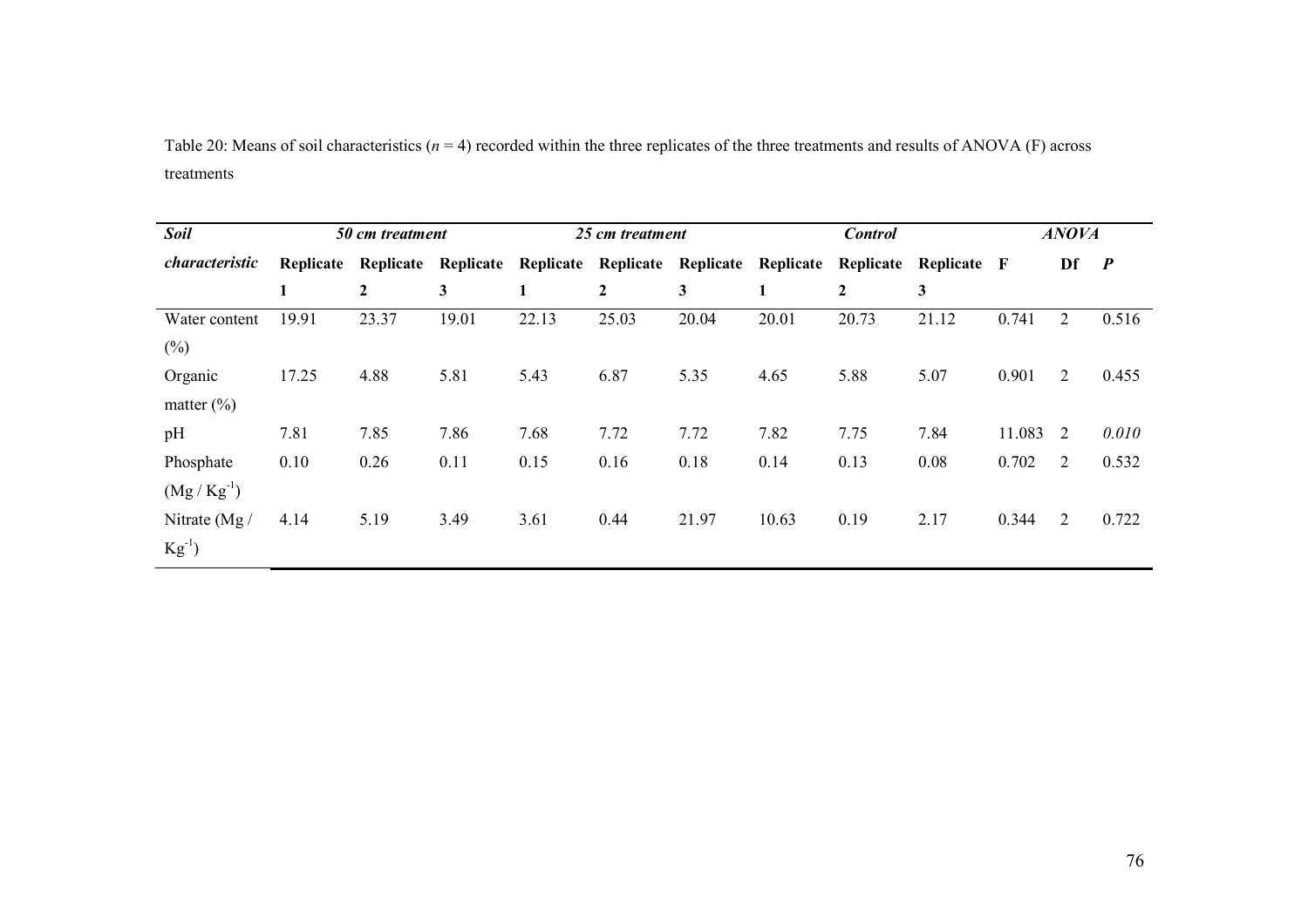#### 5.4.2 Does ridge and furrow height affect the plant community?

The overall plant communities that were recorded on the ridges of the two different treatment heights were not found to be significantly different while, interestingly, the communities within the furrows were. This is reflected by the ANOSIM results where  $r = -0.185$ ,  $P = 0.07$  where the similarity of the communities on the ridges were compared and  $r = 0.407$ ,  $P = 0.01$  where the similarity of the communities in the furrows were compared. Little variation in the abundance of seeded and unseeded species (Table 21) was observed between the ridges of the two treatment heights and none of these differences were found to be significant (Table 22). Whilst the greater number and abundance of seeded species was generally found in the furrows of the 25 cm treatment none of these differences were statistaically significant. Statistical analysis of individual species recorded in the furrows infers that it is the significantly greater abundance of A. stolonifera in the furrows of the 50 cm treatment to be the driver for the difference in overall community detected by the ANOSIM test. Signficantly greater levels of bare ground were also present in the furrows of the 25 cm treatment. However, these differences are not reflected in the success of establishment of the target plant community with no significant differences being detected between the furrows of the two treatments. No differences in in earthworm abundance (Tables 23 and 24) between the two ridge and furrow heights were found whilst a single difference in edaphic factors was detected, with significantly higher pH (Table 25) on the ridges of the 50 cm treatment (t =  $3.095 P = 0.036$ ).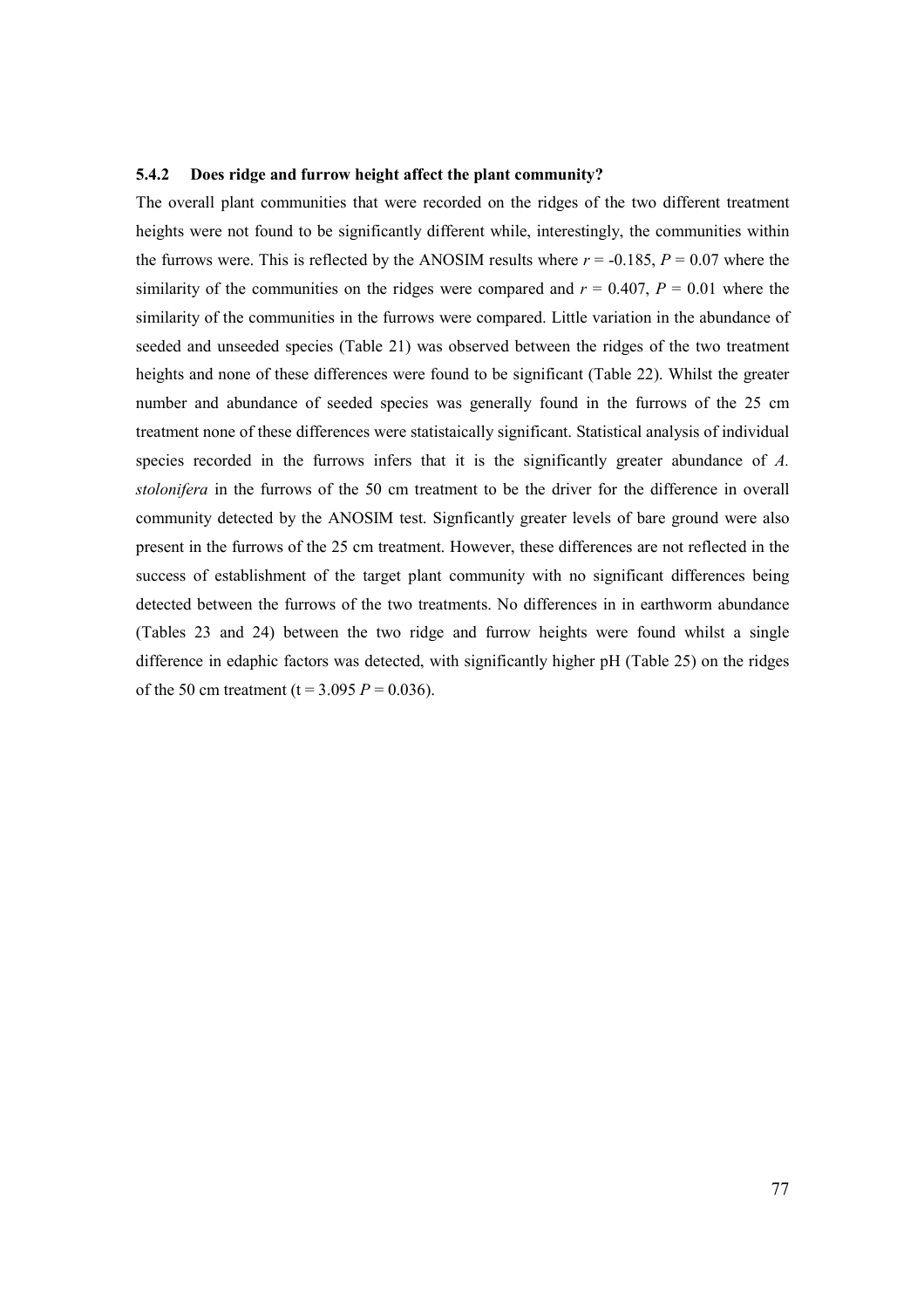Table 21: Medians and ranges between minimum and maximum percentage cover scores of vegetation ( $n = 24$ ) recorded on the ridges and the furrows on the three replicates of the 25 cm and 50 cm

| <b>Variable</b>                  |                    |               | 50 cm treatment    |               |                    |               | 25 cm treatment    |               |                    |               |                    |               |
|----------------------------------|--------------------|---------------|--------------------|---------------|--------------------|---------------|--------------------|---------------|--------------------|---------------|--------------------|---------------|
|                                  | <b>Replicate 1</b> |               | <b>Replicate 2</b> |               | <b>Replicate 3</b> |               | <b>Replicate 1</b> |               | <b>Replicate 2</b> |               | <b>Replicate 3</b> |               |
|                                  | <b>Ridge</b>       | <b>Furrow</b> | <b>Ridge</b>       | <b>Furrow</b> | <b>Ridge</b>       | <b>Furrow</b> | <b>Ridge</b>       | <b>Furrow</b> | <b>Ridge</b>       | <b>Furrow</b> | <b>Ridge</b>       | <b>Furrow</b> |
|                                  | Median             | Median        | Median             | Median        | Median             | Median        | Median             | Median        | Median             | Median        | Median             | Median        |
|                                  | (Range)            | (Range)       | (Range)            | (Range)       | (Range)            | (Range)       | (Range)            | (Range)       | (Range)            | (Range)       | (Range)            | (Range)       |
| <b>Measures of success</b>       |                    |               |                    |               |                    |               |                    |               |                    |               |                    |               |
| Number of seeded                 | 3.0                | 2.0           | 3.5                | 2.5           | 2.0                | 1.0           | 3.0                | 3.0           | 2.0                | 0.0           | 3.0                | 4.0           |
| species                          | (4.0)              | (3.0)         | (5.0)              | (6.0)         | (2.0)              | (1.0)         | (6.0)              | (4.0)         | (4.0)              | (4.0)         | (5.0)              | (4.0)         |
| Total abundance of               | 29.0               | 7.5           | 25.5               | 8.0           | 7.5                | 1.0           | 18.5               | 28.5          | 5.0                | 0.0           | 17.0               | 8.5           |
| seeded species                   | (76.0)             | (31.0)        | (84.0)             | (44.0)        | (30.0)             | (5.0)         | (83.0)             | (60.0)        | (28.0)             | (4.0)         | (59.0)             | (16.0)        |
| Shannon-Weaver                   | 1.5                | 0.5           | 1.4                | 0.7           | 1.1                | 0.4           | 1.7                | 1.4           | 0.9                | 0.0           | 1.4                | 1.7           |
| Diversity Index                  | (1.3)              | (1.1)         | (1.3)              | (1.9)         | (1.3)              | (0.9)         | (1.6)              | (1.2)         | (1.8)              | (2.0)         | (1.0)              | (1.2)         |
| <b>Individual seeded species</b> |                    |               |                    |               |                    |               |                    |               |                    |               |                    |               |
| A. capillaris                    | 0.0                | 0.0           | 2.0                | 0.0           | 2.5                | 0.0           | 0.0                | 0.0           | 0.0                | 0.0           | 0.0                | 0.0           |
|                                  | (2.0)              | (0.0)         | (10.0)             | (0.0)         | (10.0)             | (0.0)         | (40.0)             | (8.0)         | (0.0)              | (0.0)         | (10.0)             | (1.0)         |
| B. hordaceus                     | 0.5                | 0.0           | 0.0                | 0.0           | 0.0                | 0.0           | 0.0                | 0.0           | 0.0                | 0.0           | 0.5                | 0.0           |
|                                  | (10.0)             | (0.0)         | (1.0)              | (0.0)         | (0.0)              | (0.0)         | (15.0)             | (0.0)         | (2.0)              | (0.0)         | (2.0)              | (2.0)         |
| C. nigra                         | 0.0                | 0.0           | 0.0                | 0.0           | 0.0                | 0.0           | 0.0                | 0.0           | 0.0                | 0.0           | 0.0                | 0.0           |
|                                  | (0.0)              | (0.0)         | (3.0)              | (3.0)         | (0.0)              | (0.0)         | (2.0)              | (1.0)         | (0.0)              | (0.0)         | (0.0)              | (1.0)         |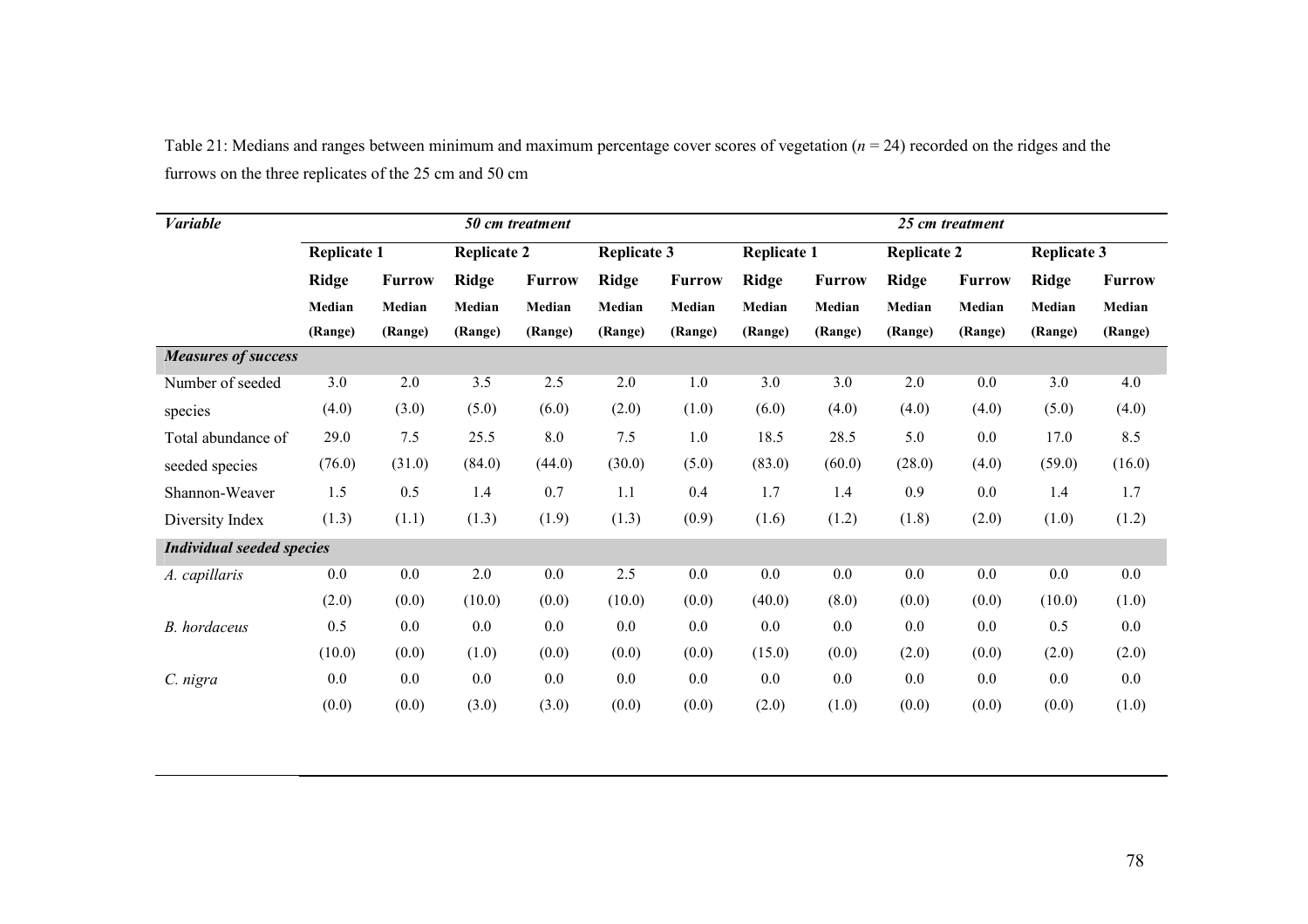| Variable                |              |                    |              | 50 cm treatment    |              |                    | 25 cm treatment |                    |              |                    |              |                    |  |
|-------------------------|--------------|--------------------|--------------|--------------------|--------------|--------------------|-----------------|--------------------|--------------|--------------------|--------------|--------------------|--|
|                         |              | <b>Replicate 1</b> |              | <b>Replicate 2</b> |              | <b>Replicate 3</b> |                 | <b>Replicate 1</b> |              | <b>Replicate 2</b> |              | <b>Replicate 3</b> |  |
|                         | <b>Ridge</b> | <b>Furrow</b>      | <b>Ridge</b> | <b>Furrow</b>      | <b>Ridge</b> | <b>Furrow</b>      | <b>Ridge</b>    | <b>Furrow</b>      | <b>Ridge</b> | <b>Furrow</b>      | <b>Ridge</b> | <b>Furrow</b>      |  |
|                         | Median       | Median             | Median       | Median             | Median       | Median             | Median          | Median             | Median       | Median             | Median       | Median             |  |
|                         | (Range)      | (Range)            | (Range)      | (Range)            | (Range)      | (Range)            | (Range)         | (Range)            | (Range)      | (Range)            | (Range)      | (Range)            |  |
| D. carota               | 0.0          | 0.0                | 0.0          | 0.0                | 0.0          | 0.0                | 0.0             | 0.0                | 0.0          | $0.0\,$            | 0.0          | 1.0                |  |
|                         | (6.0)        | (3.0)              | (0.0)        | (25.0)             | (0.0)        | (0.0)              | (10.0)          | (5.0)              | (0.0)        | (1.00)             | (1.0)        | (2.0)              |  |
| L. vulgare              | 15.0         | 0.0                | 22.5         | 1.0                | 3.0          | 0.0                | 7.5             | 0.5                | 3.0          | 0.0                | 15.0         | 3.5                |  |
|                         | (80.0)       | (20.0)             | (55.0)       | (15.0)             | (30.0)       | (5.0)              | (50.0)          | (10.0)             | (10.0)       | (1.0)              | (53.0)       | (8.0)              |  |
| P. pratense             | 1.0          | 0.5                | 1.0          | 1.0                | 0.5          | 0.0                | 1.5             | 1.5                | 1.0          | 0.0                | 0.0          | 1.0                |  |
|                         | (3.0)        | (10.0)             | (1.0)        | (1.0)              | (1.0)        | (3.0)              | (10.0)          | (5.0)              | (3.0)        | (1.0)              | (1.0)        | (1.0)              |  |
| P. lanceolata           | 0.0          | 0.0                | 0.0          | 0.0                | 0.0          | 0.0                | 0.0             | 0.0                | 0.0          | 0.0                | 0.0          | 0.0                |  |
|                         | (5.0)        | (1.0)              | (0.0)        | (1.0)              | (0.0)        | (0.0)              | (4.0)           | (1.0)              | (0.0)        | (0.0)              | (0.0)        | (0.0)              |  |
| T. pratense             | 3.0          | $2.0$              | 0.0          | 1.5                | $0.0\,$      | 0.0                | 1.0             | 20.0               | 0.0          | 0.0                | 0.0          | $2.0$              |  |
|                         | (4.0)        | (30.0)             | (28.0)       | (30.0)             | (0.0)        | (0.0)              | (15.0)          | (60.0)             | (20.0)       | (1.0)              | (5.0)        | (8.0)              |  |
| <b>Unseeded species</b> |              |                    |              |                    |              |                    |                 |                    |              |                    |              |                    |  |
| A. stolonifera          | 15.0         | 90.0               | 5.0          | 77.5               | 20.0         | 52.5               | 5.0             | 20.0               | 37.5         | 50.0               | 5.0          | 12.5               |  |
|                         | (100.0)      | (85.0)             | (90.0)       | (100.0)            | (70.0)       | (80.0)             | (90.0)          | (90.0)             | (85.0)       | (99.0)             | (50.0)       | (43.0)             |  |
| L. perenne              | 7.5          | 0.0                | 0.5          | 0.0                | 0.0          | 0.0                | 1.5             | 5.0                | 0.0          | 0.0                | 1.5          | 3.0                |  |
|                         | (15.0)       | (15.0)             | (5.0)        | (3.0)              | (0.0)        | (0.0)              | (10.0)          | (50.0)             | (5.0)        | (0.0)              | (20.00)      | (10.0)             |  |
| T. repens               | 0.0          | 0.0                | 0.0          | 0.0                | 0.0          | 0.0                | 0.0             | 0.0                | 0.0          | 0.0                | 0.0          | 0.0                |  |
|                         | (3.0)        | (35.0)             | (20.0)       | (3.0)              | (20.0)       | (0.0)              | (80.0)          | (5.0)              | (3.0)        | (2.0)              | (20.0)       | (1.0)              |  |
| Bare ground             | 20.0         | 4.5                | 25.0         | 12.5               | 10.0         | 10.0               | 25.0            | 40.0               | 10.0         | 50.0               | 40.0         | 70.0               |  |
|                         | (73.0)       | (70.0)             | (80.0)       | (70.0)             | (50.0)       | (70.0)             | (35.0)          | (77.0)             | (37.0)       | (95.0)             | (65.0)       | (50.0)             |  |
|                         |              |                    |              |                    |              |                    |                 |                    |              |                    |              |                    |  |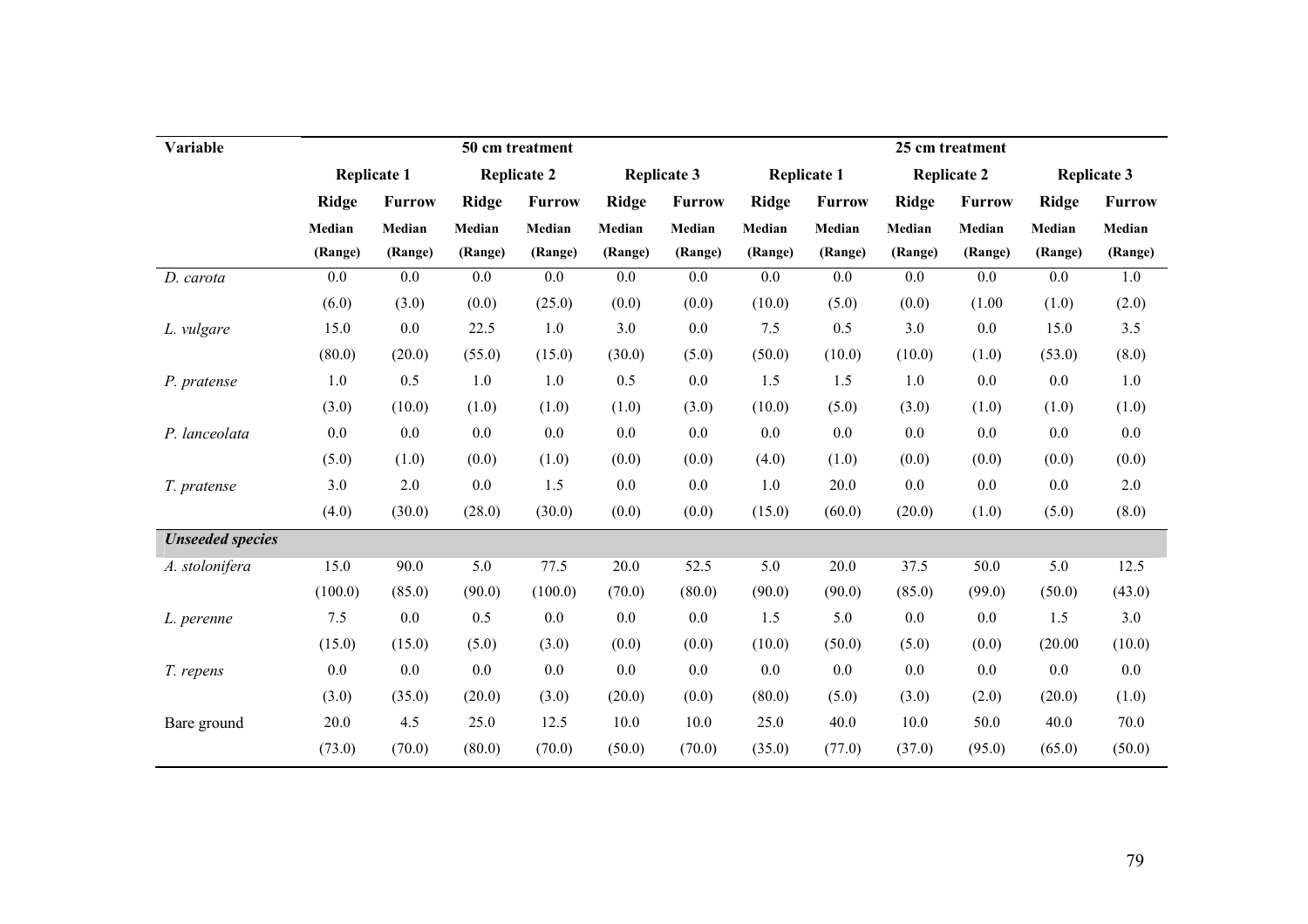| <b>Variables</b>           |     | <b>Between ridges</b> |                  |     | <b>Between furrows</b> |                  |
|----------------------------|-----|-----------------------|------------------|-----|------------------------|------------------|
|                            | U   | Df                    | $\boldsymbol{P}$ | U   | Df                     | $\boldsymbol{P}$ |
| <b>Measures of success</b> |     |                       |                  |     |                        |                  |
| Number of seeded           | 3.5 | $\overline{2}$        | 0.637            | 3.0 | $\overline{2}$         | 0.513            |
| species                    |     |                       |                  |     |                        |                  |
| Total abundance of         | 2.0 | $\overline{2}$        | 0.275            | 3.0 | $\overline{2}$         | 0.513            |
| seeded species             |     |                       |                  |     |                        |                  |
| Shannon-Weaver             | 4.5 | $\overline{2}$        | 1.000            | 3.0 | $\overline{2}$         | 0.513            |
| Diversity Index            |     |                       |                  |     |                        |                  |
| <b>Seeded species</b>      |     |                       |                  |     |                        |                  |
| A. capillaris              | 1.5 | $\overline{2}$        | 0.121            | 4.5 | $\overline{2}$         | 1.000            |
| <b>B.</b> hordaceus        | 4.5 | $\overline{2}$        | 1.000            | 4.5 | $\overline{2}$         | 1.000            |
| C. nigra                   | 4.5 | $\overline{2}$        | 1.000            | 4.5 | $\overline{2}$         | 1.000            |
| D. carota                  | 4.5 | $\overline{2}$        | 1.000            | 3.0 | $\overline{2}$         | 0.317            |
| L. vulgare                 | 3.0 | $\overline{2}$        | 0.500            | 3.0 | $\overline{2}$         | 0.487            |
| P. pratense                | 4.0 | $\overline{2}$        | 0.817            | 3.0 | $\overline{2}$         | 0.500            |
| P. lanceolata              | 4.5 | $\overline{2}$        | 1.000            | 4.5 | $\overline{2}$         | 1.000            |
| T. pratense                | 4.0 | $\overline{2}$        | 0.796            | 3.0 | $\overline{2}$         | 0.500            |
| <b>Unseeded species</b>    |     |                       |                  |     |                        |                  |
| A. stolonifera             | 4.0 | $\overline{2}$        | 0.817            | 0.0 | $\overline{2}$         | 0.05             |
| L. perenne                 | 4.5 | $\overline{2}$        | 1.000            | 1.5 | $\overline{2}$         | 0.121            |
| T. repens                  | 4.5 | $\overline{2}$        | 1.000            | 4.5 | $\overline{2}$         | 1.000            |
| Bare ground                | 3.0 | $\overline{2}$        | 0.500            | 0.0 | $\overline{2}$         | 0.050            |

Table 22: Results of Mann-Whitney U-Tests comparing vegetation abundances on the ridges and in the furrows of the 50 and 25 cm treatments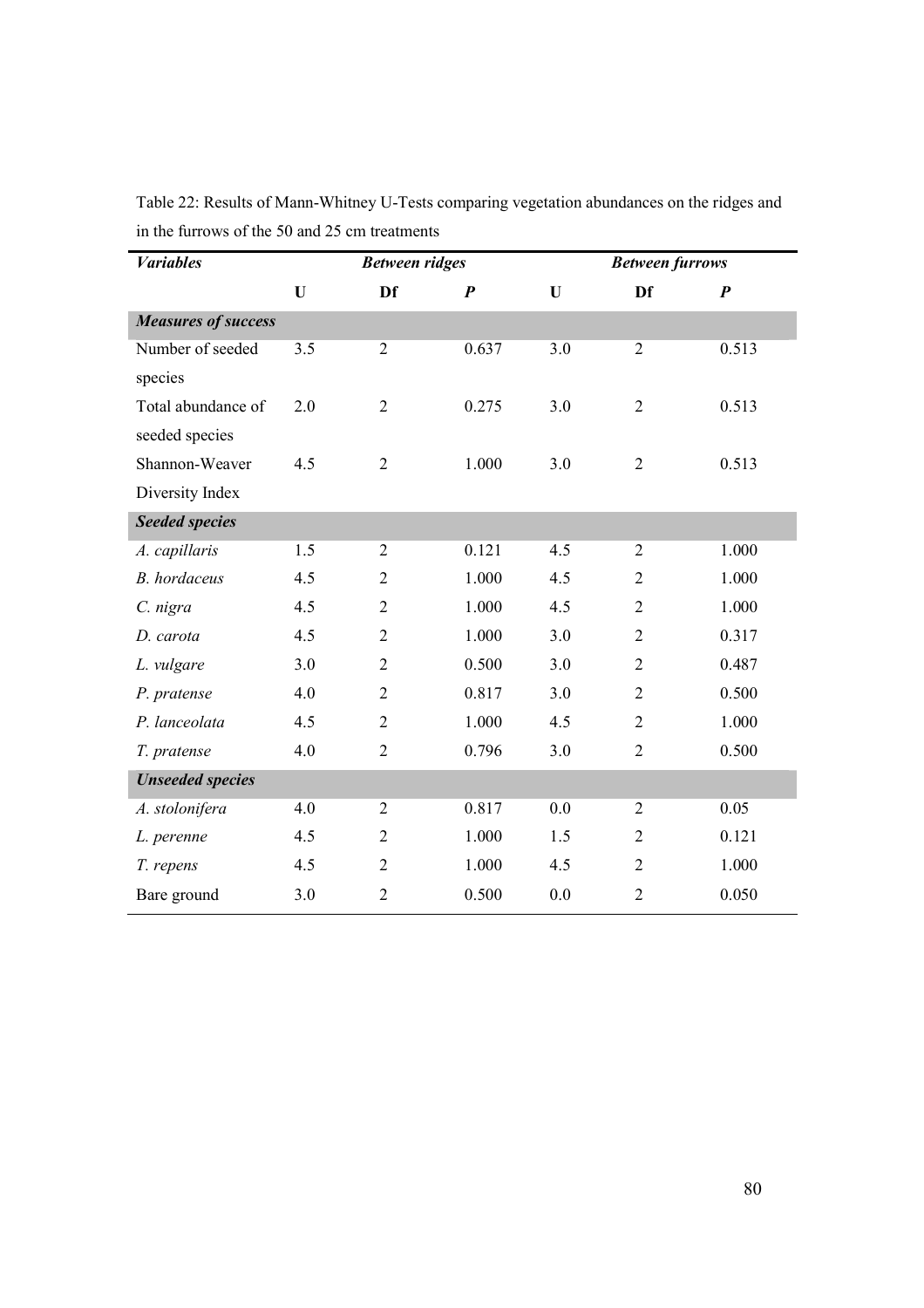| <b>Variable</b> |              |                    |         | 50 cm treatment    |              |                    | 25 cm treatment |                    |         |                    |              |                    |  |
|-----------------|--------------|--------------------|---------|--------------------|--------------|--------------------|-----------------|--------------------|---------|--------------------|--------------|--------------------|--|
|                 |              | <b>Replicate 1</b> |         | <b>Replicate 2</b> |              | <b>Replicate 3</b> |                 | <b>Replicate 1</b> |         | <b>Replicate 2</b> |              | <b>Replicate 3</b> |  |
|                 | <b>Ridge</b> | <b>Furrow</b>      | Ridge   | <b>Furrow</b>      | <b>Ridge</b> | <b>Furrow</b>      | Ridge           | <b>Furrow</b>      | Ridge   | <b>Furrow</b>      | <b>Ridge</b> | <b>Furrow</b>      |  |
|                 | Median       | Median             | Median  | Median             | Median       | Median             | Median          | Median             | Median  | Median             | Median       | Median             |  |
|                 | (Range)      | (Range)            | (Range) | (Range)            | (Range)      | (Range)            | (Range)         | (Range)            | (Range) | (Range)            | (Range)      | (Range)            |  |
| Total number of | 2.0          | 2.5                | 2.0     | 3.0                | 1.0          | 0.0                | 1.0             | 1.5                | 1.0     | 0.0                | 4.0          | 9.5                |  |
| earthworms      | (6.0)        | (8.0)              | (7.0)   | (8.0)              | (10.0)       | (9.0)              | (10.0)          | (5.0)              | (10.0)  | (2.0)              | (14.0)       | (14.0)             |  |
| A. chlorotica   | 1.5          | 2.0                | 1.0     | 2.0                | 1.0          | 0.0                | 1.0             | 1.0                | 0.0     | 0.0                | 4.0          | 6.0                |  |
|                 | (3.0)        | (6.0)              | (7.0)   | (3.0)              | (9.0)        | (4.0)              | (7.0)           | (5.0)              | (3.0)   | (0.0)              | (13.0)       | (15.0)             |  |
| L. rubellus     | 0.0          | 0.0                | 1.0     | 1.0                | 0.0          | 0.0                | 0.0             | 0.0                | 0.0     | 0.0                | 1.0          | 1.5                |  |
|                 | (3.0)        | (2.0)              | (4.0)   | (7.0)              | (1.0)        | (5.0)              | (3.0)           | (1.0)              | (8.0)   | (2.0)              | (5.0)        | (8.0)              |  |
| L. terrestris   | 0.0          | 0.0                | 0.0     | 0.0                | 0.0          | 0.0                | 0.0             | 0.0                | 0.0     | 0.0                | 0.0          | $0.0\,$            |  |
|                 | (0.0)        | (0.0)              | (0.0)   | (0.0)              | (0.0)        | (0.0)              | (0.0)           | (0.0)              | (0.0)   | (0.0)              | (0.0)        | (1.0)              |  |

Table 23: Medians and ranges between the minimum and maximum numbers of earthworm abundance  $(n = 24)$  recorded on the ridges and the furrows in the three replicates of the 25 cm and 50 cm treatments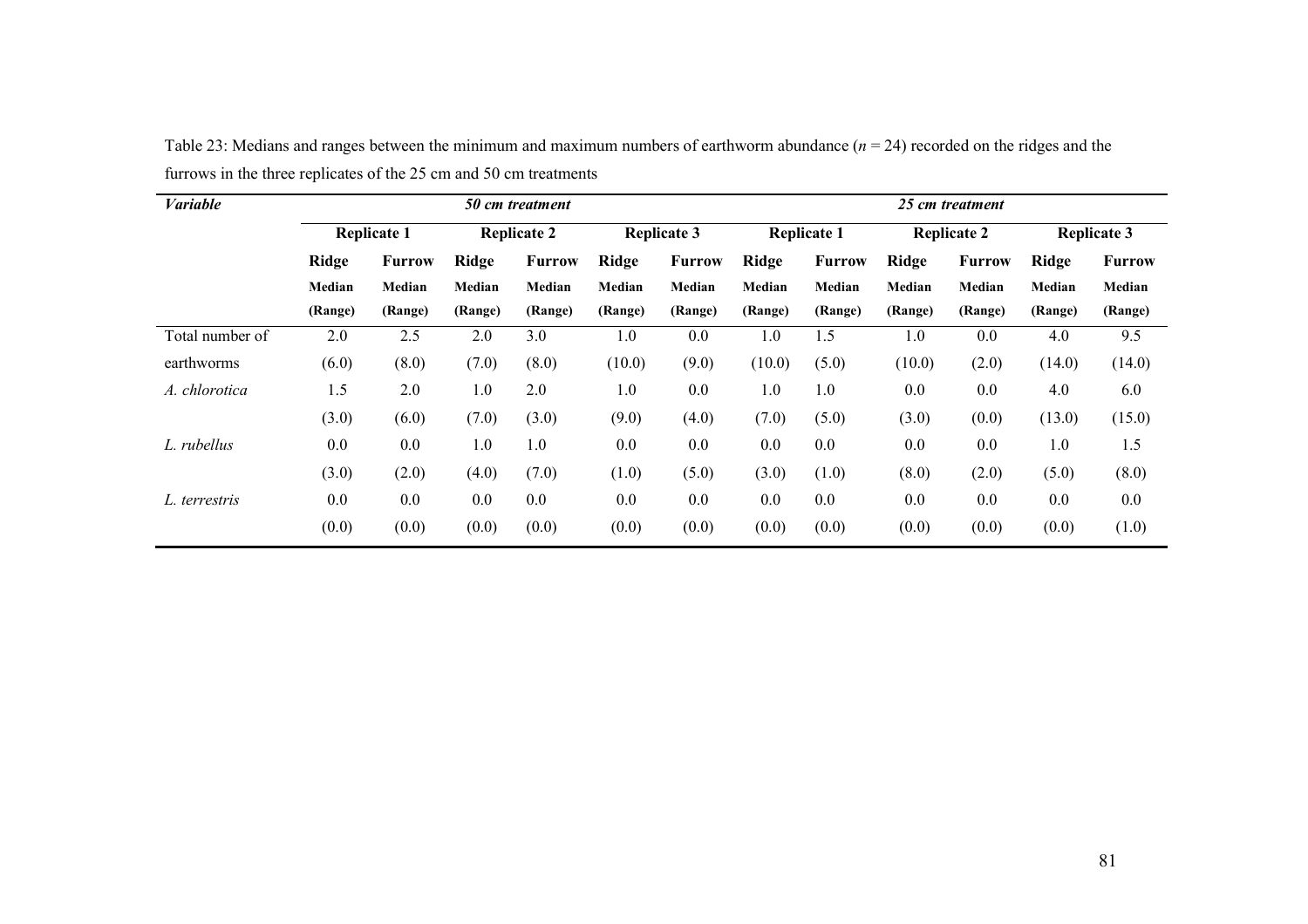Table 24: Results of Mann-Whitney U-Tests comparing the abundance of earthworms between the rides and furrows of the 50 and 25 cm treatments, and the test results comparing earthworm abundance between ridges and furrows within the two treatments

| <b>Variable</b> |     | <b>Between ridges</b> |                  |     | <b>Between furrows</b> |        |     | <b>Between ridges and furrows</b><br>within 50 cm treatment |       |                        | <b>Between ridges and furrows</b> |        |  |
|-----------------|-----|-----------------------|------------------|-----|------------------------|--------|-----|-------------------------------------------------------------|-------|------------------------|-----------------------------------|--------|--|
|                 |     |                       |                  |     |                        |        |     |                                                             |       | within 25 cm treatment |                                   |        |  |
|                 | U   | Df                    | $\boldsymbol{P}$ | U   | Df                     | P      | U   | Df                                                          | P     | U                      | Df                                | P      |  |
| Total number of | 4.0 | 2                     | 0.814            | 4.5 | $\overline{2}$         | 0.0001 | 3.0 | 2                                                           | 0.507 | 4.0                    |                                   | 0.825  |  |
| earthworms      |     |                       |                  |     |                        |        |     |                                                             |       |                        |                                   |        |  |
| A. chlorotica   | 4.0 | 2                     | 0.817            | 4.5 | 2                      | 1.000  | 3.0 | 2                                                           | 0.500 | 4.0                    | 2                                 | 0.822  |  |
| L. rubellus     | 4.5 | 2                     | .000             | 4.0 | $\overline{2}$         | 0.796  | 4.5 | $\overline{2}$                                              | 1.000 | 4.0                    | C                                 | 0.796  |  |
| L. terrestris   | 0.0 | 2                     | .000             | 0.0 | $\overline{2}$         | 1.000  | 0.0 | 2                                                           | 1.000 | 0.0                    | 2                                 | 0.0001 |  |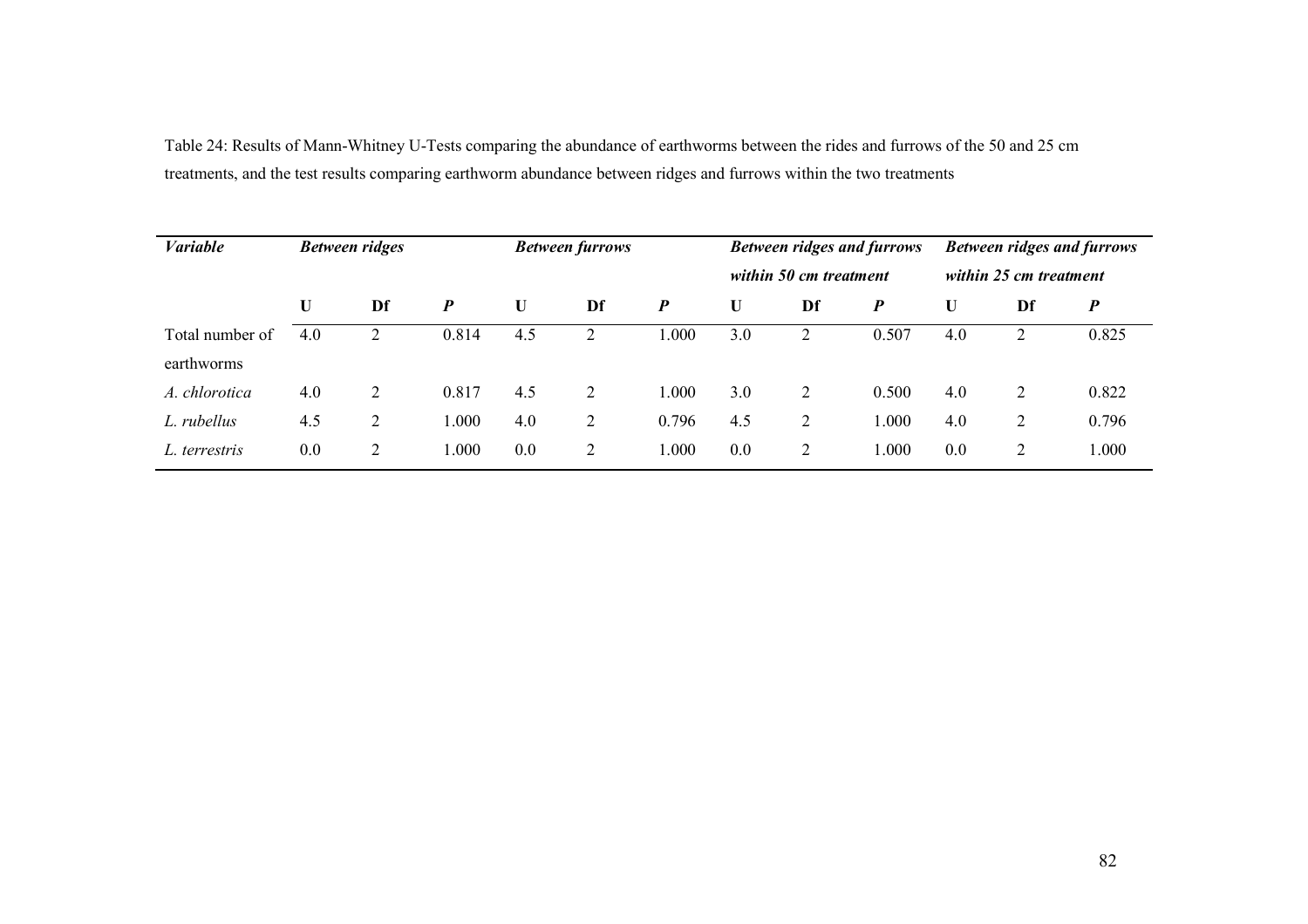Table 25: Means of soil characteristics recorded on the ridges ( $n = 2$ ) and furrows ( $n = 2$ ) of the three replicates within the 50 and 25 cm ridge and furrow treatments

| Soil characteristic    |              |                    |                    | 50 cm treatment |       |                    | 25 cm treatment |                    |       |                    |                    |               |  |
|------------------------|--------------|--------------------|--------------------|-----------------|-------|--------------------|-----------------|--------------------|-------|--------------------|--------------------|---------------|--|
|                        |              | <b>Replicate 1</b> | <b>Replicate 2</b> |                 |       | <b>Replicate 3</b> |                 | <b>Replicate 1</b> |       | <b>Replicate 2</b> | <b>Replicate 3</b> |               |  |
|                        | <b>Ridge</b> | <b>Furrow</b>      | Ridge              | <b>Furrow</b>   | Ridge | <b>Furrow</b>      | Ridge           | <b>Furrow</b>      | Ridge | <b>Furrow</b>      | Ridge              | <b>Furrow</b> |  |
| Water content $(\% )$  | 18.67        | 21.16              | 19.99              | 26.74           | 18.64 | 19.39              | 21.16           | 23.10              | 23.67 | 26.40              | 19.71              | 20.37         |  |
| Organic matter         | 29.21        | 5.30               | 5.42               | 4.35            | 5.99  | 5.63               | 5.53            | 5.34               | 5.45  | 8.29               | 5.89               | 4.81          |  |
| $(\%)$                 |              |                    |                    |                 |       |                    |                 |                    |       |                    |                    |               |  |
| pH                     | 7.72         | 7.84               | 7.80               | 7.90            | 7.84  | 7.88               | 7.66            | 7.72               | 7.75  | 7.79               | 7.70               | 7.74          |  |
| Phosphate (Mg /        | 0.07         | 0.14               | 0.38               | 0.13            | 0.09  | 0.13               | 0.13            | 0.18               | 0.14  | 0.17               | 0.17               | 0.20          |  |
| $Kg^{-1}$              |              |                    |                    |                 |       |                    |                 |                    |       |                    |                    |               |  |
| Nitrate $(Mg/Kg^{-1})$ | 1.49         | 6.79               | 0.48               | 9.91            | 5.98  | 0.99               | 6.67            | 0.56               | 0.14  | 0.73               | 7.42               | 36.52         |  |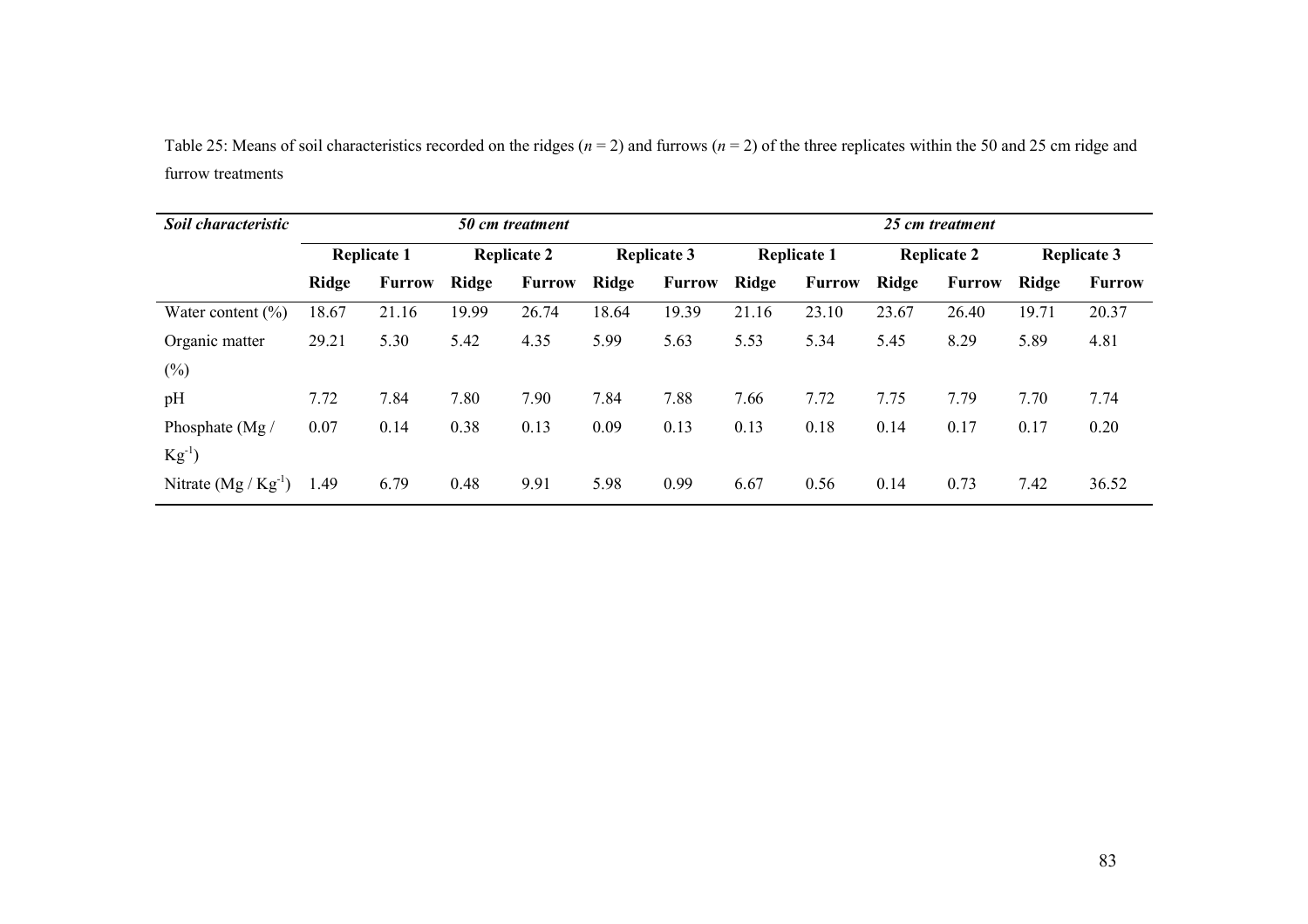#### 5.4.3 Do different plant communities develop on the ridges to in the furrows?

The overall plant community supported on the ridges and in the furrows of the 50 cm height ridge and furrow treatment was found to be significantly different with an ANOSIM result of  $r = 0.889$ ,  $P = 0.01$ . Significantly greater species diversity (H) was also recorded on the ridges compared to in the furrows of this treatment (Tables 23 and 26) and this difference in species diversity is likely to be linked to the significantly greater abundance of the unseeded A. stolonifera in the furrows. In addition L. vulgare was also found to be significantly more abundant on the ridges than in the furrows on this treatment. These clear differences in plant community on the ridges and furrows are not reflected by significant differences in soil characteristics except that the pH of the furrows was found to be significantly higher ( $t =$ 4.000  $P = 0.057$ ) (Table 25). Earthworms were also recorded at similar densities on the ridges to in the furrows (Table 24).

The overall plant community supported on the ridges compared to in the furrows of the 25 cm treatment plots were also found to be significantly different with an ANOSIM result of  $r =$ 0.037,  $P = 0.05$ . However, comparison of the measures of success and abundances of key seeded and unseeded species did not reveal any significant differences. B. hordaceus and L. vulgare were more abundant on the ridges as was T. pratense in the furrows and bare ground was a prominent feature of the furrows. Although these differences were not significantly different when compared individually the cumulative effect of this pattern is likely to have determined the significant differences found in the analysis of similarity of the overall plant community composition. No significant differences were detected in earthworm numbers between treatments (Tables 24 and 25) and as with the 50 cm treatment, few differences in soil characteristics were detected; the only significant differences were higher pH and phosphate levels in the furrows (t = 6.455  $P = 0.023$ ; t = 4.650  $P = 0.043$  respectively).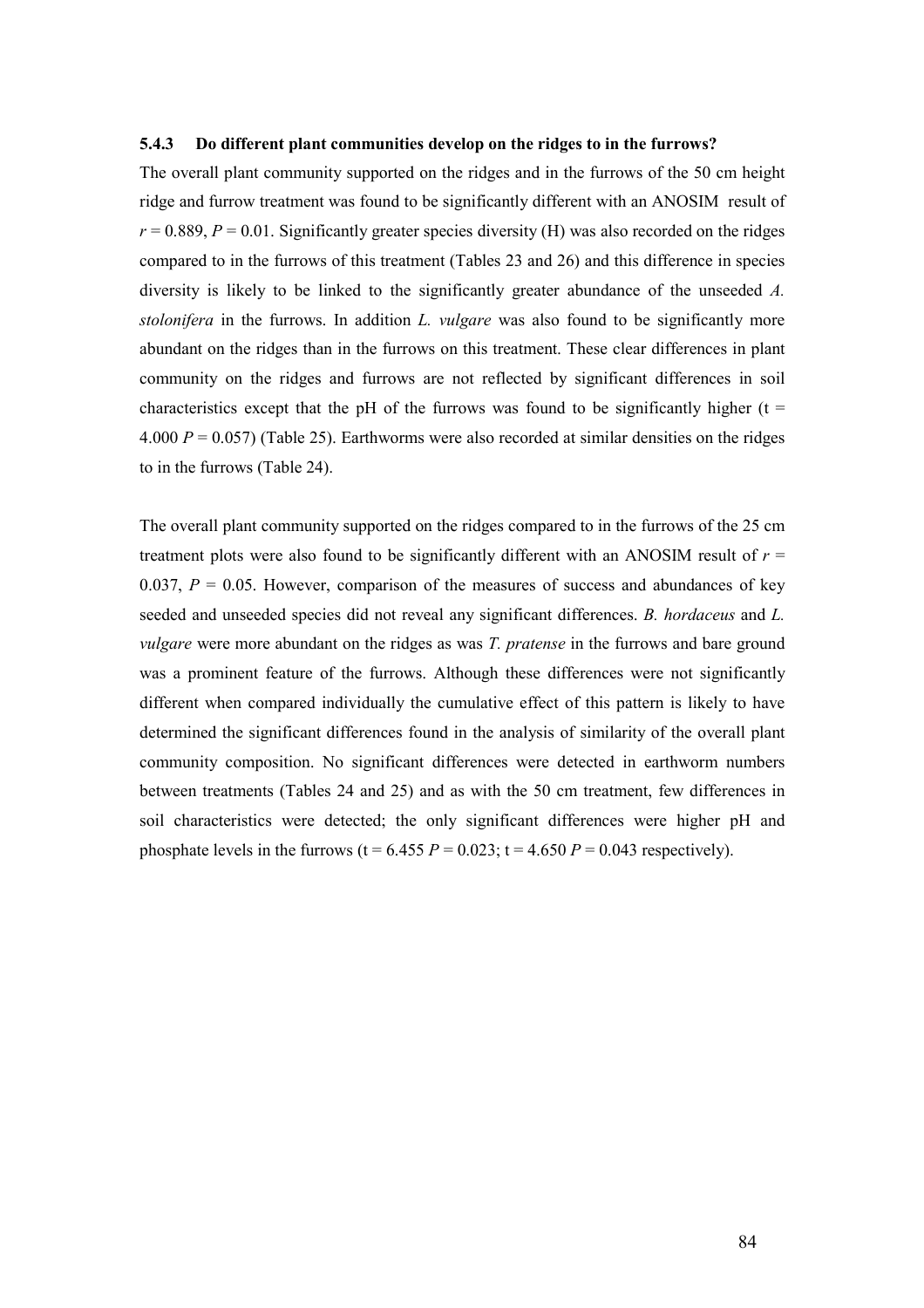| <b><i>Variables</i></b>    |     | Within the 50 cm treatment |                  |     | Within the 25 cm treatment |                  |
|----------------------------|-----|----------------------------|------------------|-----|----------------------------|------------------|
|                            | U   | Df                         | $\boldsymbol{P}$ | U   | Df                         | $\boldsymbol{P}$ |
| <b>Measures of success</b> |     |                            |                  |     |                            |                  |
| Number of seeded           | 1.5 | $\overline{2}$             | 0.184            | 4.0 | $\overline{2}$             | 0.817            |
| species                    |     |                            |                  |     |                            |                  |
| Total abundance of         | 1.5 | $\overline{2}$             | 0.184            | 4.0 | $\overline{2}$             | 0.827            |
| seeded species             |     |                            |                  |     |                            |                  |
| Shannon-Weaver             | 0.0 | $\overline{2}$             | 0.050            | 4.0 | $\overline{2}$             | 0.822            |
| Diversity Index            |     |                            |                  |     |                            |                  |
| <b>Seeded species</b>      |     |                            |                  |     |                            |                  |
| A. capillaris              | 1.5 | $\overline{2}$             | 0.121            | 4.5 | $\overline{2}$             | 1.000            |
| <b>B.</b> hordaceus        | 3.0 | $\overline{2}$             | 0.317            | 3.0 | $\overline{2}$             | 0.317            |
| C. nigra                   | 4.5 | $\overline{2}$             | 1.000            | 4.5 | $\overline{2}$             | 1.000            |
| D. carota                  | 4.5 | $\overline{2}$             | 1.000            | 3.0 | $\overline{2}$             | 0.317            |
| L. vulgare                 | 0.0 | $\overline{2}$             | 0.046            | 1.0 | $\overline{2}$             | 0.127            |
| P. pratense                | 2.5 | $\overline{2}$             | 0.346            | 4.5 | $\overline{2}$             | 1.000            |
| P. lanceolata              | 4.5 | $\overline{2}$             | 1.000            | 4.5 | $\overline{2}$             | 1.000            |
| T. pratense                | 4.0 | $\overline{2}$             | 0.817            | 2.0 | $\overline{2}$             | 0.246            |
| <b>Unseeded species</b>    |     |                            |                  |     |                            |                  |
| A. stolonifera             | 0.0 | $\overline{2}$             | 0.050            | 2.0 | $\overline{2}$             | 0.268            |
| L. perenne                 | 1.5 | $\overline{2}$             | 0.121            | 2.5 | $\overline{2}$             | 0.369            |
| T. repens                  | 4.5 | $\overline{2}$             | 1.000            | 4.5 | $\overline{2}$             | 1.000            |
| Bare ground                | 1.5 | $\overline{2}$             | 0.184            | 0.5 | $\overline{2}$             | 0.077            |

Table 26: Results of Mann-Whitney U-Tests comparing vegetation abundances on the ridges and in the furrows within the 50 cm and 25 cm treatments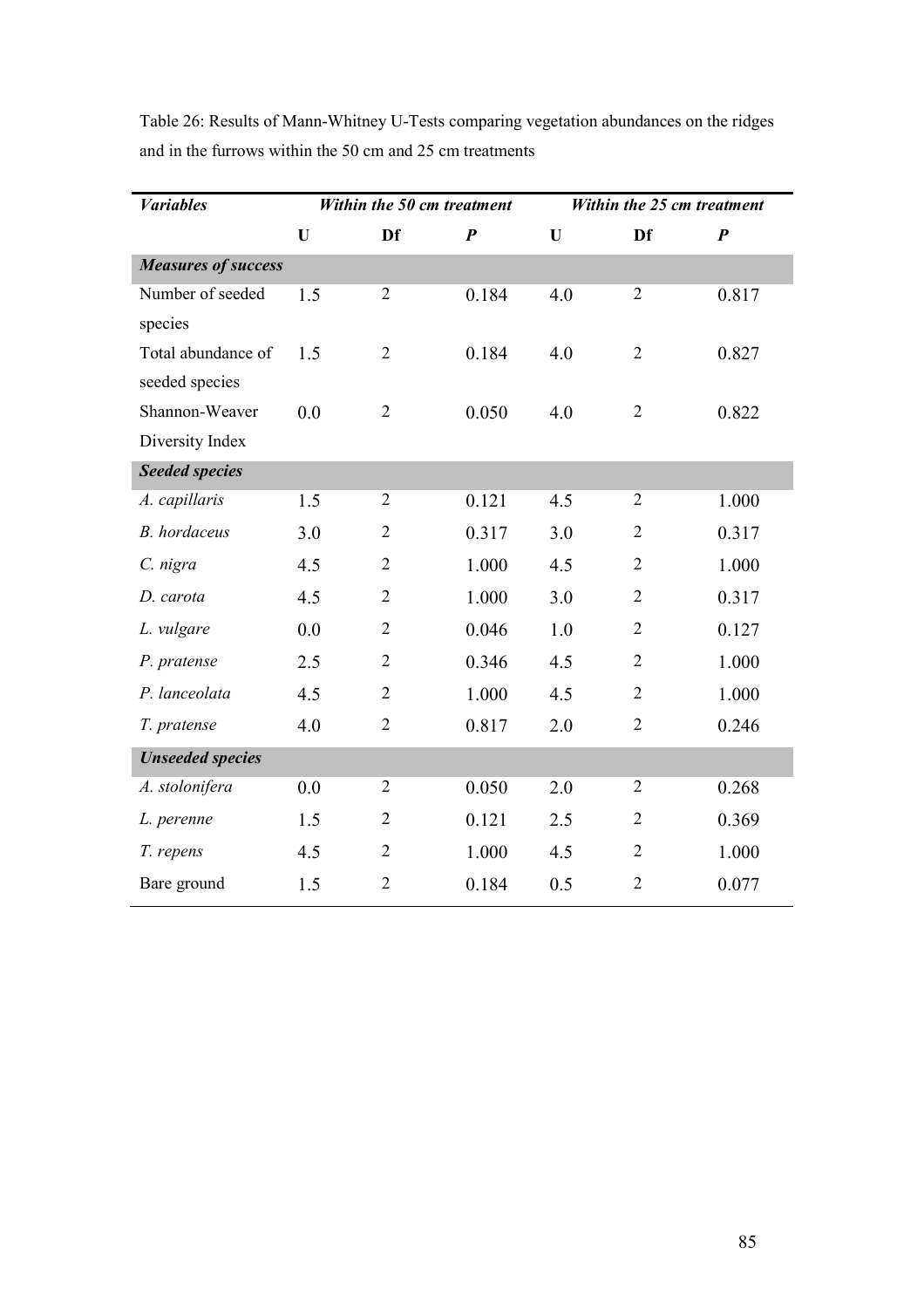#### 5.5 Discussion

## 5.5.1 Does induced micro-topographic heterogeneity affect the plant community?

Overall introducing micro-topographic heterogeneity in the form of ridges and furrows was not found to cause significant changes in hay meadow community composition. These findings conflict with the widely accepted principle that increased alpha diversity is associated with increased variation in micro-topography, through providing greater opportunities and micro-site preferences for flora (Pacala and Tilman 1994; Vivian-Smith 1997; Grace et al. 2000; Ewing 2002; Svenning and Skov 2002; Flinn 2007; Moser et al. 2007) and fauna (Cromsigt and Olff 2006; Stenrod et al. 2006; Wang et al. 2006). However, differences in certain plant species abundances between replicates but within the same treatment were observed. This variation infers that the plant community was being influenced by the treatments but that the treatment effect was different within the different replicates. Whilst statistical analysis of edaphic factors does not explain this apparent effect, on average water levels were highest in one replicate of both ridge and furrow heights than in the other two. As water relations and soil moisture are recognised as one of the main influences affecting species diversity in topographically heterogeneous environments (Larkin et al. 2006; Hokkanen et al. 2006; Leuschner and Lendzion 2009) it is possible that this is the factor responsible for this variation that was found in the plant community. It is notable that the differences in water content between plots were only apparent for the plots with ridge and furrow treatment, with the water content of the control plots being consistent within all three replicates. It is therefore suggested that small inconsistentces in engineering and its effect on water retention in the furrows are largely responsible for the variation that was observed in plant community between treatment replicates.

This sensitivity can be both advantageous and disadvantageous in restoration ecology and highlights the importance in field scale trials in furthering knowledge. An advantage is that small differences can produce a wide range of micro-topographic conditions, so promoting diversity. A disadvantage is that it is difficult to predict exact outcomes. The value of microtopographic manipulation in restoration ecology is a subject that warrants further investigation, but some clear lessons regarding the effect of engineering of the ridges and furrows on plant communities and soil properties and development can be drawn from the present study to inform future research. It is also important that further investigation is conducted into differences in faunal diversity, particularly invertebrate populations, small mammals and nesting waders such as snipe.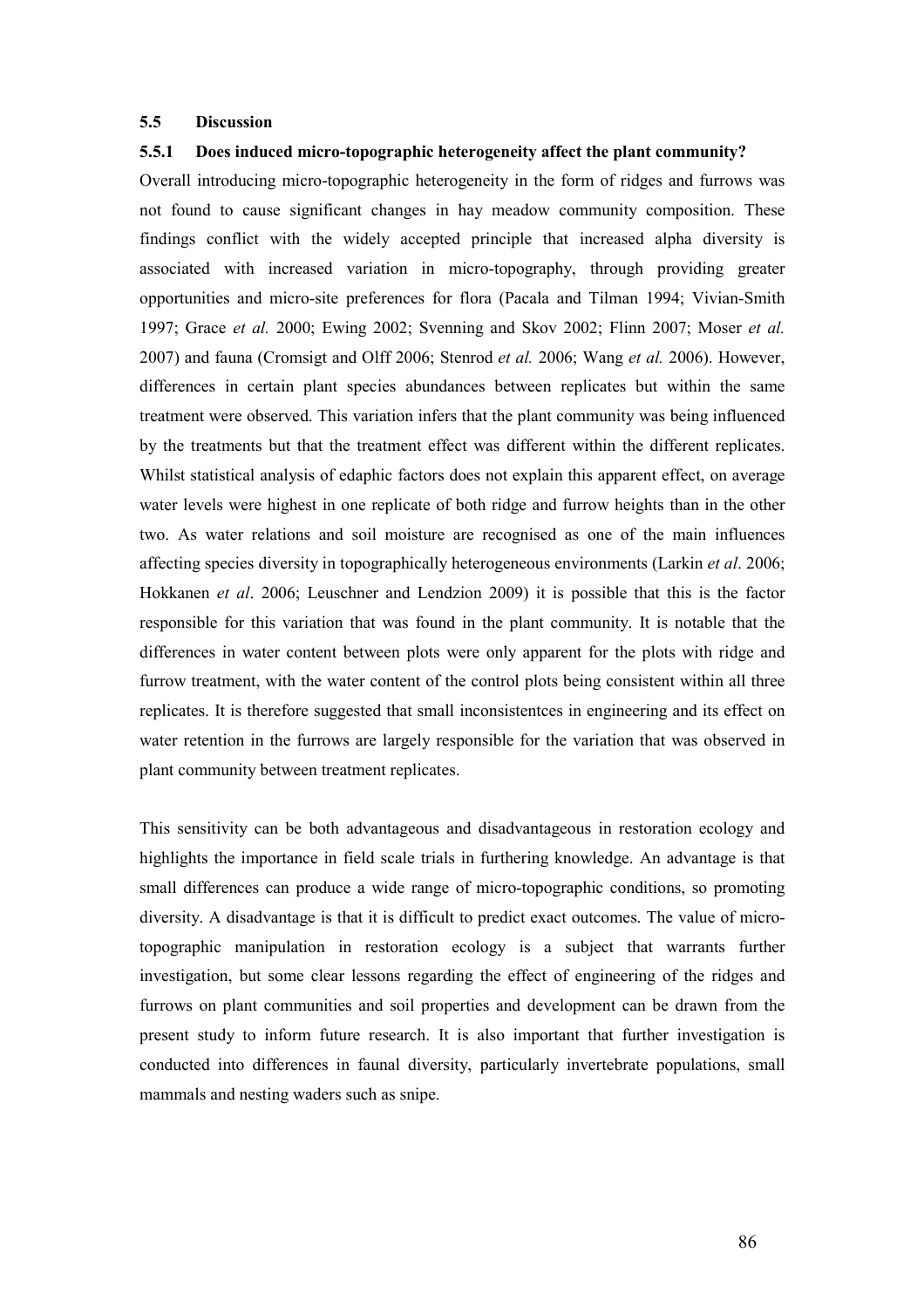#### 5.5.2 Does the size of the ridges and furrows affect the plant community?

Ridge and furrow height was not found to affect the overall plant community on the ridges although the community that developed in the furrows of the two treatment heights was found to be significantly different. However, these differences in overall community composition were not reflected by differences in either the measures of success of the target community nor in the abundances of seeded species. This is surprising given that numerous previous studies have found that micro-topographic variations of as little as a centimetre height can affect plant diversity (Hunt et al. 1997; Vivian-Smith 1997; Moser at al. 2007). Gradients of increasing moisture, substrate pH and exchangeable calcium, and decreasing inorganic nitrogen and total phosphorus have been shown to be associated with a micro-topographic gradient from higher to lower elevations (Stoeckel and Miller-Goodman 2001; Bruland and Richardson 2005). This, coupled with Bedford et al.'s (1999) findings that plant community composition and diversity was linked to species-level responses to differences in nutrients in the soil, means that differences in overall diversity would have been expected and that these would be directly linked to differences caused by the differential between ridge top and furrow bottom. According to the widely accepted theory of species interaction (Tilman 1982) the greatest diversity would have been expected on the 50 cm treatment where the greatest level of micro-topographic variation had been introduced through the facilitation of different resource exploitation strategies of species.

This effect was, however, apparent in that A. stolonifera was significantly more abundant in the furrows of the 50 cm ridge and furrow treatment and a significantly greater proportion of bare ground was present in the furrows of the 25 cm furrows. It is these factors that are likely to have influenced the differences that were found in the overall plant community composition of the furrows. Again, this may relate to water retention in the deeper furrows of the 50 cm treatment making the environment here more suitable for the competitive grass species A. *stolonifera* and less suitable for the range of typical hay meadow plant species that were included in the seed mix.

#### 5.5.3 Do different plant communities develop on the ridges to the furrows?

Differences in plant community were found on the ridges compared to in the furrows, and these differences were most pronounced in the 50 cm treatment. Overall species diversity was greater on the ridges than in the furrows in this treatment whereas no differences were detected in the measures of success of the target plant community in the 25 cm treatment. It is therefore surprising that no differences in edaphic factors that are likely to be of ecological significance between the ridges and the furrows were revealed to explain these differences in plant community. In a study on the influence of ridge and furrow on the soil water regime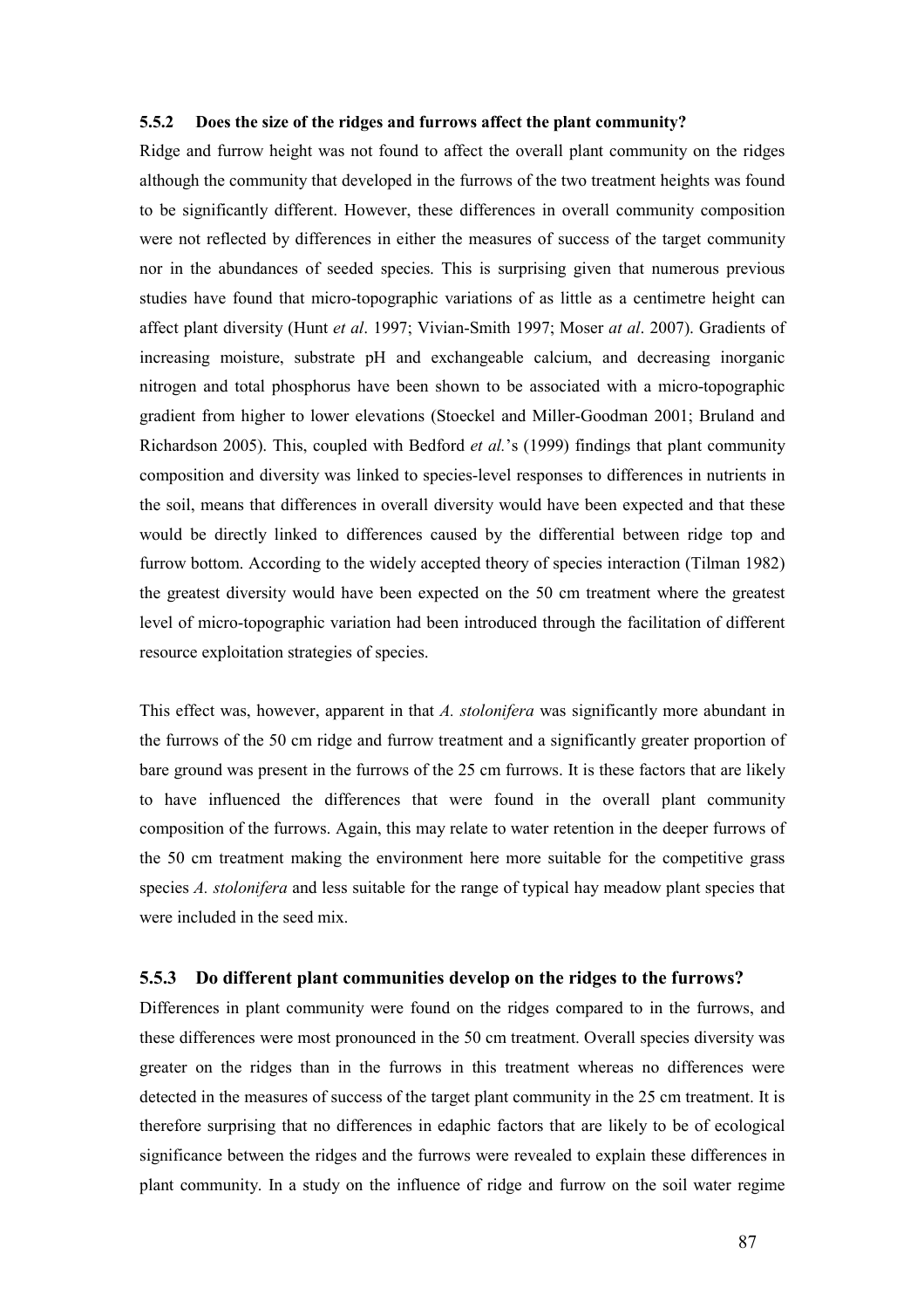Cannon and Reid (1993) found soils in the furrows to have significantly higher moisture content, exchangeable potassium and pH. Although statistically pH was found to be higher in the furrows than on the ridges, the differences are likely to be too minor to have affected plant distribution or growth given that all sown species tolerate pHs' between 5.5 and 7.5 (Grime *et*) al. 2007). However, although statistically insignificant, soil water content was consistently found to be higher in the furrows than on the ridges. Failure to detect a statistical difference here may be due a type 2 error or may relate to the time at which soils were sampled. Incorporation of greater frequency and intensity of soil water sampling may, therefore, have provided useful information in determining whether this is the parameter that has shaped these differences in plant community on the ridges and furrows.

In contrast to the lack of detection of significant edaphic differences between ridge and furrow in both the 25 cm and 50 cm treatments, the abundance of individual species of plant does help to explain differences in diversity and infers differences in edaphic factors. The lower diversity of the furrows compared to the ridges of the 50 cm treatment appears to be linked to the dominance of the furrows by A. stolonifera. This is species is recognised as having a high tolerance of seasonally inundated and moist soils (Grime *et al.* 2007) and so may be responding to the higher water content in the furrows of the 50 cm treatment. It is a procumbent mat-forming species that has been found to out-compete other grasses and forbs (Carrington and Diaz 2009), and may account for these difference in plant community composition and lower diversity in the furrows of the 50 cm treatment. Lower diversity in the furrows of the 50 cm treatment may also be linked to selection of sown species, where all except one species, T. pratense, favour the drier environment provided by ridges. The less pronounced differences in community between the ridges and furrows of the 25 cm treatment, and particularly between numbers and abundances of sown species infers less differential in water content in this treatment. Whilst greater abundances of species such as *Pulicaria* dysenterica and T. pratense which favour the damper furrows (Grime et al. 2007) were present here, greater abundance of species suited to drier environments such as L. vulgare and B. hordaceus (Grime et al. 2007) were also present.

Some of the most botanically diverse examples of hay meadow communities and permanent pastures are associated with areas of land that bear the wave like undulations of ridge and furrow in the UK (Rodwell 1992; Cannon and Reid 1993). These often characteristically support mosaics of drier hay meadow community species on the ridges and a community comprising species more suited to damper conditions in the furrows, such as Lychnis floscuculi (ragged robin), Juncaceae (rushes) and Fillipendula ulmaria (meadowsweet), in the furrows (Rodwell 1992). This indicates that if some of these species characteristic of damper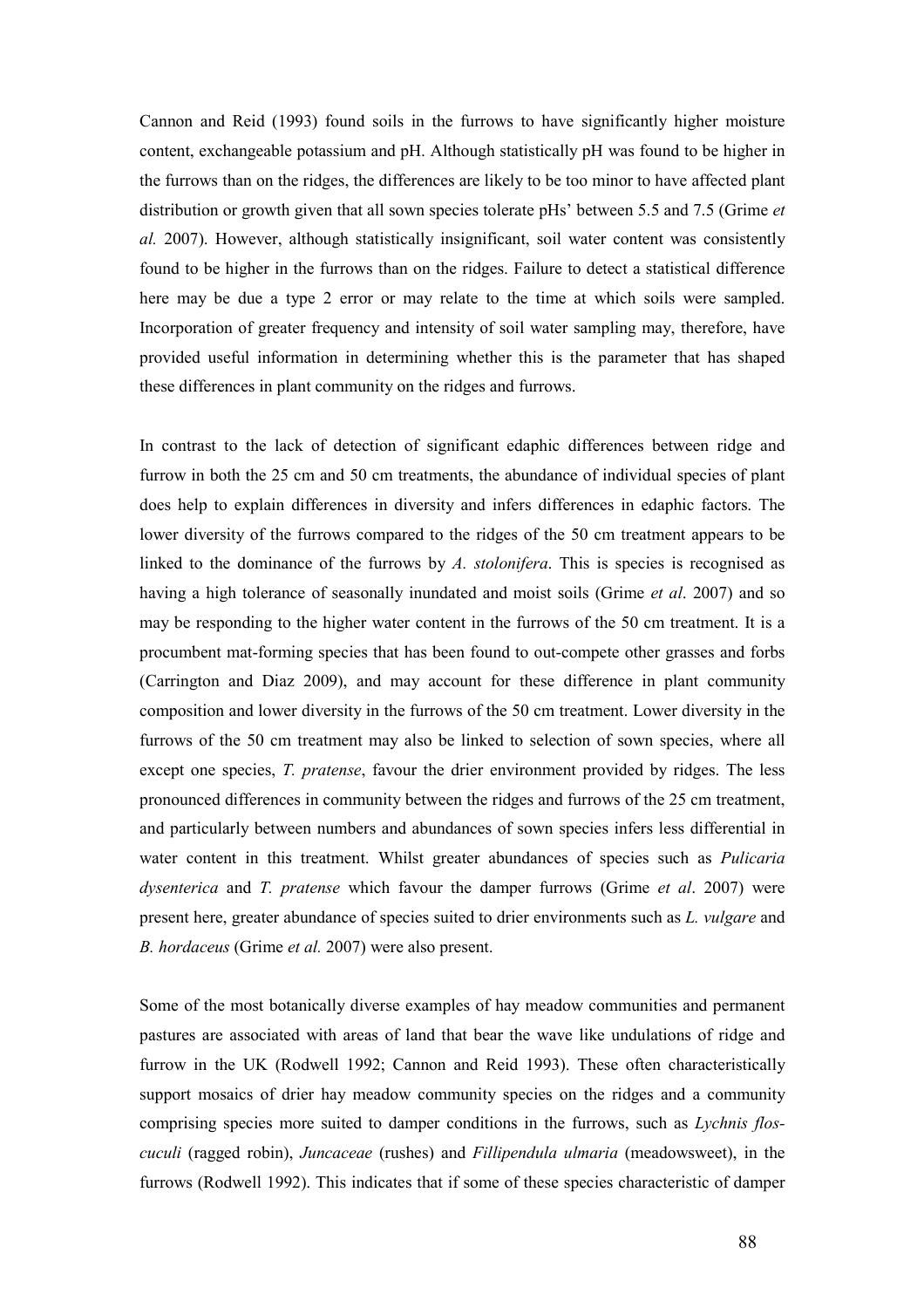conditions had been included in the seed mix it is likely that the 50 cm treatment may have supported the greatest botanical diversity. However, the commercial hay meadow mix used in the present study contained very few of these species and the most moisture tolerant sown species present in its experimental plots, T. pratense, was either absent or occurred at low abundances in the 50 cm furrows. This coupled with the abundance of A. stolonifera, infers that the deeper furrows of the 50 cm treatment are considerably wetter than those of the 25 cm treatment and that periods of inundation are not conducive to the target plant community that can be obtained from sowing at least one commercial MG5 grassland mix.

#### 5.5.4 Implications for management and conservation

Previous accounts of restoration attempts that incorporate ridge and furrow are extremely sparse and inconclusive. For example, Box (2003) reviews the translocation of part of Brampton Meadows Site of Special Scientific Interest (SSSI) in Cambridgeshire in which ridge-and-furrow topography was created on an area of land using sub-soil from the donor site. Unfortunately in this case the re-located grassland degenerated into a species-poor coarse grassland community due to a lack of subsequent management. Surprisingly little attention has been paid to studying the impact of ridge and furrow on the soil conditions and plant communities (Cannon and Reid 1993) and it is unclear whether ridge and furrow contribute to this diversity or whether they are simply a consequence of land that has not been subject to mechanised agricultural practices. Overall, results from the present study indicate that creating ridge and furrow micro-topographical variation can clearly influence diversity and plant community composition. The effects detected are also likely to apply to hay meadow creation on systems other than the clay capped landfill on which the current study was conducted, such as agricultural restoration, brown-field sites or other re-instated lands.

Whilst significantly different plant communities were not detected where micro-topographic variations had been introduced compared to where they had not, differences in the community that developed on the ridges and in the furrows, and between different ridge and furrow heights were recorded. This means that incorporation of micro-topographic heterogeneity in the restoration of habitat patches within the landscape could positively contribute to Beta diversity, particularly where species selection within the seed mix considered the differing conditions created by these micro-topographical features. It is also likely that a more appropriately selected seed mix to reflect the different conditions created by these microtopographic undulations would have resulted in greater alpha diversity compared to the topographically homogeneous plots. Nontheless, the overall the findings of this study indicate that the ridge and furrow formations that are associated with species-diverse grassland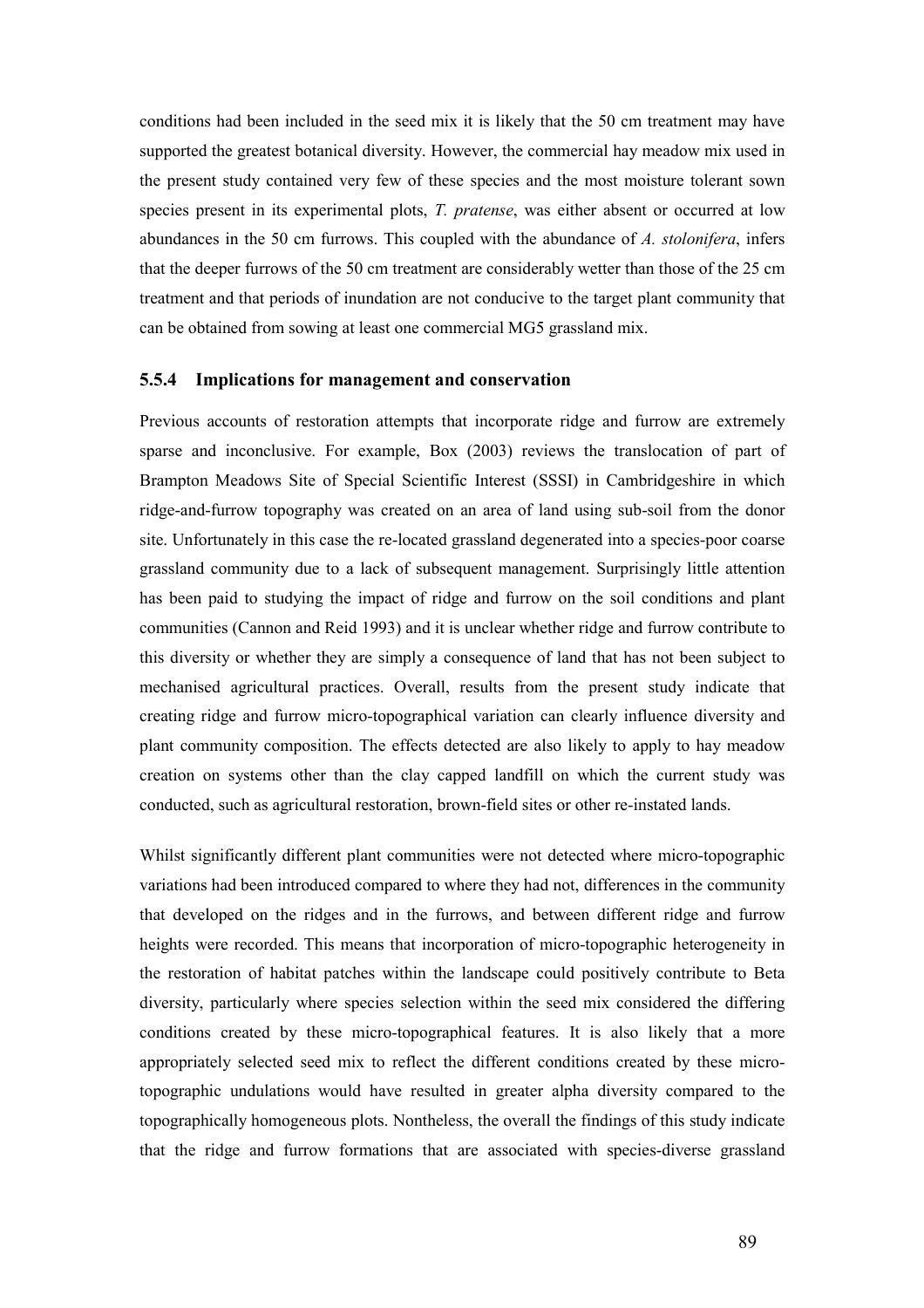communities in the UK are intrinsic to their nature conservation value and that their incorporation in restoration and creation projects would be of value.

## 6.0 DISCUSSION AND FINAL CONCLUSIONS

## 6.1 Discussion

This thesis aimed to investigate factors involved in the successful establishment of a hay meadow community on clay capped landfill and how restoration processes might be accelerated. Whilst much literature is available on habitat restoration and creation, advice specific to post-operative landfill and the extent to which the widely accepted principles of habitat restoration are transferable to landfill is sparse. This may be due to landfill sites having traditionally been restored to agricultural or amenity grassland (Simmons 1999), thus demonstrating a socially beneficial after-use for the continued public acceptability of the waste management industry (Watson and Hack 2000). Nonetheless, it is now 17 years since the Convention of Biological Diversity, Rio-de-Janeiro, during which a multi-national commitment to halting and indeed reversing the loss of internationally threatened ecosystems was made (Department of the Environment 1995). This, combined with the global extent of post-operative landfill and thus its potential as a land resource for habitat restoration, highlights the importance for research in this area.

Restoration ecology has traditionally focused on restoration of habitats and ecosystems at a site scale (Falk *et al.* 2006) and on the influence of regional processes, operating at large temporal and spatial scales and how these can affect and even constrain local community structure (Menninger and Palmer 2006). More recently the importance of understanding species interactions and the underlying ecological processes in shaping communities or species assemblages is being acknowledged (Temperton *et al.* 2004). This thesis therefore considered the effect of the manipulation of three parameters, soils, vegetation and microtopography on underlying ecological processes and species interactions shaping a target hay meadow community. These parameters are recognised as being influential in the development and maintenance of semi-natural hay meadow systems (Rodwell 1992; Sutherland and Hill 1995), and can be manipulated both in experimental conditions and more extensive ecological restoration scenarios (Dryden 1997; Bradley et al. 2006; Larkin et al. 2006). This thesis also acknowledges that in many circumstances there is a need to accelerate the rate of the restoration process to swiftly achieve a green cover. It has been suggested that this may be beneficial in habitat restoration to provide shelter for sown seedlings as well as suppressing excessive growth of competitive species (Mitchley *et al.* 1996) and to address any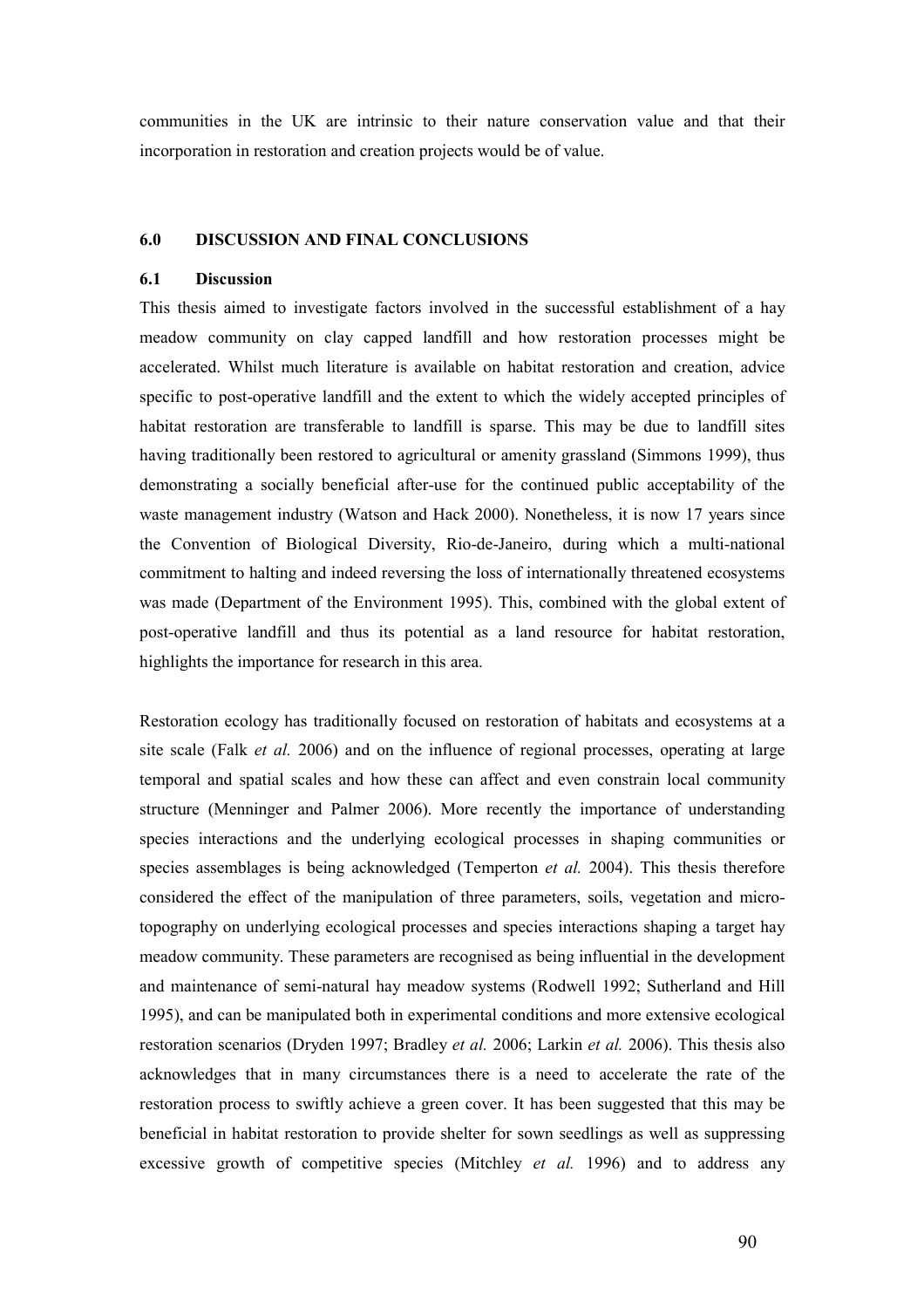discrepancies that lie between the high ideals of restoration ecology goals and reality (Pfadenhauer 2001). In particular, Pfadenhauer identifies insufficient social acceptance of landscape changes during restoration processes as a limiting factor. Higgs (2005) criticises ecological restoration practitioners for failing to adequately address these conflicts between science and socio-cultural factors.

Three field scale experiments were consequently established with the objectives of:

1. Investigating the effect of manipulation of soil and vegetation on the development of the target plant community, edaphic factors and earthworm populations on clay capped landfill that has been stabilised with green cover;

2. Investigating the use of earthworms as ecological engineers in speeding up the establishment phase of the grassland sward via their impact on the soil's physical and chemical properties; and

3. Investigating the effect of manipulation of micro-topography on the development of the target plant community, edaphic factors and earthworm populations on clay capped landfill.

In addition to addressing these objectives, through establishing these experiments this study has demonstrated that a plant community supporting the key species associated with the internationally threatened hay meadow habitat can be successfully created on clay capped landfill despite the additional constraints posed by the hostile environment created by the clay cap.

The experiment that was established to address the first objective clearly demonstrated that increased plant diversity can be promoted through the manipulation of soil and vegetation, even once the clay cap has been stabilised with a green cover. Despite the problems with depleted soil conditions associated with the clay cap (Scullion and Mohammed 1991; Athy et al. 2006), the mechanical removal of topsoil and vegetation and sowing of the seed mix onto the bare clay was the most successful method in the long-term for establishing a hay meadow community. The retention of topsoil and ameliorant initially resulted in a greater success in seeded species, probably through creating more suitable soil conditions for germination (Parker 1995; Gilbert and Anderson 1998; Watson and Hack 2000; Gregory and Vickers 2003. However, three years after sowing the abundance of sown species significantly decreased as a direct result of competition from *Elytrigia repens*. This agrees with Simmon's (1999) who suggested that topsoil should not be used on areas where wildflower seed is to be sown on clay capped landfill as the fertility of the topsoil can encourage aggressive competitive species to grow at the expense of the more desirable forb species, and the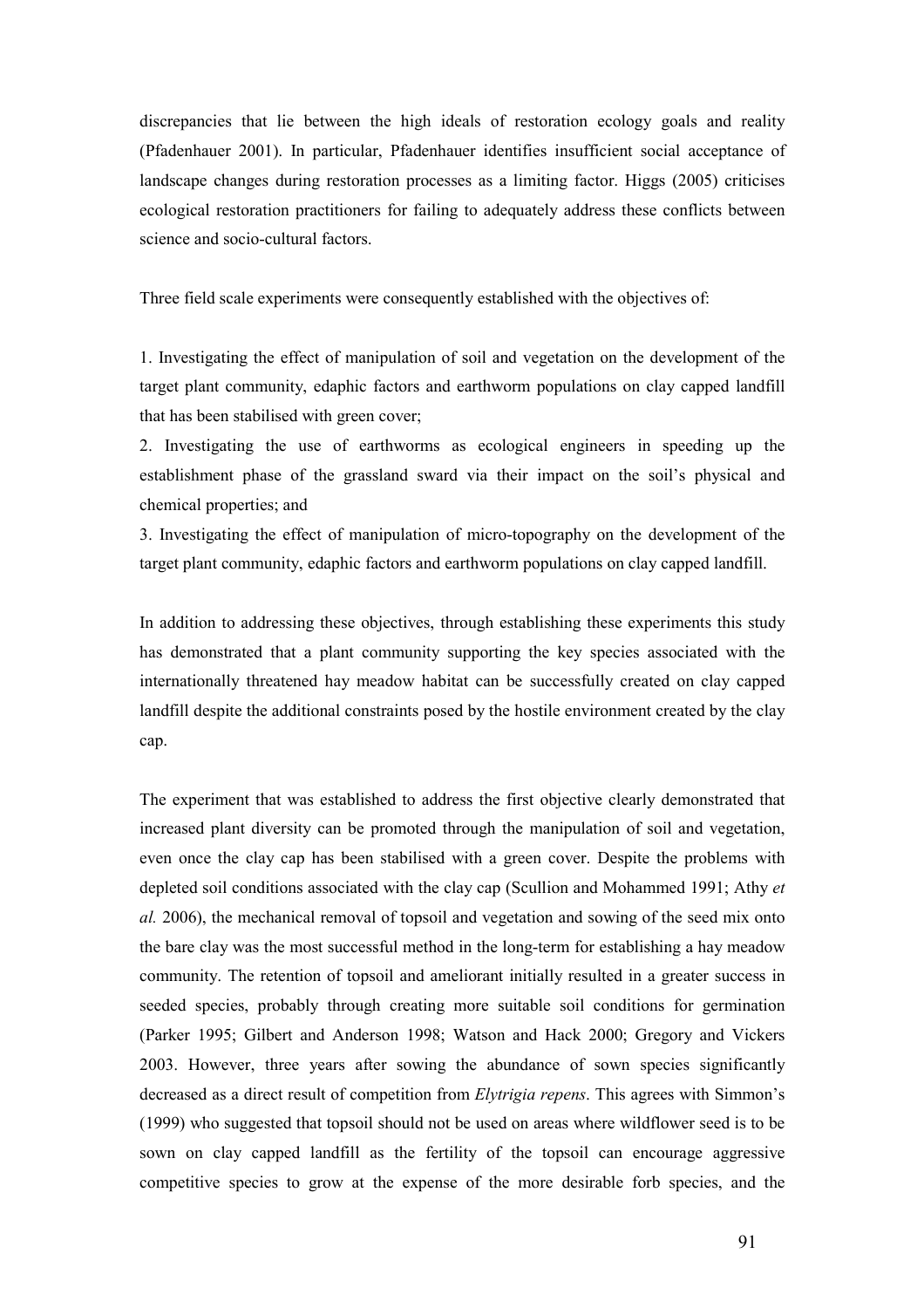diversity can be lost. The success of E. repens on treatments where topsoil and ameliorant were added directly correlated to the higher levels of organic matter, phosphate and soil water content associated with this substrate mix. This finding supports previous studies that suggest that floristic diversity of low-input grassland systems are closely linked with phosphate availability (Lloyd and Pigott 1967; Rorison 1971; Gough and Marrs 1990a; Janssens et al. 1998).

Although greatest plant diversity was observed in the absence of topsoil and ameliorant, the development of the plant community was slow with a mean of 7 % bare ground even six years after the experiment was established. Whilst this is largely conducive with the goals of ecological restoration, which can be viewed as an attempt to recover a natural range of ecosystem composition, structure and dynamics (Falk 1990; Allen et al. 2002; Palmer et al. 2005), there is potential for conflict with social perception and public acceptability (Watson and Hack 2000; Pfadenhauer 2001; Higgs 2005). One solution would be to find a mechanism by which the rate of colonisation of vegetation can be accelerated without the addition of topsoil or ameliorant.

Research has long documented both the benefits of earthworms to soil development (Teotia et al. 1950; Ehlers 1975; Stewart 1981) and the benefits of the development of plant communities to earthworms (Mato et al. 1989; Doube and Brown 1998; Pizl 1999). A total of five species of earthworm, with species representative of the three major groups based on burrowing and feeding characteristics (Bouché 1977), were recorded on experimental plots investigating the effect on soil and vegetation on the development of the plant community. This occurrence of earthworms from different functional groups and what was a relatively even distribution of earthworms across plots with and without added ameliorant or existing vegetation is interesting as the processes of soil stripping, storage and reinstatement contribute to a large reduction in earthworm populations (O'Flanagan *et al.* 1963; Scullion *et* al. 1988). This clearly demonstrates that despite being subjected to these processes and additional problems associated with depleted soil conditions (Butt et al. 2004; Athy et al. 2006) the clay cap can sustain earthworm populations. However, this study found no evidence that earthworm abundance was a factor in determining plant community composition. This may be due to the low population densities of earthworms in this objective's experimental plots compared to natural systems where many of these benefits have been observed. Mean total numbers of earthworms recorded ranged from 87.2 to 174 m² compared to numbers ranging from 390 to 470 m² recorded by Svendsen (1955) and 400 to 500 m² as recorded by Cotton and Curry (1980) in old pastures in the UK. It was therefore hypothesised that, where introduced in sufficient numbers, earthworms may have the potential to accelerate the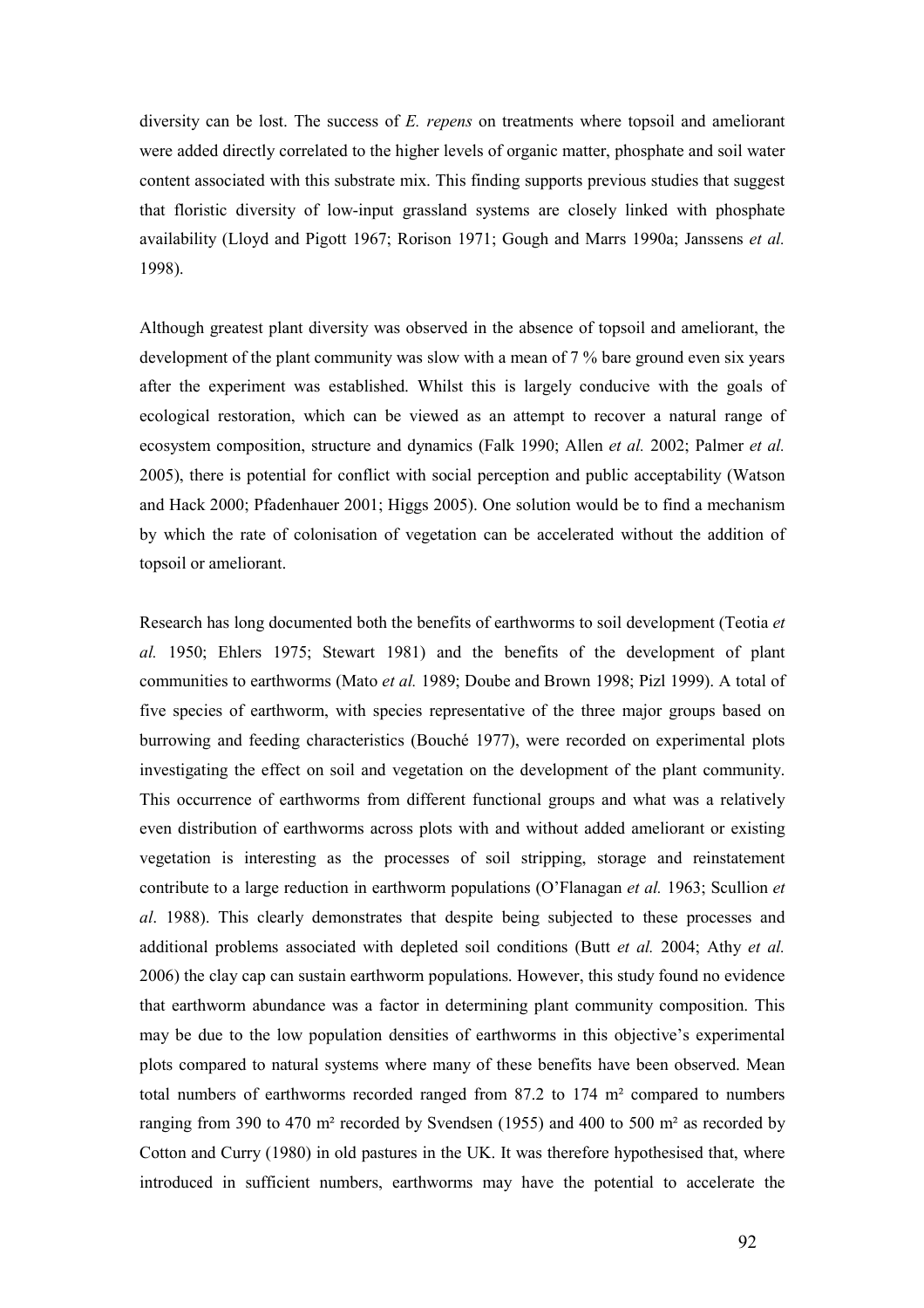establishment of the hay meadow community. Furthermore, in a review of earthworm inoculation trials Butt (1999) identified only four that relate to capped landfill, highlighting the requirement for further work and documentation on this subject.

An experiment investigating the use of earthworms as ecological engineers in speeding up the establishment phase of the grassland sward via their impact on the soil's physical and chemical properties was consequently established as part of this thesis in 2005. Unfortunately limited success with the earthworm inoculation itself was observed in this experiment although a number of valuable implications for future earthworm inoculation trials and grassland restoration, particularly relating to reinstated soils, were identified. A high mortality of inoculated earthworms was observed, particularly with L. terrestris which was no longer recorded and was assumed absent three years following inoculation. This highlights the importance of species selection for inoculation. Whilst deep-burrowing species such as L. terrestris may be seen as having the greatest potential to improve the soil conditions of the compacted clay cap (Butt 1999; Butt 2008), they are also unsuited to these conditions.

Natural colonisation of earthworms was a more successful approach than inoculation with A. chlorotica being recorded just 6 months after the experiment was initiated, and only one year after the clay cap was laid. However, no evidence was detected within the three year study to suggest that earthworms had an accelerating affect on the development of the hay meadow community or the soils physical or chemical character. It is postulated that this is because earthworm numbers were too low to have an effect on vegetation growth in such a short timescale. Where positive responses of vegetation to earthworm inoculation have been previously observed earthworm density was considerably higher (Stockdill 1982; Baker et al. 1997). The density of naturally colonised earthworms in the present study were, however, higher than those observed on other similar sites. For example, Butt *et al.* (1999) failed to locate any natural earthworm colonists after three years in their study on a partially restored landfill site. Similarly, Judd and Mason (1995) did not record any earthworms on the one year old trial site in their experiment. This higher rate of colonisation may be attributed to the proximity of existing earthworm populations. For instance, there is a series of established banks and hedgerows within 15 m of the site of this experiment. Further study on both on the rate of natural earthworm colonisation of clay capped landfill in relation to existing stable populations and on earthworm inoculation would be of interest. However, at present results from this thesis suggest that the use of earthworms to accelerate the establishment of a species-rich green cover is not viable.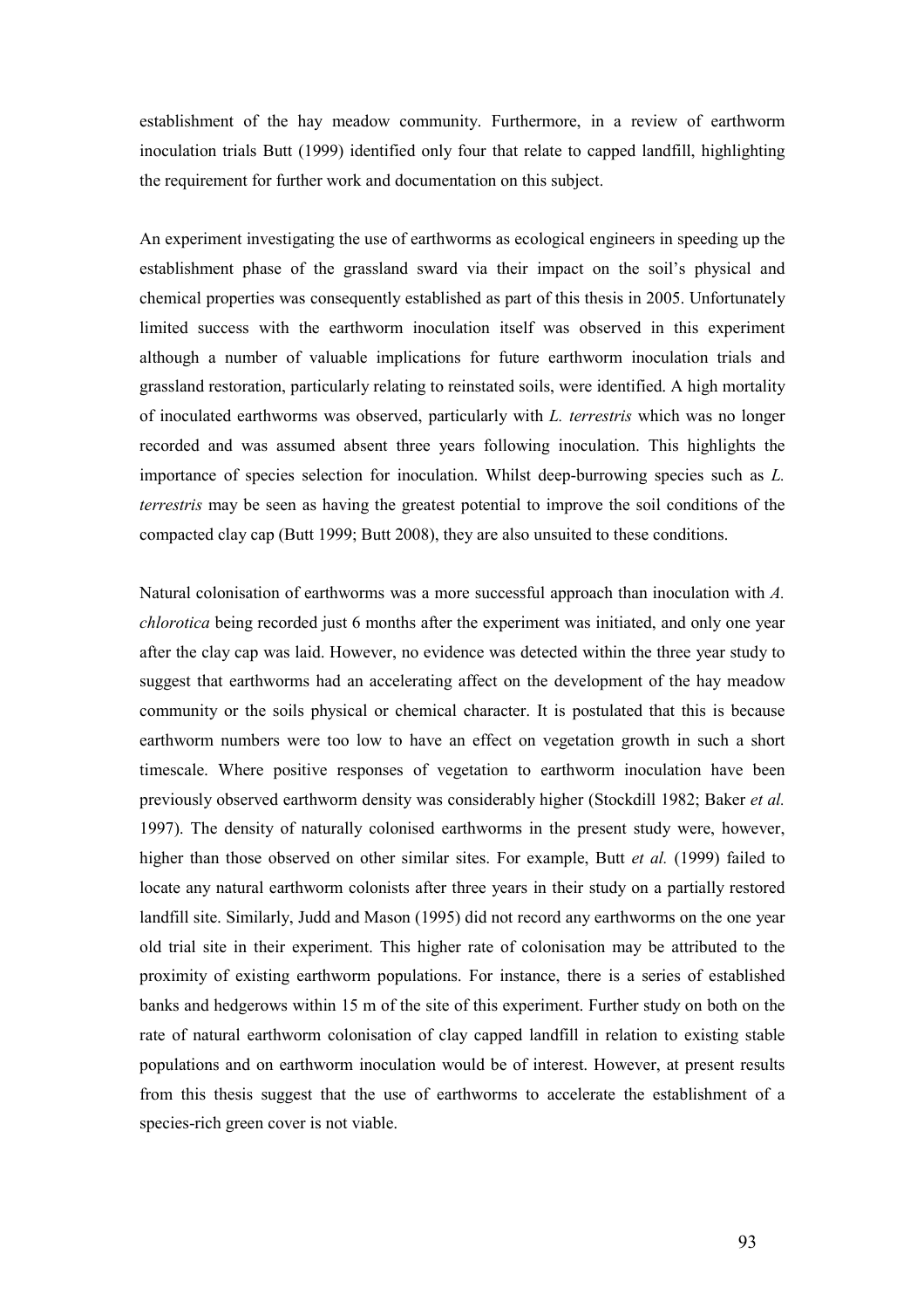This conflict between the requirement to swiftly establish a green cover and to create speciesrich grassland habitat for nature conservation interest is not unique to landfill. It has also been identified as a major problem associated with the rapid stabilisation of spoil created during the construction of the Channel Tunnel (Kershaw et al. 1995; Mitchley et al. 1996) as well as in the reversion of intensive agricultural land (Walker *et al.* 2004). One solution has been to sow nurse crops such as *Lolium perenne* or *L. multiflorum* with species mixtures to establish a swift green cover and improve the establishment of target species by providing shelter for seedlings as well as suppressing excessive weed growth (Mitchley *et al.* 1996). Field trials have shown that on low fertility soils a decline in the abundance of the nurse crops is observed in the second season, allowing slower-growing wildflower species to expand their cover (Kershaw et al. 1995; Mitchley and Buckley 1995). In contrast, however, most studies have recorded few beneficial effects of nurse crops (Pywell *et al.* 2002). In addition, problems associated with the initial establishment of the nurse crop on soils of low fertility have been encountered (Mitchley *et al.* 1996) and in one study the abundance of the nurse crop, L. multiflorum, was detrimental to the early establishment of a lowland wet grassland sward (Manchester *et al.* 1997). The present research has shown that an alternative solution may be to swiftly establish a green cover across the site through the addition of topsoil and ameliorant and then create patches of more diverse communities.

The experiments documented in this thesis not only indicate that higher diversity within habitat patches could be achieved through the removal of topsoil but also that botanical diversity can be enhanced through introducing micro-topographic heterogeneity. Theory relating to micro-topographic heterogeneity suggests that alpha diversity increases with micro-topographic heterogeneity through the creation of a greater variety of distinct niche spaces (Jeltsch *et al.* 1998). Overall, the results of this experiment indicated that creating micro-topographic heterogeneity in the form of ridge and furrow directly influenced plant diversity and community composition. Whilst significantly different plant communities were not detected where micro-topographic variations had been introduced compared to where they had not, differences in the community that developed on the ridges and in the furrows, and between different ridge and furrow heights were recorded. This means that incorporation of micro-topographic heterogeneity in the restoration of habitat patches within the landscape could positively contribute to Beta diversity, particularly where species selection within the seed mix considered the differing conditions created by these micro-topographical features. It is also likely that a more appropriately selected seed mix to reflect the different conditions created by these micro-topographic undulations would have resulted in greater alpha diversity compared to the topographically homogeneous plots.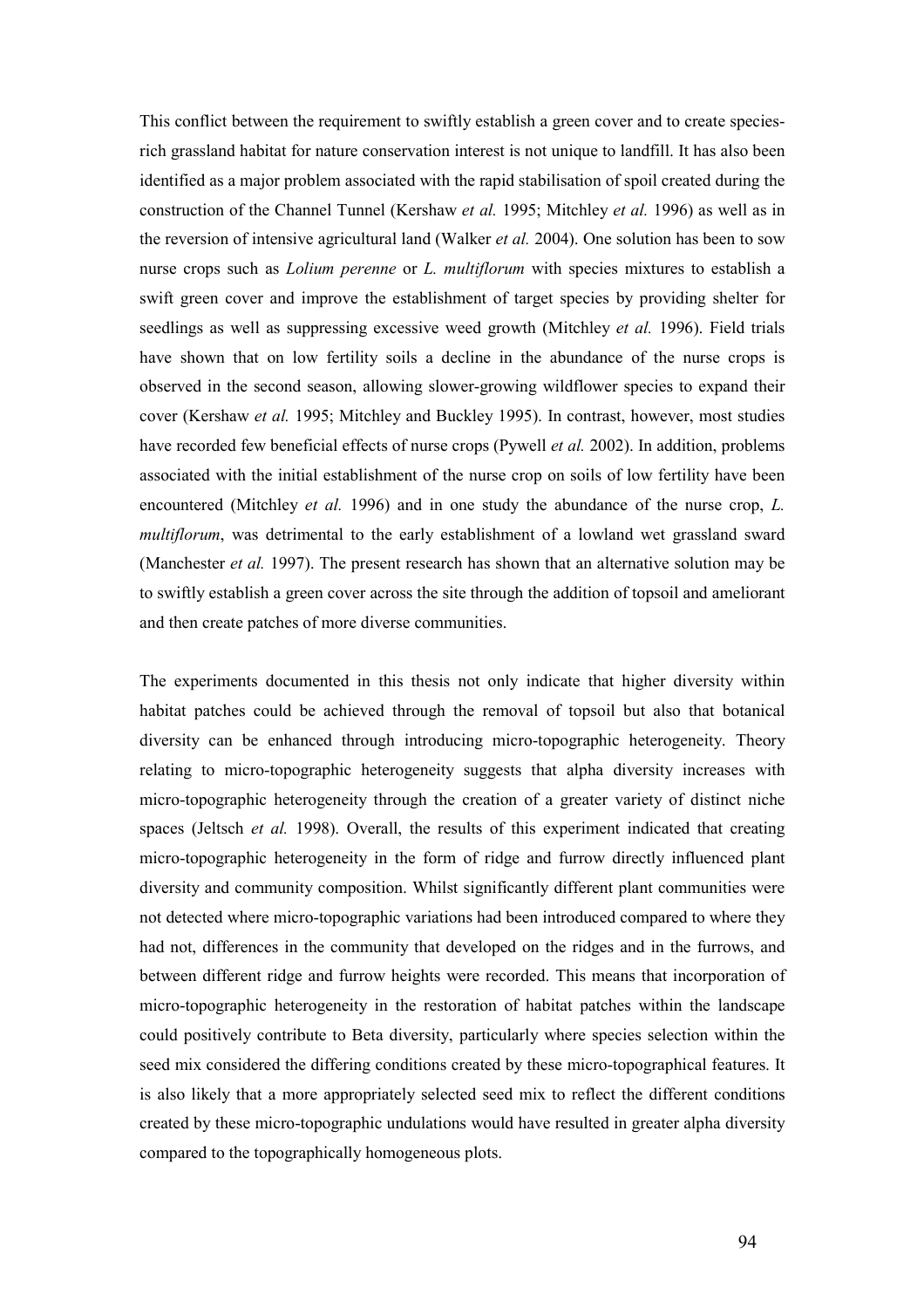Interpretation of the effects of micro-topographic heterogeneity on diversity was impeded by the variation that was seen in the replicates within the treatments, most likely caused by inconsistent engineering of the micro-topographic variations and its effect on water retention in the furrows. This sensitivity can be both advantageous and disadvantageous in restoration ecology and highlights the importance of field scale trials in furthering the knowledge of ecological restoration. An advantage is that small differences can produce a wide range of micro-topographic conditions to promote diversity. A disadvantage is that it is difficult to predict exact outcomes. Nonetheless, the results of this experiment clearly show that the introduction of micro-topographic variations does affect the development of the plant community, can enhance biodiversity and has the potential to be a useful tool in creating habitat patches.

The creation of habitat patches could be considered to be an extension at the small spatial scale of modern day thinking that landscape heterogeneity is a key factor promoting biodiversity (Wagner et al. 2000; Rundlőf and Smith 2006). Heterogeneous landscapes are characterised by semi-natural habitat patches such as wetlands, hedgerows, and grasslands bordering cultivated fields (Thiere *et al.* 2009). Since the second half of the  $20<sup>th</sup>$  Century the intensification of land-use practices and the associated decline of semi-natural habitats have been major drivers of biodiversity loss at local, regional and global scales (Norris 2008). Creation of habitat patches in homogeneous agricultural landscapes is being increasingly promoted in Europe to address the loss of multi-functionality in agricultural landscapes in general (Otte et al. 2007). Thiere et al. (2009) found that both local and regional diversity was increased through the creation of 300 ha of dual-purpose wetlands in the intensive agricultural lowlands of south-west Sweden.

Previous studies that have found benefits in creating semi-natural habitat patches appear to have largely concentrated on the landscape or regional scales (Moser *et al.* 2009; Thiere *et al.* 2009), and the question of whether these principles will transfer to smaller scales of heterogeneity such as those possible within single landfill sites is currently unanswered. As an indication, typical covered landfill sites in Worcestershire range in size from 1.26 to 23.4 hectares (Worcestershire County Council 2009). This therefore raises the important question of at what spatial and temporal scales can habitat patches of communities of high nature conservation value be created and sustained within the wider decommissioned landfill site. Preliminary results from this thesis suggests that a sown hay meadow community can be sustained, and indeed is continuing to develop, six years after creation on plots as small as 100 m² that are surrounded by grassland dominated by competitive grasses,. This success depends on providing and maintaining a low nutrient status edaphic environment.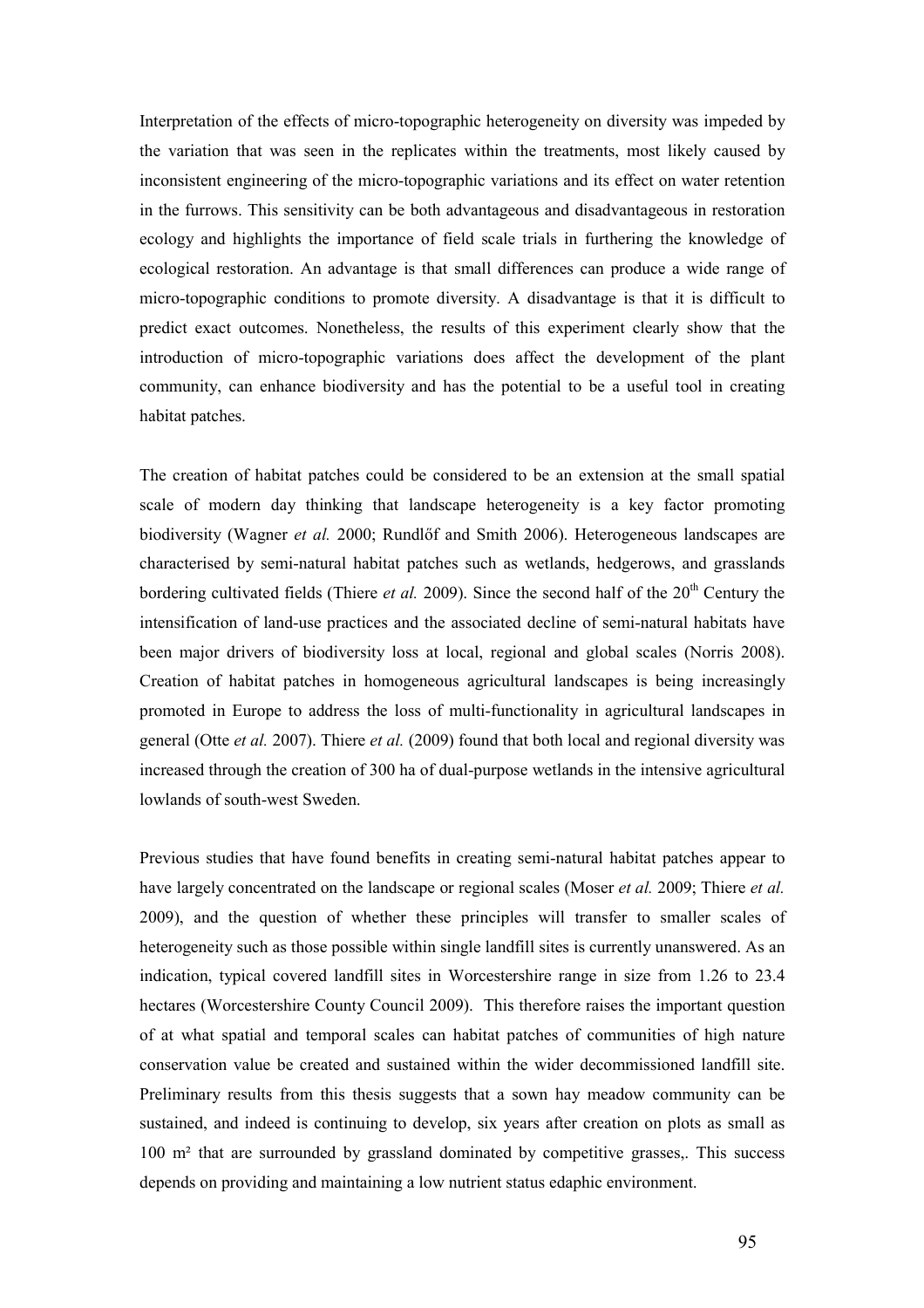Previous studies of grassland re-creation on ex-arable land suggest that persistence in the longer term, and the ability to colonise surroundings stabilised with green cover, is also linked to dispersal ability (Pywell *et al.* 2003) and to the specific germination traits of species (Burke and Grime 1996; Pakeman et al. 2002; Pywell et al. 2002). Both persistence and colonisation ability appear to be correlated to species that have higher germination rates in the light than dark (Pakeman *et al.* 2002) and larger seeds (Burke and Grime 1996; Pakeman *et al.* 2002; Pywell et al. 2002). For example Centaurea nigra and Trisetum flavescens (yellow oat grass) have good dispersal abilities and are able to persist within a closed grassland sward (Pakeman et al. 2002). Further investigation of the interaction between species responses to specific abiotic conditions associated with landfill and other species, and of species responses to the heterogeneity, size and distribution of habitats, may be key to the successful landscape design of capped landfill.

#### 6.2 Limitations of the current study and recommendations for further work

One of the main limitations encountered during this study are those relating to field scale experiments. Ecological systems are naturally heterogeneous and there is growing evidence that the processes which generate natural variability operate over difference scales of space and time (Thrush et al. 2000). Field scale trials benefit in representing this heterogeneity by having a high degree of realism (Diamond 1986), and extrapolations require fewer assumptions when experimental scales are similar to the scale at which predictions are needed (Carpenter 1999). The problems associated with extrapolating results from laboratory or microcosm experiments means that these types of experiments have limited relevance for community ecology and the study of ecosystem processes (Carpenter 1999). However, there are also a number of disadvantages associated with field scale trials. Pakeman et al. (2002) identify issues such as competition from invading species, dispersal of sown species between plots and invasion from persistent seed banks as having the potential to reduce the integrity of conclusions drawn from trials. Problems associated with the seed bank were not a problem with the freshly laid clay cap and the potential of dispersal of plants between experimental plots was minimised by incorporating buffer zones between plots. Nonetheless, the dispersal of earthworms and their suspected colonisation from adjacent habitat into objective two's experimental plots made it difficult to draw conclusions on the survival of inoculated earthworms here. It did, however, highlight the fact that earthworms can readily colonise even the most inhospitable soils such as the freshly laid compacted clay cap of this study's site relatively quickly. It is likely that in this instance the network of hedgebanks that had been established for approximately ten years that surrounded the study site may have acted as a source for this natural colonisation. Further investigation would therefore be useful to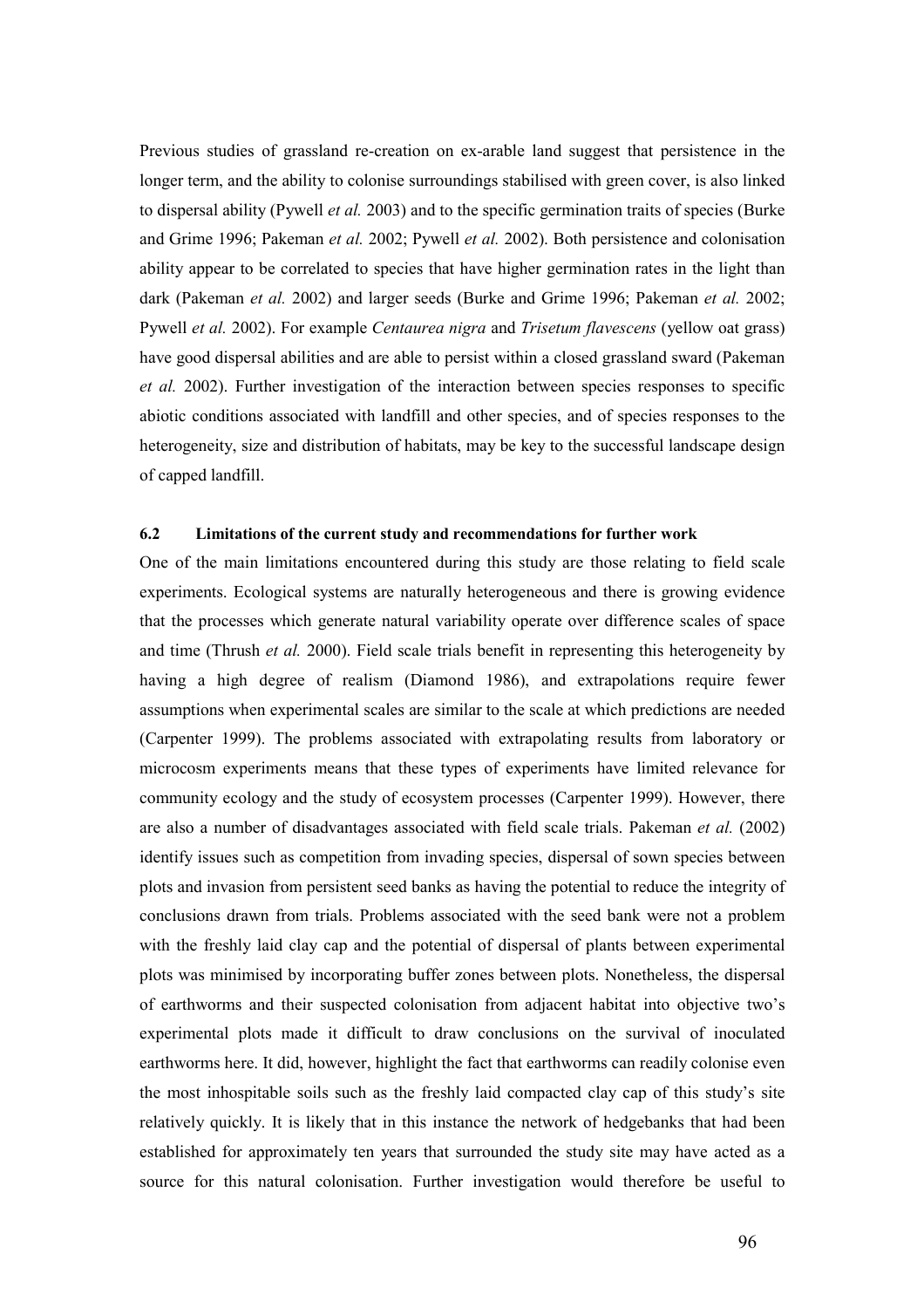ascertain whether it was these features that aided the rapidity of natural earthworm colonisation. If this was the case these features could easily be incorporated into the design of post-operative landfill sites to enhance the rate of natural earthworm colonisation which, in theory, would ultimately increase the rate of development of a soil structure more conducive to supporting a greater diversity of plants and soil flora and fauna (Davis 1986; Walker *et al.*) 2004).

Disadvantages in field scale trials were also particularly highlighted in objective three's experimental plots, investigating the use of induced micro-topography in hay meadow creation. Firstly, the size of the plots required to incorporate the ridge-and-furrow meant that the possible rate of replication was low due to constraints in the area of land available, with only three plots of each treatment. This not only meant that it was difficult to draw conclusions due to the low rate of replication but there also appeared to be substantial variation in the results and this is suspected to have been caused by small differences in the engineering of the ridge-and-furrow. With greater replication it is likely that a more consistent pattern in differences caused by ridge and furrow height would have been detected. Importantly, this would also have provided greater statistical power for analysis. The results of this study certainly infer that where the area of available land permits that a similar experiment with greater replication would yield interesting results and would be likely to reveal greater differences between treatments. In hindsight, a greater intensity of sampling could have been achieved without psuedoreplication by recording the variables, such as plant abundance and soil characteristics, at regular intervals throughout the year. This is likely to have been of greatest use for soil characteristics, particularly soil water content which is likely to have fluctuated considerably on a seasonal basis and was identified as being the most likely parameter to have been affecting the differences in plant community compostition of the ridges and furrows. In fact, one of the main conclusions that were drawn from this experiment was the inappropriate selection of plant species that was sown which almost entirely comprised species suited to dry conditions. Given that low micro-topographical positions tend to have greater soil moisture levels (Dwyer and Merriam 1981; Dwyer and Ivarson 1983; Larkin et al. 2006) it is not entirely surprising that lower plant diversity was recorded in the furrows than on the ridges of the 50 cm treatment. Had the seed mix contained hay-meadow species suited to damp conditions it is likely that plots with indroduced microtopographical variation would have supported a significantly more diverse plant community than the micro-topographically homogeneous ones. This result would have reflected previous research where increased alpha diversity was associated with increased variation in microtopography, through providing greater opportunities and micro-site preferences for flora (Vivian-Smith 1997; Grace et al. 2000; Ewing 2002; Svenning and Skov 2002; Flinn 2007;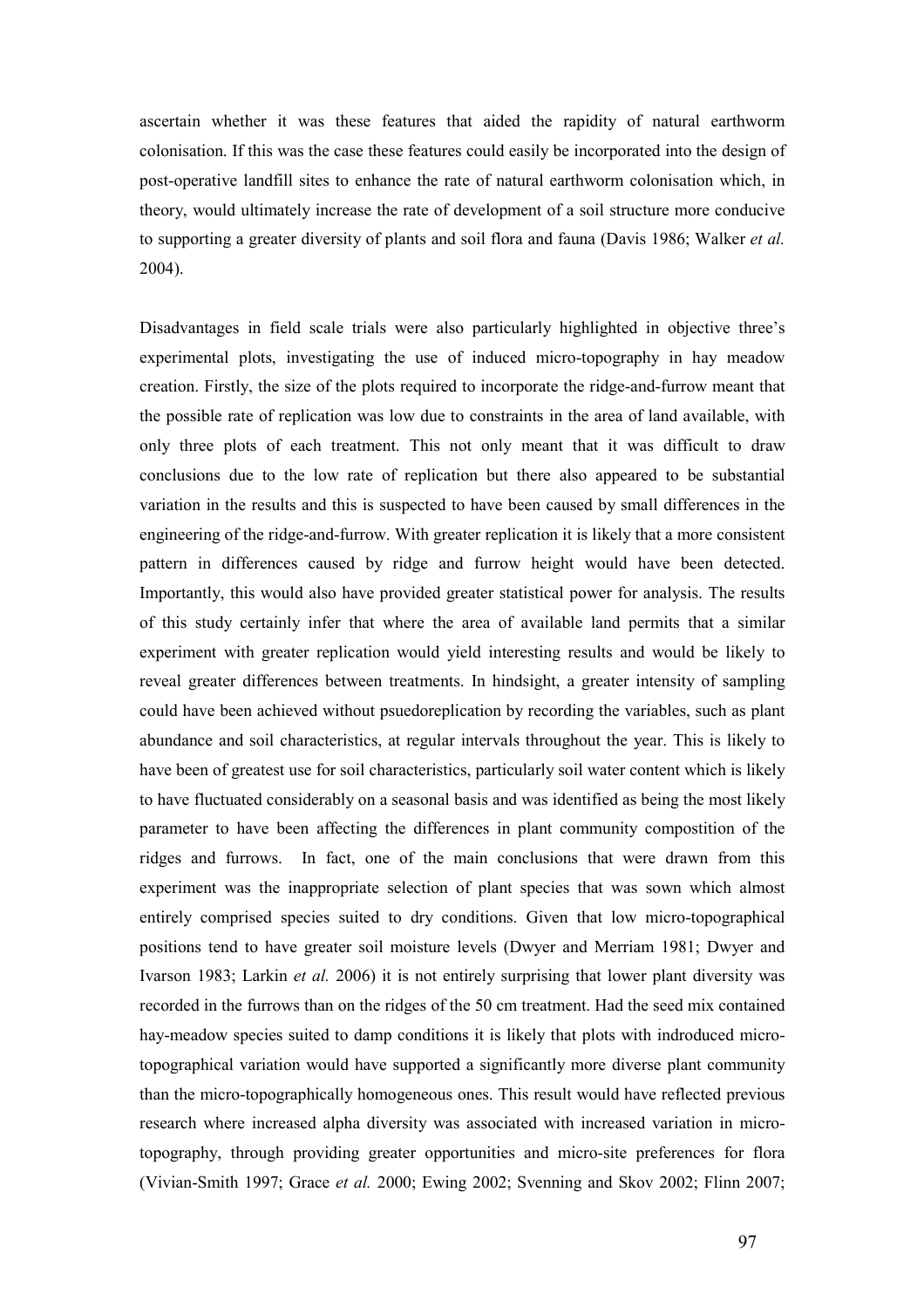Moser *et al.* 2007). Further investigation of this on objective three's experiment has consequently been planned in which the plots will be over-sown in April 2010 with a seed mix comprising typical hay meadow species that favour both dry and damp conditions. The effect this has on plant community compostion and species diversity within the microtopographically homogenous and heterogenous plots will be monitored.

Another limitation associated with the current study is the narrow focus of variables measured and / or monitored. This study focused on target floral plant communities, soil physical and chemical characteristics, which have traditionally been the basis of habitat restoration (Gough and Marrs 1990a; Gough and Marrs 1990b; Janssens et al. 1998; Bakker and Berendse 1999). However, given the importance of microbial, fungal and invertebrate communities, both as functional components of grasslands and in terms of structuring plant communities (Walker et al. 2004), the consideration of these other trophic levels should be an integral part of all restoration programs (Young 2000). Earthworms are widely accepted as being of particular importance due to their role in generating and maintaining soil structure (Davidson and Grieve 2006) and as such these were included as a component in all three experiments conducted as part of this thesis. Naturally, limits on resources restricted the scope of other faunal and floral communities that could be included in this study, although further investigation into the interactions of groups such as arbuscular mycorrhizal fungi, soil bacteria, Collembola and mites, with the parameters studied in this thesis (soils, vegetation and micro-topography) would be of benefit.

Perhaps the most profound constraint associated with this study is the fact that it remains unclear how transferable the principles that were determined in the current study are to other sites. Although it needs to be tested on multiple sites, it is likely that principles derived from the current study would apply to other clay capped landfill sites as this is essentially a manmade substrate that involves the application of clay using standard methods of engineering. However, the effectiveness of the application of these principles to other scenarios of restoration ecology such as ex-arable or pasture, opencast coal mines or other brownfield sites is even less clear. This was particularly highlighted in objective one's experiment where the effect documented by Warren (2000) of T. repens reducing forb abundance and diversity by promoting the growth of competitive grasses through its nitrogen fixation abilities, was not detected in the present study. Indeed T. repens was most abundant in the plots with bare clay where ameliorant had been removed and species diversity increased with increased abundance of this species. It was suggested that it was the depleted soil conditions specific to the clay cap that was preventing this effect which may mean that this treatment of top-soil stripping would not prove as successful on other more natural soils. Pywell (2002) highlights the benefits of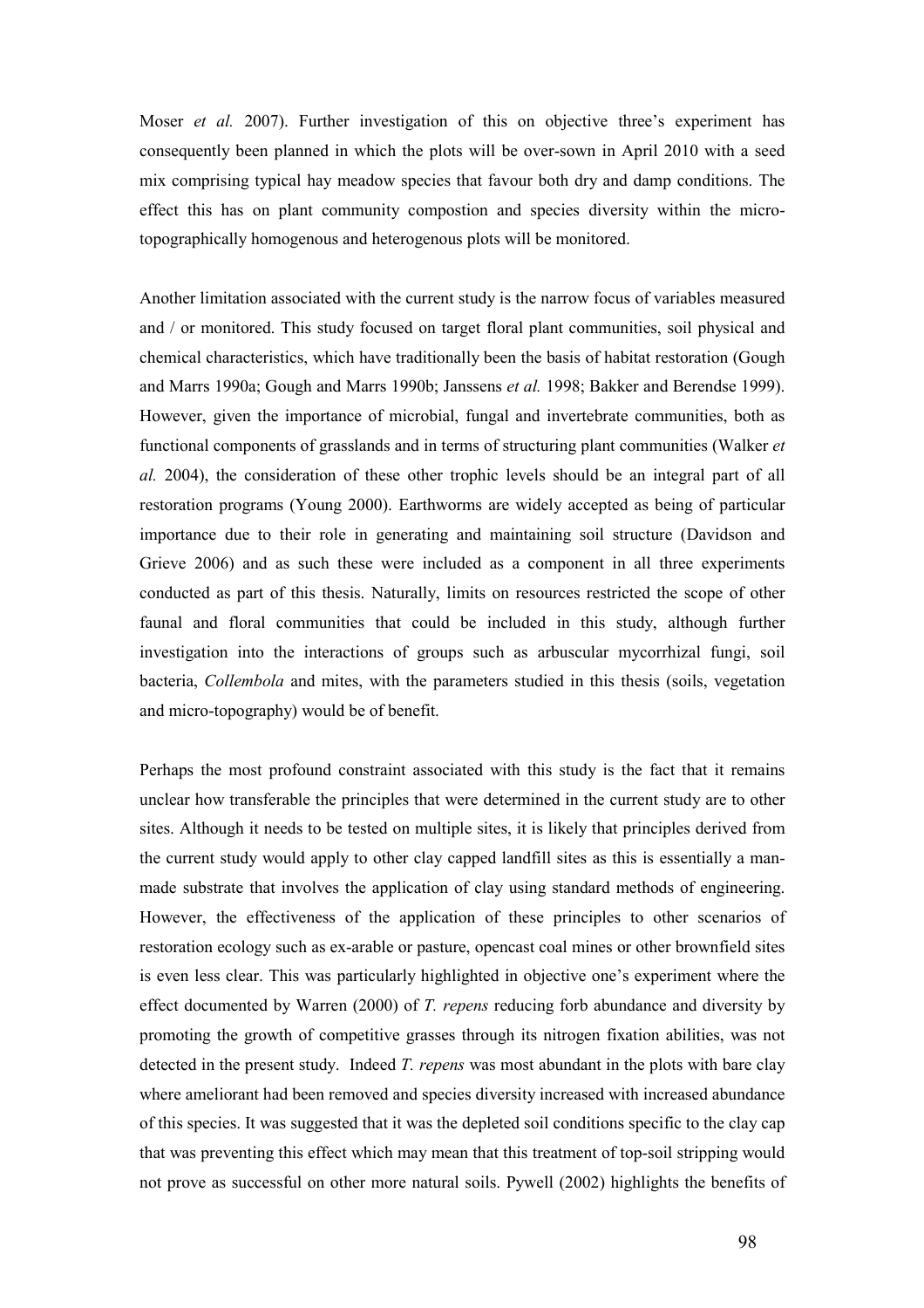multi-site experiments where he was able to test the generality of treatment effects by applying them to five different sites distributed across different regions of Southern England. Ideally this thesis would have incorporated a similar variety of sites to add substance to the findings although unfortunately, as with much research, financial and time constraints did not allow for this in the current study. An alternative may have been to run glasshouse or laboratory experiments alongside the field scale trials. Useful parameters to have measured in this way are the effect of substrate on phosphate levels and the relationship between this and plant nutrient content in objective one's experiment. Likewise, to have inoculated the commercially sourced earthworms of objective two's experiment in containers within the laboratory would have helped to assess more accurately whether it was the poor sourcing of incolum that was responsible for the level of mortality that was observed.

Finally, the other factor that may limit the applicability of this work to other hay meadow creation schemes is the lack of aftermath grazing. This type of disturbance is intrinsic to the development of semi-natural hay meadow communities (Sutherland and Hill 1995; Crofts et al. 1999) and where comparisons have been made it is the combination of taking a hay crop and aftermath grazing that has been the more successful approach than either cutting or grazing alone (Hayes et al. 2000; Smith et al. 2000; Hayes and Sackville Hamilton 2001). Smith (2000) found that the aftermath grazing created germination gaps which allowed for the colonisation of sown and naturally dispersed forbs. In contrast, hay cutting without aftermath grazing has been shown to favour coarse grasses (Hayes and Sackville Hamilton 2001) which is the effect observed in both objective one and two's experimental plots. However, there are more often than not constraints associated with after-use of landfill as there are with other reclaimed land such as open cast coal mines or urban brown field sites. On many of these sites, as is the case at Dimmer waste disposal site where the current study was undertaken, grazing is simply not possible. The challenge for these sites is therefore to adapt more traditional and widely accepted methods of habitat creation to work within the bounds of the constraints. It may have therefore been useful to compare possible management alternatives to attempt to re-create some of the disturbance effects of grazing. This could have included different intensities or timing of hay cropping, causing disturbance mechanically to mimic that caused by cattle or even to compare sites where other forms of grazers such as deer and rabbits are active to those where they are not. Again, it was not possible to include this in the current study due to limited resources, however it is a subject that clearly warrants further investigation and is likely to be key in improving the success and quality of habitat created in the restoration of reclaimed land.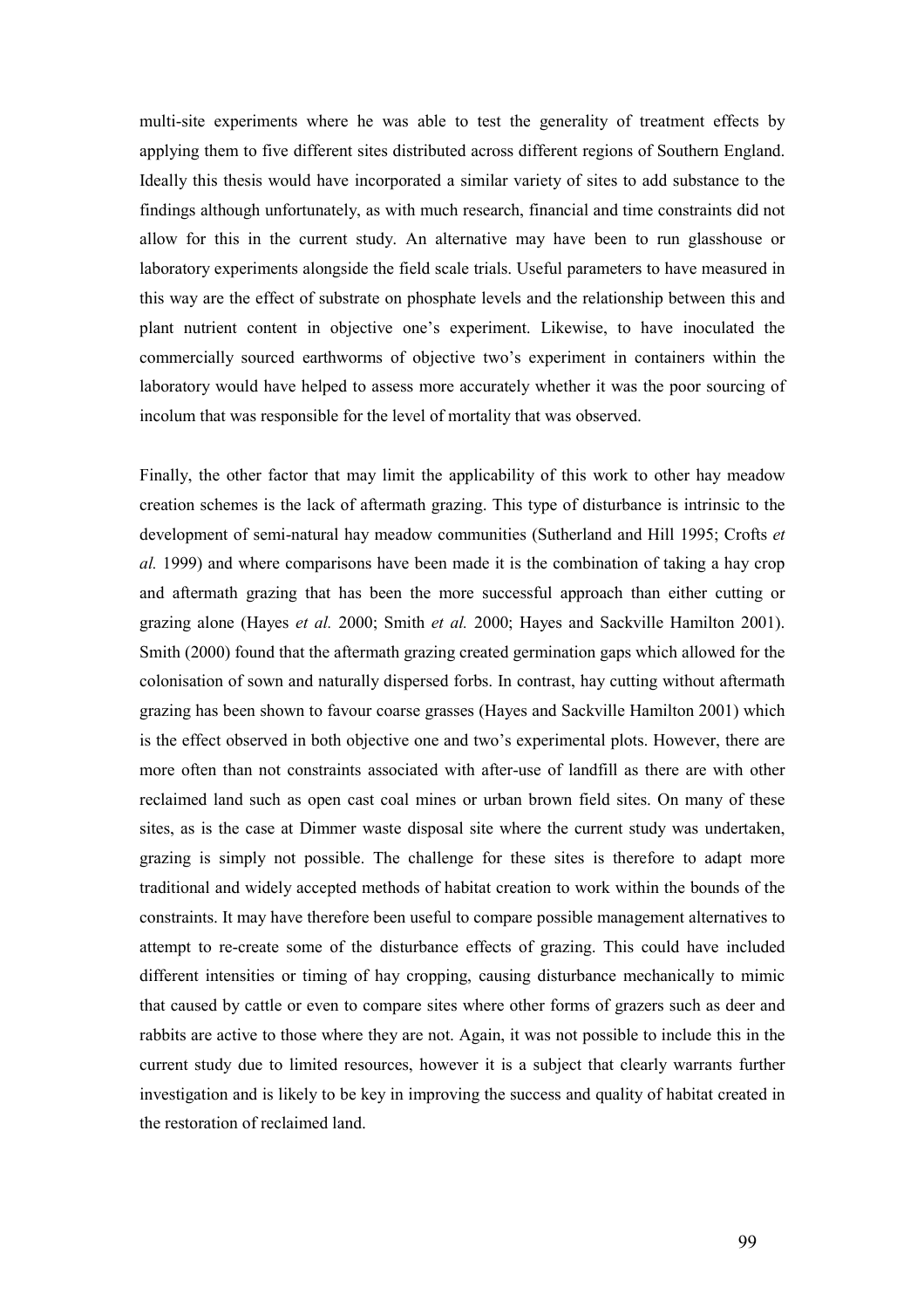# 6.3 Final conclusions

This thesis identified soil as being the key factor in the successful establishment of a hay meadow community on clay capped landfill and the introduction of micro-topographic undulations as having the potential to increase the botanical diversity. Attempts to accelerate the colonisation of the clay cap through the introduction of earthworms were unsuccessful although a suggestion to address the potential conflict between science and socio-cultural factors was made. This involves the swift establishment of a green cover across the site through the addition of topsoil and ameliorant and sowing with fast-growing grass species and the creation of small patches of habitat with sown assemblages of species based on seminatural counterparts.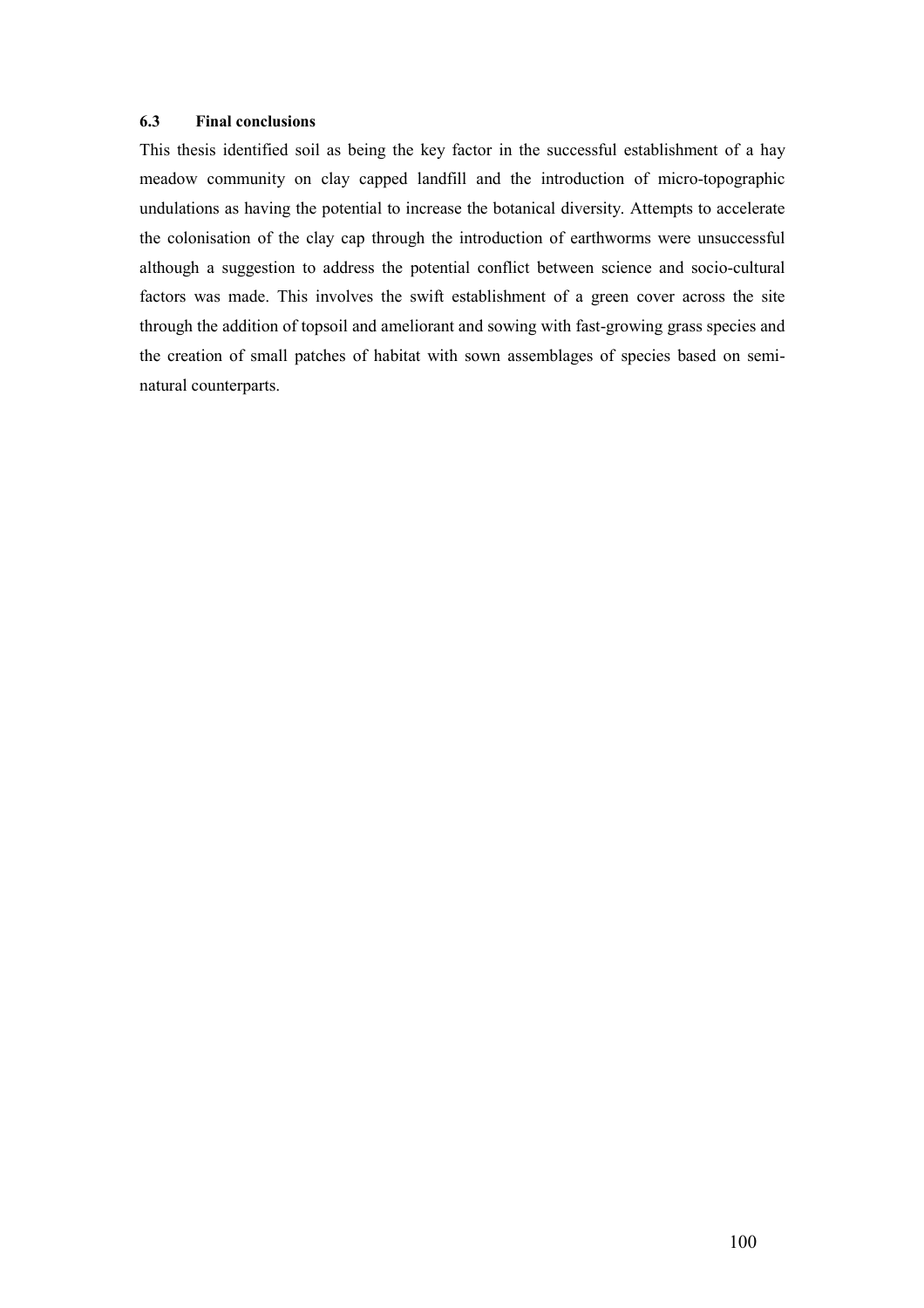Allen, C.D., Savage, M., Falk, D.A., Suckling, K.F., Swetnam, T.W., Schulke, T., Stacey, P.B., Morgan, P., Hoffman, M. and Klingel, J.T., 2002. Ecological restoration of southwestern Ponderosa pine ecosystems: A broad perspective. *Ecological Applications*, 12 (5), 1418-1433.

Allison, M., and Ausden, M., 2004. Successful use of topsoil removal and soil amelioration to create heathland vegetation. Biological Conservation, 120 (2), 221-228.

Ash, H.J., Bennett, R., and Scott, R., 1992. Flowers in the grass. Creating and managing grasslands with wildflowers. Peterborough: Nature Conservancy Council.

Ashman, M.R. and Puri, G., 2002. Essential soil science: a clear and concise introduction to soil science. Oxford: Blackwell Science.

Athy, E.R., Keiffer, C.H., and Stevens, M.H., 2006. Effect of mulch on seedlings and soil on a closed landfill. Restoration Ecology, 14 (2), 233-241.

Baines, C., and Smart, J. 1991. A guide to habitat creation ( $2^{nd}$  edition). London: London Ecology Unit.

Baker, G.H., Williams, P.M.L., Carter, P.J., and Long, N.R., 1997. Influence of lumbricid earthworm on yields and quality of wheat and clover in glasshouse trials. Soil Biology and Biochemistry, 29 (3/4), 599-602.

Baker, G.H., Chan, K.Y., and Munro, K., 2003. Influences of native (Megascolecidae) and exotic (Lumbricidae) earthworms on ryegrass production in acidic pasture soils from southeastern Australia. Pedobiologia, 47, 830-834.

Bakker, J.P., 1989. Nature management by grazing and cutting. London: Kluwer Academic.

Bakker, J.P., and Berendse, F., 1999. Constraints in the restoration of ecological diversity in grassland and heathland communities. Trends in Ecological Evolution, 14 (2), 63-68.

Balmford, A., Bennun, L., Brink, B.T., Cooper, D., Cōte, I.M., Crane, P., 2005. The convention on biological diversity's 2010 target. Science, 307, 212-213.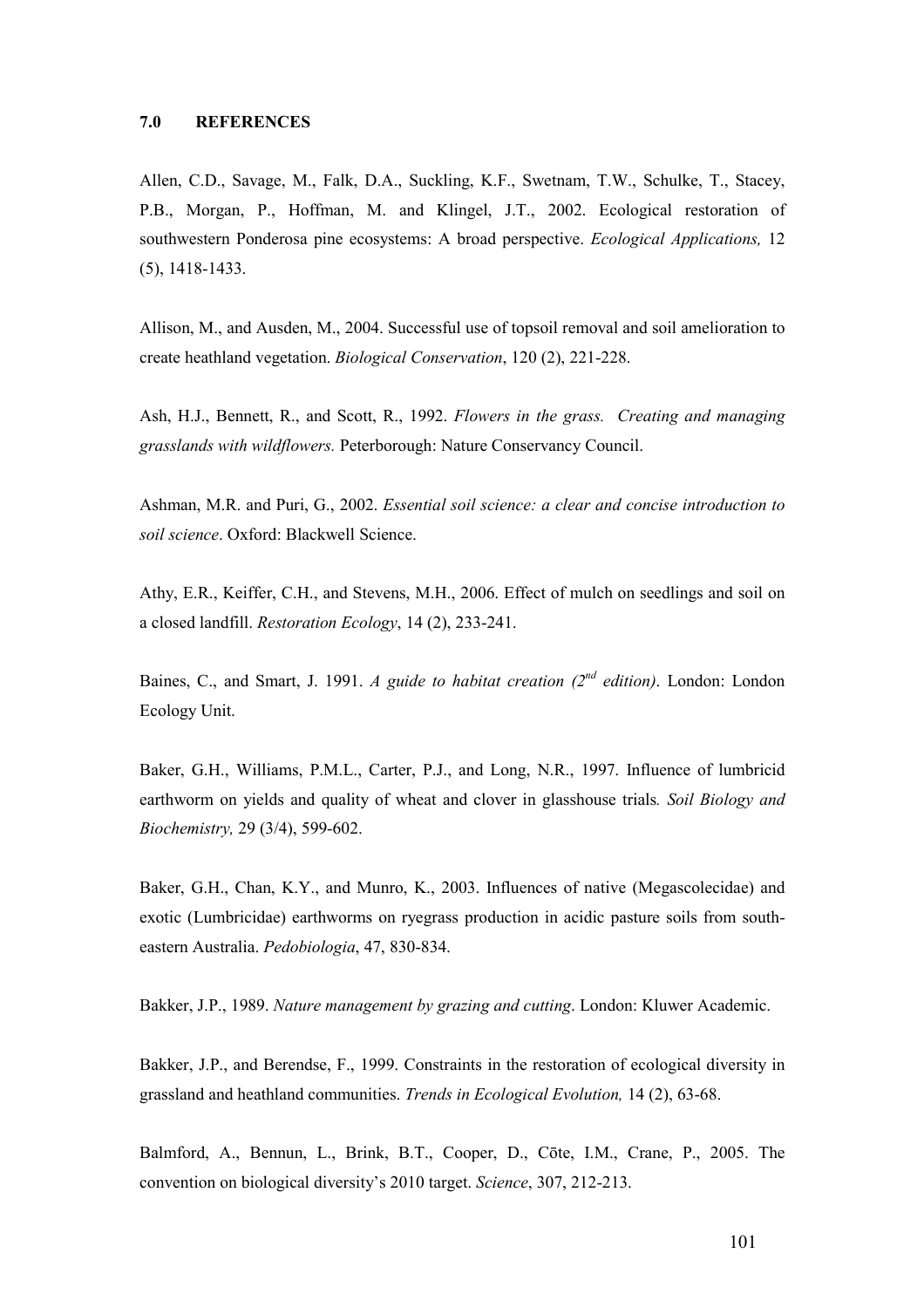Berendse, F., Oomes, M.J.M., Altena, H.J., and Elberse, W.T., 1992. Experiments on the restoration of species-rich meadows in the Netherlands. Biological Conservation, 62 (11), 59- 65.

Beresford, M.W., 1948. Ridge and furrow and the open fields. Economic History Review, 1 (1), 34-45.

Blackstock, T.H., Rimes, C.A., Stevens, D.P., Jefferson, R.G., Robertson, H.J., Macintosh, J., and Hopkins, J.J., 1999. The extent of semi-natural grassland communities in lowland England and Wales: a review of conservation surveys 1978-1996. Grass Forage Science, 54, 1-18.

Bouché, M.B., 1977. Strategies lombriciennes. In: Lohm, U., Persson, T., eds. Soil organisms as components of ecosystems. Copenhagen: Munksguaard, 122-132.

Box, J., 2003. Critical factors and evaluation criteria for habitat translocation. Journal of Environmental Planning and Management, 46 (6), 839-856.

Bradley, I., Clarke, M., Cooke, H., Harris, J., Leeds Harrison, P., Mayr, T., Towers, W., Rodwell, J., and Gowing, D., 2006. Guidance on understanding and managing soils for habitat restoration projects. Peterborough: English Nature Research Projects, Number 712.

Brandani, A.G., Hartshorn, G.S., and Orians, G.H., 1988. Internal heterogeneity of gaps and species richness in Costa Rican tropical wet forest. Journal of Tropical Ecology, 4, 99-119.

Brewer, R., 1994. The Science of Ecology, Second Edition. Saunders College Publishing., Florida.

Brockmann, W., Koehler, H., and Schriefer, T., 1980. Reculivation of refuse tips: soil ecological studies. In: Dindal, D.L. ed., Soil biology as related to land-use practices. Environmental Protection Agency., Washington DC, pp. 200-207.

Brose, U., 2001. Relative importance of isolation, area and habitat heterogeneity for vascular plant species richness of temporary wetlands in East-German farmland. Ecography, 24 (6), 722-730.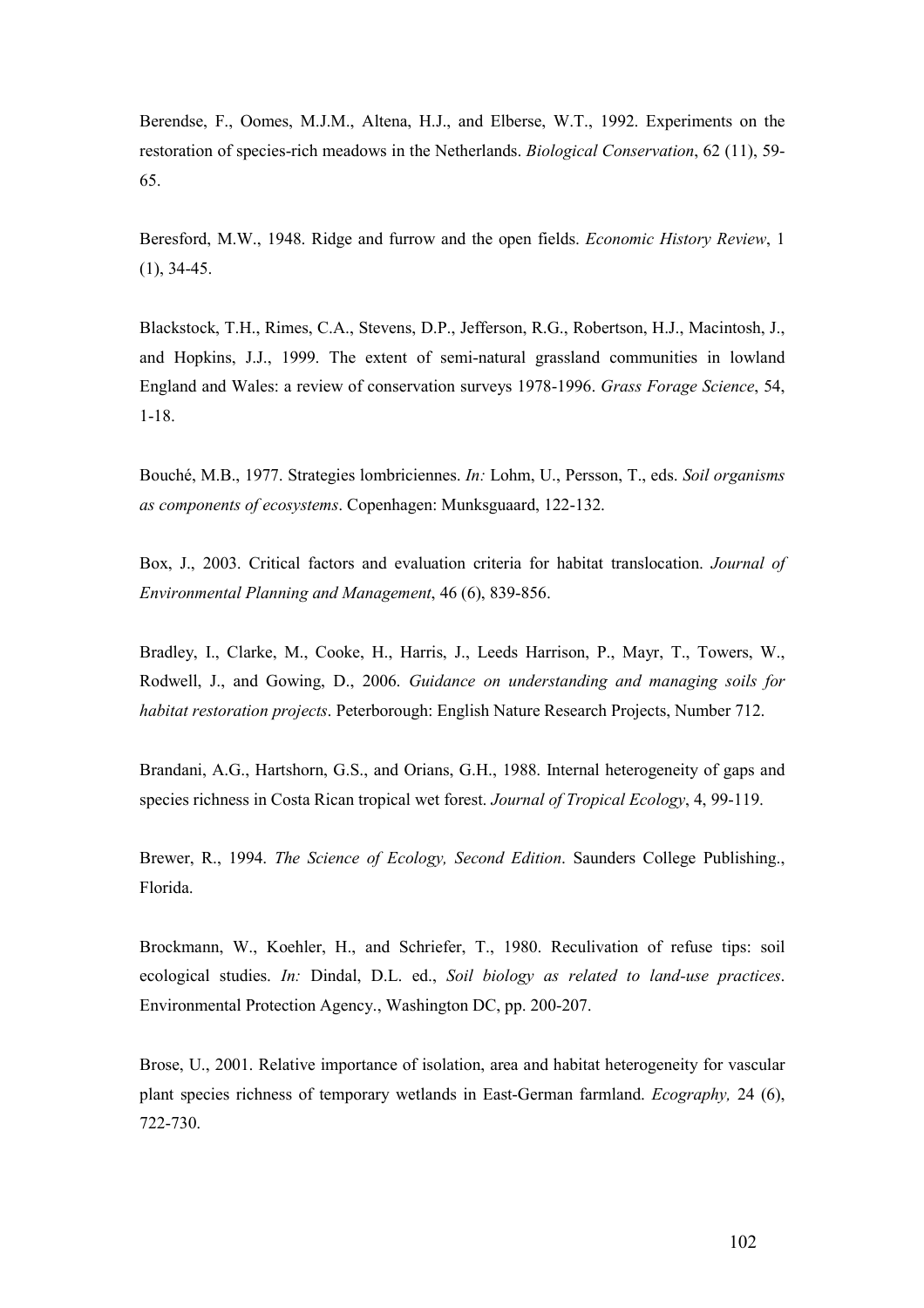Bullock, J.M., Moy, I., Pywell, R.F., Coulson, S.J., Nolan, A.M. and Caswell, H., 2002. Plant dispersal and colonization processes at local and landscape scales. In: Bullock, J.M., Kenward, R.E. and Hails, R., eds. Dispersal Ecology, Blackwell Scientific Publications, Oxford, 279–302.

Bullock, J.M., and Pywell, R. F., 2005. Rhinanthus: A tool for restoring diverse grassland? Folia Geobotanica, 40 (2/3), 273-288.

Burke, M.J.W., and Grime, J.P., 1996. An experimental study of plant community invisibility. Ecology, 77 (3), 776-790.

Butt, K.R., 1999. Inoculation of earthworms into reclaimed soils: the UK experience, Land Degradation and Development, 10 (6), 565-575.

Butt, K.R., 2008. Earthworms in soil restoration: Lessons learned from united Kingdom case studies of land reclamation. Restoration Ecology, 16 (4), 637-641.

Butt, K.R., Frederickson, J., and Morris, R.M., 1993. Investigations of an earthworm inoculation experiment, London Borough of Hillingdon. Waste Planning, 7, 9-12.

Butt, K.R, Frederickson, J., and Morris, R.M., 1995. An earthworm cultivation and soil inoculation technique for land restoration. *Ecological Engineering*, 4 (1), 1-9.

Butt, K.R, Frederickson, J., and Morris, R.M., 1997. The earthworm inoculation unit (EIU) technique, an integrated system for cultivation and soil-inoculation of earthworms. Soil Biology and Biochemistry, 29 (3/4), 251-257.

Butt, K.R., Frederickson, J., and Lowe, C.N., 1999. Colonisation, survival and spread of earthworms on a partially restored landfill site. Pedobiologia 43, 684-690.

Butt, K.R., Lowe, C.N., Frederickson, J., and Moffat, A.J., 2004. The development of sustainable earthworm populations at Calvert Landfill Site, UK. Land Degradation and Development, 15 (1), 27-36.

Caldwell, M.M., and Pearcy, R.W., 1994. Exploitation of environmental heterogeneity in plants: Ecophysical process above and below ground. Burlington, MA: Academic Press.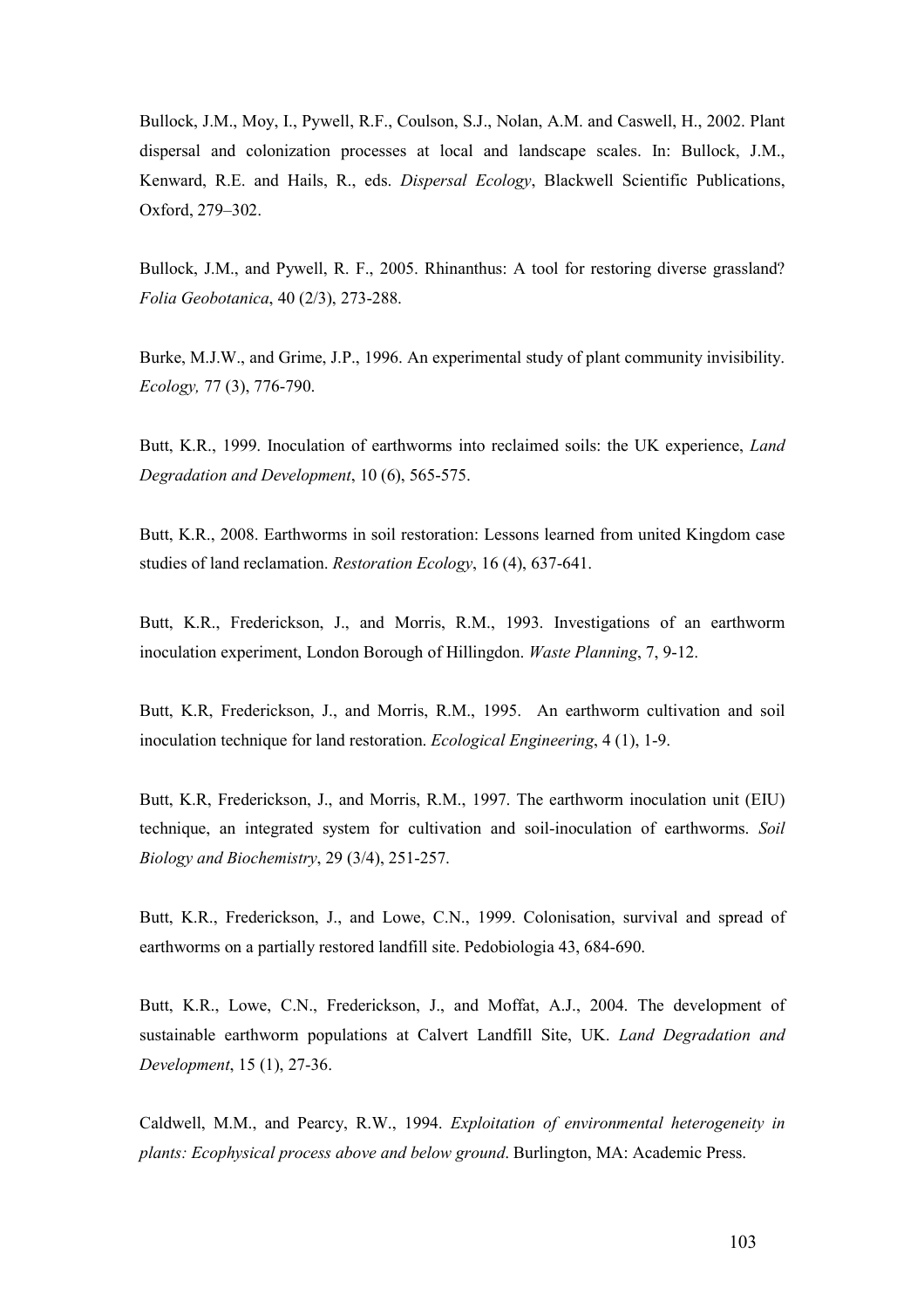Cannon, P. M., and Reid, I., 1993. The influence of relic Ridge-and-Furrow on the soil water regime and the plant community of an ancient meadow, Cumbria, England. Global Ecology and Biogeographical Letters, 3 (1), 18-26.

Carpenter, S.R., 1999. Microcosm experiments have limited relevance for community and ecosystem ecology: Reply. Ecology, 80 (2), 1085-1088.

Carrington, L.P., and Diaz, A., 2009. An investigation into the effect of soils and vegetation on the successful establishment of a hay meadow on a clay capped landfill. Restoration Ecology, in press.

Clark, D.B., 1990. The role of disturbance in the regeneration of tropical moist forests. In: Bawa, K.S., and Hadley, M., eEds. Reproductive ecology of tropical forest plants. UNESCO., Paris, 291-315.

Clarke, K.R., and Gorley, R.N., 2006. PRIMERv6. PRIMER-E Ltd, Plymouth.

Clements, R.O., Murray, P.J., and Sturdy, R.G., 1991. The impact of earthworms and three levels of N fertiliser on a grassland soil environment. Agriculture Ecosystem and Environment, 36 (1/2), 75-85.

Coleman, D.C., and Crossley, D.A., 2003. Fundamentals of soil ecology. London: Academic Press.

Corbett, E., Anderson, R., and Rodgers, C., 1996. Prairie re-vegetation of a strip mine in Illinois: Fifteen years after establishment. Restoration ecology, 4 (4), 346-354.

Cotton, D.C.F., and Curry, J.P., 1980. The effects of cattle and pig slurry fertilisers on earthworms (Oligochaeta, Lumbircidae) in grassland managed for sileage production. Pedobiologia, 20, 181-188.

Courtney, F.M., and Trudgill, S.T., 1984. The soil: An introduction to soil study. Hodder Arnold, London.

Cowles, H. C., 1899. The ecological relations of the vegetation on the sand dunes of Lake Michigan. Botanical Gazette, 27 (3), 167-202.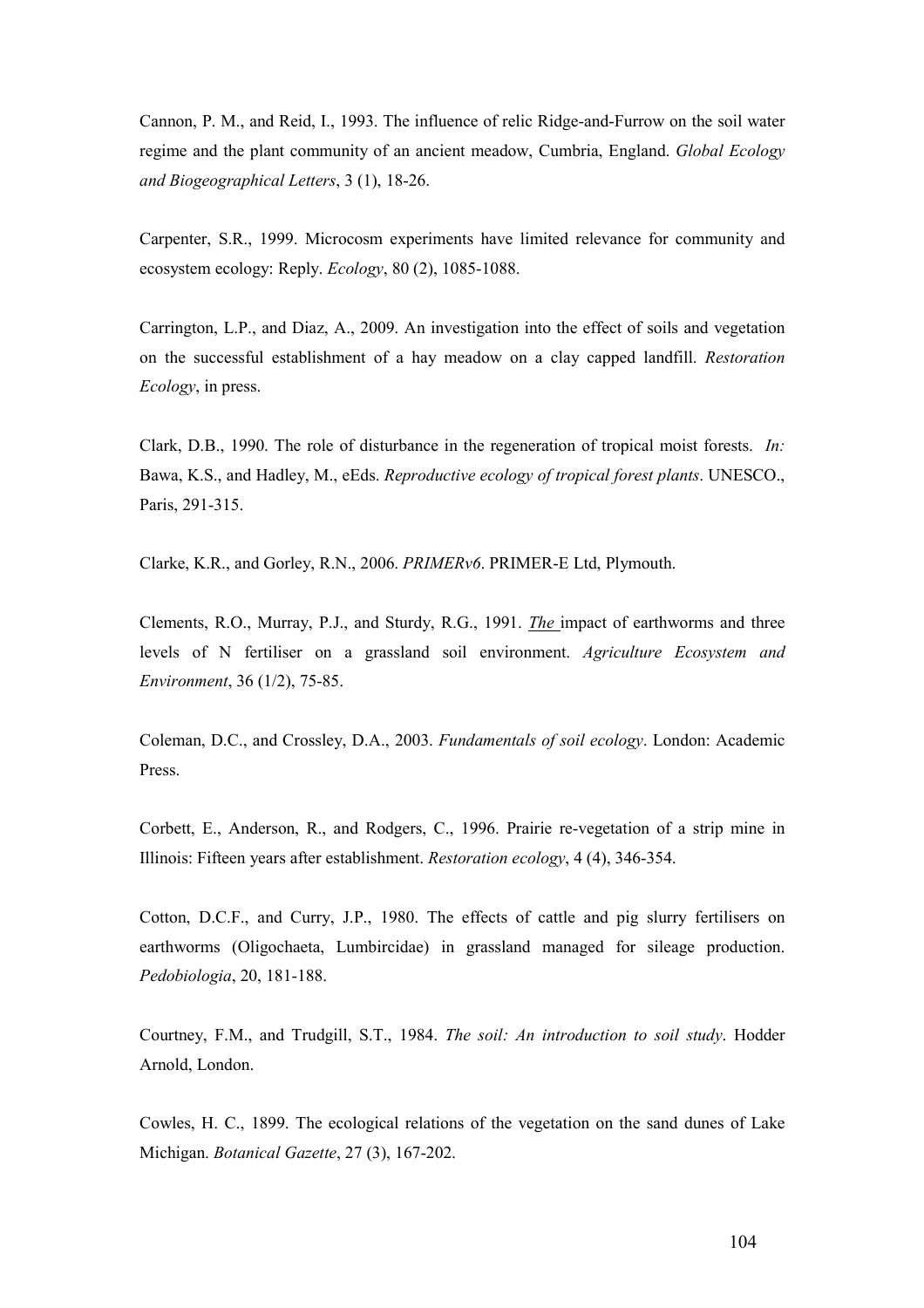Craven, D.R.J., 1995. The Hallside Steelworks Project. Land Contamination and Reclamation, 3, 31-38.

Crofts, A., and Jefferson, R.G., 1999. The lowland grassland management handbook, 2<sup>nd</sup> Edition. Peterborough: English Nature.

Cromsigt, J.P.G.M., and Olff, H., 2006. Resource partitioning among savanna grazers mediated by local heterogeneity: an experimental approach. Ecology, 87 (6), 1532-1541.

Curry, J.P., and Cotton, D.C.F., 1983. Earthworms and land reclamation. In: Satchell, J.E. ed., Earthworm Ecology. Chapman and Hall., London, pp. 167-175.

Curry, J.P., 1988. The ecology of earthworms in reclaimed soils and their influence on soil fertility. In: Edwards, C.A., Neuhauser, E.F., eds. Earthworms in waste and environmental management. The Hague: SPB Academic, 251-261.

Davidson, D.A., and Grieve, I.C., 2006. The influence of soil fauna on soil structural attributes under a limed and untreated upland grassland. Land Degradation and Development, 17 (4), 393-400.

Davies, C., 1973. Soil restoration after industrial exploitation. In: Aspects of current use and misuse of soil resources, Welsh Soils Discussion Group, 10, 109-115.

Davis, B.N.K., 1986. Colonisation of newly created habitats by plants and animals. Journal of Environmental Management, 22, 361-371.

Department for Communities and Local Government, 2008. Woodland establishment on landfill sites, ten years of research. Wetherby: Communities and Local Government Publications.

Department for Environment, Food and Rural Affairs, 2008. Waste statistics. Available from: http://www.defra.gov.uk/news/2008. [Accessed 10 July 2008].

Department of the Environment, 1995. Biodiversity: UK steering group report. Action Plans, volume 2. HMSO, London.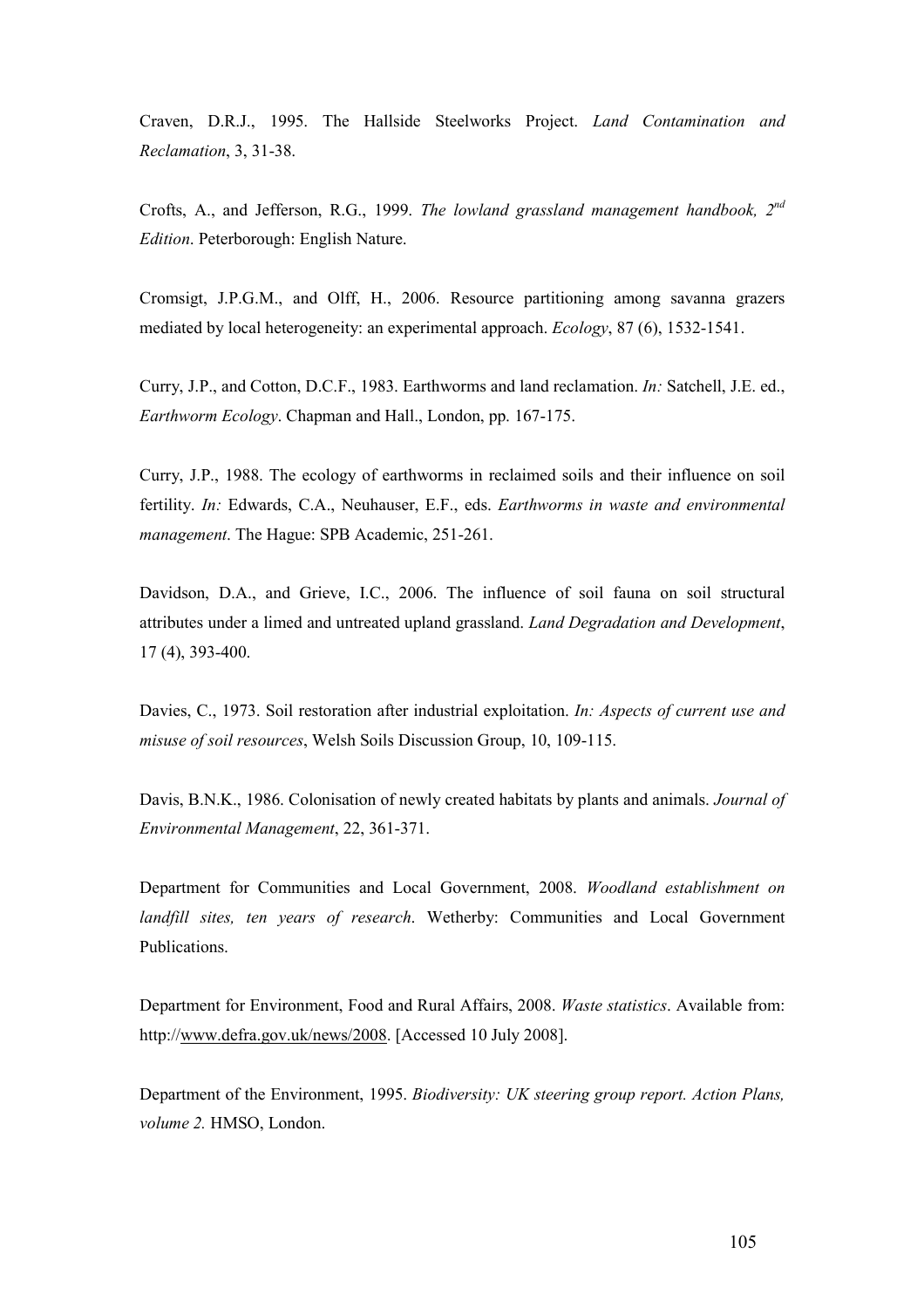Diamond, J., 1986. Overview: Laboratory experiments, field experiments and natural experiments. In: Diamond, J., and Case, T.J., eds. Community Ecology. Harper and Row, New York, 3-22.

Diaz, A., Green, I., and Tibbett, M., 2008. Recreation of heathland on improved pasture using top soil removal and sulphur amendments: Edaphic drivers and impacts on ericoid mycorrhizas. Biological Conservation, 141 (6), 1628-1635.

Doane, T.A., and Horwarth, W.R., 2003. Spectophotometric determination of nitrate with a single reagent. Analytical Letters, 36 (12), 2713-2722.

Doube, B.M., and Brown, G.G., 1998. Life in a complex community: functional interactions between earthworms, organic matter, micro-organisms and plants. In: Edwards. C.A., ed. Earthworm Ecology. Boca Raton: St. Lucie Press.

Dryden, R., 1997. Habitat restoration project: Fact sheets and bibliographies. Peterborough: English Nature.

Dwyer, L.M., and Merriam, G., 1981. Influence of microtopographic hererogeneity on deciduous litter decomposition. Okios, 37, 228-237.

Dwyer, L.M., and Ivarson, K.C., 1983. Influence of woodlot floor topography on microbial decomposer distribution. Holartic Ecology, 6, 101-106.

Edwards, A., Mortimer, S.R., Lawson, C.S., Westbury, D.B., Harris, S.J., Woodcock, B.A., and Brown, V.K., 2006. Hay strewing, brush-harvesting of seed and soil disturbance as tools for the enhancement of botanical diversity in grasslands. Biological Conservation, 134 (3), 372-382.

Edwards, C.A., and Bohlen, P.J., 1996. Biology and ecology of earthworms,  $3^{rd}$  edition. London: Chapman and Hall.

Ehlers., W., 1975. Observations on earthworm channels and filtration in tilled and untilled loess soil. Soil Science, 119 (3), 242-249.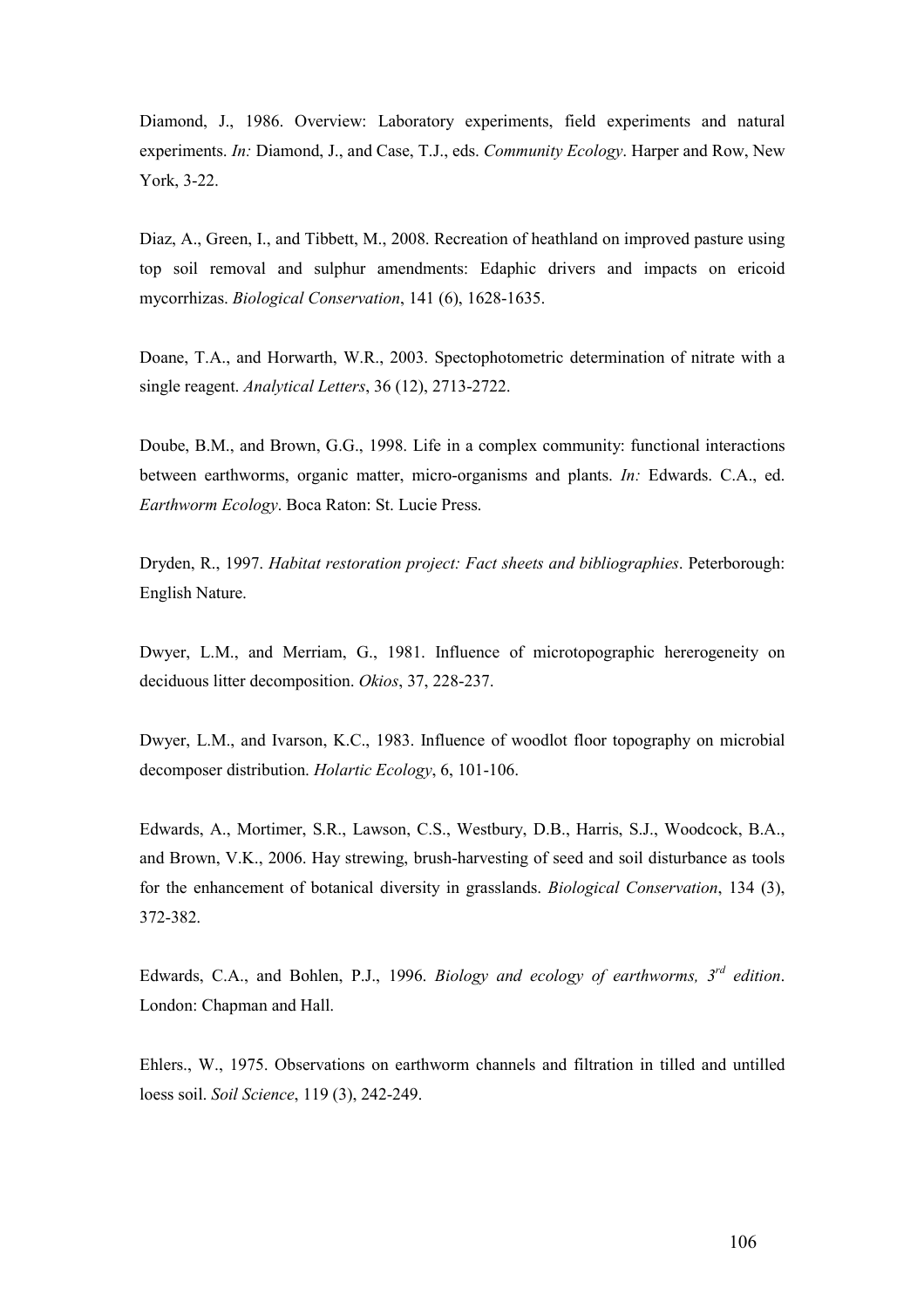Eldridge, D.J., Westoby, M., and Holbrook, K.G., 1991. Soil surface characteristics, microtopography and proximity of mature shrubs: effects on survival of several cohorts of Atriplex vesicaria seedlings. Journal of Ecology, 79 (2), 357-364.

Environmental Protection Agency., 2008. Garbage facts. Available from: www.epa.gov/garbage/facts [accessed on 10 July 2008].

ETSU., 1998. An introduction to household waste management. London: Department of Trade and Industry.

European Union., 1979. On the Conservation of wild birds, Council Directive 79/409/EEC. Brussels: European Union.

European Union., 1992. On the Conservation of natural habitats and wild fauna and flora, Council Directive 92/43/EEC. Brussels: European Union.

European Union., 1999. On the landfill of waste, Council Directive 1999/31/EEC. Brussels: European Union.

Evans, E., 1992. A history of nature conservation in Britain. Second Edition. London: Routledge.

Ewing, K., 2002. Mounding as a technique for restoration of prairie on a capped landfill in the Puget Sound lowlands. Restoration Ecology, 10 (2), 289-296.

Falk, D.A., 1990. Discovering the past, creating the future. Restoration and Management Notes, 8 (2), 71-72.

Falk, D.A., Palmer, M.A., and Zedler, J.B., 2006. Restoration ecology in context. In: Falk, D.A., Palmer, M.A., and Zedler, J.B., eds. Foundations of Restoration Ecology. Washington: Island Press, 257-259.

Farrell, L., 1993. *Lowland heathland: the extent of habitat change*. English nature Science No.1. Peterborough: English Nature.

Findlay, D.C., 1965. Memoirs of the soil survey of Great Britain: The Mendip District of Somerset. Harpenden: Rothamsted Experimental Station.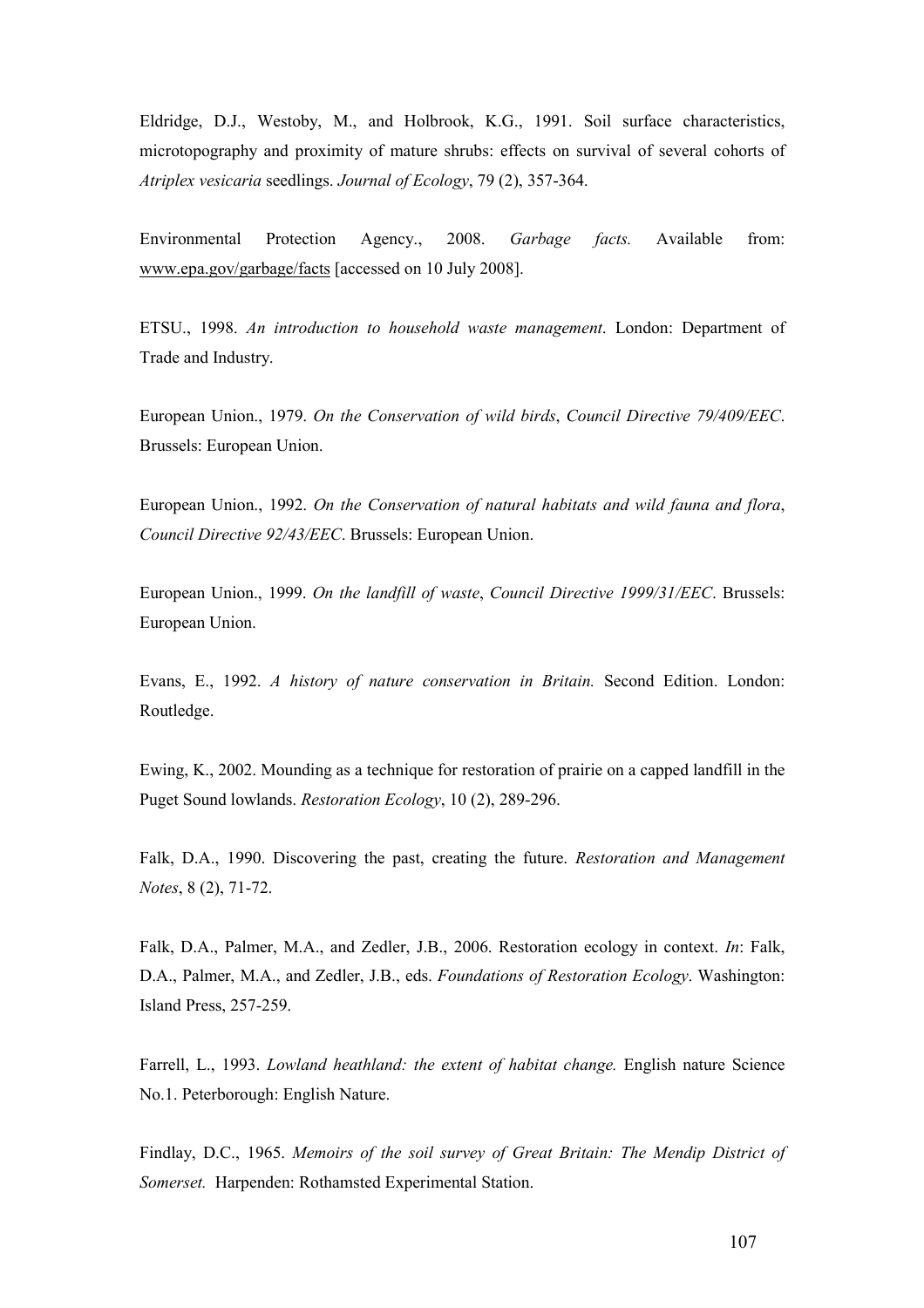Firbank, L.G., Arnold, H.R., Eversham, B.C., Mountford, J.O., Radford, G.L., Telfer, M.G., Treweek, J.R., Webb, N.R.C., and Wells, T.C.E., 1992. The potential uses of set-aside land to benefit wildlife. Wallingford: Institute of Terrestrial Ecology.

Flinn, K.M., 2007. Microsite-limited recruitment controls fern colonization of postagricultural forests. Ecology, 88 (12), 3103-3114.

Foster, D.R., Knight, D.H., and Franklin, J.F., 1998. Landscape patterns and legacies resulting from large, infrequent forest disturbances. Ecosystems, 1 (6), 497-510.

Fuller, R.M., 1987. The changing extent and conservation interest of lowland grasslands in England and Wales: a review of grassland surveys 1930-1984. Biological Conservation, 40 (4), 281-300.

Gemtos, T.A., and Lellis, T., 1997. Effects of soil compaction, water and organic matter on the initial growth of cotton and sugar beet. Journal of Agricultural Engineering Research, 66 (2), 121-134.

Gilbert, O.L., and Anderson, P., 1998. Habitat creation and repair. Oxford University Press.

Goldberg, E., 2003. Plantations on ancient woodland sites. Quarterly Journal of Forestry, 97 (2), 133-138.

Good, J.E.G., Wallace, H.L., Stevens, P.A., and Radford, G.L., 1999. Translocation of herbrich grassland from a site in Wales prior to opencast coal extraction. Restoration Ecology, 7 (4), 336-347.

Gore, J. A., and Shields, F. D., 1995. Can large rivers be restored? Bioscience, 45 (3), 142- 152.

Gough, M.W., and Marrs, R.H., 1990a. A comparison of soil fertility between semi-natural; and agricultural plant communities: Implications for the creation of species-rich grassland on abandoned agricultural land. Biological Conservation, 51 (22), 83-96.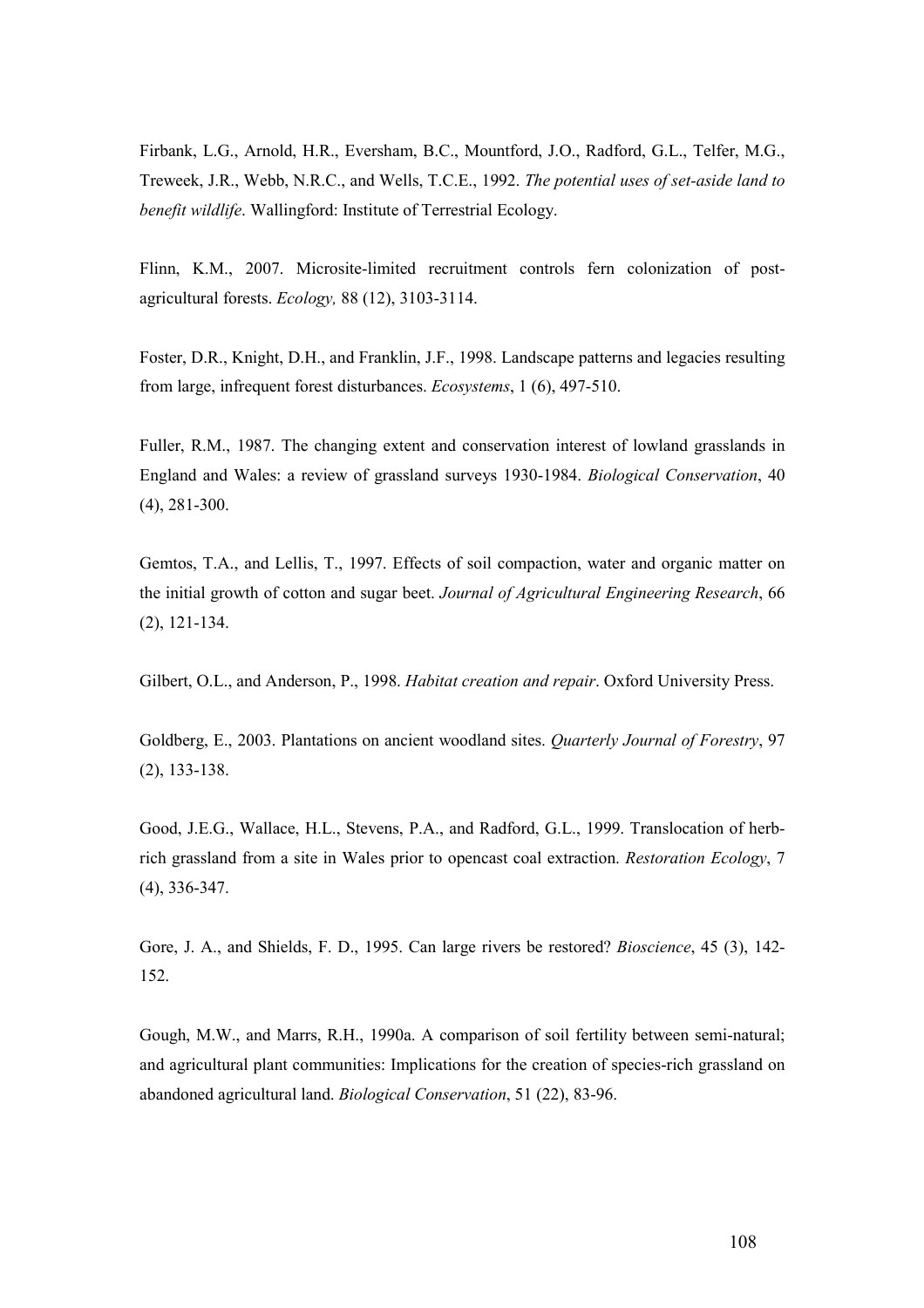Gough, M.W., and Marrs, R.H., 1990b. Trends in soil chemistry and floristics associated with the establishment of a low-input meadow system on an arable clay soil in Essex, England. Biological Conservation, 52 (2), 135-146.

Grace, J.B., Allain, L., and Allen, C., 2000. Vegetation associations in a rare community type – coastal tallgrass prairie. Plant Ecology, 147 (1), 105-115.

Gregory, A.S, and Vickers, A.W., 2003. Effects of amendments on soil structural development in a clay soil-forming material used as a clay cap for landfill restoration. Soil Use and Management, 19 (3), 273-276.

Grime, J.P., Hodgson. J.G., and Hunt, R., 2007. Comparative plant ecology: A functional approach to common British species, Second edition. Dalbeattie: Castlepoint Press.

Hallows, D.G., 1993. The worms that turn. Mine and Quarry, 22, 24-26.

Handel, S.N., Robinson, G.R., Parsons, W.F.J., and Mattei, J.H., 1997. Restoration of woody plants to capped landfills: Root dynamics in an engineered soil. Restoration Ecology, 5 (2), 178-186.

Harper, J.L., 1971. Grazing, fertilizers and pesticides in the management of grasslands. In: Duffey, E., and Watts, A.S., eds. The scientific management of animal and plant communities for conservation. Oxford: Blackwell Scientific Publications, 15-32.

Harris, J.A., Birch, P., and Short, K.C., 1993. The impact of storage of soils during opencast mining on the microbial community strategist theory interpretation. Restoration Ecology, 1 (2), 88-100.

Hayes, M.J., Sackville Hamilton, N.R., 2001. The effect of sward management on the restoration of species-rich grassland: a reassessment of IGER's grassland restoration experiment, Trawsgoed. Countryside Council for Wales Contract Science Report No. 438, Bangor.

Hayes, M.J., Sackville Hamilton, N.R., Tallowin, J.R.B., Buse, A., Davies, O., 2000. Methods of enhancing diversity in upland environmentally sensitive area swards. Report to the Ministry of Agriculture, Fisheries and Food (BD1424), Institute of Grassland and Environmental Research, Aberystwyth.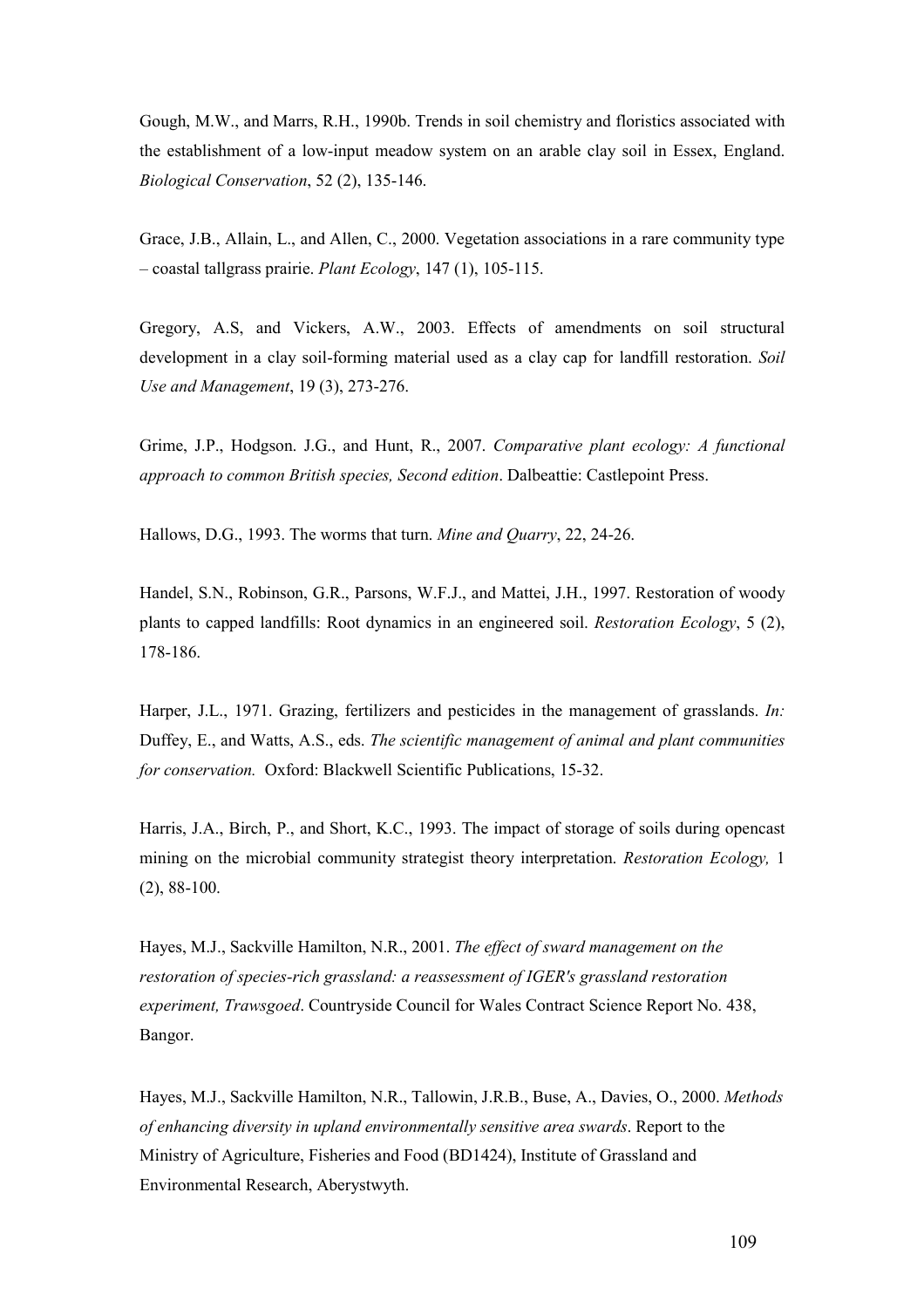Heunneke, L.F., Sharitz, R.R., 1986. Microsite abundance of woody seedlings in a South Carolina Cypress-Tupelo swamp. American Midland Naturalist, 115 (2), 328-335.

Higgs, E., 2005. The two-culture problem: ecological restoration and the integration of knowledge. Restoration Ecology, 13 (1), 159-164.

Hokkanen, P.J., 2006. Environmental patterns and gradients in the vascular plants and bryophytes of eastern Fennoscandian herb-rich forests. Forest Ecology and Management, 229 (1), 73-87.

Hoogerkamp, M., Rogaar, H., and Eijsackers, H.J.P., 1983. Effect of earthworms on grassland on recently reclaimed polder soils in the Netherlands. In: Satchell, J.E., ed. Earthworm Ecology: From Darwin to vermiculture. London: Chapman and Hall, 85-105.

Howe, H.F., 1994. Managing species diversity in tallgrass prairie: assumptions and implications. Conservation Biology, 8 (3), 691-704.

Hunt, R.J., Krabbenhoft, D.P., and Anderson, M.P., 1997. Assessing hydrogeochemical heterogeneity in natural and constructed wetlands. *Biogeochemistry*, 39 (3), 271-293.

Huston, M.A., 1994. Biological diversity. The co-existence of species on changing landscapes. Cambridge University Press.

Janssens, F., Peeters, A., Tallowin, J.R.B, Bekker, J.P.R.M., and Fillat, F., 1998. Relationships between soil chemical factors and grassland diversity. Plant and Soil, 202 (1), 69-78.

Jetsch, F., Milton, S.J., Dean, W.R.J., Van Rooyen, N., and Moloney, K.A., 1998. Modelling the impact of small-scale heterogeneities on tree-grass coexistence in semi-arid savannas. Journal of Ecology, 86 (5), 780-793.

Johnston, J.R., 1945. An accurate method for determining the volume of soil clods. Soil Science, 59 (6), 449-452.

Joint Nature Conservation Committee., 1995. Biodiversity: the UK steering group Report, Volume 2. Peterborough: Joint Nature Conservation Committee.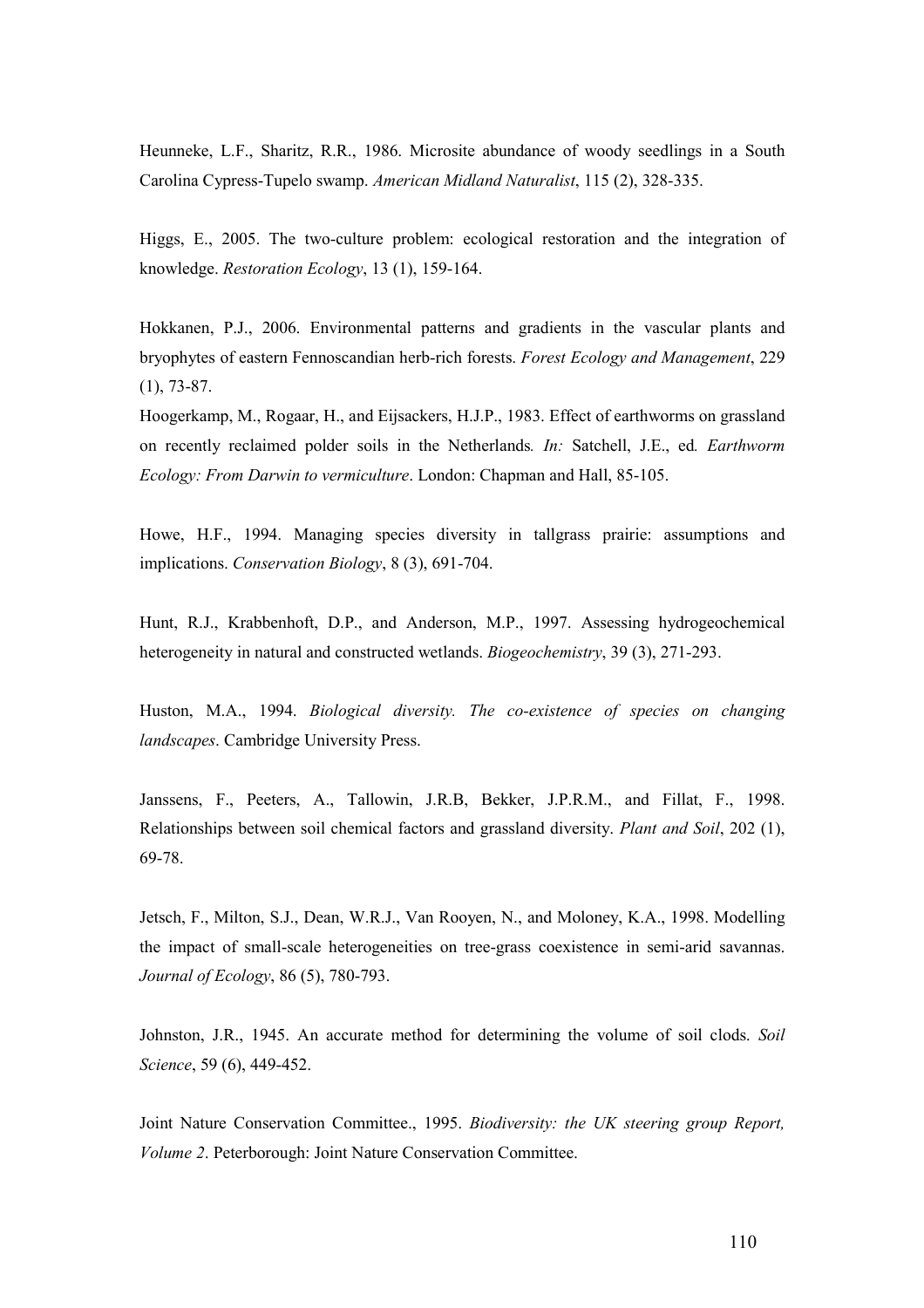Joint Nature Conservation Committee., 2006. Habitat Targets: Revised 2006. Available from: http://www.ukbap.org.uk/BAPGroupPage. [Accessed 25 August 2009].

Jongepierová, I., Mitchley, J., and Tzanopoulos, J., 2007. A field experiment to recreate species rich hay meadows using regional seed mixtures. Biological Conservation, 139, 297- 305.

Judd, K.W., and Mason, C.F., 1995. Earthworm populations of a restored landfill site. Pedobiologia, 39, 107-115.

Kershaw, K.R., Mitchley, J., Buckley, G.P., and Helliwell, D.R., 1995. Slope protection and establishment of vegetation on Channel Tunnel spoil in an environmentally sensitive coastal site. In: Barker, D.H., ed. Vegetation and slopes. London: Institute of Civil Engineers, 117- 126.

Kirby, K.J., and Thomas, R.C., 1995. Pasture woodland and its conservation in Britain. Biological Journal of the Linnean Society, 56, 135-153.

Jones, A.T., and Hayes, M.J., 1999. Increasing floristic diversity in grassland: the effects of management regime and provenance on species on species introduction. Biological Conservation 87 (3), 381-390.

Larkin, D., Vivian-Smith, G., and Zedler, J.B., 2006. Topographic heterogeneity theory and ecological restoration. In: Falk, D.A., Palmer, M.A., and Zedler, J.B., eds. Foundations of Restoration Ecology. Washington: Island Press, 142-164.

Lavelle, P., Bignell, D., Lepage, M., Wolters, V., Roger, P., Ineson, P., Heal, O. W., and Dhillion, S., 1997. Soil function in a changing world: the role of invertebrate ecosystem engineers. European Journal of Soil Biology, 33 (44), 159-193.

Lawrence, A.P., and Bowers, M.A., 2002. A test of the ''hot' mustard extraction method of sampling earthworms. Soil Biology and Biochemistry, 34 (4), 549-552.

Leroy, B.L.M., Schmidt, O., Van den Bossche, A., Reheul, D., and Moens, M., 2008. Earthworm population dynamics as influenced by the quality of exogenous organic matter. Pedobiologia, 52, 139-150.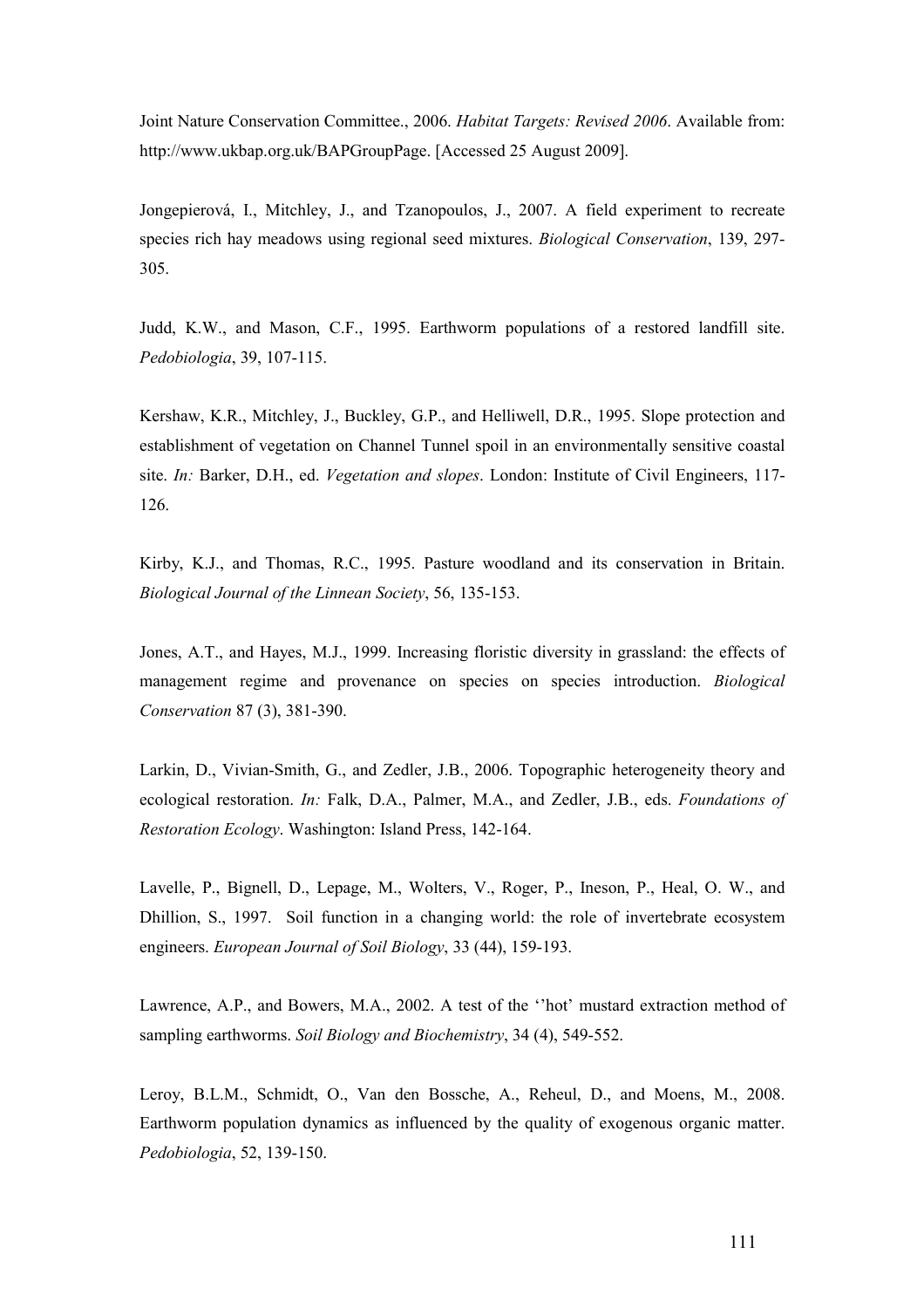Leuschner, C., and Lendzion, J., 2009. Air humidity, soil moisture and soil chemistry as determinants of the herb layer composition in European beech forests. Journal of Vegetation Science, 20 (2), 288-298.

Lipeic, J., Hatano, R., and Slowinska-Jurkiewicz, A., 1998. The fractal dimension of pore distribution patterns in variously compacted soil. Soil and Tillage Research, 47 (1/2), 61-66.

Lloyd, A., 1984. Soil management problems on opencast sites. Proceedings of North of England Soil Discussion Group, 19, 19-35.

Lloyd, P.S., and Pigott, C.D., 1967. The influence of soil conditions on the course of succession on the chalk of southern England. Journal of Ecology, 55 (1), 137-146.

Manchester, S.J., Treweek, J.R., Mountford, J.O., and Pywell, R.F., 1997. The success of nurse crops in the establishment of species-rich lowland wet grassland. In: Sheldrick, R.D., ed., Grassland management in Environmentally Sensitive Areas British Grassland Society Occasional Symposium, Volume 32. Reading: British Grassland Society, 260-261.

Manchester, S.J., McNally, S., Treweek, J.R., Sparks, T.H., Mountford, J.O., 1999. The cost and practicality of techniques for the reversion of arable land to lowland wet grassland – an experimental study and review. Journal of Environmental Management, 55, 91-109.

Marinissen, J.C.Y., 1994. Earthworm populations and stability of soil structure in a silt loam soil of a recently reclaimed polder in the Netherlands. Agriculture Ecosystems and Environment, 51, 75-87.

Marinissen, J.C.Y., and Van den Bosch, F., 1992. Colonization of new habitats by earthworms. Oecologia 91, 371-376.

Marrs, R.H., 1993. Soil fertility and nature conservation in Europe: theoretical considerations and practical management solutions. Advances in Ecological Research, 24, 241-300.

Martin, A.D., Humphries, R.N., and Whittington, W.J., 1998. Midland research project – invertebrate studies. In: Land restoration investigation techniques. Mansfield: British Coal Opencast Executive, 47-56.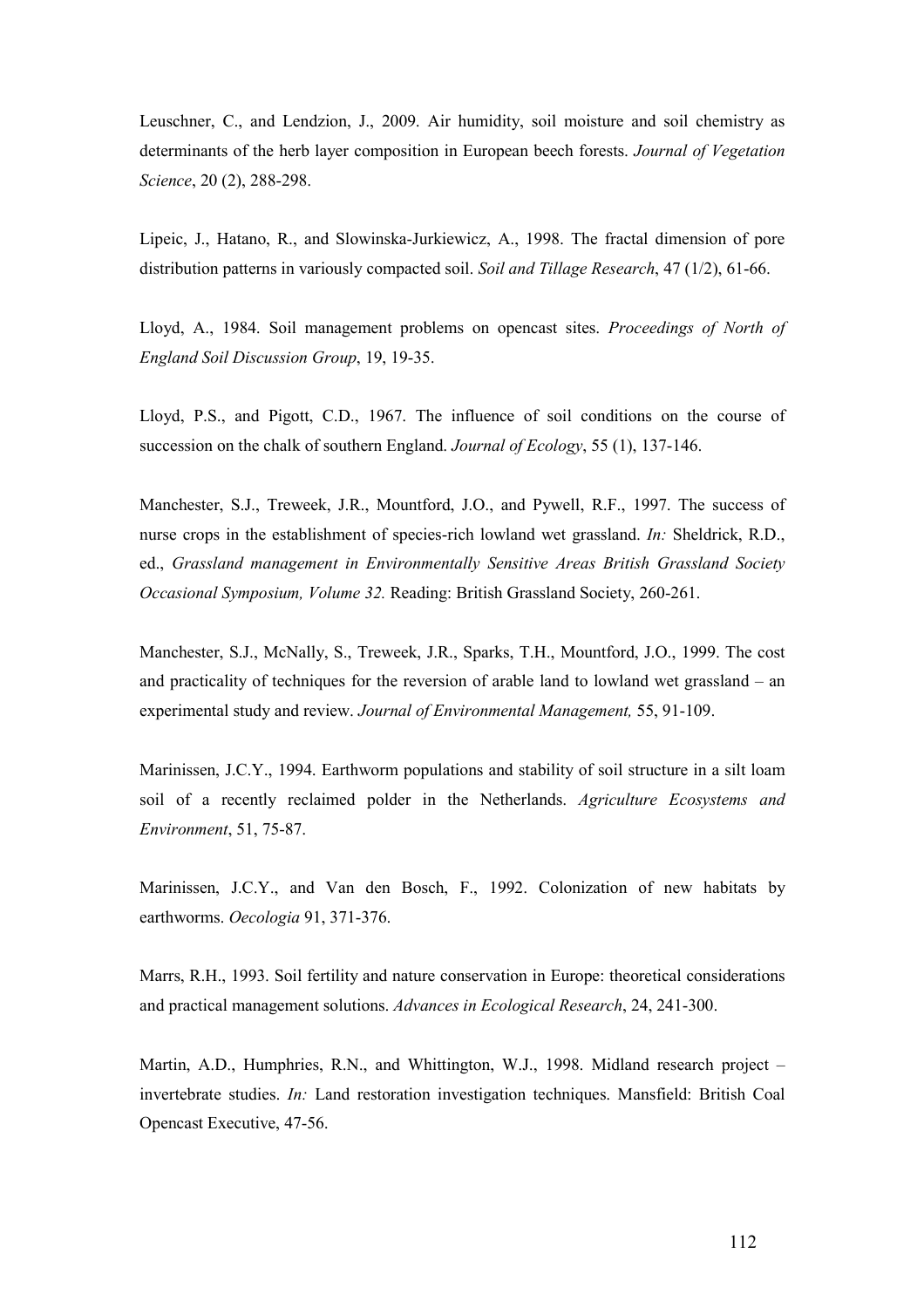Mather, J.G., and Christensen, O., 1992. Surface migration of earthworms in grassland. Pedobiologia, 36, 51-57.

Mato, S., Trigo, D., and Diaz-Cosin, D. J., 1989. Influence of parent matter and vegetation on types on earthworms. Agrobiol, 48, 39-48.

McCrea, A., Trueman, I., and Fullen (2001), A comparison of the effects of four arable crops on the fertility depletion of a sandy sit loam destined for grassland habitat creation. Biological Conservation, 97 (2) 181-187.

McRae, S.G., 1989. The restoration of mineral workings in Britain – a review. Soil Use and Management, 5 (3), 135-142.

Menninger, H.L., and Palmer, M.A., 2006. Restoring ecological communities: from theory to practice. In: Falk, D.A., Palmer, M.A., Zedler, J.B., eds. Foundations of Restoration Ecology. Washington: Island Press, 88-112.

Mitchley, J., Buckley, G.P., and Helliwell, D.R., 1996. Vegetation establishment on chalk marl spoil: the role of nurse grass species and fertiliser application. Journal of Vegetation Science, 7, 543-548.

Miranda, K.M., Esprey, M.G., Wink, and D.A., 2001. A rapid, simple spectrophotometric method for simultaneous detection of nitrate and nitrite. Nitric Oxide Biology and Chemistry, 5 (1), 62-71.

Mladenoff, D.J., White, M.A., Pastor, J., and Crow, T.R., 1993. Comparing spatial pattern in unaltered old growth and disturbed forest landscapes. Ecological Applications, 3 (2), 294-306.

Moffatt, A.J., 1995. Minimum soil depths for the establishment of woodland on disturned ground. Arboricultural Jounral, 19, 19-27.

Mortimer, S.R., Booth, R.G., Harris, S.J., and Brown, V.K., 2002. Effects of initial site management on the Coleoptera assemblages colonising newly established chalk grassland on ex-arable land. Biological Conservation, 104 (3), 301-313.

Moser, K., Ahn, C., and Noe, G., 2007. The influence of microtopography on soil nutrients in created mitigation wetlands. Restoration Ecology, 17 (5), 641-651.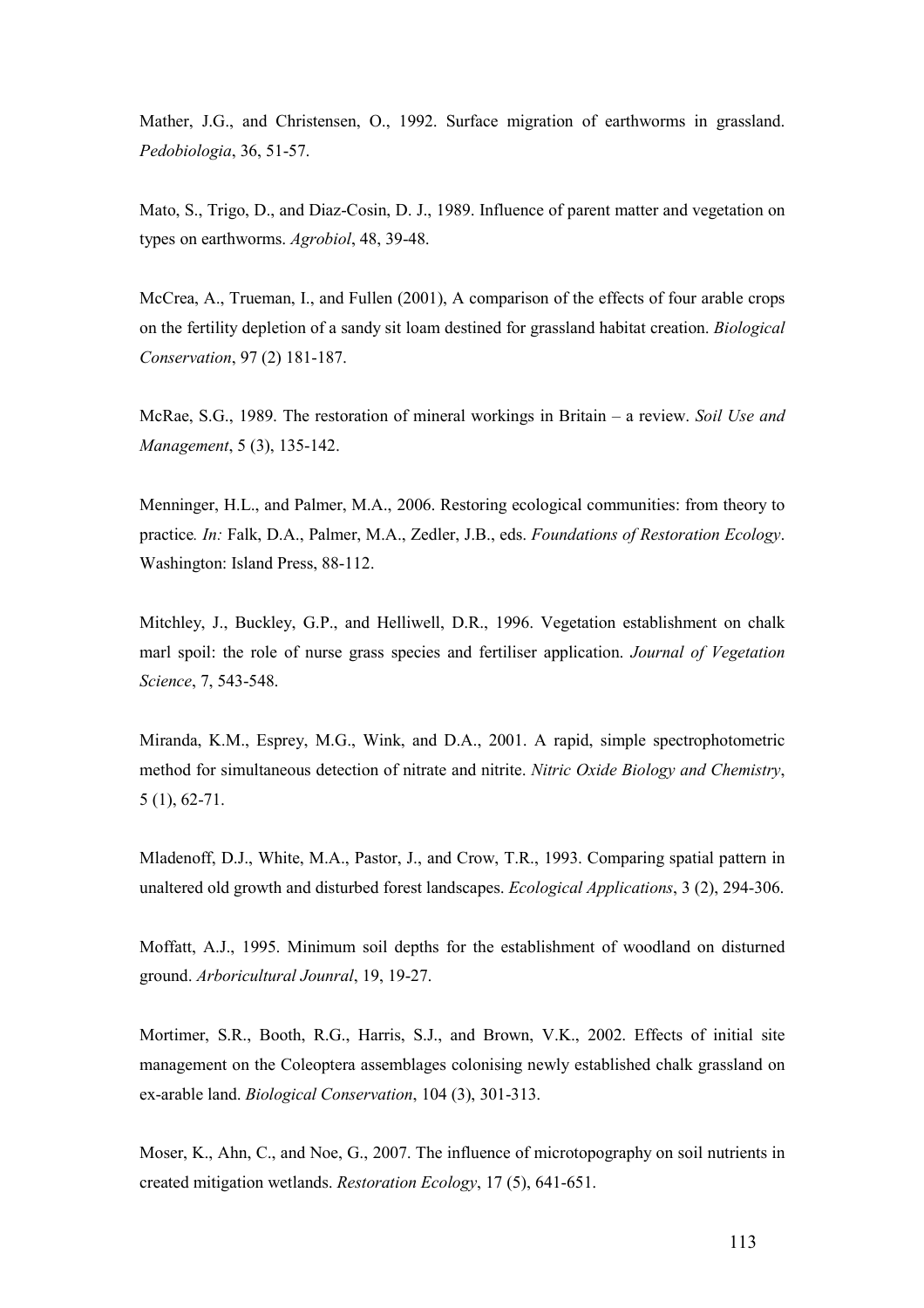Moser, K.H, Ahn, C., and Noe, G.B, 2009. Characterisation of microtopography and its influence on vegetation patterns in created wetlands. Wetlands, 27 (4), 1081-1097.

Norris, K., 2008. Agriculture and biodiversity conservation: opportunity knocks. Conservation Letters, 1, 2-11.

Núñez-Farfan, J., and Dirzo, R., 1988. Within-gap heterogeneity and seedling performace in a Mexican tropical forest. Okios, 51, 174-284.

Office of the Deputy Prime Minister, 2005. Planning Policy Statement 9: Biodiversity and Geological Conservation. HMSO, London.

O'Flanagan, W.C.,Walker, G.J., Waller, M.W., and Murdoch, G., 1963. Changes taking place in topsoil stored in heaps on opencast sites. National Agricultural Advisory Service Quarterly Review, 62, 85-92.

Omerod, S.J., 2003. Restoration in applied ecology: editor's introduction. Journal of Applied Ecology, 40, 44-50.

Otte, A., Simmering, D., and Wolters, V., 2007. Biodiversity at the landscape level: recent concepts and perspectives for multifunctional land use. Landscape Ecology, 22 (5), 639-642.

Ovenden, G.N., Swash, A.R.H., and Smallshire, D., 1998. Agri-environment schemes and their contribution to the conservation of biodiversity in England. Journal of Applied Ecology, 35, 955-960.

Pacala, S.W., and Tilman, D., 1994. Limiting similarity in mechanistic and spatial models of plant competition in heterogeneous environments. The American Naturalist, 143 (2), 222-257.

Pakeman, R.J., Pywell, R.F., and Well, T.C.E., 2002. Species spread and persistence: implications for experimental design and habitat creation. Applied vegetation science, 5, 75- 86.

Palmer, M.A., Bernhardt, E., Allan, J.D., Alexander, G., Brooks, S., Clayton, S., Carr, J., Dahm, C., Follstad-Shah, J., Galat, D.L., Gloss, S., Goodwin, P., Hart, D., Hassett, B., Jenkinson, R., Kondolf, G.M., Lake, S., Lave, R., Meyer, J.L., O'Donnell, T.K., Pagano, L.,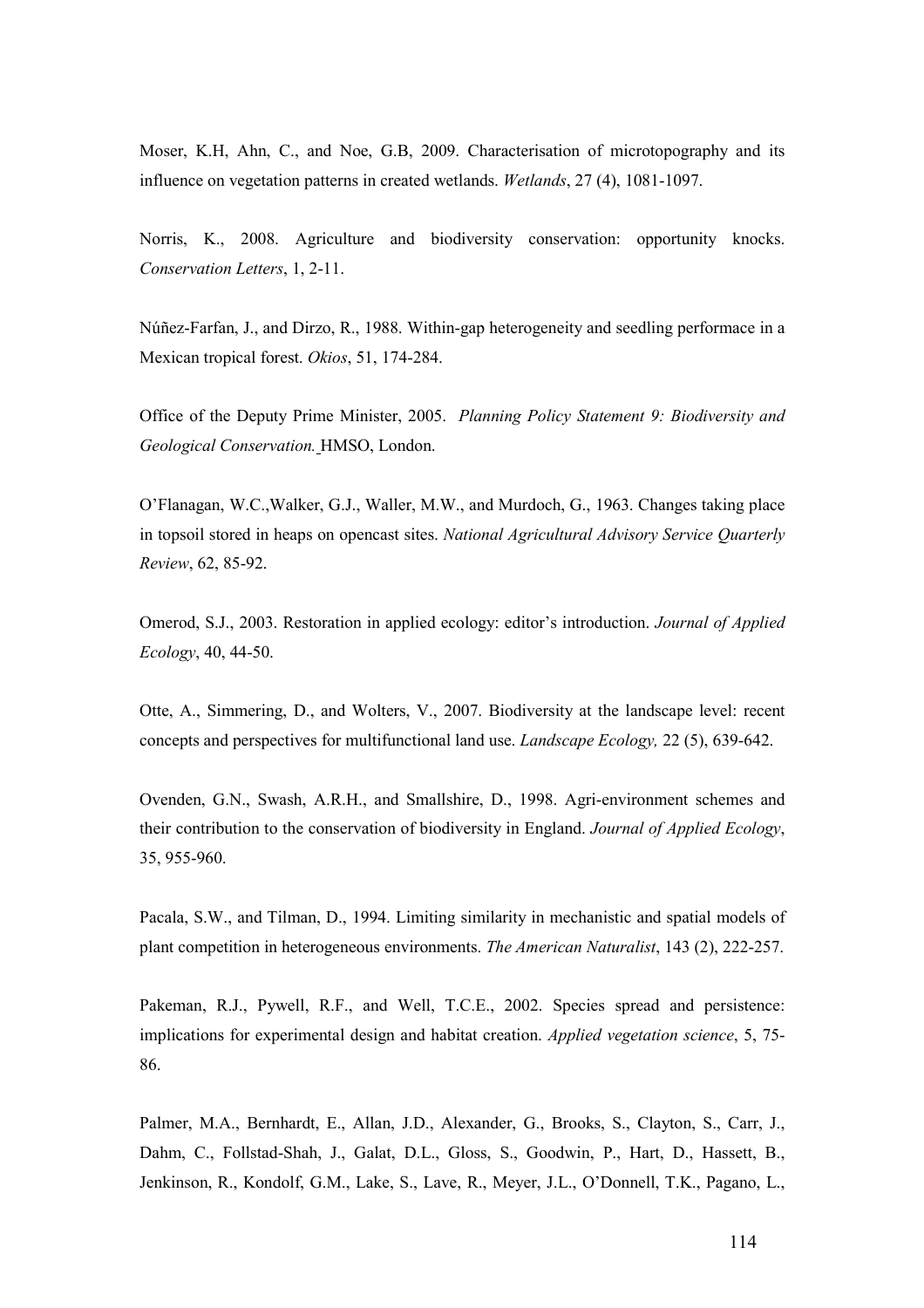Srivastava, P., and Sudduth, E., 2005. Standards for ecologically successful river restoration. Journal of Applied Ecology, 42 (2), 208-217.

Parker, D.M., 1995. Habitat creation – a critical guide, English Nature Science No. 21. Peterborough: English Nature.

Paz Gonzàlez, A., Viera, S.R., and Taboada Castro, M.T., 2000. The effect of cultivation on the spatial ability of selected properties of an umbric horizon. Geoderma, 97 (3/4), 273-292.

Pfadenhauer, J., 2001. Some remarks on the socio-cultural background of restoration ecology. Restoration Ecology, 9 (2), 220-222.

Pizl, V., 1999. Earthworm succession in abandoned fields – a comparison of deductive and sequential approaches to study. Pedobiologia, 43, 705-712.

Pywell, R.F., Bullock, J.M., Hopkins, A., Walker, K.J., Sparks, T.H., Burke, M.J.W., and Peel, S., 2002. Restoration of species-rich grassland on arable land: assessing the limiting processes using a multi-site experiment. Journal of Applied Ecology, 39 (2), 294-309.

Pywell, R.F., Bullock, J.M., Roy, D.B., Warman, L.I.Z., Walker, K.J., and Rothery, P., 2003. Plant traits as predictors of performance in ecological restoration. Journal of Applied Ecology, 40 (1), 65-77.

Rackham, O., 1986. The history of the countryside: The classic history of Britain's landscape, flora and fauna. Pheonix, London.

Ratcliffe, D.A., 1984. Post-medieval and recent changes in British vegetation: the culmination of human influence. New Phytologist,  $98$  (1),  $73-100$ .

Reader, R. J., and Buck, J., 1991. Community response to experimental soil disturbance in a mid-successional abandoned pasture. Vegetatio, 92 (2), 151-159.

Robinson, C.H., Piearce, T.G., Ineson, P., Dickson, D.A., and Nys, C., 1992. Earthworm communities of limed coniferous soils: field observations and implications for management. Forest Ecology and Management, 55 (1), 117-134.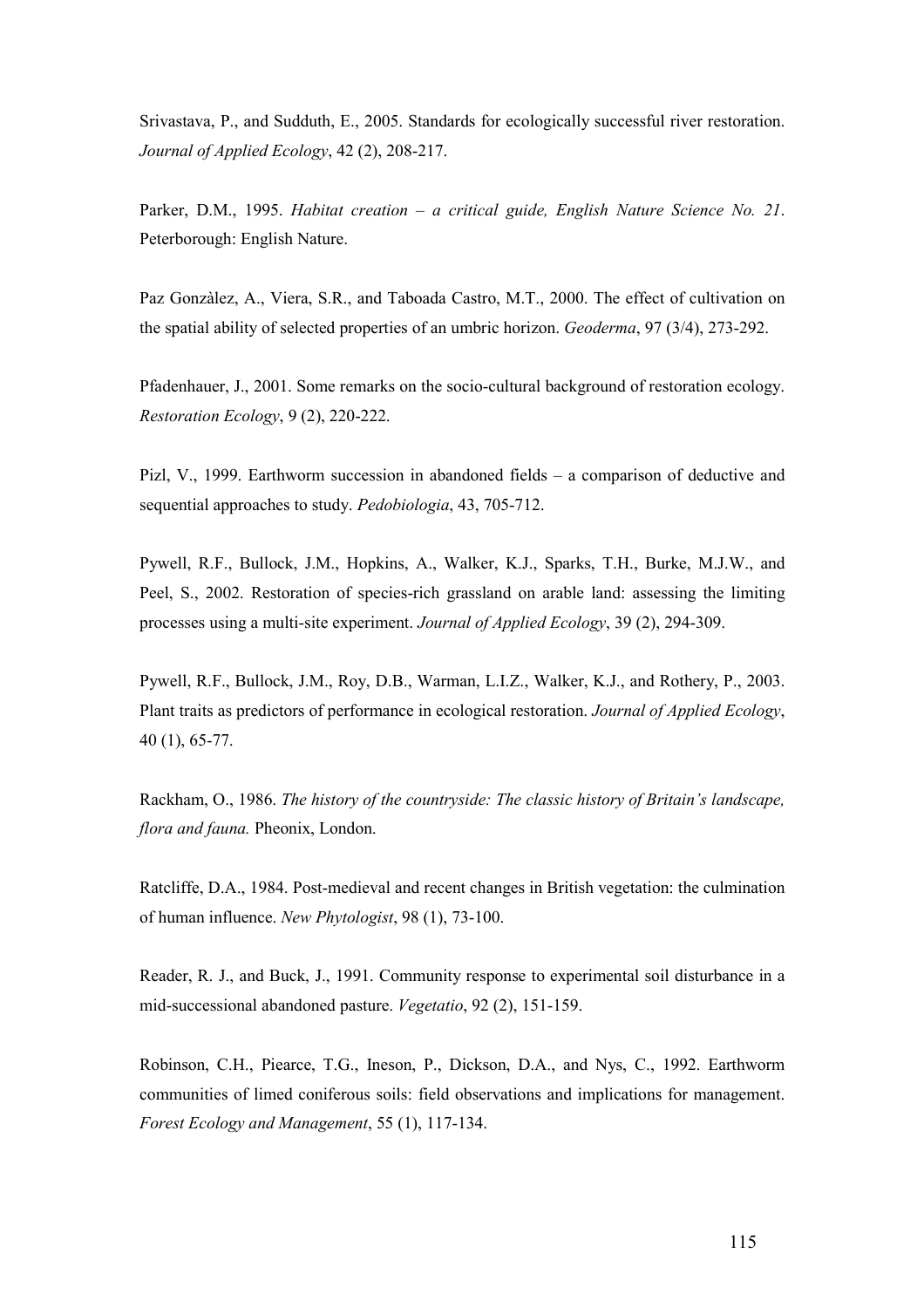Rodwell. J.S., 1992. British Plant Communities, Volume 3: Grasslands and montane communities. Cambridge University Press.

Rorison, I.H., 1971. The use of nutrients in the control of the floristic composition of grassland. In: Duffey. E., and Watt, A.S., eds., The Scientific management of animal and plant communities for conservation. Oxford: Blackwell Scientific Publications, 65-77.

Rosenzweig, M.L., 1995. Species diversity in space and time. Cambridge University Press.

Rowell, D.L., 1994. Soil Science: Methods and Applications. Longman Scientific and Technical, Harlow.

Rundlőf, M., and Smith, H.G., 2006. The effect of organic farming on butterfly diversity depends on landscape context. Journal of Applied Ecology, 43 (6), 1121-1127.

Rushton, S.P., 1986. The effects of soil compaction on Lumbricus terrestris and its possible implications on land reclaimed from open-cast coal mining. Pedobiologia, 29, 85-90.

Scullion, J., 1994. Restoring farmland after coal, The Bryngwyn project. Mansfield: British Coal Opencast.

Scullion, J., and Mohammed, A.R.A., 1991. The effect of cultivation on the structure in soils affected by opencast mining for coal. Journal of the Science of Food and Agriculture, 55 (2), 327-339.

Scullion, J., Mohammed, A.R.A., and Richardson, H., 1998. Effects of storage and reinstatement procedures on earthworm populations in soils affected by opencast mining. Journal of Applied Ecology, 25 (1), 223-240.

Simmons, E., 1999. Restoration of landfill sites for ecological diversity. Waste Management Research, 17 (6), 511-519.

Sims, R.W., and Gerard, B.M., 1999. Earthworms. Shrewsbury: Field Studies Council.

Siriwardena, G.M., Baillie, S.R., Buckland, S.T., Fewster, R.M., Marchant, J.H., and Wilson, J.D., 1998. Trends in the abundance of farmland birds: a quantitative comparison of smoothed Common Birds Census indices. Journal of Applied Ecology, 35, 24-43.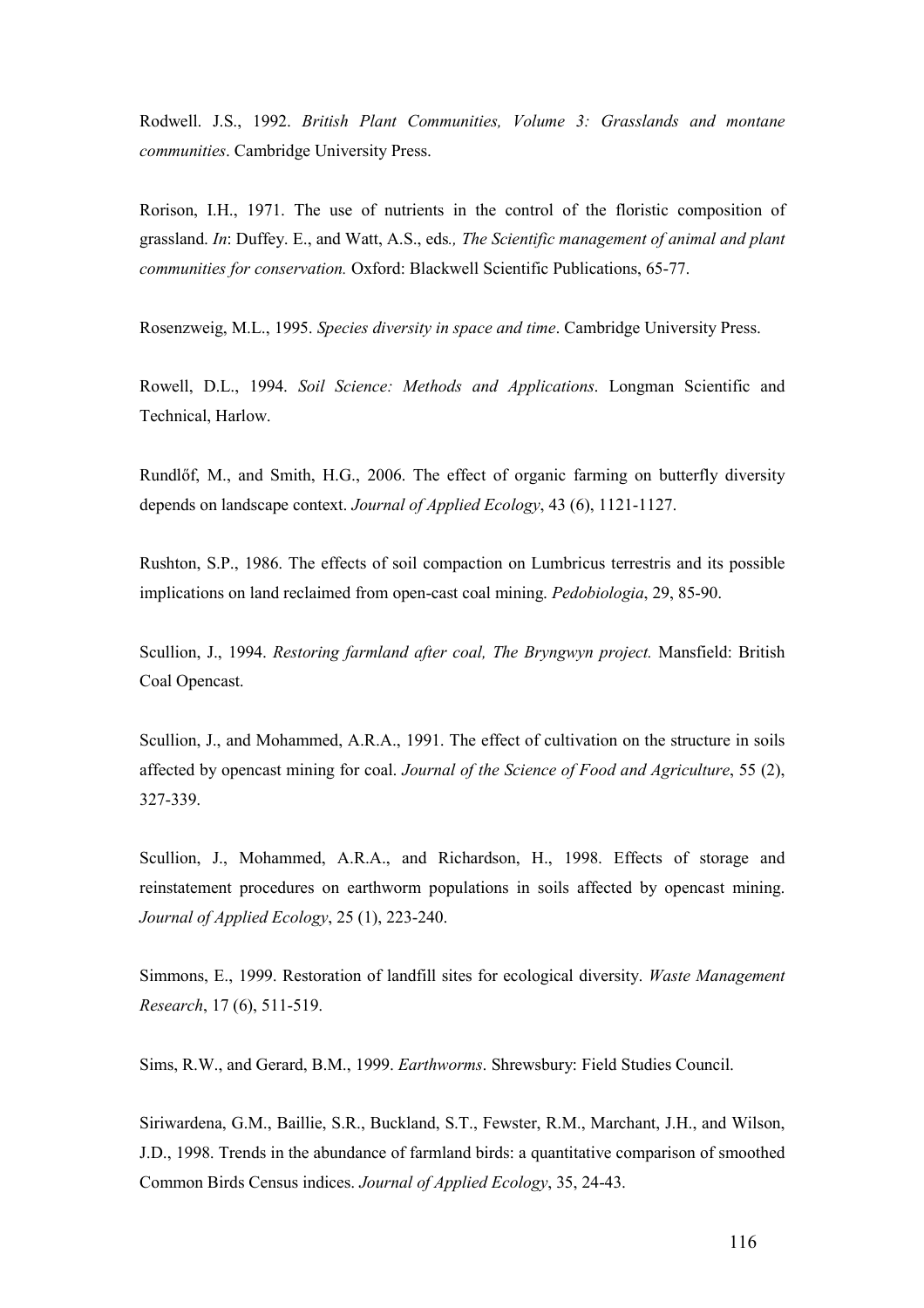Smith, R.S., Shiel, R.S., Millward, D. and Corkhill, P., 2000. The interactive effects of management on the productivity and plant community structure of an upland meadow: an 8 year field trial. Journal of Applied Ecology 37, 1029–1043.

Snow, C.S.R., Marrs, R.H., and Merrick, L., 1997. Trends in soil chemistry and floristics associated with the establishment of a low-input meadow system on an arable clay soil in Essex. Biological Conservation, 79 (1), 35-41.

Spencer, J.W., and Kirby, K.J., 1992. An inventory of ancient woodland for England and Wales. Biological Conservation, 62 (1), 77-93.

Stanford, J.A., Ward, J.V., Liss, W.J., Frissell, C.A., Williams, R.N., Lichatowich, J.A., and Coutant, C.C., 1996. A general protocol for restoration of regulated rivers. Regulated Rivers: Research and Management, 12, 391-413.

Stenrod, M., Charnay, M., Benoit, P., and Eklo, O.M., 2006. Spatial variability of glyphosate mineralization and soil microbial characteristics in two Norwegian sandy loam soils as affected by surface topographical features. Soil Biology and Biochemistry, 38 (5), 962-971.

Stevenson, M.J., Ward, L.K., and Pywell, R.F., 1997. Re-creating semi-natural communities: vacuum harvesting and hand collection of seed on calcareous grassland. Restoration Ecology, 5, 66-76.

Stewart, V.I., 1981. The productivity of restored land. London: Land Decade Educational Council.

Stockdill, S.M.J., 1982. Effects of introduced earthworms on the productivity of New Zealand pastures. Pedobiologia, 24, 24-35.

Surrey County Council, 2008. Landfill sites. Available from: http://www.surreycc.gov.uk., [Accessed 12 September 2008].

Sutherland, W.J., 2002. Ecological census techniques: A handbook. Cambridge University Press.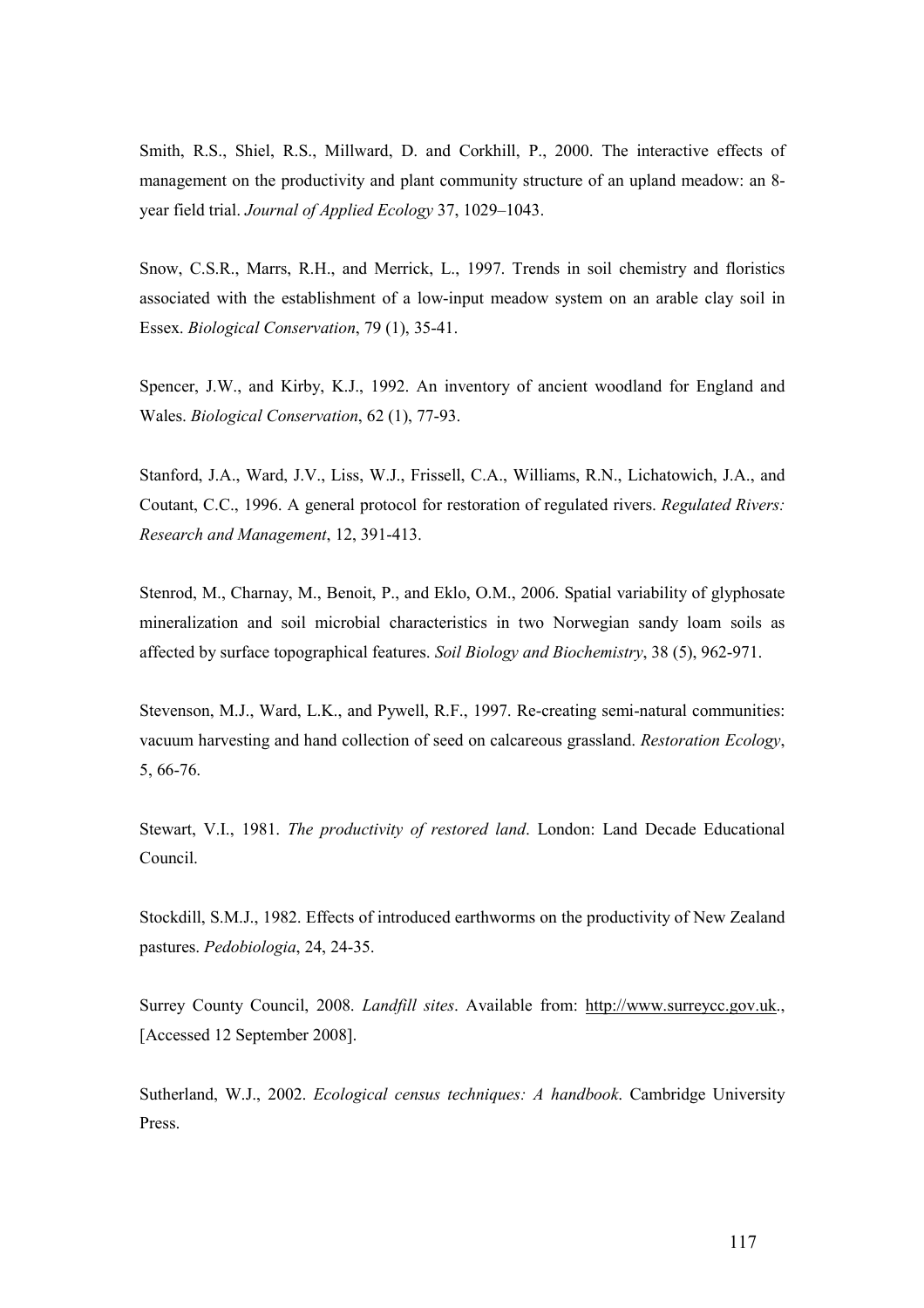Sutherland, W.J., and Hill, D.A., 1995. Managing habitats for conservation. Cambridge University Press.

Svenning, J.C., and Skov, F., 2002. Mesoscale distribution of understorey plants in temperate forest (Kalo Denmark): the importance of environment and dispersal. Plant Ecology, 160 (2), 169-185.

Svensden, J.A., 1955. Earthworm population studies, a comparison of sampling methods. Nature, 175, 184.

Temperton, V.M., Hobbs, R.J., Nuttle, T., Fattorini, M., and Halle, S., 2004. Introduction: Why assembly rules are important to the field of restoration ecology. In: Temperton, V.M., Hobbs, R.J., Nuttle, T., and Halle, S. eds. Assembly rules and restoration ecology: Bridging the gap between theory and practice. Washington: Island Press, 1-8.

Teotia, S.P., Dudley, F.L., and McCalla, T.M., 1950. The effect of stubble mulching on number and activity of earthworms. Nebraska Agricultural Experimental Station Research Bulletin, 165, 20.

Tessier, M., Gloaguen, J. C., and Bouchard, V., 2002. The role of spatio-temporal heterogeneity in the establishment and maintenance of Suaeda maritime in salt marshes. Journal of vegetation science, 13 (1), 115-122.

Thiere, G., Milenkovski, S., Lindgren, P., Sahlén, G., Berglund, O., and Weisner, S.E.B., 2009. Wetland creation in agricultural landscapes: Biodiversity benefits on local and regional scales. Biological Conservation, 142 (5), 964-973.

Thrush, S.F., Hewitt, J.E., Cummings, V.J., Green, M.O., Funnell, G.A., and Wilkinson, M.R., 2000. The generality of field experiments: Interactions between local and broad-scale processes. Ecology, 81 (2), 399-415.

Thurston, J.M., 1969. The effect of liming and fertilisers on the botanical composition of permanent grassland, on the yield of hay. In: Rorison, I.H., ed., Ecological aspects of the mineral nutrition of plants. Oxford: Blackwell Science Publications, 3-10.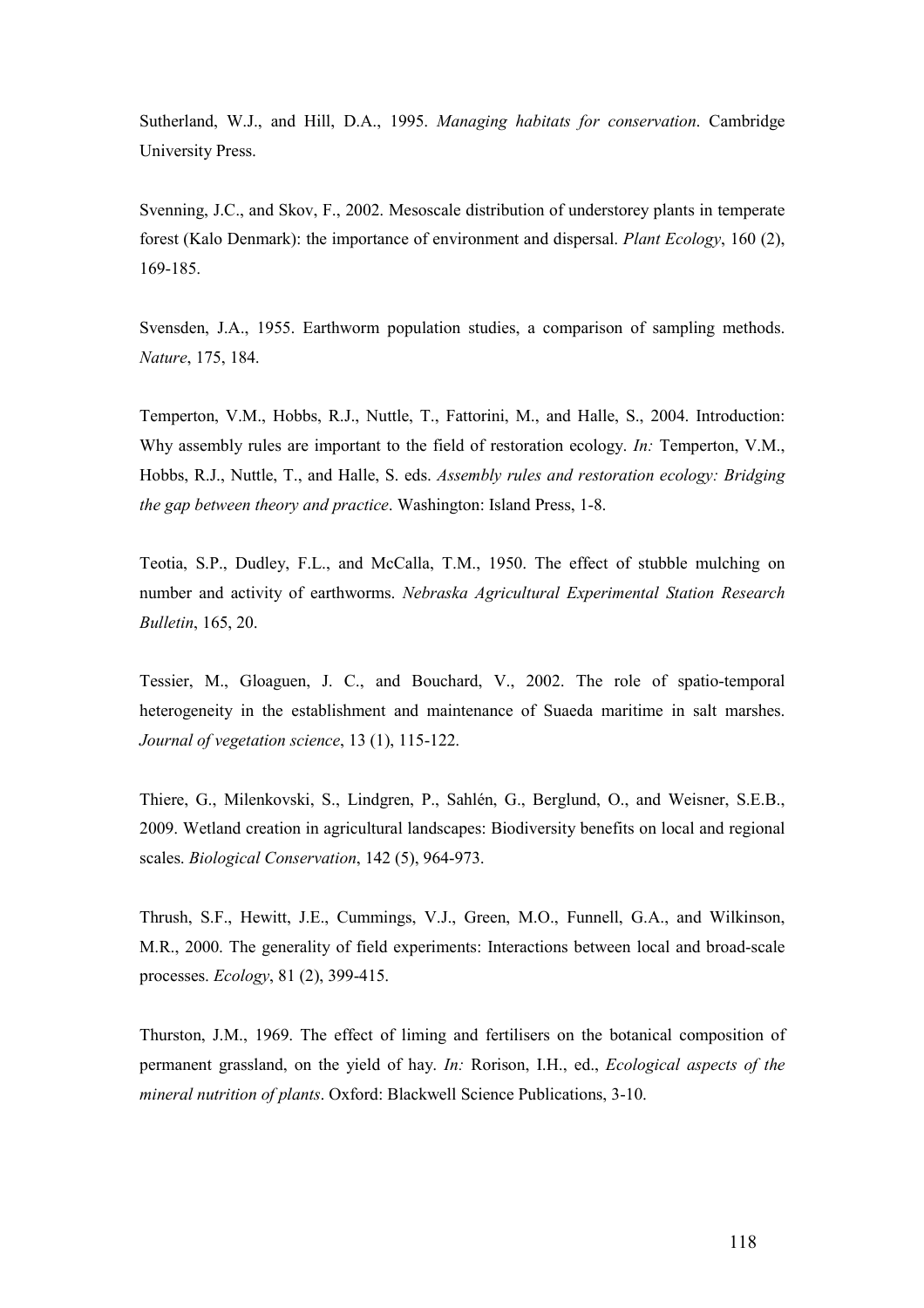Tibbett, M., and Diaz. A., 2005. Are sulphurous soil amendments  $(S^{\circ}, Fe^{(II)}SO_4, Fe^{(III)}SO_4)$  an effective tool in the restoration of heathland and acidic grassland after four decades of rock phosphate fertilisation? Restoration Ecology, 13 (1), 83-91.

Tilman, D., 1982. Resource competition and community structure. Monographs in Population Biology, 17, 1-296.

Tilman, D., 1989. Ecological experimentation: strengths and conceptual problems. In: Likens, G.E., ed. Long-term studies in Ecology: Approaches and Alternatives. New York: Springer-Verlag, 136-157.

Tilman, D., Lehman, C.L., and Bristow, C.E., 1998. Diversity-stability relationships: A Statistical inevitability or ecological consequence? American naturalist, 151(3), 277-282.

Toth, L.A., Obeysekera, J.T.B., Perkins, W.A., and Loftin, M.K., 1993. Flow regulation and restoration of Florida's Kissimmee River. Regulated Rivers: Research and Management, 8, 155-166.

Townsend, D., Stace, H., and Radley, D., 2004. State of nature: Lowlands – future landscapes for wildlife. Peterborough: English Nature.

Van den Bergh, J.P., 1979. Changes in thecomposition of mixed populations of grassland species. In: Werger, M.J.A., ed., The study of vegetation. The Hague: Junk, 59-80.

Van Dijk, G., 1991. The status of semi-natural grasslands in Europe. In: Goriup, P.D., Batten, L.A., and Norton, J.A., eds. The conservation of lowland dry grassland birds in Europe. Joint Nature Conservation Committee, Peterborough.

Van Rhee, J.A., 1969. Development of earthworm populations in polder soils. Pedobiologia, 9, 133-140.

Vivian-Smith, G., 1997. Microtopographic heterogeneity and floristic diversity in experimental wetland communities. Journal of Ecology, 85 (1), 71-82.

Wagner, H.H., Wildi, O., and Ewald, K.E., 2000. Additive partitioning of plant species diversity in an agricultural mosaic landscape. Landscape Ecology, 15 (3), 219-227.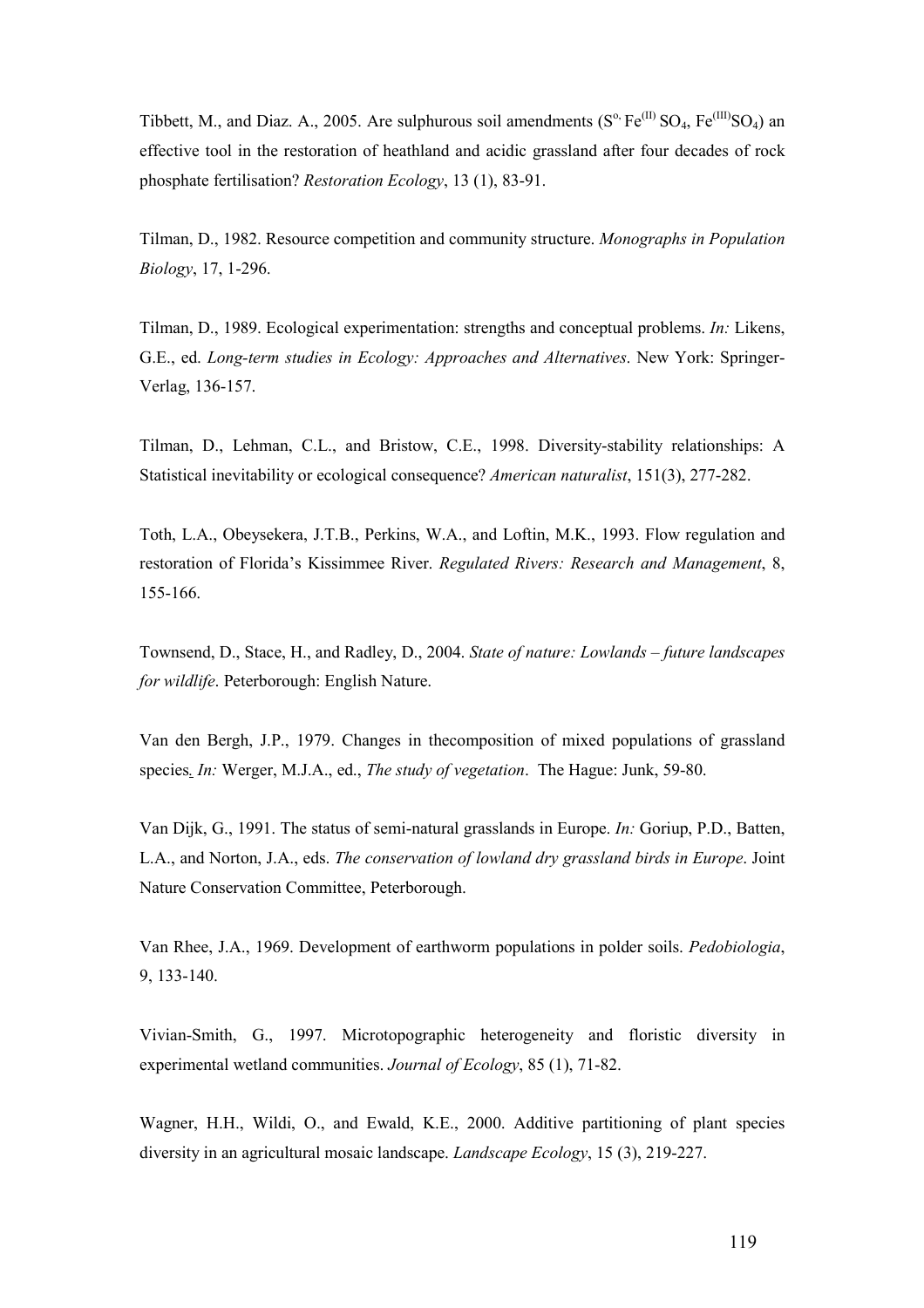Wang, G.M., Hobbs, N.T., Boone, R.B., Illius, A.W., Gordon, I.J., Gross, J.E., and Hamlin, K.L., 2006. Spatial and temporal variability modify density dependence in populations of large herbivores. Ecology, 87 (1), 95-102.

Warren, J.M., 2000. The role of white clover in the loss of diversity in grassland habitat restoration. Restoration Ecology, 8 (3), 318-323.

Waste Recycling Group, 2009. Wellbeck landfill site: Facts and Figures. http://www.wrg.co.uk/wellbeck/facts.asp [accessed 30 June 2009].

Watson, D., and Hack, V., 2000. Wildlife management and habitat creation on landfill sites, A manual of best practice. Cambridge: Ecoscope Applied Ecologists.

Wells, T.C.E., Cox, R., and Frost, A., 1986. Wildflower grasslands from crop grown seed and hay banks. Peterborough: Nature Conservancy Council.

Wells, T.C.E., Cox, R., and Frost, A., 1989. The establishment and management of wildflower meadows. Peterborough: Nature Conservancy Council.

Wheater, C.P., and Cook, P.A., 2000. Using statistics to understand the environment. London: Routledge.

Whittaker, R.H., 1960. Vegetation of the Siskiyou Mountains, Oregon and California. Ecological Monographs, 30 (3), 279-338.

Wilson, S.D., 2000. Heterogeneity, diversity and scale in plant communities. *In:* Hutchings, M.J., John, E.A., and Stewart, A.J.A., eds., The Ecological consequences of environmental heterogeneity. Oxford: Blackwell Science, 53-69.

Woodcock, B.A., Pywell, R., Roy, D.B., Rose, R., and Bell, D., 2005. Grazing management of calcareous grasslands and its implications for the conservation of beetle communities. Biological Conservation, 125, 192-202.

Woodcock, B.A., Edwards, A.R., Lawson, C.S., Westbusry, D.B., Brook, A.J., Harris, S.J., Brown, V.K., and Mortimer, S.R., 2008. Contrasting success in the restoration of plant and phytophagus beetle assemblages of species-rich mesotrophic grasslands. Oecologia, 154, 773- 783.